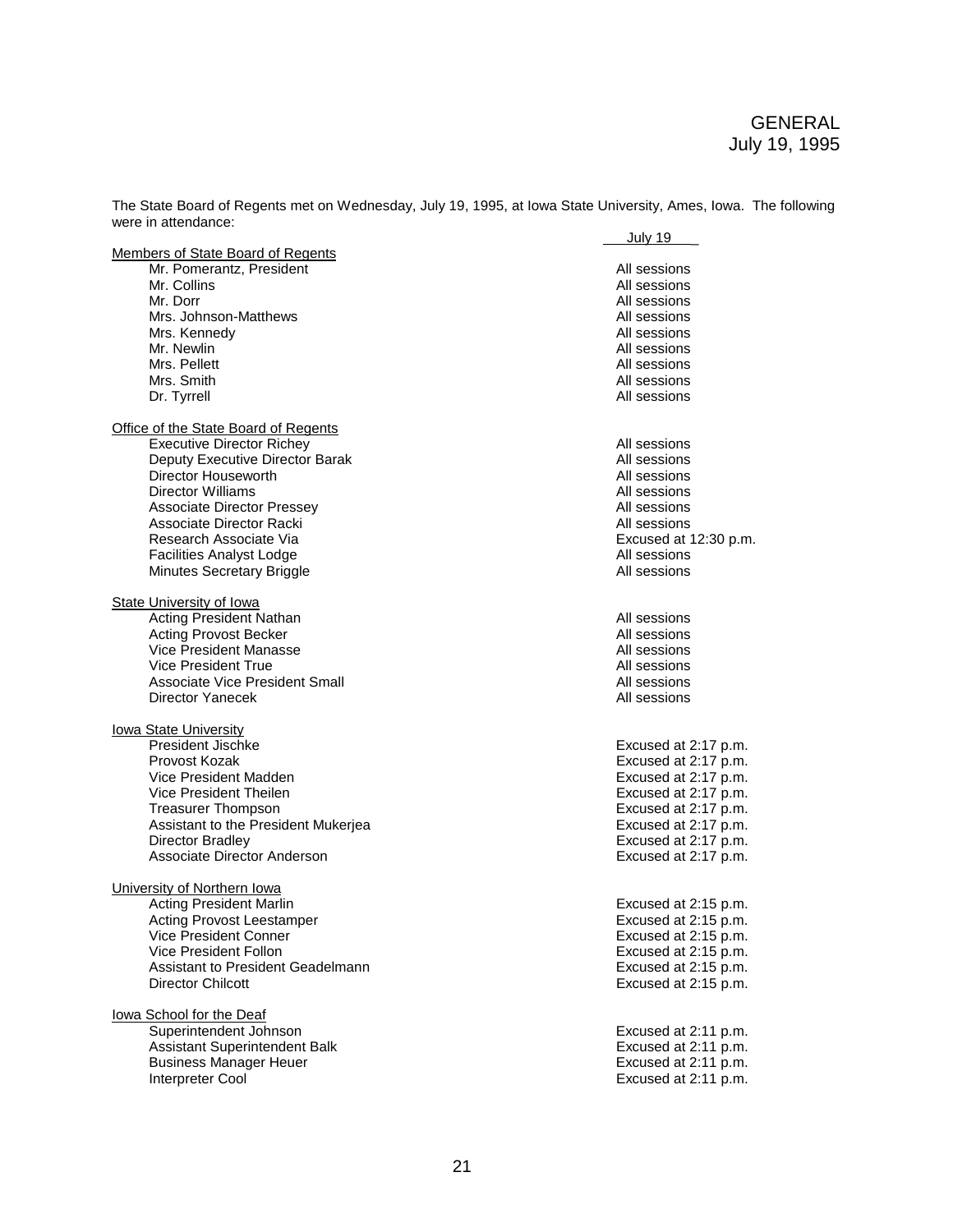Iowa Braille and Sight Saving School Superintendent Thurman **Excused at 2:12 p.m.** Director Woodward Excused at 2:12 p.m.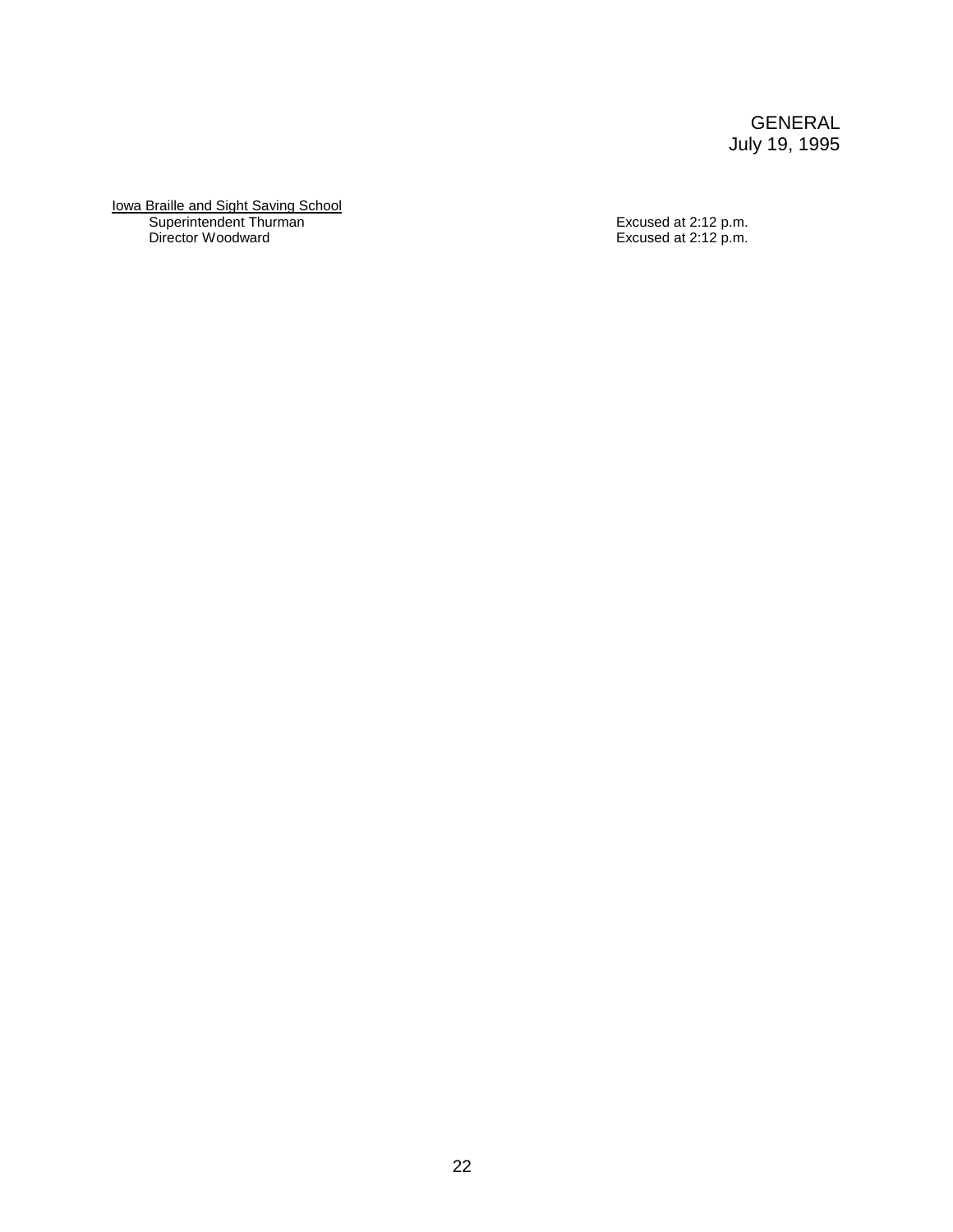(Insert table located on page 3 of the docket memo for this item.)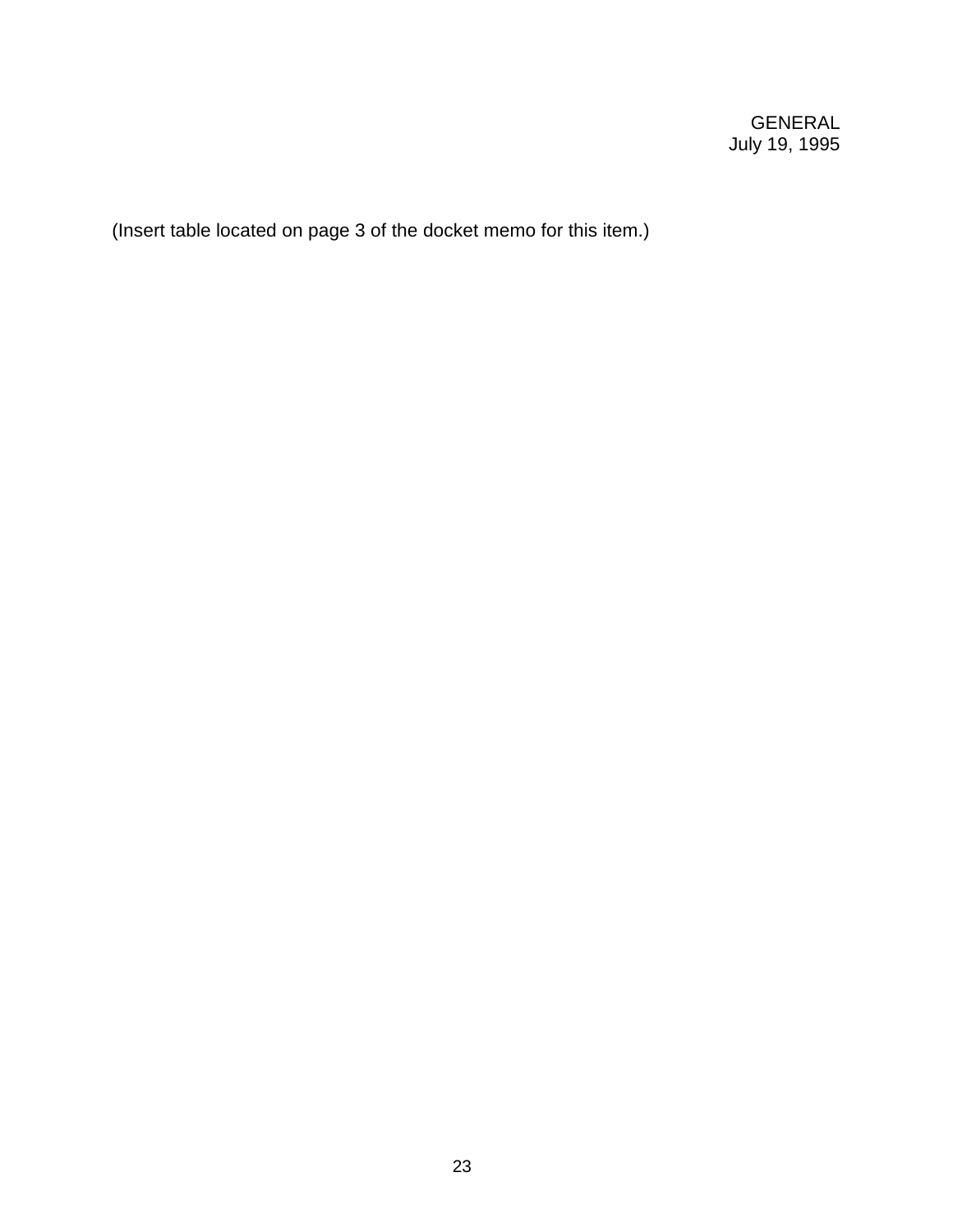The general fund operating budget of the University of Iowa was distributed among budget units as follows:

| <b>General University</b>   | \$322,746,472 |
|-----------------------------|---------------|
| <b>University Hospital</b>  | 366,528,500   |
| <b>Psychiatric Hospital</b> | 16,073,400    |
| <b>Hospital School</b>      | 7,691,500     |
| Oakdale Campus              | 3,636,779     |
| <b>Hygienic Laboratory</b>  | 5,265,200     |
| <b>Family Practice</b>      | 2,082,666     |
| <b>SCHS</b>                 | 699,000       |
| <b>Special Purpose</b>      | 2,731,144     |
| Total                       | \$727,454,661 |

The final FY 1996 general operating budget of the general education fund was \$322,746,472 which represented an increase of \$20.5 million (6.8 percent) over the original FY 1995 budget and \$18.6 million (6.1 percent) over the revised FY 1995 budget.

The final FY 1996 general fund budget for the University Hospitals and Clinics was \$366,528,500, which represented a \$2.7 million increase (0.7 percent) over FY 1995.

The final FY 1996 general fund budget for the Psychiatric Hospital was \$16,073,400, which represented a 0.74 percent increase over FY 1995.

The final FY 1996 general fund budget for the University Hospital School was \$7,691,500, which represented a 2.7 percent increase over FY 1995.

The final FY 1996 general fund budget for the Oakdale Campus was \$3,636,779, which represented a 3.4 percent increase over the original FY 1995 budget and a 0.6 percent increase over the revised FY 1995 budget.

The final FY 1996 general fund budget for the University Hygienic Laboratory was \$5,265,200, which represented a 4.1 percent increase over FY 1995.

The final FY 1996 general fund budget for the Family Practice Program was \$2,082,666, which represented an 11.8 percent increase over the FY 1995 revised budget.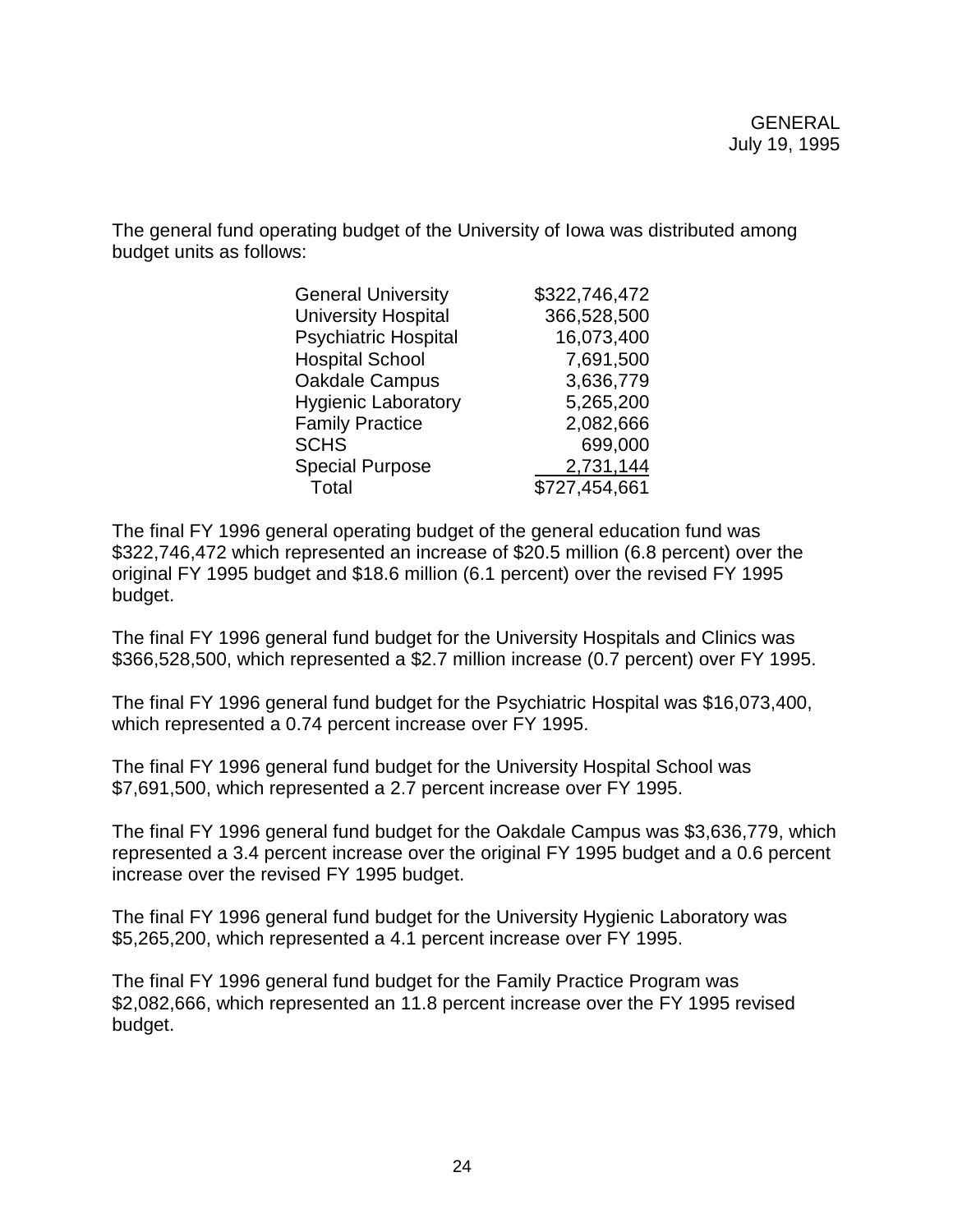The final FY 1996 general fund budget for Specialized Child Health Services (SCHS) - Cancer, Hemophilia, High Risk Infant Program was \$699,000, which represents a 3.6 percent increase over FY 1995.

The final FY 1996 general fund budget for the Special Purpose Appropriations was \$2,731,144, which represented an increase of \$177,947 (7.0 percent) over FY 1995. The Special Purpose Appropriations for FY 1996 were as follows:

| FY 1995     | FY 1996     | % Change  |
|-------------|-------------|-----------|
| \$247,230   | 253,213     | 2.42%     |
| 1,284,981   | 1,293,776   | 0.68%     |
|             |             |           |
| 496,481     | 318,299     | $-35.89%$ |
| 62,032      | 64,037      | 3.23%     |
| 273,653     | 607,593     | 122.03%   |
| 188,820     | 194,226     | 2.86%     |
| \$2,553,197 | \$2,731,144 | 7.00%     |
|             |             |           |

Restricted funds for FY 1996 totaled \$416,946,600, which represented an increase of 0.9 percent over estimated FY 1995.

FY 1996 revenues and expenditures of the Athletic budget totaled \$17,950,157 and were reduced \$36,187 from the preliminary budget presented in June 1995.

Revenues and operating expenses of the Residence System were unchanged from the preliminary budget submitted to the Board in March 1995.

Acting President Nathan stated that the University of Iowa would be making very modest adjustments to the FY 1996 operating budget in large part because of the very substantial enrollment increase anticipated to be experienced this fall. University officials expect there will be between 500 and 800 more undergraduate students at the university this fall than last fall. As a consequence, university officials expect to present to the Board in the fall a better estimate of costs and revenue. Further, as a function of students already in the pipeline, they anticipate that in the following fall, fall 1996, the university will probably enroll another 400 students for a total of 27,800 to 27,900 students. He noted that the additional students will make it more difficult to implement the 4-year plan for graduation. A number of students had enrolled in the program and parents were very happy with the plan. He said the anticipation that students would find the program appealing had been borne out.

Acting President Nathan said fiscal year 1995 was a record year for receipt of Federal grants and contracts. University officials were taking a conservative view of overhead for next year and were expecting no increases.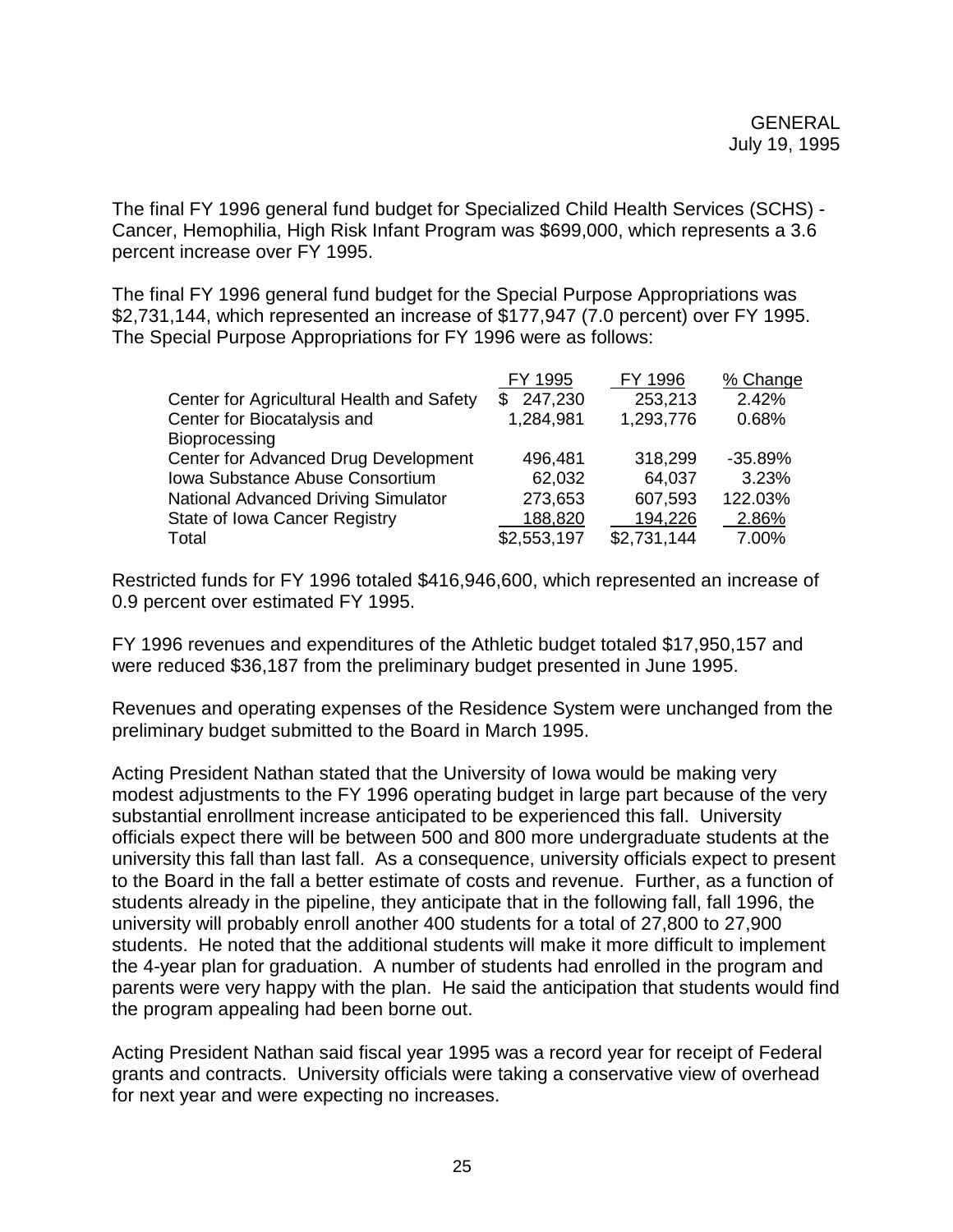MOTION: MOTION: The motion to approve the final FY 1996 operating budget for the University of Iowa in the amount of \$1,144,401,261 can be found on page 18 of these Minutes.

(b) Iowa State University. The Board Office recommended the Board (1) approve the final FY 1996 operating budget for Iowa State University in the amount of \$626,038,384, and (2) approve the proposed changes to the Professional and Scientific personnel classification system.

The final FY 1996 all funds operating budget for Iowa State University of \$626,038,384 was 4.0 percent greater than FY 1995 estimated expenditures. Further detail of the budget can be found in the Minutes of the June 8, 1995, Board of Regents meeting.

The general fund operating budget was distributed among budget units as follows:

| <b>General University</b>      | \$247,109,458 |
|--------------------------------|---------------|
| Ag. Experiment Station         | 35,646,198    |
| <b>Cooperative Extension</b>   | 27,373,660    |
| Inst. Physical Research & Tech | 4,123,400     |
| Special Purpose Approps.       | 2,151,085     |
| <b>Total General Funds</b>     | \$316,403,801 |

A total of \$5.2 million new and reallocated revenue will be used for strategic planning initiatives in accordance with the six goals of Iowa State University's new strategic plan:

Goal #1: Undergraduate Education -- \$2,566,372, including \$675,000 for retention initiatives, \$250,000 for Hixson scholarships (through ISU Foundation), \$290,400 for library acquisitions, and \$454,757 for department supplies and services.

Goal #2: Graduate/Professional Education and Research -- \$1,104,004, including \$333,334 for healthy livestock (1/3), \$159,669 for academic program initiatives, and \$529,440 for research initiatives.

Goal #3: Outreach Efforts -- \$636,329, including \$333,333 for healthy livestock (1/3), \$150,000 for distance education (1/2 from WOI earnings), and \$75,000 for NAFTA export and trade summit.

Goal #4: Stimulating and Supportive Environment -- \$337,437, including \$100,000 for custodial services and \$60,000 for employee orientation and training.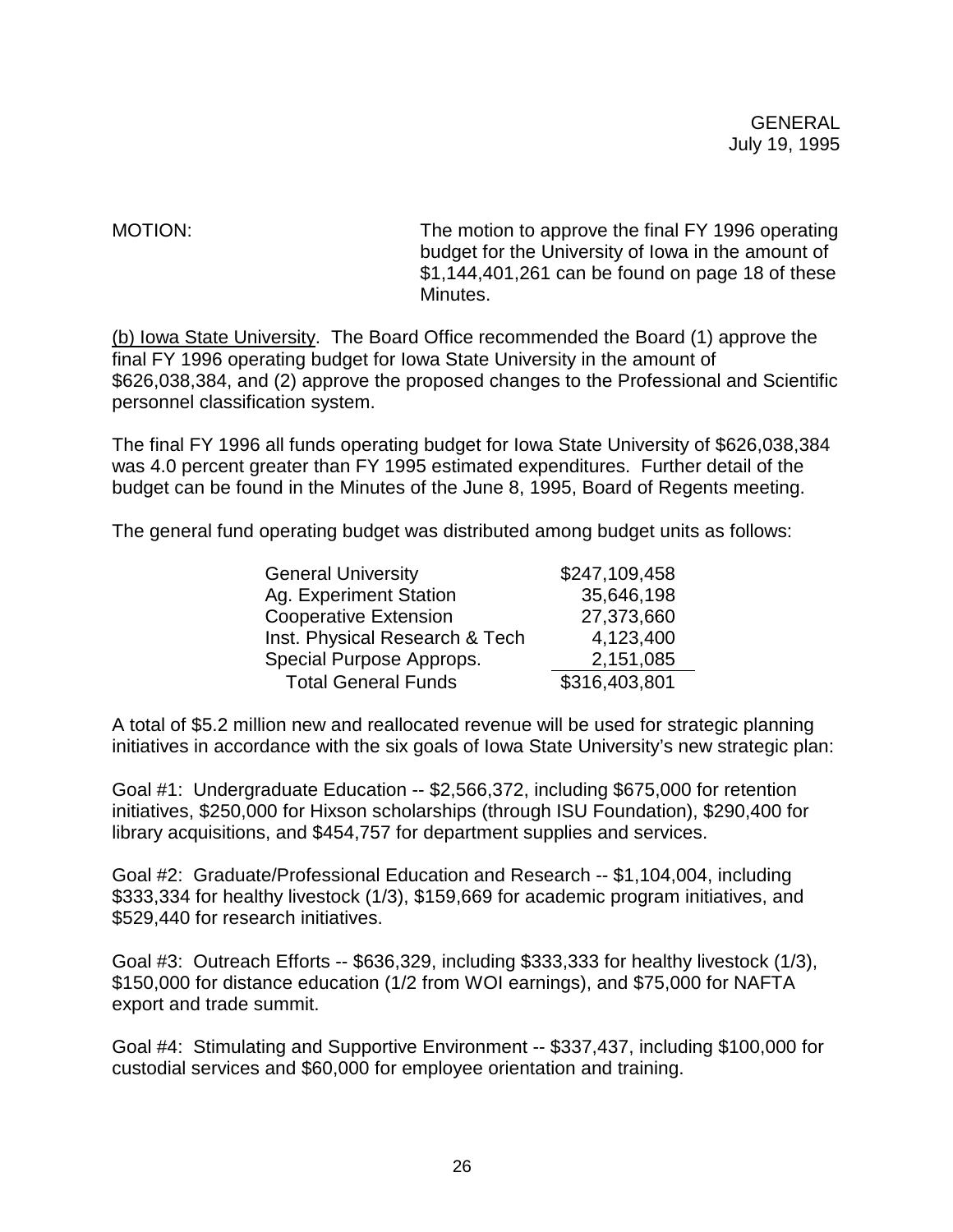Goal #5: Technology and Computation Services -- \$150,000 for distance education (1/2 from WOI earnings).

Goal #6: Economic Development Initiatives -- \$373,333, including \$333,333 for healthy livestock (1/3) and \$40,000 for information systems initiative.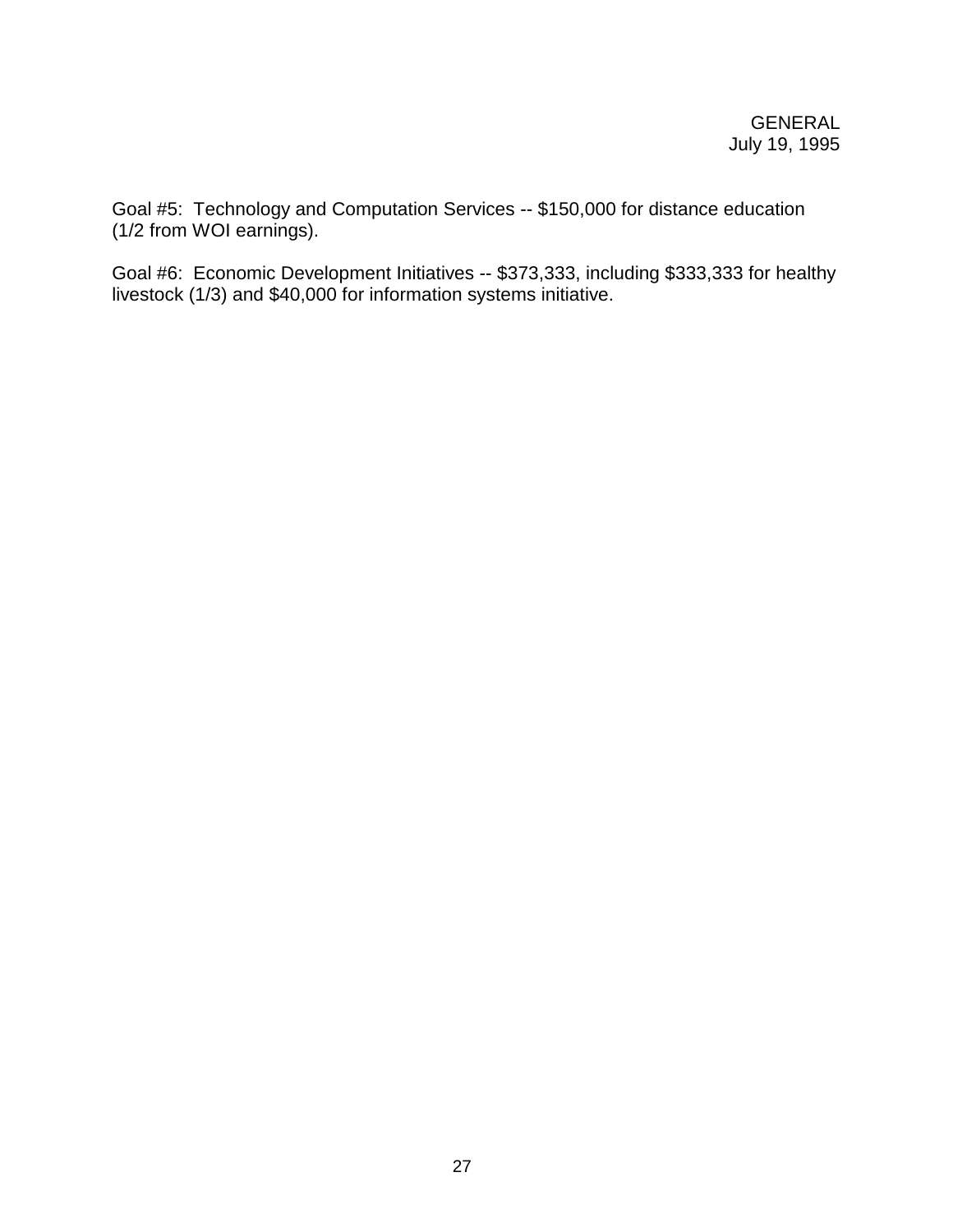(Insert table from page 3 of the docket memo.)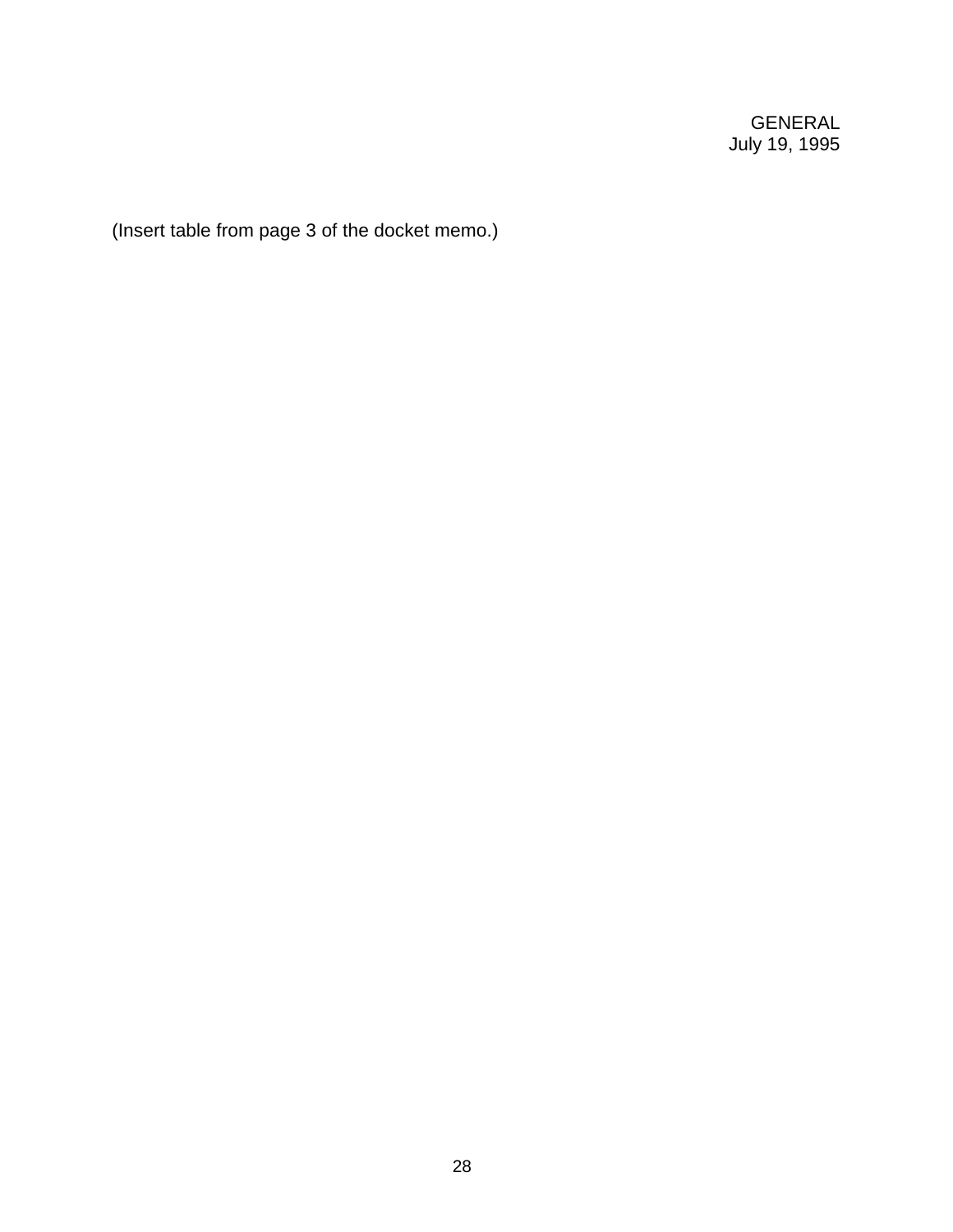General university revenue components include:

| State appropriations for operations (+5.4%) |    | \$159,428,645 |
|---------------------------------------------|----|---------------|
| Tuition and fees (-0.1%)                    |    | \$77,531,813  |
| Indirect cost recovery (0.0%)               |    | \$7,400,000   |
| Interest income (+61.5%)                    |    | \$1,276,000   |
| Sales and services of (+23.5%)              | S. | 210,000       |
| Other income (-5.7%).                       |    | \$1,263,000   |

Mandatory cost increases are expected to total \$733,510.

| Utility Increases                                 |       | \$277,032 |
|---------------------------------------------------|-------|-----------|
| <b>Opening New Buildings</b>                      |       | 142,148   |
| <b>Regulatory Costs</b>                           |       | 127,600   |
| <b>Fire Protection Contract with City of Ames</b> |       | 40,552    |
| <b>Bus Service (Cy Ride)</b>                      |       | 10,075    |
| <b>State Auditor Charges</b>                      |       | 23,912    |
| Property Insurance Increases                      |       | 16,500    |
| <b>Space Rental Increases</b>                     |       | 7,000     |
| <b>Postal &amp; Printing Cost Increases</b>       |       | 52,441    |
| <b>Treasurer's Collections Cost</b>               |       | 15,000    |
| <b>FP&amp;M Paper Products Cost Increase</b>      |       | 21,250    |
|                                                   | Total | \$733,510 |

The FY 1996 budget for the Iowa State University Agriculture and Home Economics Experiment Station was \$35,646,198, an increase of 3.1 percent over FY 1995.

The FY 1996 budget for the Cooperative Extension Service of \$27,373,660 represented a 2.2 percent increase over FY 1995.

The FY 1996 budget of \$4,123,400 for the State of Iowa component of the Institute for Physical Research and Technology (IPRT), which is entirely funded from State appropriations, represented a 3.8 percent increase.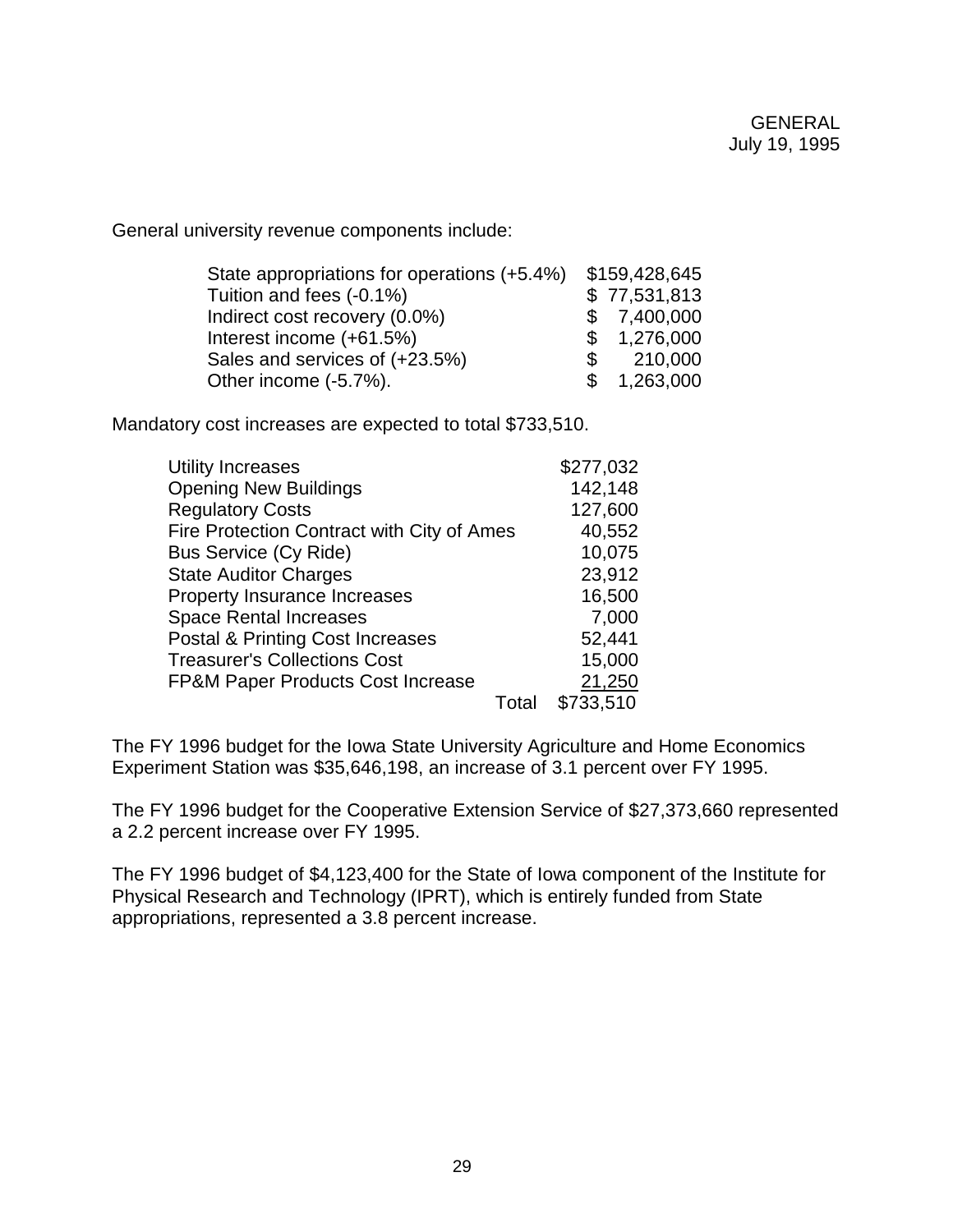### Special Purpose Appropriations

| Unit                                  | FY 1995        | FY 1996     | % Increase |
|---------------------------------------|----------------|-------------|------------|
| <b>Livestock Producers Assistance</b> | 200,000<br>\$. | 100,000     | $-50.0\%$  |
| <b>Leopold Center</b>                 | 560,926        | 560,593     | $-0.1%$    |
| Small Business Development Ctr.       | 1,151,173      | 1,214,470   | 5.5%       |
| Livestock Disease Research            | 276,186        | 276,022     | $-0.1%$    |
|                                       | \$2,188,285    | \$2,151,085 | $-1.7\%$   |

#### Proposed Changes to the Professional and Scientific Personnel Classification System

Iowa State University officials requested five staff position additions, six staff position deletions, and 51 staff positions to be classified as exempt positions under the Professional and Scientific personnel classification system.

All positions recommended to be exempt Professional and Scientific positions meet the criteria under the classification system; there are no budget implications.

All the positions recommended for deletion are obsolete within the Professional and Scientific classification system and do not have any incumbents; there are not any budget implications.

With regard to general fund allocations, Iowa State University officials reported that all the colleges of the university have departmental budgets that are submitted to the dean of the college by the department head. Departmental budget increases and priorities are the decision of the dean of the college subject to approval by the provost.

Restricted funds for FY 1996 totaled \$309,634,583, a 2.2 percent increase over estimated FY 1995 revenues.

Revenues and expenditures of \$12,778,618 in the final FY 1996 Athletic budget were unchanged from the amounts included in the preliminary FY 1996 budget.

Proposed revenues totaled \$31,903,961 and proposed expenses for Residence System operations totaled \$27,661,842.

President Jischke stated that Iowa State University was experiencing an approximate 5 percent increase in resources. He said faculty and staff were the most important resource of the university. The budget allowed for competitive salaries. He stressed that nothing was more important to the university than having first-rate people. It was pivotal to the success of the university. Of the new money, he said undergraduate education and retention was the highest priority.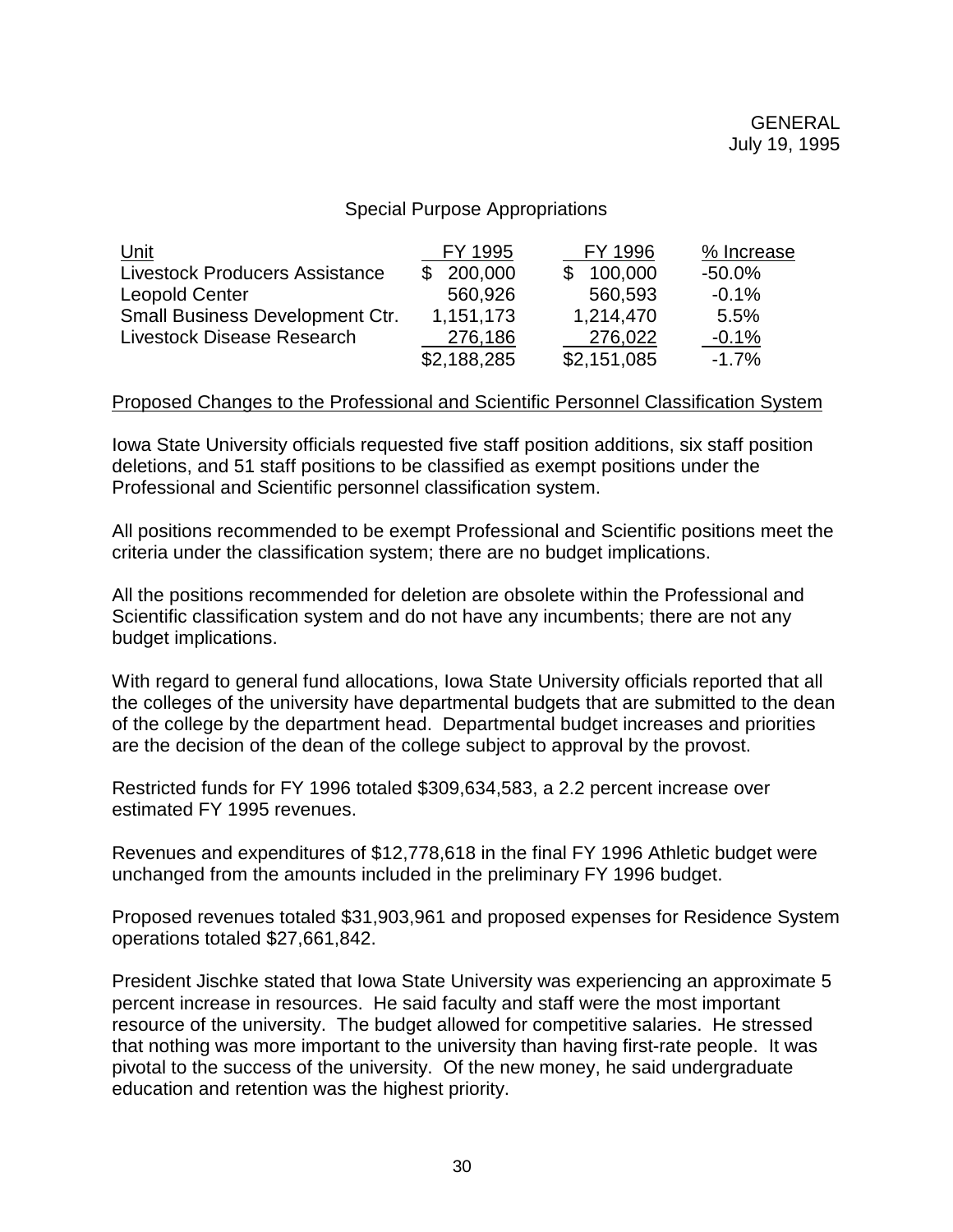President Jischke concluded by stating this was a good budget and would allow for progress at Iowa State University.

| MOTION: | Regent Newlin moved to approve the proposed<br>changes to the Professional and Scientific<br>personnel classification system, as presented.<br>Regent Johnson-Matthews seconded the motion.<br>MOTION CARRIED UNANIMOUSLY. |
|---------|----------------------------------------------------------------------------------------------------------------------------------------------------------------------------------------------------------------------------|
| MOTION: | The motion to approve the final FY 1996 operating<br>budget for Iowa State University in the amount of<br>\$626,038,384 can be found on page 18 of these<br>Minutes.                                                       |

(c) University of Northern Iowa. The Board Office recommended the Board approve the FY 1996 final all funds operating budget for the University of Northern Iowa in the amount of \$158,866,600.

The final FY 1996 all funds operating budget for the University of Northern Iowa of \$158,866,600 was .9 percent less than the all funds revised FY 1995 budget of \$160,252,000 because there will be no new academic revenue bond issues in FY 1996. Further detail of the general fund budget can be found in the Minutes of the June 8, 1995, Board of Regents meeting.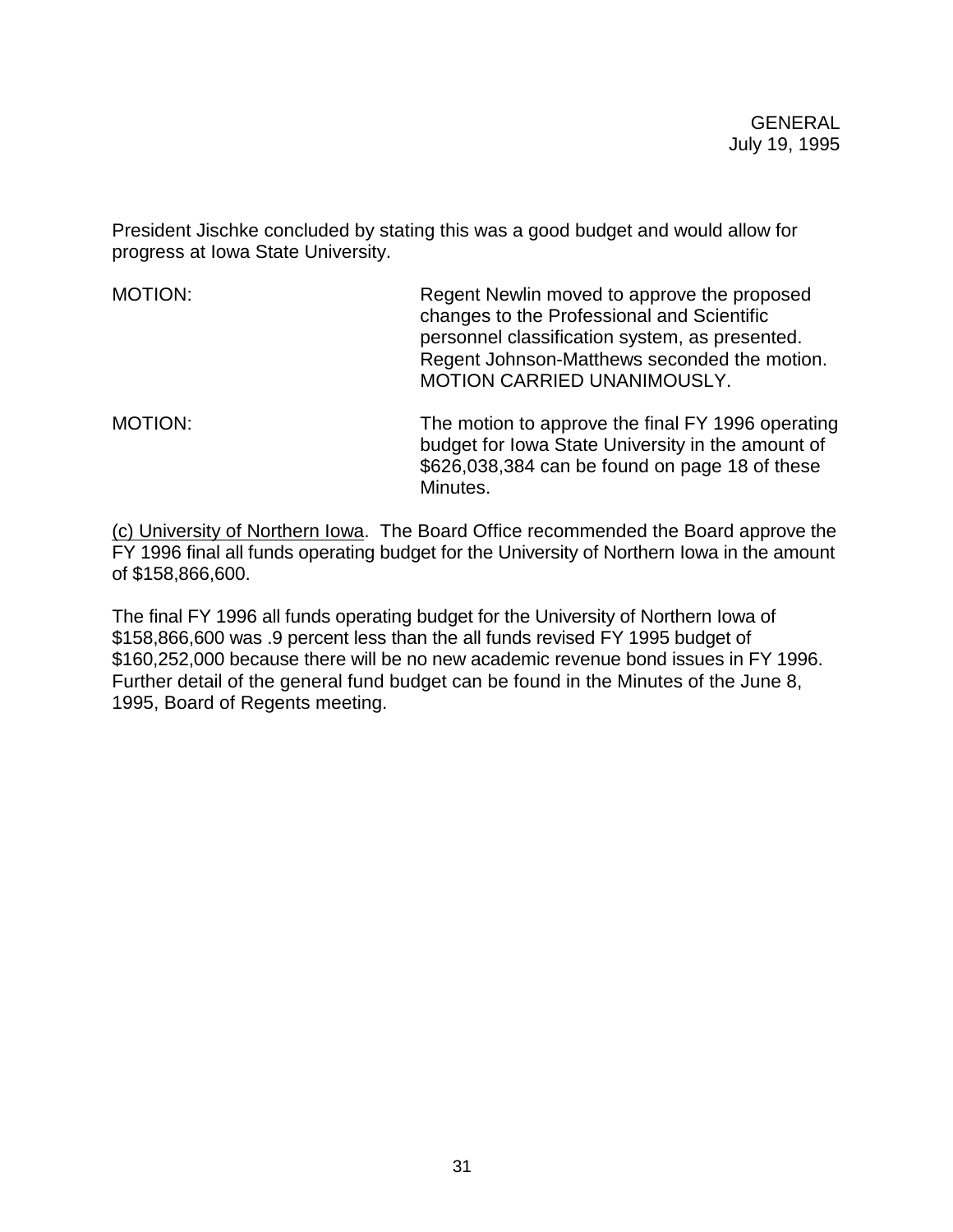(Insert table from page 3 of the docket memo.)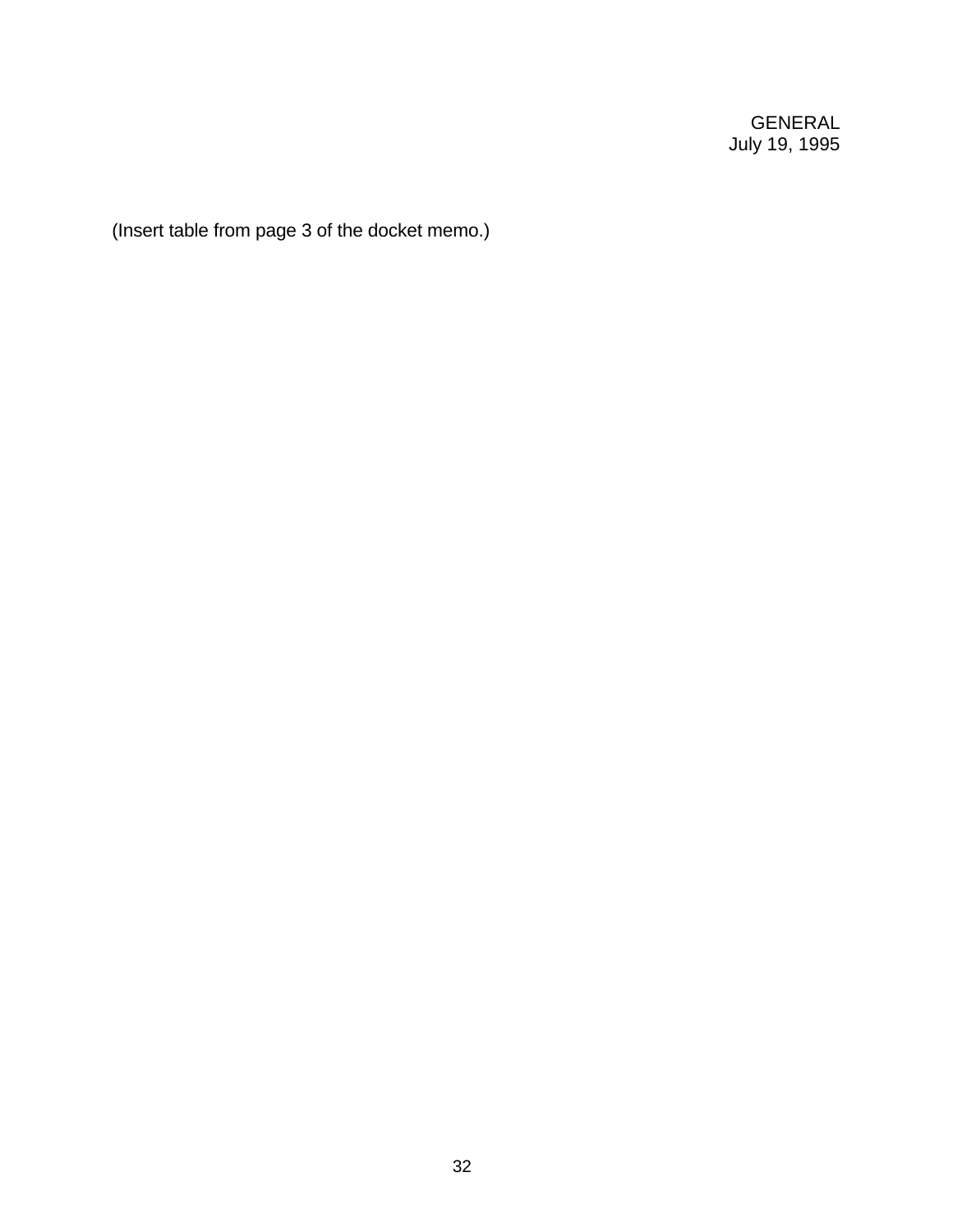General fund revenue from tuition and fees was estimated to increase by \$890,190 (to \$27,443,229) or 3.4 percent above the FY 1995 revised budget. This estimate was based on Board-approved rate increases and a slight reduction in enrollment (.6 percent).

Other institutional income was budgeted at \$1,425,000 for FY 1996; this amount was a 14.9 percent decline (\$250,000) from the FY 1995 revised budget.

The increase in State appropriations included the sum of \$2,858,026 for salary adjustments, and \$891,784 for program and strategic planning initiatives. The appropriation also included a base reduction of \$200,000 for the Family Opportunity Plan to encourage the university to privatize services.

Consistent with the university's primary strategic goal of strengthening its academic distinctiveness, the sum of \$300,000 of new funding was designated for improving undergraduate education.

A new tenure-track faculty position was added in Biology to enhance the quality of this program and provide an adequate number of biology courses to meet growing enrollment demands.

A new faculty position was added for Social Science Education; at the present time there are 350 students who have declared a major in one of the teaching programs in the College of Social and Behavioral Sciences.

Funding was provided for each of the five academic colleges for a half-time academic year, technical computer support position. Each college was also allocated funds for additional supplies and services to foster increased undergraduate scholarship/research. Areas within the Division of Student Services significantly enhance the quality of the undergraduate experience and the quality of life for students.

To strengthen undergraduate majors and academic focal areas, the sum of \$150,000 in new funding was allocated to the Department of Industrial Technology to meet the needs of Iowa's industries for well-prepared graduates in Construction Management, Electromechanical Systems, Graphics Communications, and Manufacturing Technologies.

To achieve national leadership in teacher education the sum of \$178,784 in new funding was allocated to establish model programs leading to Master's degrees for Iowa's classroom teachers.

State appropriations of \$99,000 would provide an inflationary increase for library acquisitions; in addition, the sum of \$145,400 was transferred to the Library Acquisition budget allocation from the Library's supplies and services.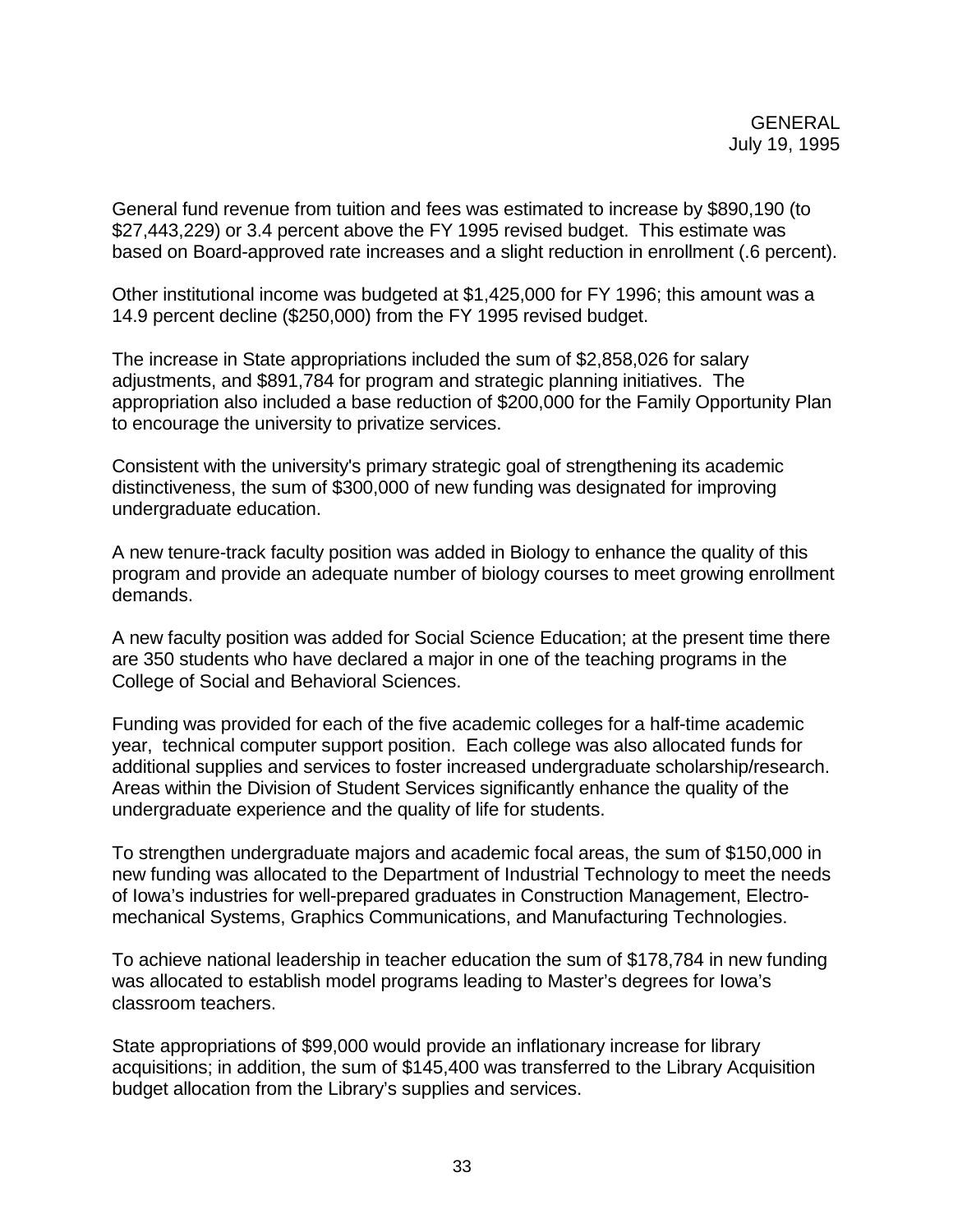Resources for the Recycling and Reuse Technology Transfer Center (\$239,745) would continue to provide a program manager, faculty research projects and graduate assistants.

University officials identified \$1.3 million in reallocations. Of this amount, the sum of \$586,670 would be used to strengthen undergraduate majors and academic focal areas and the sum of \$144,950 would be used to enhance the University of Northern Iowa as an economic and cultural center in the community.

The university will implement during FY 1996 a number of items to improve its efficiency and effectiveness.

Individual salary decisions for United Faculty members were made consistent with the Master Collective Bargaining Agreement in effect July 1, 1995, and will average 4.0 percent for FY 1996. Academic administrators and professional and scientific staff received average salary increases of 4.0 percent. The AFSCME Collective Bargaining Agreement provides for a 3.0 percent increase effective July 1, 1995, and individual merit step increases during the year.

Consistent with the university's plan presented last fall, increased tuition revenue from undergraduate rate increases will be allocated for instructional technology.

The sum of \$564,200 was being set-aside to increase financial aid to students.

Tuition revenue generated as a result of graduate rate increases will be dedicated to graduate education.

Student aid represented 19.4 percent of total tuition revenue in FY 1996.

Revenues and expenditures from restricted funds total \$58,324,600.

Projected FY 1996 Athletics revenue increased \$58,227 (to \$4,448,685) from the preliminary budget presented in June 1995. Projected FY 1996 expenses increased \$74,358 (to \$4,367,479) from the preliminary budget presented last month.

The final FY 1996 Residence System budget was unchanged from the preliminary budget presented to the Board in March 1995.

Acting President Marlin stated that the budget before the Regents at this meeting was very similar to the budget the Regents reviewed last month. She said the Regents asked for a report on reallocations to be presented this month. She reported on the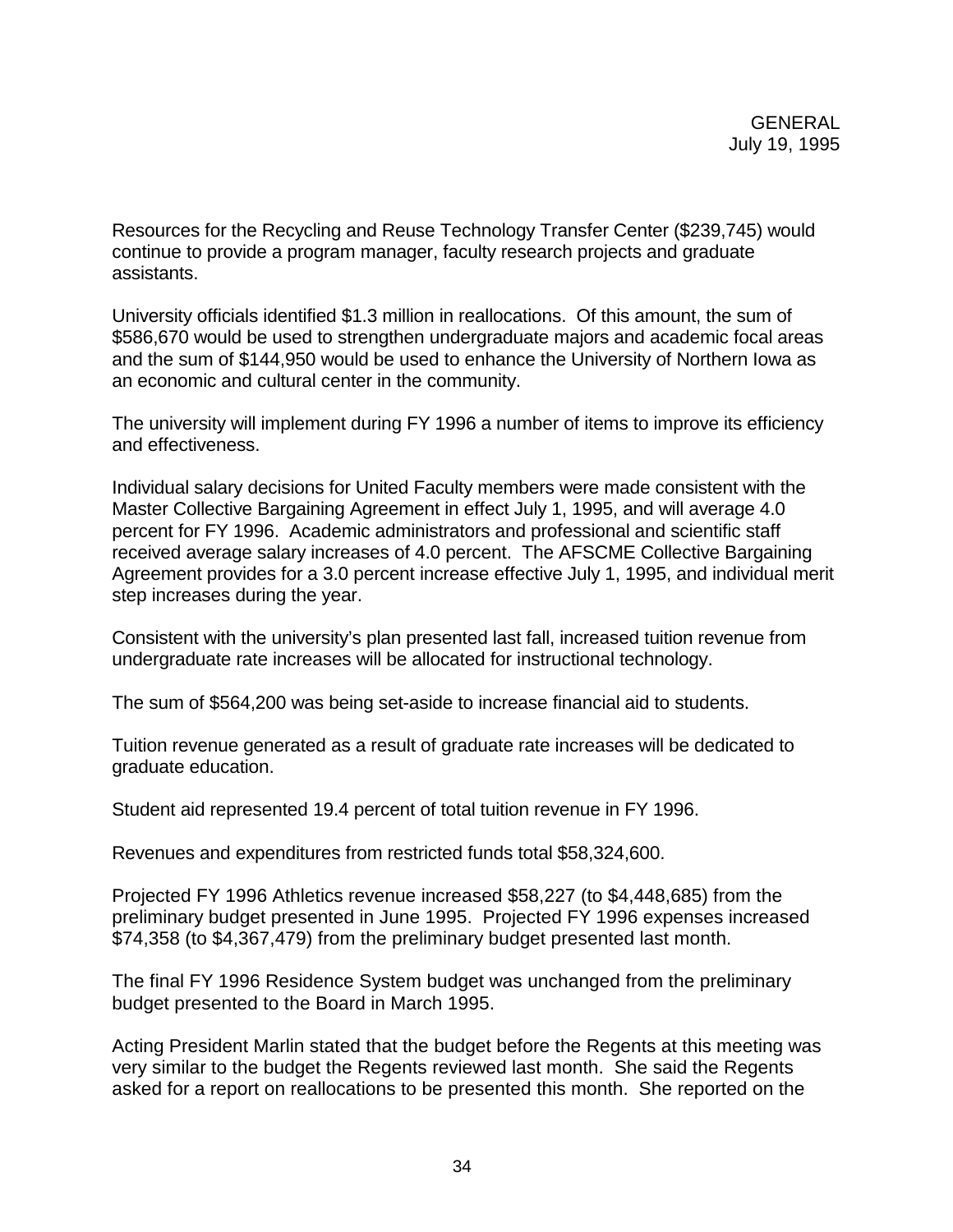reallocations that had been tracked. She said enrollment projections initially were that enrollments might be down slightly. As orientation takes place it appears that enrollments are running higher than expected and that there will be a slight increase overall in enrollments.

President Pomerantz stated that Acting President Marlin had reviewed the reallocations and found that approximately \$1.3 million in reallocations had taken place. He expressed the Board's appreciation for that effort and noted that reallocations probably were not something with which she had worked previously.

Acting President Marlin stated that reallocation is an ongoing budgetary issue. She said university officials are focused on whether funds are being effectively and efficiently used where they are allocated. She acknowledged that university officials need to devise a better tracking system.

President Pomerantz stated that \$1.3 million probably was not all of the reallocation that could take place and suggested that a higher level might be appropriate given the Board's strategic direction.

President Pomerantz expressed the Board's appreciation to Acting President Marlin for her service as Acting President of the University of Northern Iowa.

Acting President Marlin said she appreciated the confidence and support of the Board. She was delighted with the selection of President Koob and looked forward to working with him.

MOTION: The motion to approve the FY 1996 final all funds operating budget for the University of Northern Iowa in the amount of \$158,866,600 can be found on page 18 of these Minutes.

(d) Iowa School for the Deaf. The Board Office recommended the Board approve the final FY 1996 operating budget for the Iowa School for the Deaf in the amount of \$7,061,379.

The final FY 1996 all funds operating budget for the Iowa School for the Deaf was \$7,061,379, a 2.5 percent increase over the FY 1995 revised budget. The final FY 1996 general fund operating budget for Iowa School for the Deaf was \$6,945,560, a 3.5 percent increase over the FY 1995 revised budget.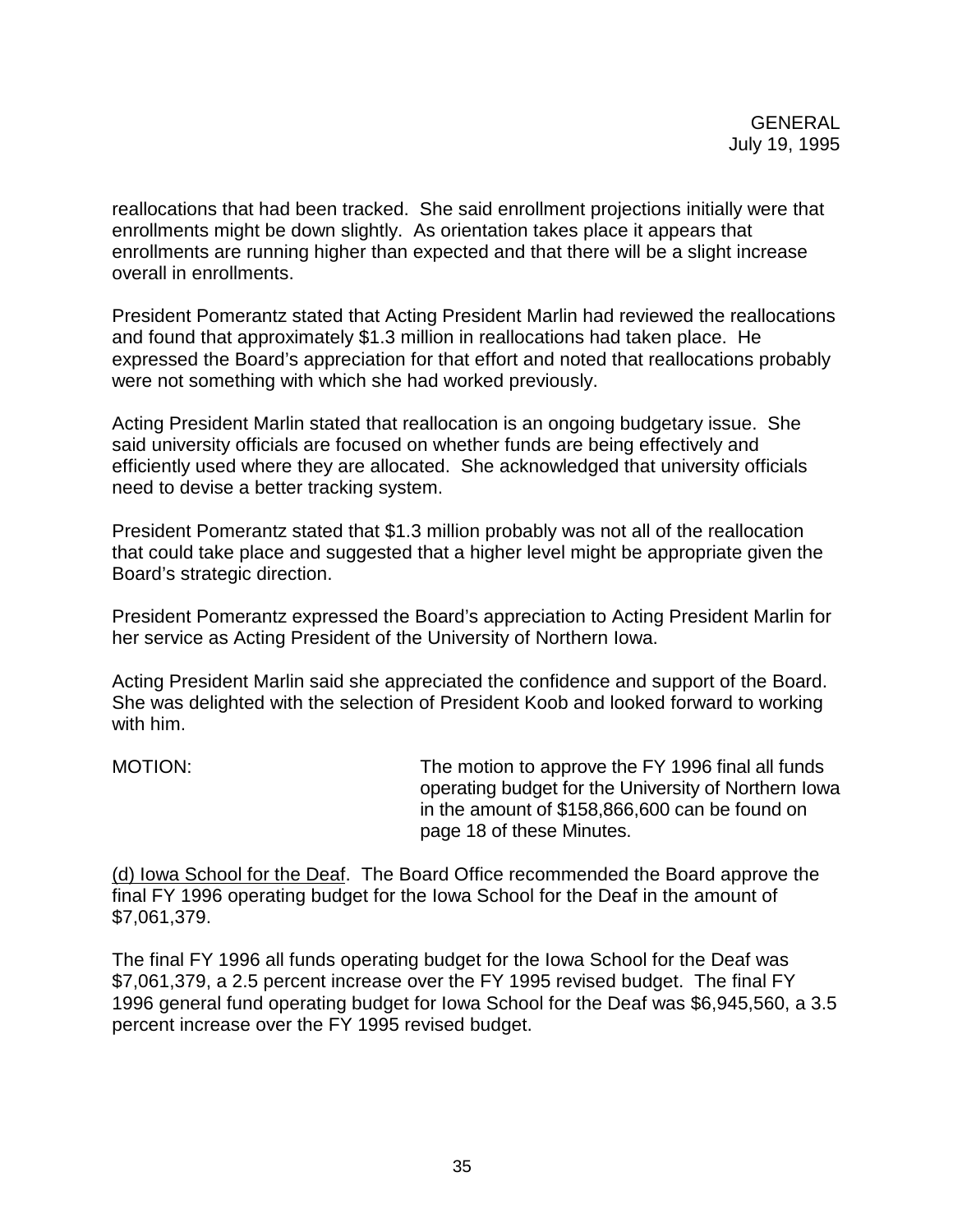The total final FY 1996 general fund operating budget was the same as the preliminary FY 1996 budget approved by the Board in June; however, additional minor reallocations were reflected in the final budget.

The FY 1996 State appropriation for Iowa School for the Deaf was \$6,668,097, a \$255,587 (4.0 percent) increase over FY 1995.

The FY 1996 budget reflected a \$5,000 (12.5 percent) decrease in Federal support anticipated as a result of lower Federal Lunch Program funding.

The FY 1996 budget reflected a \$15,000 (9.4 percent) decrease in sales and services revenue from the FY 1995 revised budget, based on a lower number of students anticipated to utilize interpreting services.

Salary increase costs of \$203,587 would be funded from State appropriations.

The increase in State appropriated funds included the replacement of a school bus.

Savings anticipated from holding an administrative/supervisory position vacant would be reallocated to fund increased audit costs.

The FY 1996 restricted funds budget of \$115,819 represented a 35.3 percent decrease from the FY 1995 revised budget, due to eliminated or reduced grant funding.

Superintendent Johnson stated that the budget was not much different than what was presented last month.

MOTION: MOTION: The motion to approve the final FY 1996 operating budget for the Iowa School for the Deaf in the amount of \$7,061,379 can be found on page 18 of these Minutes.

(e) Iowa Braille and Sight Saving School. The Board Office recommended the Board approve the final FY 1996 operating budget for the Iowa Braille and Sight Saving School in the amount of \$4,439,572.

The final FY 1996 all funds operating budget was \$4,439,572, a 1.7 percent increase over the FY 1995 revised budget. The final FY 1996 general fund operating budget was \$3,898,426, a 2.3 percent increase over the FY 1995 revised budget.

The FY 1995 budget included funding of \$45,737 for ADA compliance.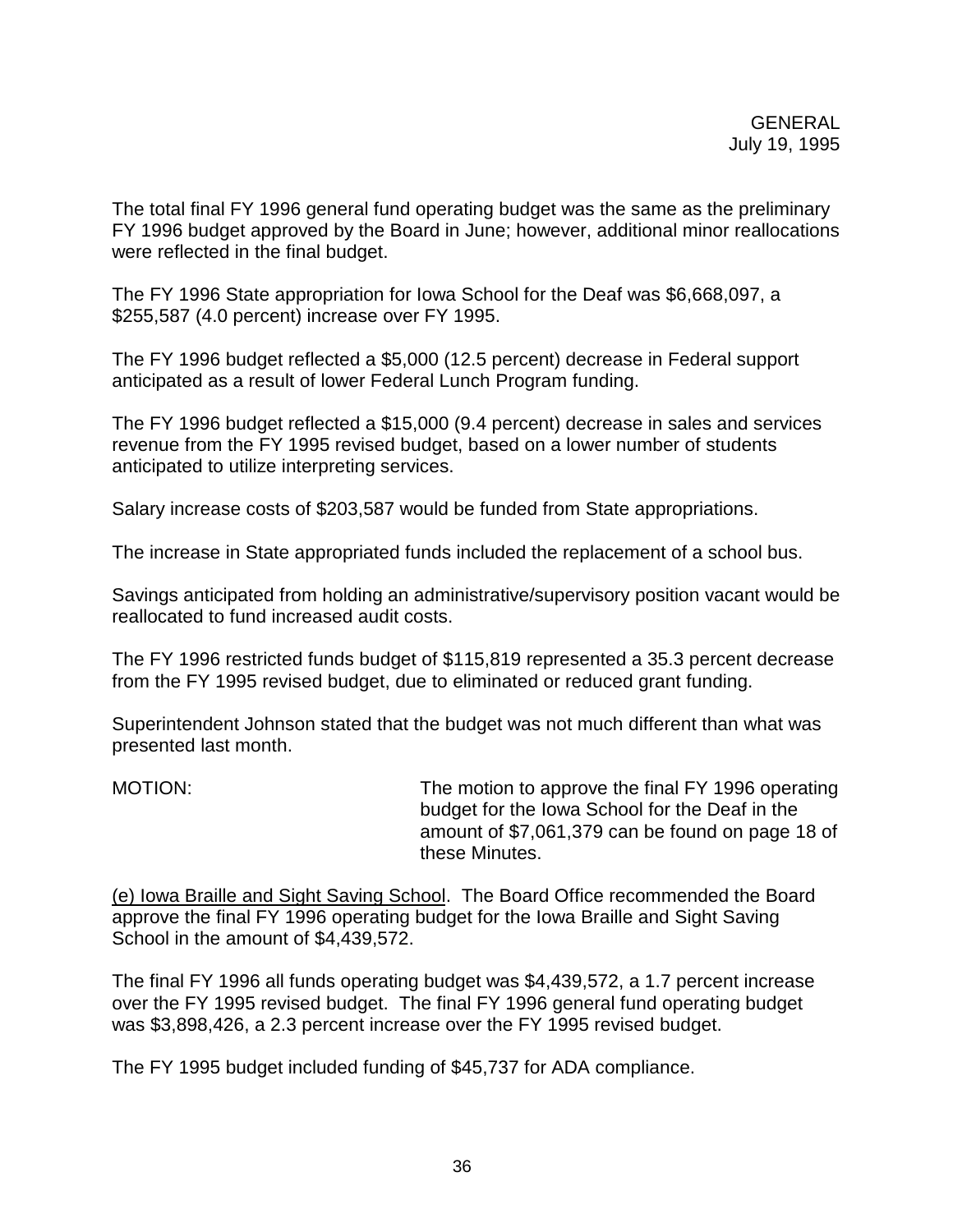The final FY 1996 budget was developed in accordance with the school's strategic plan.

The final FY 1996 budget was \$357 higher than the preliminary FY 1996 budget approved by the Board in June. The primary change from the preliminary FY 1996 budget was the incorporation of the funding from the Eisenhower Math and Science Grant.

A total of \$41,219 would be used to support general fund staff salaries for new activities performed in accordance with the grant contract. This will allow extra-curricular faculty stipends (\$18,287) and general service summer school salaries (\$22,932) to be paid from general operating funds rather than the school's endowment funds for FY 1996.

The State appropriation of \$3,701,066, represented a \$151,914 increase (4.3 percent) over FY 1995.

The FY 1996 budget reflected a decrease in Federal support of \$13,814 (12.9 percent) which was primarily the result of a projected decrease in large print production, which has been on the decline due to the effectiveness of the low vision clinics sponsored by the school's outreach program.

The FY 1996 budget reflected a \$6,457 (43.3 percent) increase in reimbursed indirect costs as a result of funding from the State Vision and the Eisenhower Grants.

The FY 1996 budget reflected a \$12,820 (23.6 percent) decrease in sales and services revenue, which was primarily the result of a non-recurring service agreement with an area education agency to fill a void in the AEA's staffing needs.

Salary adjustment costs of \$115,732 will be funded from State appropriations.

State appropriated funds of \$52,000 were allocated for the replacement of a school bus.

Iowa Braille and Sight Saving School officials reported continued extensive efforts to achieve efficiency and effectiveness.

The FY 1996 Restricted Funds budget was \$541,146, which represented a decrease of \$11,516 (2.1 percent) from FY 1995.

Superintendent Thurman stated that school officials had listed in the strategic plan the reallocations that have been undertaken to accomplish the plan. He noted that one aspect of reallocation was refocusing what a faculty or staff member does versus actual movement of money from one place to another.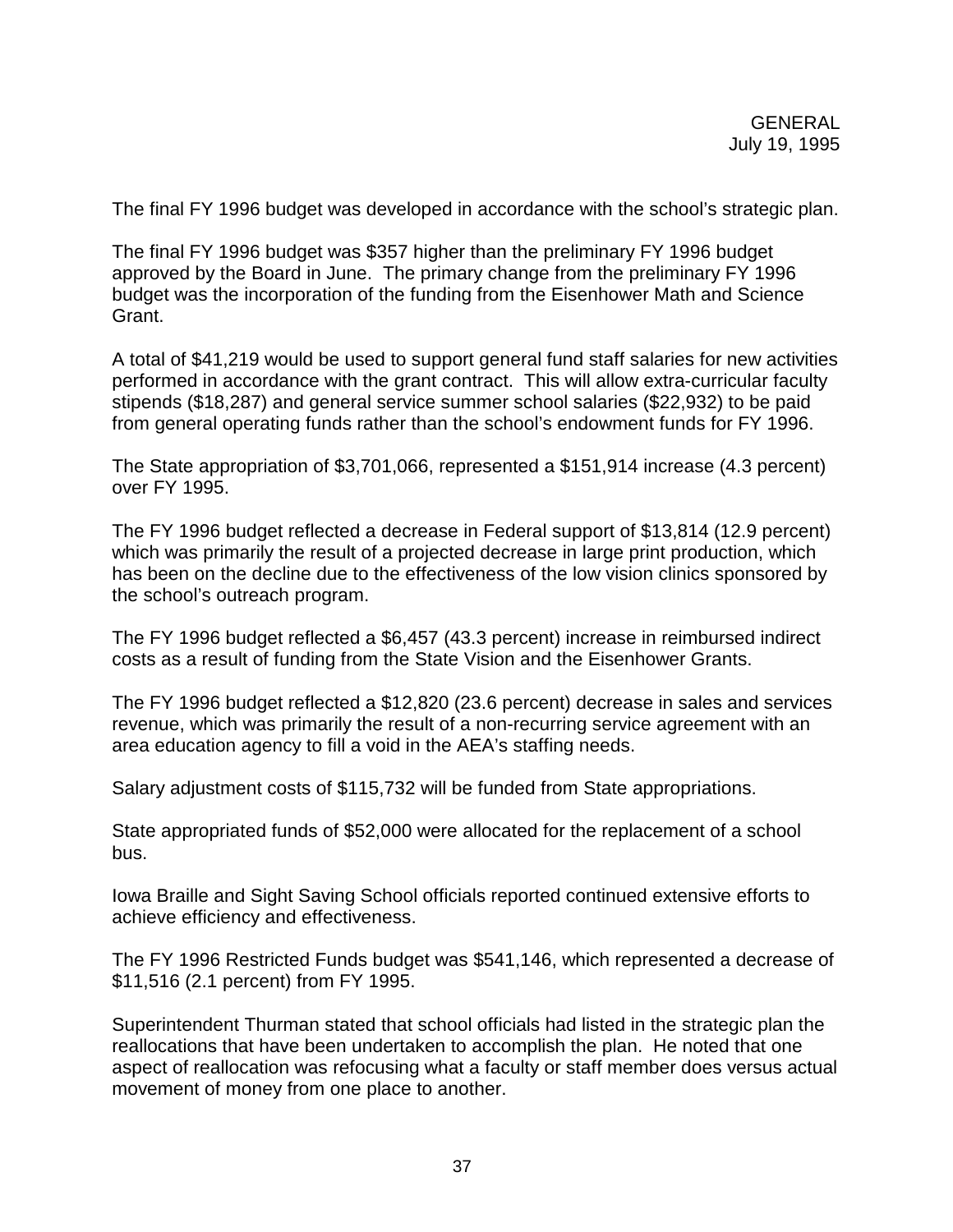MOTION: MOTION: The motion to approve the final FY 1996 operating budget for the Iowa Braille and Sight Saving School in the amount of \$4,439,572 can be found on page 18 of these Minutes.

(f) Regional Study Centers. The Board Office recommended the Board approve FY 1996 budgets for the Quad-Cities Graduate Study Center (\$339,000), Tri-State Graduate Study Center (\$140,336) and Southwest Iowa Regents Resource Center (\$73,538).

The FY 1996 Iowa educational appropriations for the study centers totaled \$294,571; this was the same amount as was appropriated for FY 1995. In addition, in May 1995 the Board allocated \$7,756 in salary increase funds to the regional study centers to fund an average 4 percent salary increase.

Last month the Board approved the distribution of FY 1996 appropriations, including salary increase funds, as follows:

| Center                                   | Amount    |
|------------------------------------------|-----------|
| <b>Quad-Cities Graduate Study Center</b> | \$154,278 |
| <b>Tri-State Graduate Study Center</b>   | \$74,511  |
| Southwest Iowa Regents Resource Center   | \$73,538  |
| Total                                    | \$302,327 |

### Quad-Cities Graduate Study Center

The FY 1996 appropriation for the center from the State of Iowa was \$154,278; this amount included \$3,904 to fund an average 4 percent salary increase. The center anticipates receiving approximately \$172,000 from the State of Illinois for FY 1996 and estimates sales and services revenues at \$12,722 for a total budget of \$339,000.

### Tri-State Graduate Study Center

The center's FY 1996 Iowa appropriation was \$74,511; this amount included \$1,976 to fund an average 4 percent salary increase. The FY 1996 budget for the center included \$40,000 from the State of Nebraska, \$3,000 from the State of South Dakota and \$2,500 from Wayne State College.

Other income, which included carryforward funds from FY 1995, totaled \$20,325; the Tri-State Graduate Study Center's total FY 1996 budget was \$140,336.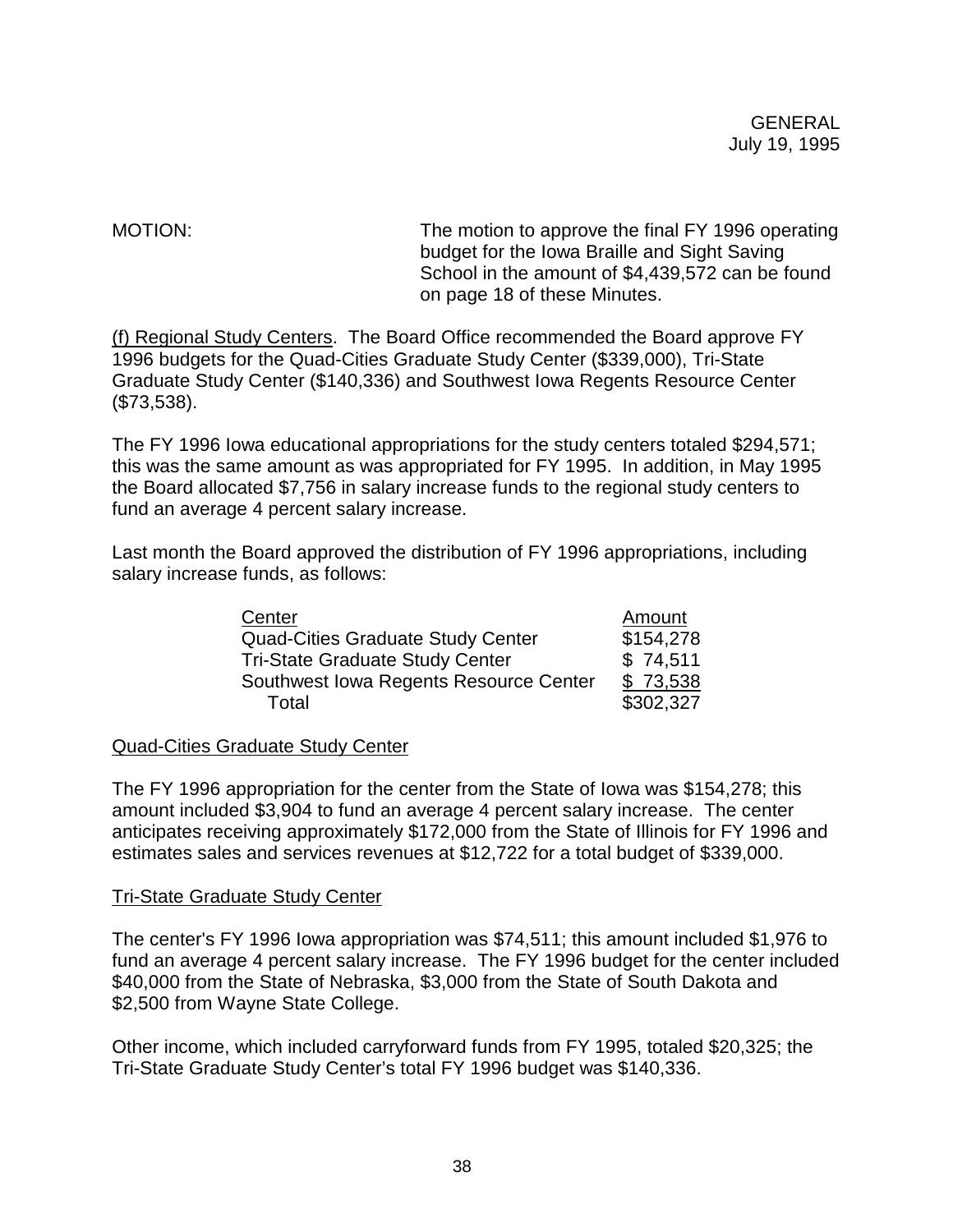Since a portion of the FY 1996 budget was being funded with carryforward funds, there needed to be a sufficient infusion of new funds to enable the center to function adequately in years following FY 1996.

#### Southwest Iowa Regents Resource Center

The FY 1995 appropriation for the center was \$73,538; this amount included \$1,876 to fund an average 4 percent salary increase. The center is supported solely by Iowa contributions

MOTION: The motion to approve FY 1996 budgets for the Quad-Cities Graduate Study Center (\$339,000), Tri-State Graduate Study Center (\$140,336) and Southwest Iowa Regents Resource Center (\$73,538) can be found on page 18 of these Minutes.

(g) Lakeside Laboratory. The Board Office recommended the Board approve the all funds FY 1996 final operating budget of \$344,746 for the Iowa Lakeside Laboratory, including \$303,751 in general funds to be funded as follows:

| University of Iowa           | \$151,451 |
|------------------------------|-----------|
| <b>Iowa State University</b> | 92,300    |
| University of Northern Iowa  | 60,000    |
| Total                        | \$303,751 |

The general fund budget was increased by \$3,751 to provide for salary increases; salary increases were not included in the preliminary FY 1996 budget presented in June. The FY 1996 general fund budget included one new salary item; the sum of \$3,713 in hourly funds was included for a half-time summer intern to help organize and teach the new non-credit course for local residents and visitors.

Room and board revenue and expenses were budgeted at \$40,995.

Funding by the universities of the general fund portion of the budget was recommended as agreed to by the universities:

| Institution                  | Amount    | Percentage |
|------------------------------|-----------|------------|
| University of Iowa           | \$151,451 | 49.9%      |
| <b>Iowa State University</b> | 92,300    | 30.4%      |
| University of Northern Iowa  | 60,000    | 19.7%      |
| Total                        | \$303,751 | 100.0%     |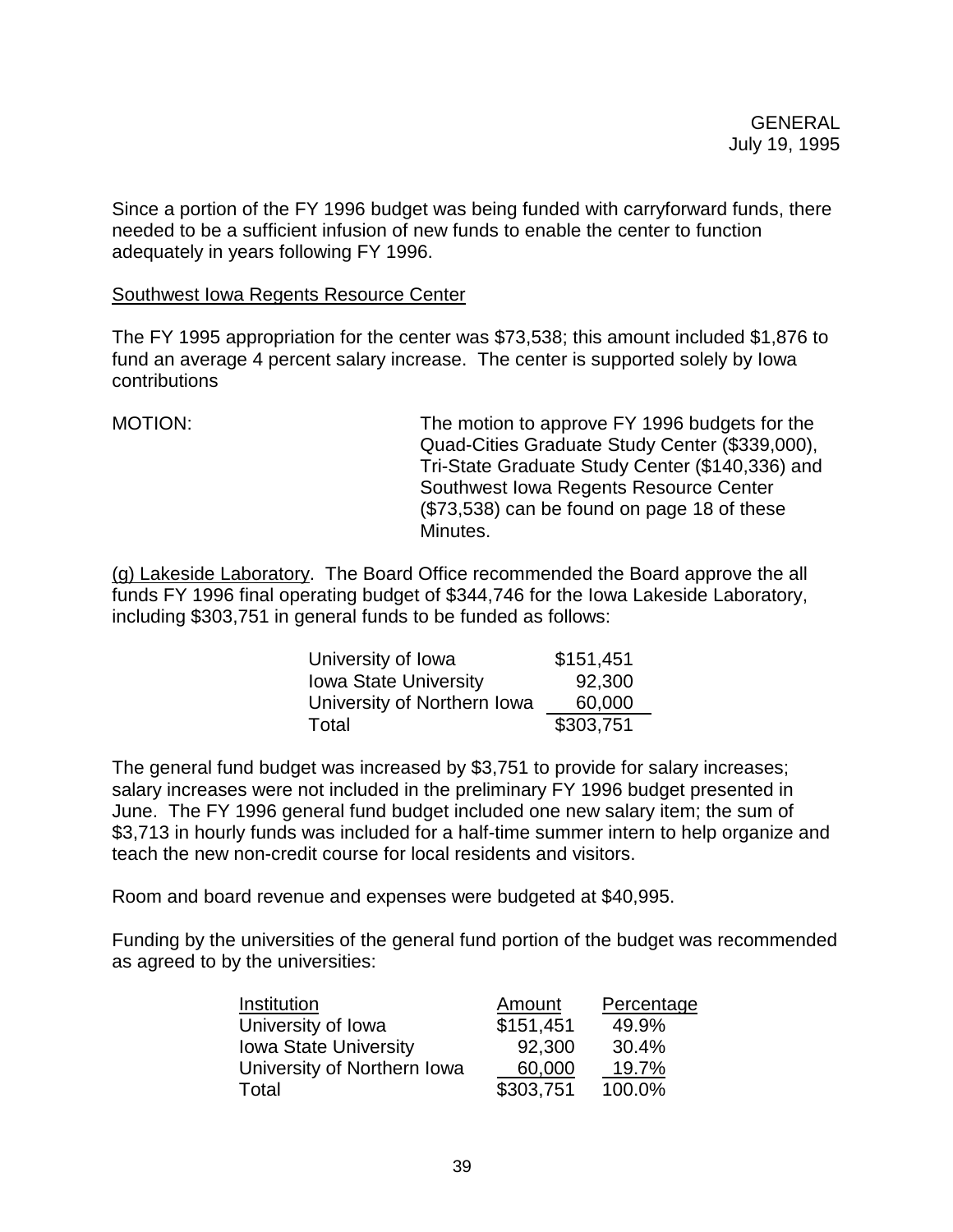MOTION: The motion to approve the all funds FY 1996 final operating budget of \$344,746 for the Iowa Lakeside Laboratory, including \$303,751 in general funds to be funded as presented, can be found on page 18 of these Minutes.

**PRELIMINARY BUDGET REQUESTS FOR FISCAL YEARS 1997 AND 1998**. The Board Office recommended the Board receive reports on the FY 1997 and FY 1998 general fund operating budget requests of the Regent institutions and preliminary Board Office recommendations.

Final FY 1997 and FY 1998 recommendations would be submitted to the Board for approval in September.

Preliminary recommendations of the Board Office would be revised based on Board comments and further review with the institutions.

Regent institutions requested total general fund operating budgets (exclusive of salary increases) of \$1.20 billion for FY 1997, and \$1.24 billion for FY 1998. The request included \$590,592,594 in total State appropriations for operations for FY 1997, an increase of 6.6 percent, and \$624,680,972 in FY 1998, which represented a 5.8 percent increase.

The primary emphases of the requests were:

undergraduate education;

strengthening research and other creative work;

improving access by all Iowans to Regent universities;

improving the facilities, equipment and operating budgets basic to strong programs of teaching and research; and

improving the flexibility, efficiency and accountability of governance of Regent institutions.

Appropriations requests submitted by the institutions were based on the Board of Regents' goals and institutional strategic plans.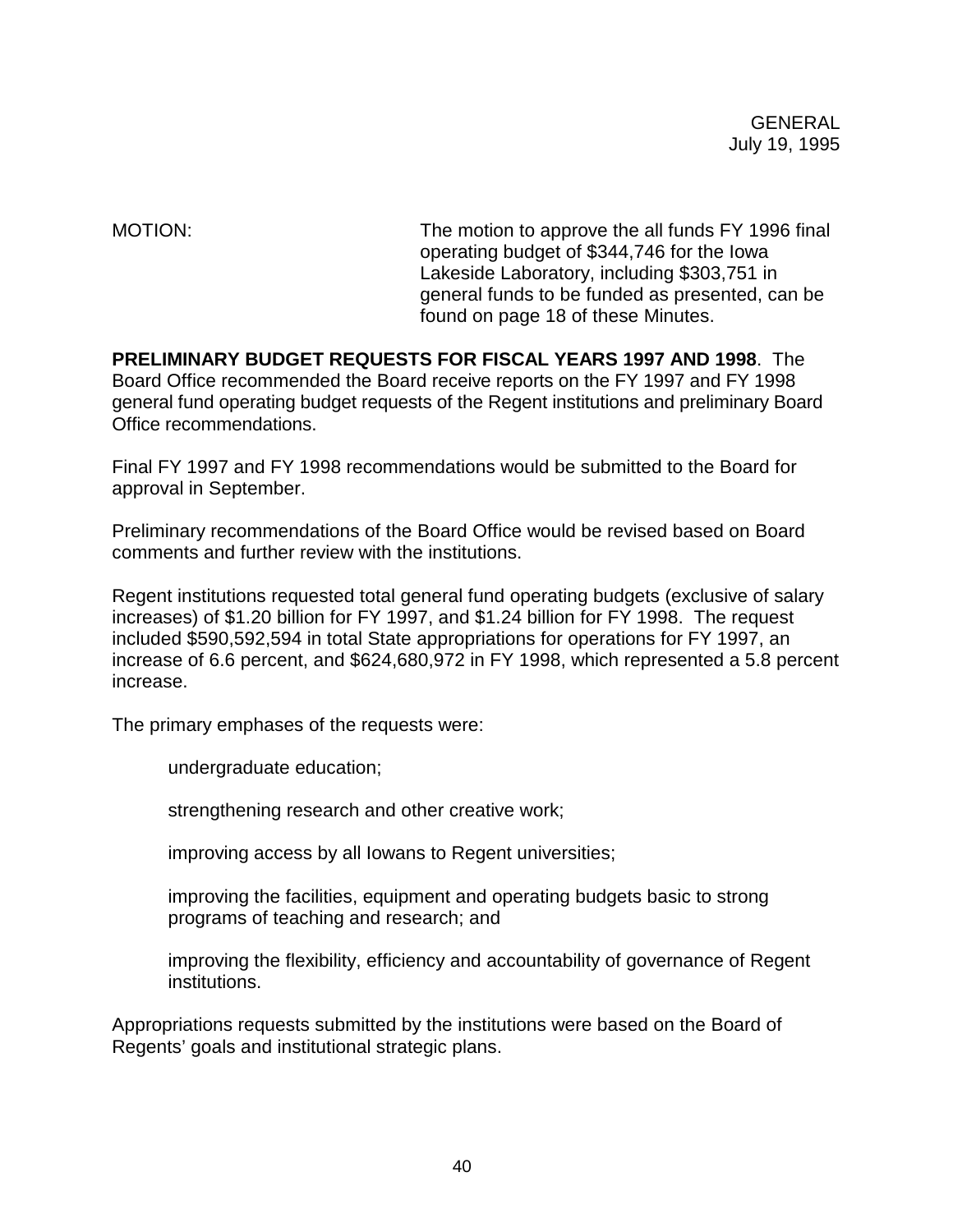Projected revenue from sources other than State appropriations, including tuition revenues, were based on FY 1996 projections.

The preliminary Board Office recommendation for FY 1997 State appropriations for the five Regent institutions was \$570,573,270, an increase of 3.0 percent over FY 1996; and \$586,970,686 for FY 1998, an increase of 2.9 percent over FY 1997. The recommended amounts were exclusive of funds for Regent salary increases.

Preliminary estimates for FY 1997 salary increases and annualization were \$24.4 million; these estimates would be refined by the Board Office and institutions and included in the final FY 1997 budget request presented to the Board in September. Salary annualization funding of \$1,099,359 was requested in FY 1997; however, the requests were being further reviewed by the Board Office and recommended funding levels would be included in the final FY 1997 and FY 1998 budget presented to the Board in September.

Inflation funding of \$6,804,095 was requested and \$5,446,932 was recommended in FY 1997, based on the following inflation rates: general (3.0 percent), library (8.5 percent) and utilities (institutional assumptions).

Building repair funding of \$3,680,993 was requested and \$2,890,975 was recommended for FY 1997, which represented the continuation of a five-year program to bring building renewal funding up to the minimal level necessary.

Opening new buildings funding of \$262,750 was recommended as requested for FY 1997 for maintenance, cleaning and utilities costs associated with the operation of new and remodeled facilities.

Funding of \$4,100,00 was requested and \$1,200,000 was recommended (\$400,000 to each university) in FY 1997 to meet the educational needs of undergraduates at Regent universities.

Funding of \$1,350,00 was requested and \$650,000 was recommended in FY 1997 to provide additional funding for graduate assistant stipends and benefits at the University of Iowa and for tuition scholarships at Iowa State University.

Higher education access funding of \$959,000 was requested and \$600,000 was recommended (\$200,000 for each university) in FY 1997 to assist in the recruitment and retention of minority students.

Child care funding of \$260,000 was requested and \$170,000 was recommended in FY 1997 to provide child care services to student families.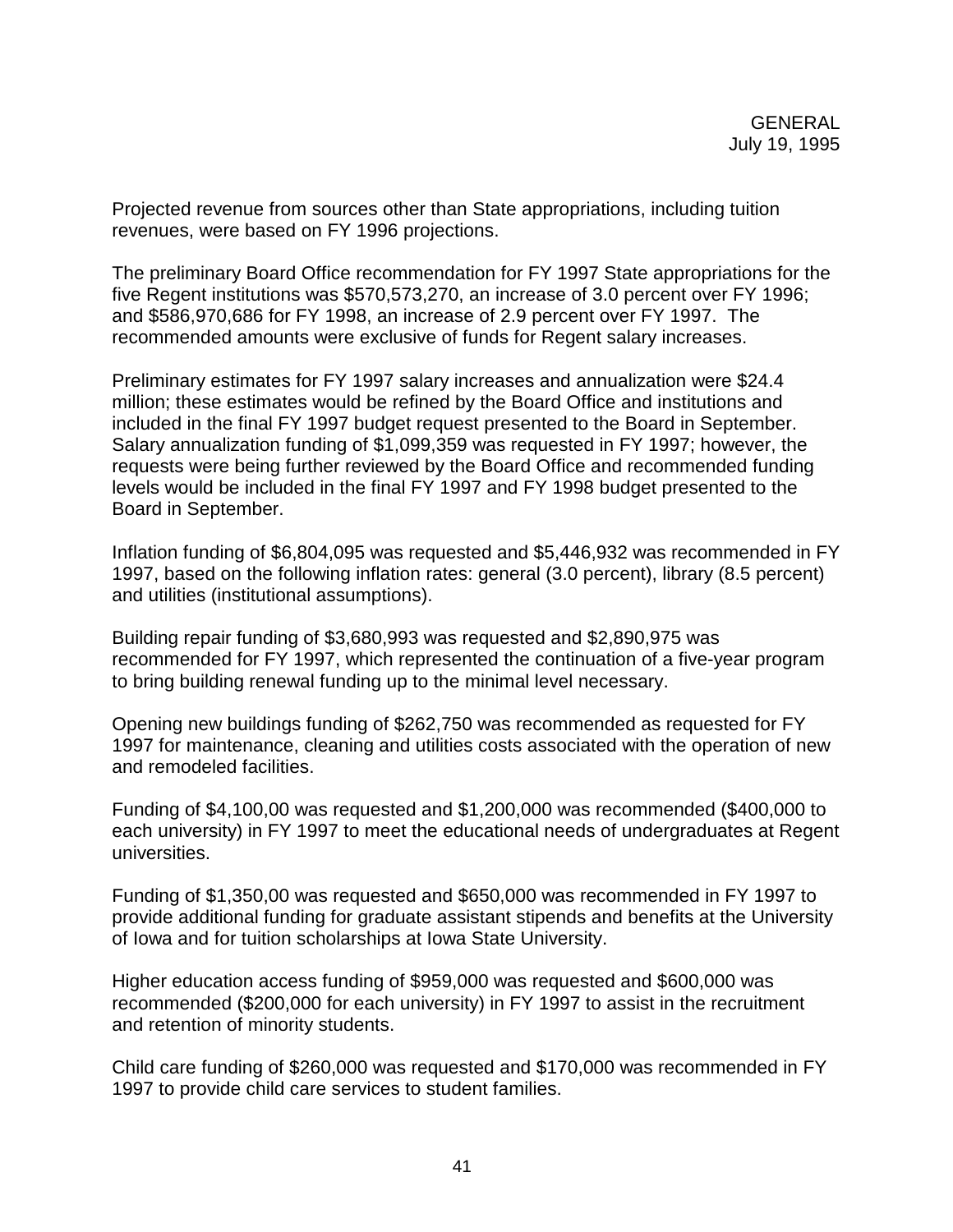The recommended increases in State appropriations for FY 1997 and FY 1998 were allocated as follows:

> Requested and Recommended Appropriation Increases - Regent Institutions FY 1997

|                             | FY 1997<br>Request | %<br>Increase | FY 1997<br>Recommendation | %<br>Increase | Difference between<br>Request and<br>Recommendation |
|-----------------------------|--------------------|---------------|---------------------------|---------------|-----------------------------------------------------|
| University of Iowa          |                    |               |                           |               |                                                     |
| <b>General University</b>   | 12,698,000<br>\$.  | 6.3           | \$6,945,333               | 3.4           | \$5,752,667                                         |
| <b>University Hospitals</b> | 2,645,475          | 9.0           | 1,413,170                 | 4.8           | 1,232,305                                           |
| <b>Psychiatric Hospital</b> | 110.899            | 1.5           | 72.631                    | 1.0           | 38,268                                              |
| <b>Hospital School</b>      | 272,000            | 4.6           | 79,867                    | 1.4           | 192,133                                             |
| Oakdale                     | 137.200            | 4.8           | 120,100                   | 4.2           | 17.100                                              |
| <b>Hygienic Laboratory</b>  | 182.625            | 5.5           | 30.267                    | 0.9           | 152,358                                             |
| <b>Family Practice</b>      | 4,450              | 0.2           | 2,133                     | 0.1           | 2,317                                               |
| <b>SCHS CA/HE</b>           | 27,850             | 6.0           | 800                       | 0.2           | 27,050                                              |
| <b>Special Purpose</b>      | 3,452,209          | 126.4         | (413,890)                 | (15.2)        | 3,866,099                                           |
| Total                       | 19,530,708         | 7.6           | \$8,250,411               | 3.2           | \$11,280,297                                        |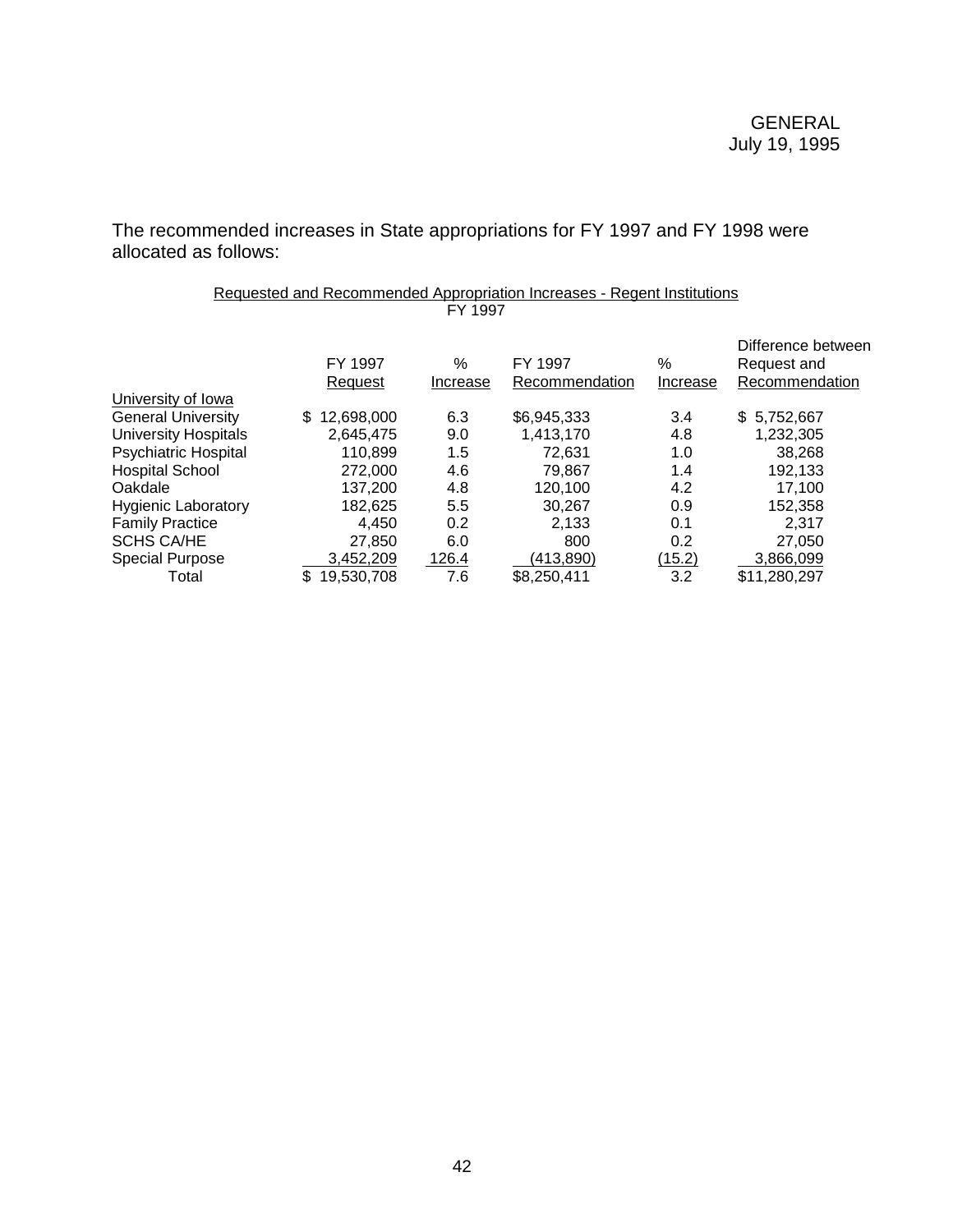|                                         | FY 1997<br>Request | $\%$<br><b>Increase</b> | FY 1997<br>Recommendation | $\%$<br>Increase | Difference between<br>Request and<br>Recommendation |
|-----------------------------------------|--------------------|-------------------------|---------------------------|------------------|-----------------------------------------------------|
| Iowa State University                   |                    |                         |                           |                  |                                                     |
| <b>General University</b>               | 11,484,887<br>\$   | 7.2                     | 5,253,296                 | 3.3              | \$6,231,591                                         |
| <b>Experiment Station</b>               | 232,231            | 0.7                     | 142,929                   | 0.5              | 89,302                                              |
| <b>Cooperative Extension</b><br>Service | 710,951            | 3.7                     | 233,109                   | 1.2              | 477,842                                             |
| <b>IPRT</b>                             | 576,486            | 14.0                    | 150,186                   | 3.6              | 426,300                                             |
| <b>Special Purpose</b>                  | (43,826)           | (2.0)                   | (63, 734)                 | (3.0)            | 19,908                                              |
| Total                                   | \$12,960,729       | 6.0                     | \$5,715,786               | 2.6              | \$7,244,943                                         |
| University of Northern<br>Iowa          | 3,643,000<br>\$    | 5.1                     | \$2,387,667               | 3.3              | 1,255,333<br>\$                                     |
| Iowa School for the Deaf                | \$<br>396,966      | 6.0                     | \$<br>160,326             | 2.4              | \$<br>236,640                                       |
| Iowa Braille & Sight<br>Saving          | 219,709<br>\$      | 6.0                     | 113,598<br>\$             | 3.1              | 106,111<br>\$                                       |
| TOTAL INCREMENT                         | \$36,751,112       | 6.6                     | 16,627,788                | 3.0              | \$20,123,324                                        |

FY 1998

|                              |                |               |                |                  | Difference between |
|------------------------------|----------------|---------------|----------------|------------------|--------------------|
|                              | FY 1998        | $\frac{0}{0}$ | FY 1998        | %                | Request and        |
|                              | <b>Request</b> | Increase      | Recommendation | Increase         | Recommendation     |
| University of Iowa           |                |               |                |                  |                    |
| <b>General University</b>    | \$12,559,000   | 5.9           | \$6,514,553    | 3.1              | 6,044,447<br>\$    |
| <b>University Hospitals</b>  | 2,926,521      | 9.1           | 1,500,201      | 4.9              | 1,426,320          |
| <b>Psychiatric Hospital</b>  | 109,687        | 1.5           | 68,789         | 0.9              | 40,898             |
| <b>Hospital School</b>       | 331,460        | 5.4           | 77,385         | 1.3              | 254,075            |
| Oakdale                      | 117,000        | 3.9           | 99,076         | 3.3              | 17,924             |
| <b>Hygienic Laboratory</b>   | 183,525        | 5.3           | 31,175         | 0.9              | 152,350            |
| <b>Family Practice</b>       | 154,650        | 7.5           | 152,197        | 7.4              | 2,453              |
| <b>SCHS CA/HE</b>            | 27,850         | 5.7           | 824            | 0.2              | 27,026             |
| <b>Special Purpose</b>       | 89,026         | 1.4           | (200,035)      | (8.6)            | 289,061            |
| Total                        | \$16,498,719   | 6.0           | \$8,244,165    | $\overline{3.1}$ | \$8,254,554        |
| <b>Iowa State University</b> |                |               |                |                  |                    |
| <b>General University</b>    | \$12,092,988   | 7.1           | \$5,176,917    | 3.1              | \$6,916,071        |
| <b>Experiment Station</b>    | 235,356        | 0.7           | 147,454        | 0.5              | 87,902             |
| Cooperative Ext. Service     | 715,559        | 3.6           | 237,116        | 1.2              | 478,443            |
| <b>IPRT</b>                  | 580,241        | 12.3          | 151,692        | 3.5              | 428,549            |
| <b>Special Purpose</b>       | 57,921         | 2.7           | 37,354         | <u>1.8</u>       | 20,567             |
| Total                        | \$13,682,065   | 6.0           | \$5,750,533    | 2.6              | 7,931,532<br>\$    |
|                              |                |               |                |                  | Difference between |
|                              | FY 1998        | %             | FY 1998        | %                | Request and        |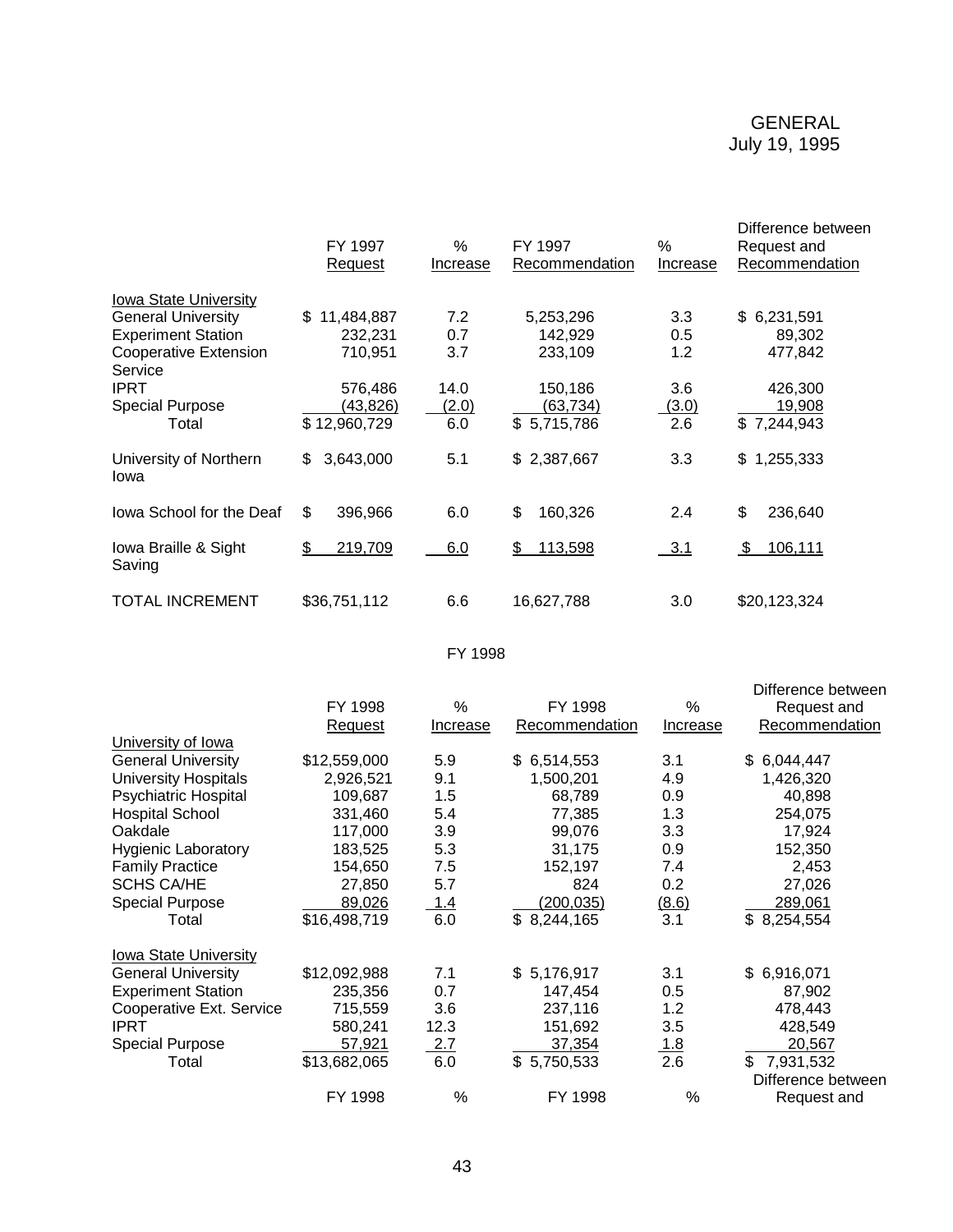|                                | Request       | Increase | Recommendation | Increase | Recommendation |
|--------------------------------|---------------|----------|----------------|----------|----------------|
| lowa School for the Deaf       | S.<br>420.783 | 6.0      | 101.988        | 1.5      | \$.<br>318.795 |
| lowa Braille & Sight<br>Saving | 225.811       | 6.0      | 54.343         | 1.4      | 171.468        |
| <b>TOTAL INCREMENT</b>         | \$34,202,378  | 5.8      | \$16,457,416   | 2.9      | \$17,744,962   |

#### Salary Annualization

|                              | FY 1997     | FY 1998      |
|------------------------------|-------------|--------------|
|                              | Request     | Request      |
| University of Iowa           | \$727,856   | 752,555<br>S |
| <b>Iowa State University</b> | 283,352     | 217,963      |
| University of Northern Iowa  | 60,000      | 63,000       |
| Iowa School for the Deaf     | 19,534      | 18,284       |
| Iowa Braille & Sight Saving  | 8,617       | 5,413        |
| Total                        | \$1,099,359 | \$1,057,215  |

The requests submitted by the institutions for salary annualization funding were to further reviewed and analyzed by the Board Office, and recommended funding levels were to be included in the final FY 1997 and FY 1998 budget request presented to the Board in September.

#### Inflation

|                              |             | 1997           |             | 1998           |
|------------------------------|-------------|----------------|-------------|----------------|
|                              | Request     | Recommendation | Request     | Recommendation |
| University of Iowa           | \$3,892,855 | \$3,186,067    | \$4,043,104 | \$3,273,176    |
| <b>Iowa State University</b> | 2,267,207   | 1,785,634      | 2,650,819   | 2,133,131      |
| University of Northern Iowa  | 556,000     | 410,667        | 585,000     | 429,387        |
| lowa School for the Deaf     | 59,436      | 43,461         | 62,297      | 45,123         |
| Iowa Braille & Sight Saving  | 28,597      | 21,103         | 29,903      | 21,848         |
| Total                        | \$6,804,095 | \$5,446,932    | \$7,371,123 | \$5,902,665    |

The institutional appropriation requests included a general rate of price inflation of 4.5 percent for supplies, services, and equipment. That figure was based upon an analysis of the Higher Education Price Index (HEPI) by Charles Whiteman, Director of the University Institute for Economic Research. The Board Office recommendation for price inflation was 3 percent.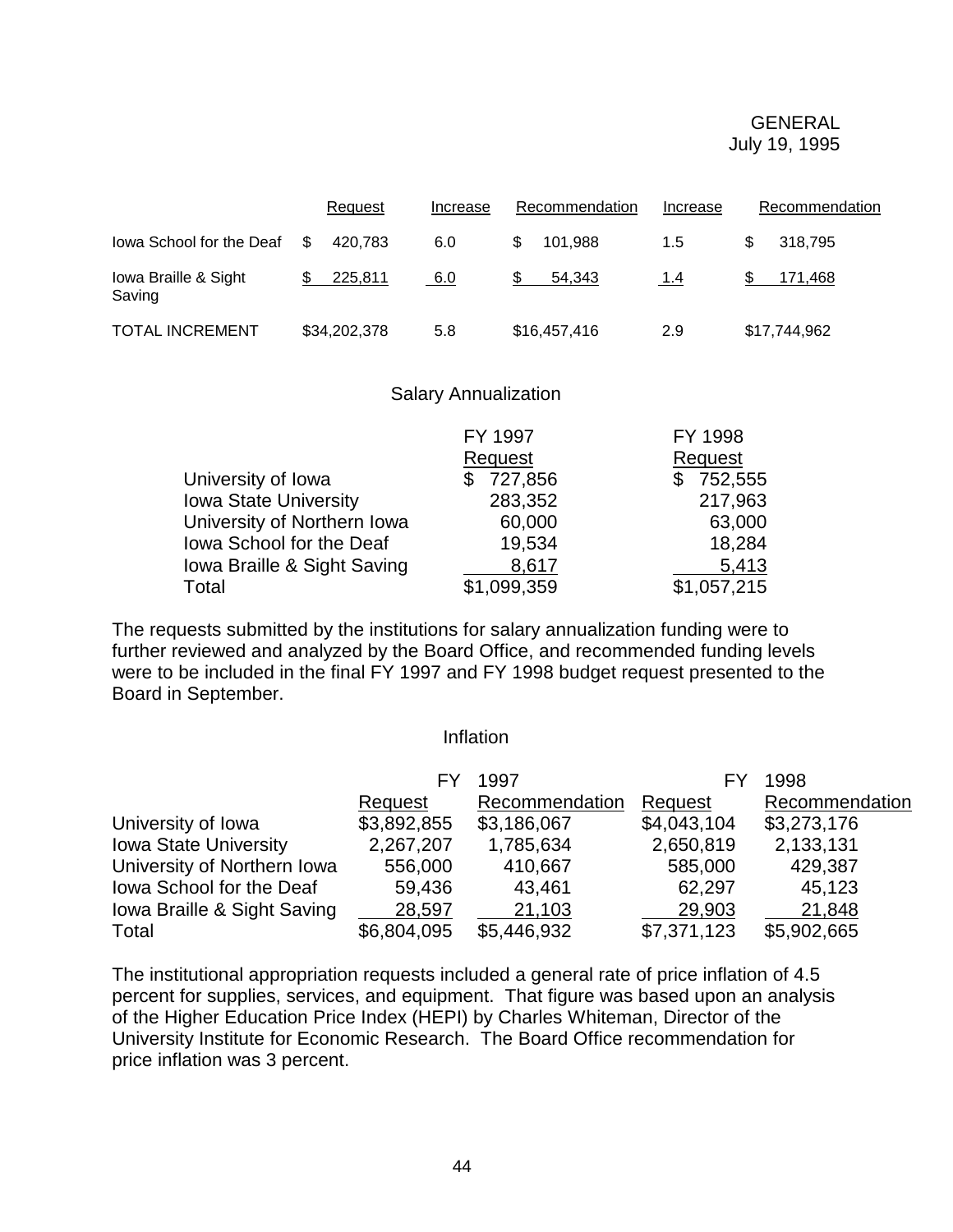An 8.5 percent price increase was requested for library acquisitions based on projections by the university librarians.

The utilities cost increases were based on the inflationary and consumption growth increases projected by each institution and reviewed by the Board Office.

### Building Repair

|                              |             | 1997           |             | 1998           |
|------------------------------|-------------|----------------|-------------|----------------|
|                              | Request     | Recommendation | Request     | Recommendation |
| University of Iowa           | \$1,246,213 | \$1,246,213    | \$1,246,213 | \$1,246,213    |
| <b>Iowa State University</b> | 1,697,420   | 907,402        | 1,697,420   | 907,402        |
| University of Northern Iowa  | 652,000     | 652,000        | 652,000     | 652,000        |
| lowa School for the Deaf     | 52,865      | 52,865         | 52,865      | 52,865         |
| Iowa Braille & Sight Saving  | 32,495      | 32,495         | 32,495      | 32,495         |
| Total                        | \$3,680,993 | \$2,890,975    | \$3,680,993 | \$2,890,975    |

Adequate building renewal funds are required to avoid adding to the list of deferred maintenance requirements, insure steady progress in the removal of fire and other environmental safety deficiencies, and permit renewal of facilities to accommodate the requirements of new technology and teaching and research techniques.

The recommendation was generated by a formula which was consistent with past Board practice. This recommendation represented the continuation of a five-year program to bring building renewal funding up to the minimal level necessary to accomplish these objectives.

### Opening New Buildings

|                              |           | 1997           |           | 1998                |
|------------------------------|-----------|----------------|-----------|---------------------|
|                              | Request   | Recommendation | Request   | Recommendation      |
| University of Iowa           | \$250,000 | \$250,000      |           | $$93,586$ $$93,586$ |
| <b>Iowa State University</b> | 12.750    | 12.750         | 215,863   |                     |
| University of Northern Iowa  |           |                | 375,000   | 375,000             |
| Total                        | \$262,750 | \$262,750      | \$684,449 | \$468,586           |

The requests supported the need of the universities to secure adequate funding for the operation of new and remodeled facilities, including maintenance, cleaning and utilities. No program funding was included.

Undergraduate Education/Enrollment Growth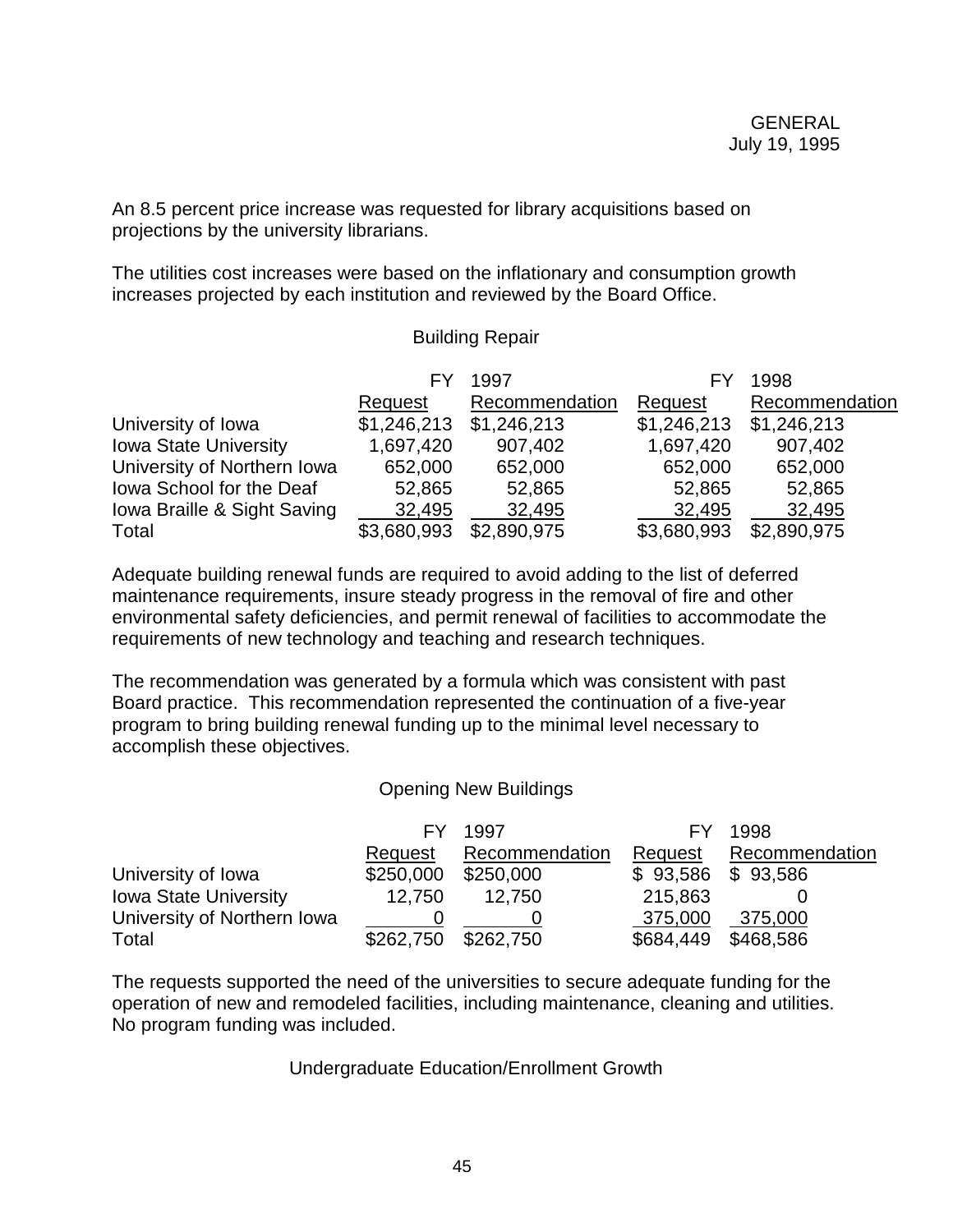|                              |             | 1997           |             | 1998           |
|------------------------------|-------------|----------------|-------------|----------------|
|                              | Request     | Recommendation | Request     | Recommendation |
| University of Iowa           | \$1,400,000 | \$<br>400,000  | \$1,400,000 | 400,000        |
| <b>Iowa State University</b> | 1,500,000   | 400,000        | 1,500,000   | 400,000        |
| University of Northern Iowa  | 1,200,000   | 400,000        | 700,000     | 400,000        |
| Total                        | \$4,100,000 | \$1,200,000    | \$3,600,000 | \$1,200,000    |

One of the top priorities of the Board of Regents and the institutions is additional funds to meet the educational needs of undergraduates at Regent universities. Funding of \$400,000 for both FY 1997 and FY 1998 was recommended for each university.

Funding for the University of Iowa will provide additional support for start-up costs, academic advising and student services, and the recently-established Center for Teaching. Iowa State University will direct the additional funds for freshmen retention and expanding international experiences for students. The University of Northern Iowa will direct its funding to the initiative, "Expanding the Classroom," which will provide opportunities for more undergraduate students to be involved in scholarship and original research, under the guidance of a faculty member.

#### Graduate Assistants

|                              |             | 1997           |             | 1998           |
|------------------------------|-------------|----------------|-------------|----------------|
|                              | Request     | Recommendation | Request     | Recommendation |
| University of Iowa           | \$350,000   | \$350,000      |             |                |
| <b>Iowa State University</b> | 1,000,000   | 300,000        | 1,600,000   | 300,000        |
| Total                        | \$1,350,000 | \$650,000      | \$1,600,000 | \$300,000      |

Funding of \$350,000 in FY 1997 will complete a three-year plan to improve University of Iowa graduate assistant stipends and benefits. Funding at Iowa State University of \$300,000 in both FY 1997 and FY 1998 will provide supplemental funding for tuition scholarships for graduate assistants.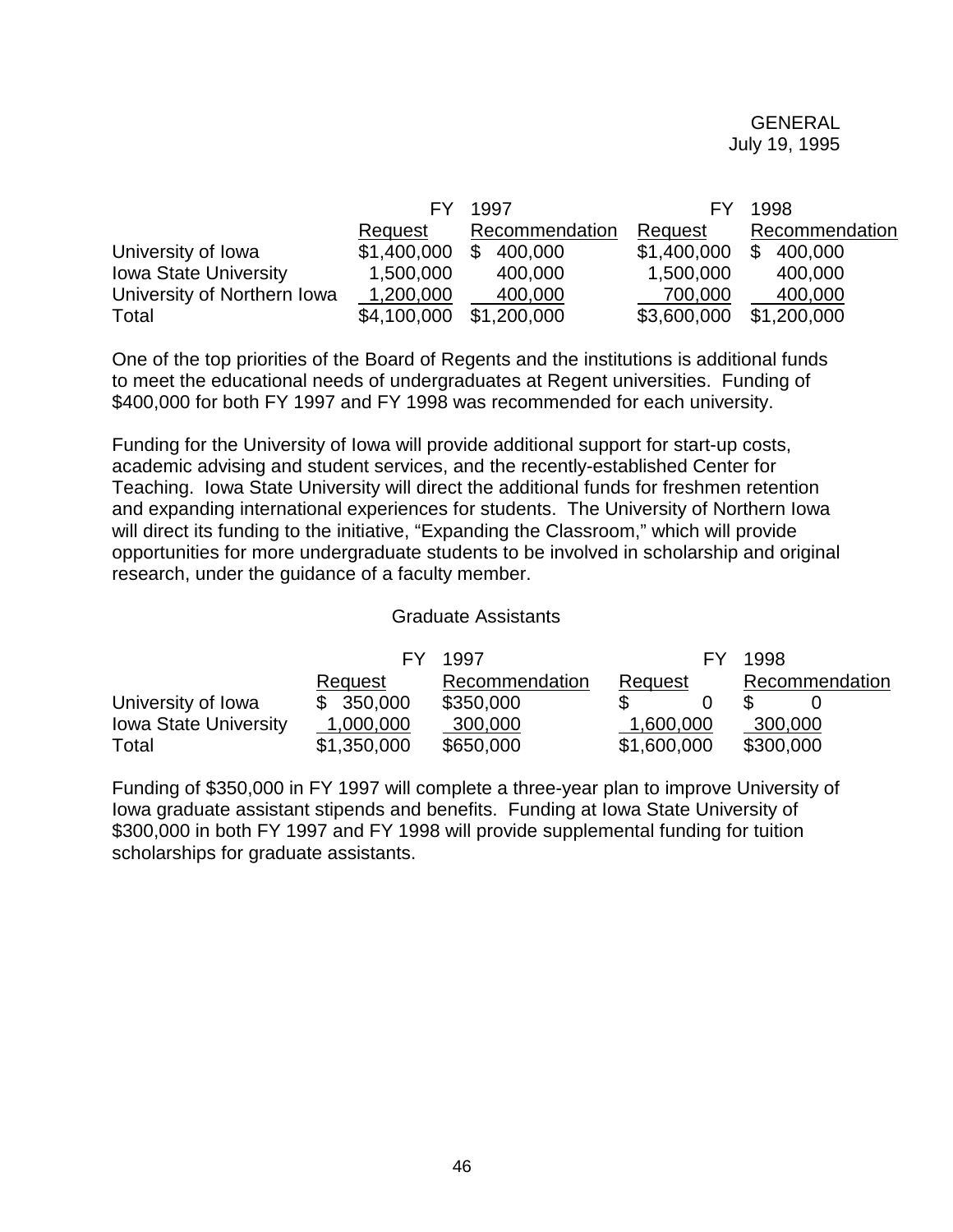#### Higher Education Access

|                              | FY        | 1997           |           | 1998           |
|------------------------------|-----------|----------------|-----------|----------------|
|                              | Request   | Recommendation | Request   | Recommendation |
| University of Iowa           | \$259,000 | \$200,000      | \$259,000 | \$200,000      |
| <b>Iowa State University</b> | 500,000   | 200,000        | 500,000   | 200,000        |
| University of Northern Iowa  | 200,000   | 200,000        | 200,000   | 200,000        |
| Total                        | \$959,000 | \$600,000      | \$959,000 | \$600,000      |

Funding for each of the universities will be used for additional financial aid for minority students and academic support services to assist in the recruitment and retention of minority students. Success in the minority recruitment programs in the last several years has yielded an increase in new minority admissions and a concomitant increase in demand for financial aid for these new students.

The current level of financial aid available to the universities must be increased if the universities are not to lose the gains that have been made in minority student recruitment.

#### Child Care

|                              | FΥ        | 1997           |           | 1998           |
|------------------------------|-----------|----------------|-----------|----------------|
|                              | Request   | Recommendation | Request   | Recommendation |
| University of Iowa           | \$60,000  | \$60,000       | \$60,000  | \$60,000       |
| <b>Iowa State University</b> | 150,000   | 60,000         | 150,000   | 60,000         |
| University of Northern Iowa  | 50,000    | 50,000         | 50,000    | 50,000         |
| Total                        | \$260,000 | \$170,000      | \$260,000 | \$170,000      |

Funding of \$60,000 for FY 1997 and FY 1998 for the University of Iowa will expand the number of student families that can be served. Funding of \$60,000 for FY 1997 and FY 1998 for Iowa State University will subsidize the child care center fees for students and lower-paid staff. Funding of \$50,000 for FY 1997 and FY 1998 for the University of Northern Iowa will provide child care for students on the waiting list and provide flexible part-time care.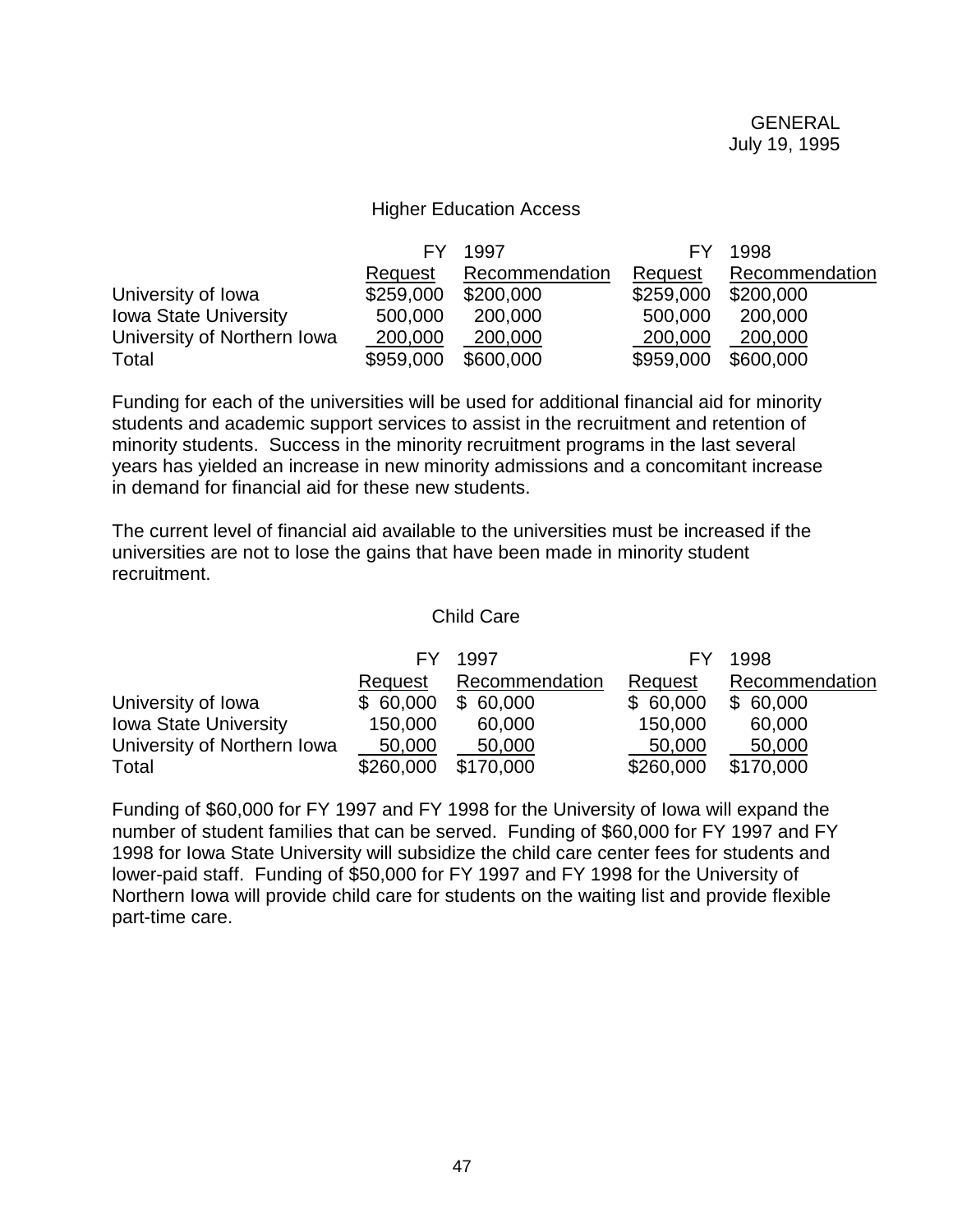# Institutional Initiatives Requested and Recommended

|                              |              | 1997           | F١           | 1998           |
|------------------------------|--------------|----------------|--------------|----------------|
|                              | Request      | Recommendation | Request      | Recommendation |
| University of Iowa           | \$11,344,784 | \$2,558,131    | \$8,644,261  | \$2,971,190    |
| <b>Iowa State University</b> | 5,550,000    | 2,050,000      | 5,150,000    | 1,750,000      |
| University of Northern Iowa  | 925,000      | 675,000        | 750,000      | 200,000        |
| Iowa School for the Deaf     | 265,131      | 64,000         | 287,337      | 4,000          |
| Iowa Braille & Sight Saving  | 150,000      | 60,000         | 158,000      |                |
| Total                        | \$18,234,915 | \$5,407,131    | \$14,989,598 | \$4,925,190    |

The Board Office recommended funding of institutional initiatives as follows:

|                                             | FY 1997        | FY 1998        |
|---------------------------------------------|----------------|----------------|
|                                             | Recommendation | Recommendation |
| <b>SUI</b>                                  |                |                |
| Libraries                                   | \$<br>652,000  | \$<br>652,000  |
| <b>Biosciences Initiative</b>               | 500,000        | 500,000        |
| <b>Primary Health Care</b>                  | 330,000        | 375,000        |
| <b>Educational Computing and Networking</b> | 500,000        | 500,000        |
| <b>Family Practice</b>                      | 0              | 150,000        |
| <b>UIHC</b>                                 | 1,000,000      | 1,000,000      |
| <b>Iowa Birth Defects Registry</b>          | 200,000        | 0              |
| <b>Other Special Purpose</b>                | (623, 869)     | (205, 810)     |
| <b>Total - SUI</b>                          | \$2,558,131    | \$2,971,190    |
|                                             |                |                |
| <b>ISU</b>                                  |                |                |
| Healthy Livestock for Iowa                  | \$1,200,000    | \$<br>800,000  |
| Improving ISU's Research Capacity           | 200,000        | 200,000        |
| <b>Distance Education</b>                   | 200,000        | 200,000        |
| <b>Value-Added Products</b>                 | 250,000        | 250,000        |
| <b>ADA Compliance</b>                       | 100,000        | 100,000        |
| <b>Cooperative Education</b>                | 100,000        | 100,000        |
| <b>IPRT</b>                                 | 100,000        | 100,000        |
| Livestock Producers Assistance Program      | (100,000)      |                |
| Total - ISU                                 | \$2,050,000    | \$1,750,000    |
|                                             |                |                |
| <b>UNI</b>                                  |                |                |
| Professional Development for Iowa's         | 500,000<br>\$  | 200,000<br>\$  |
| <b>Educators</b>                            |                |                |
| Juvenile Justice Initiative/Study           | 175,000        | O              |
| <b>Total - UNI</b>                          | \$<br>675,000  | \$<br>200,000  |
|                                             | FY 1997        | FY 1998        |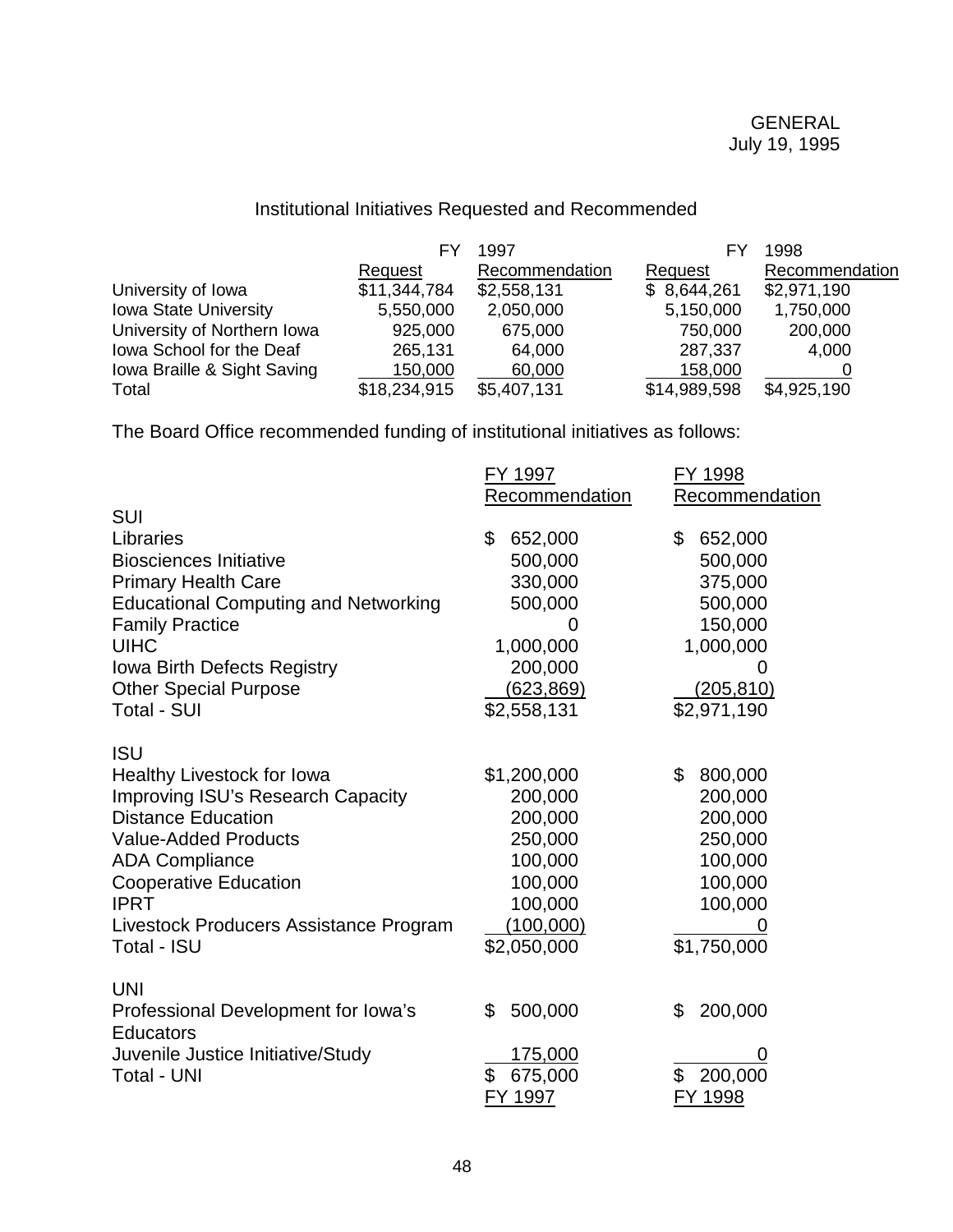|                                  | Recommendation | Recommendation |
|----------------------------------|----------------|----------------|
| <b>ISD</b>                       |                |                |
| Technology                       | 10,000         | 0              |
| Libraries                        | 4,000          | 4,000          |
| <b>Textbooks</b>                 | 50,000         |                |
| Total - ISD                      | 64,000<br>\$   | 4,000          |
| <b>IBSSS</b>                     |                |                |
| <b>Replace Accounting System</b> | 60,000         | 0              |
| Total                            | \$5,407,131    | \$4,925,190    |

### Rationale for Institutional Initiatives Recommended in FY 1997 and FY 1998

Funding recommended in both FY 1997 and FY 1998 of \$652,000 to the University of Iowa libraries budget will be used to more fully meet critical campus information needs.

Funding of \$500,000 in FY 1997 and FY 1998 was recommended to continue support of the University of Iowa's Biosciences Initiative.

Recommended funding of \$330,000 in FY 1997 and \$375,000 in FY 1998 will continue the state's positive support for the UI Health Center's Primary Health Care Initiative.

Funding of \$500,000 in FY 1997 and FY 1998 for the University of Iowa's Educational Computing and Networking was recommended to update and expand educational computing technologies.

An additional appropriation of \$150,000 was recommended for the Family Practice Program in FY 1998 to accommodate program expansion by a total of 10 training positions over the current complement of 181.

Increased State appropriations of \$1,000,000 were recommended for both FY 1997 and FY 1998 to replace paying patient revenues no longer available to subsidize the Indigent Patient Care Program.

Support of \$200,000 was recommended in FY 1997 for the Iowa Birth Defects Registry to supplement Federal funding and reinstate statewide registry functions on a permanent basis.

Funding of \$1,200,000 in FY 1997 and \$800,000 in FY 1998 was recommended in continued support of Iowa State University's Healthy Livestock Initiative to enhance and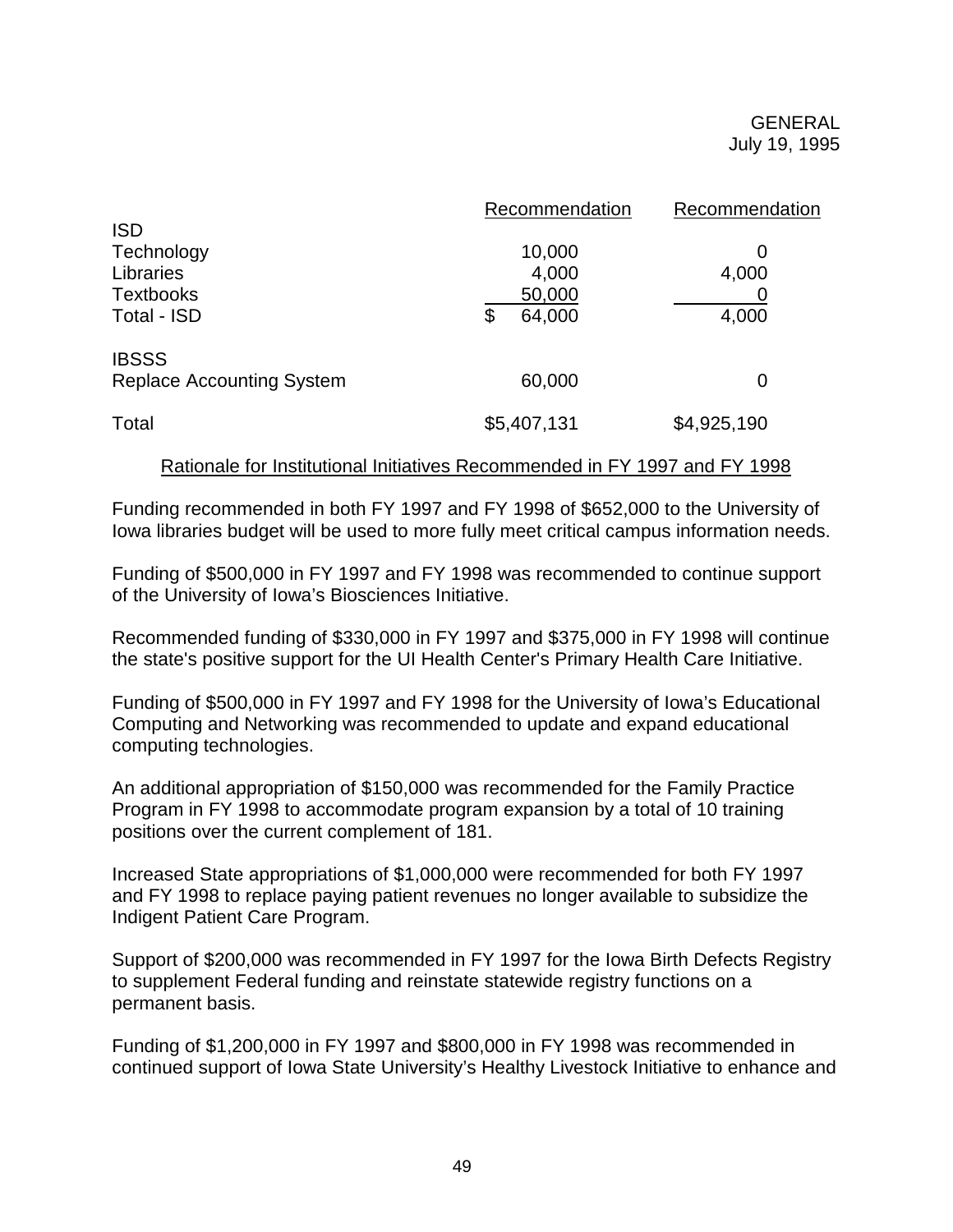modernize livestock research, service and teaching in the College of Veterinary Medicine.

Recommended funding of \$200,000 for each FY 1997 and FY 1998 would improve Iowa State University's research capacity; the funds would be used to maintain equipment, provide technical help to allow wider use of research facilities, provide laboratory animal attendants at the level required for accreditation, and provide services to faculty in processing proposals and awards.

Funding of \$200,000 for both FY 1997 and FY 1998 was recommended to support Iowa State University's distance education in the installation and maintenance costs for ICN classrooms.

Funding of \$250,000 for FY 1997 and FY 1998 was recommended to support Iowa State University's Value-Added Products Laboratory for the development of new technologies for adding value to Iowa-grown crops.

Funding of \$100,000 in both FY 1997 and FY 1998 was recommended to support the structural changes necessary to achieve program accessibility for Iowa State University's ADA Compliance.

Funding of \$100,000 for FY 1997 and FY 1998 was recommended for Iowa State University's Cooperative Education to support the Iowa Pork Industry Center.

Funding of \$100,000 for both FY 1997 and FY 1998 was recommended to support Iowa State University's Institute for Physical Research and Technology commercialization activities.

The sums of \$500,000 in FY 1997 and \$200,000 in FY 1998 were recommended for the University of Northern Iowa to train current K-12 teachers in the use of instructional technology, with an emphasis on the ICN.

Funding of \$175,000 in FY 1997 was recommended to support the University of Northern Iowa's Juvenile Justice Initiative, which will provide a repository for resources on criminal justice issues.

Funding of \$10,000 was recommended in FY 1997 for the Iowa School for the Deaf to purchase new computers and update the campus-wide electronic communication system.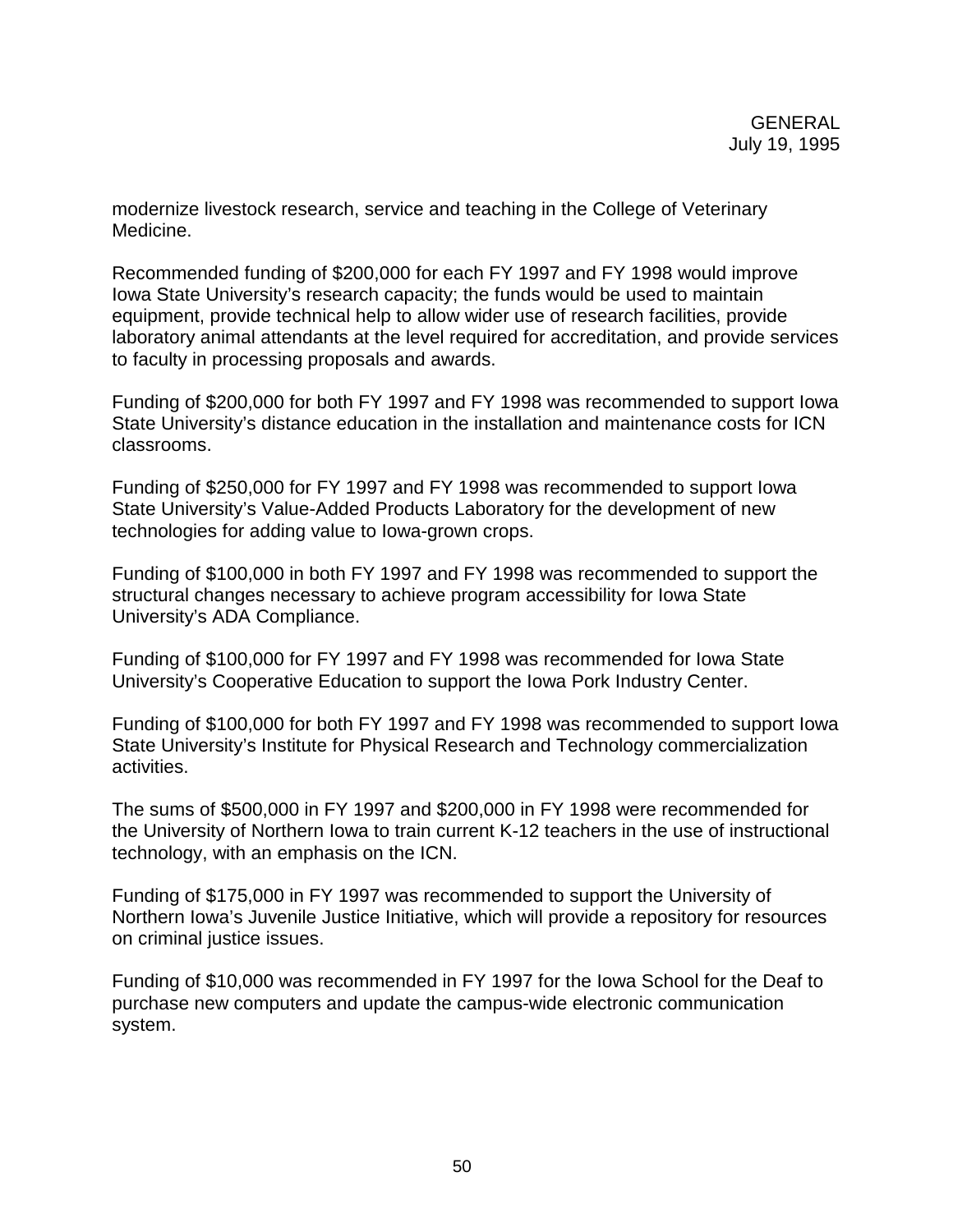Funding of \$4,000 was recommended in both FY 1997 and FY 1998 for the Iowa School for the Deaf to purchase additional library materials to augment the instructional reading program.

Funding of \$50,000 for FY 1997 was recommended for the Iowa School for the Deaf to purchase textbooks and materials for special instructional programs.

Funding recommended for the Iowa Braille and Sight Saving School included \$60,000 in FY 1997 to replace the school's obsolete accounting system.

Mr. Richey stated that the requests before the Board were the appropriations requests of the institutions. He said that in September the Board would consider tuition policy with final action to be taken in October. The combination of those two decisions represented the core of the institutional general operating budgets for the subsequent fiscal year. He summarized the requested increases and the recommendations of the Board Office, noting that the figures did not include general salary policy for fiscal year 1997 which had already been established. The institutional requests for increases in operating funds were 6.6 percent aggregated; the Board Office recommendation was for a 3 percent increase.

Mr. Richey stated that undergraduate education was the preeminent priority of the Board. The Board Office recommended requesting \$1.2 million for that purpose, to be divided equally among the three universities. The recommended funding request for graduate assistant stipends at the University of Iowa was for the third year of a 3-year program adopted by the Board. He noted that Iowa State University had similar needs for increasing compensation of graduate assistants. With regard to the building repair program, he said the Board Office recommendation was designed as the first year of a 5-year program to stop the accumulation of deferred maintenance.

Mr. Richey reviewed the funding requests and recommendations for initiatives that were unique to each university, noting that the recommendation concerning juvenile justice at the University of Northern Iowa represented a broadening of the offerings of the University of Northern Iowa. The breadth of the curriculum has been a concern of university officials in the past.

Mr. Richey said the Board Office recommended an approximate 7 percent increase in total appropriations for fiscal year 1997 versus fiscal year 1996, when salary increases were factored in. The Board Office sought a balance in terms of interests and prior Board actions. With regard to the fiscal year 1998 requests, he said the legislature would not take action on the FY 1998 requests but requires two-year projections.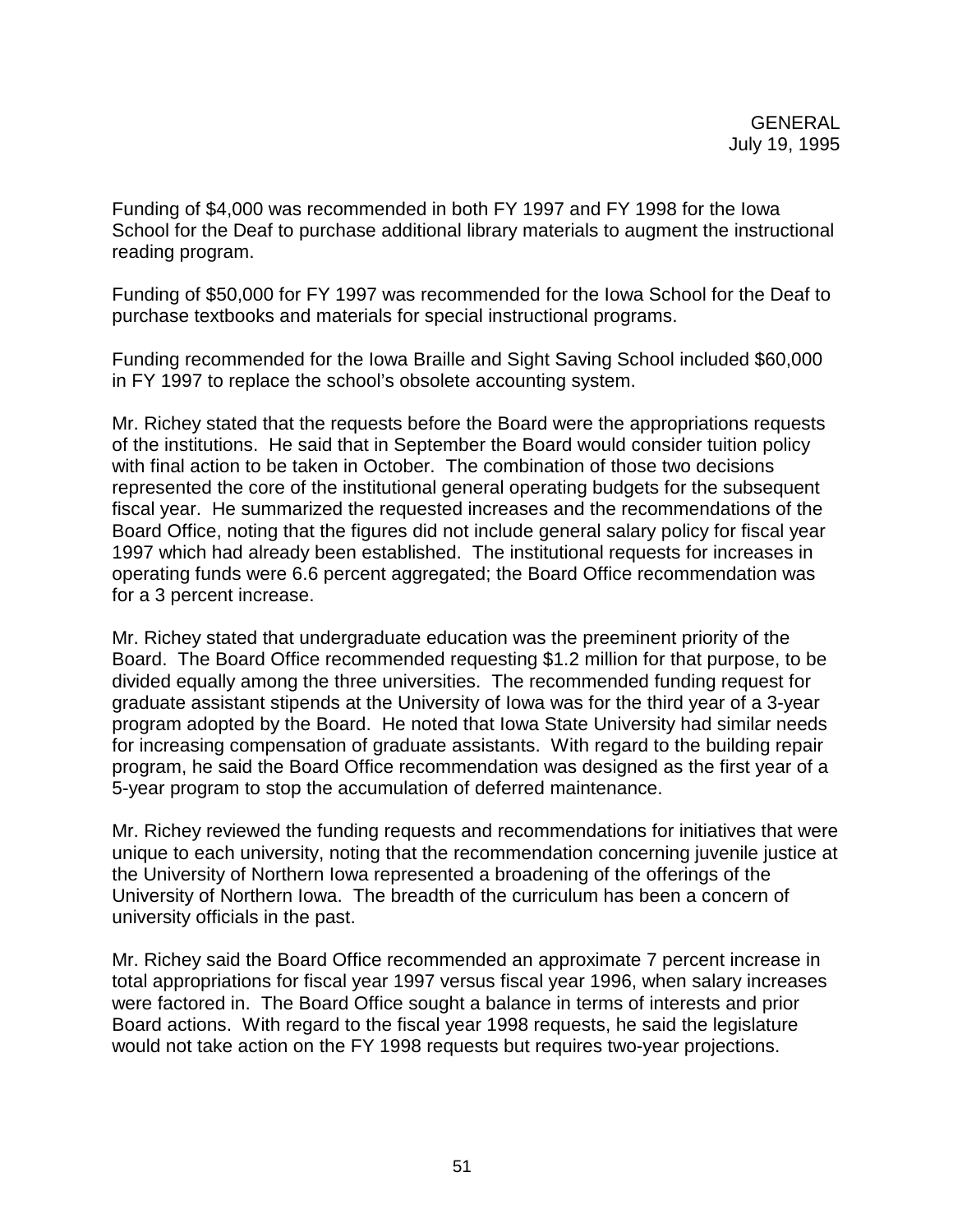Mr. Richey said the recommended action relative to tuition will include both the rates and the purposes for which the proceeds should be used. The Board Office will consult with university officials in the process of developing its recommendations.

ACTION: President Pomerantz stated the Board received reports on the FY 1997 and FY 1998 general fund operating budget requests of the Regent institutions and preliminary Board Office recommendations, by general consent.

(a) University of Iowa. The Board Office recommended the Board receive the report on the FY 1997 and FY 1998 general fund operating budget request of the University of Iowa and preliminary Board Office recommendations.

|                             | <b>FY</b>      | 1997        | FY.                   | 1997       |
|-----------------------------|----------------|-------------|-----------------------|------------|
|                             | <b>Request</b> | % Increase  | Recommendation        | % Increase |
| University of Iowa          |                |             |                       |            |
| <b>General University</b>   | \$214,134,563  | 6.3         | \$208,381,896         | 3.4        |
| <b>University Hospitals</b> | 32,046,962     | 9.0         | 30,814,657            | 4.8        |
| <b>Psychiatric Hospital</b> | 7,324,465      | 1.5         | 7,286,197             | 1.0        |
| <b>Hospital School</b>      | 6,186,972      | 4.6         | 5,994,839             | 1.4        |
| Oakdale                     | 3,023,979      | 4.8         | 3,006,879             | 4.2        |
| <b>Hygienic Laboratory</b>  | 3,476,559      | 5.5         | 3,324,201             | 0.9        |
| <b>Family Practice</b>      | 2,064,116      | 0.2         | 2,061,799             | 0.1        |
| <b>SCHS CA/HE</b>           | 492,009        | 6.0         | 464,799               | 0.2        |
| <b>Special Purpose</b>      | 6,183,353      | 126.4       | 2,317,254             | $-15.2$    |
| Total                       | \$274,932,978  | 7.6         | \$263,652,681         | 3.2        |
|                             | <b>FY</b>      | 1998        | FY.                   | 1998       |
|                             | <u>Request</u> | % Increase  | <b>Recommendation</b> | % Increase |
| University of lowa          |                |             |                       |            |
| <b>General University</b>   | \$226,693,563  | 5.9         | \$214,896,449         | 3.1        |
| <b>University Hospitals</b> | 34,973,483     | 9.1         | 32,314,858            | 4.9        |
| <b>Psychiatric Hospital</b> | 7,434,152      | 1.5         | 7,354,986             | 0.9        |
| <b>Hospital School</b>      | 6,518,432      | 5.4         | 6,072,224             | 1.3        |
| Oakdale                     | 3,140,979      | 3.9         | 3,105,955             | 3.3        |
| <b>Hygienic Laboratory</b>  | 3,660,084      | 5.3         | 3,355,376             | 0.9        |
| <b>Family Practice</b>      |                |             | 2,213,996             | 7.4        |
|                             | 2,218,766      | 7.5         |                       |            |
| <b>SCHS CA/HE</b>           | 519,859        | 5.7         | 465,783               | 0.2        |
| <b>Special Purpose</b>      | 6,272,379      | <u> 1.4</u> | 2,117,219             | $-8.6$     |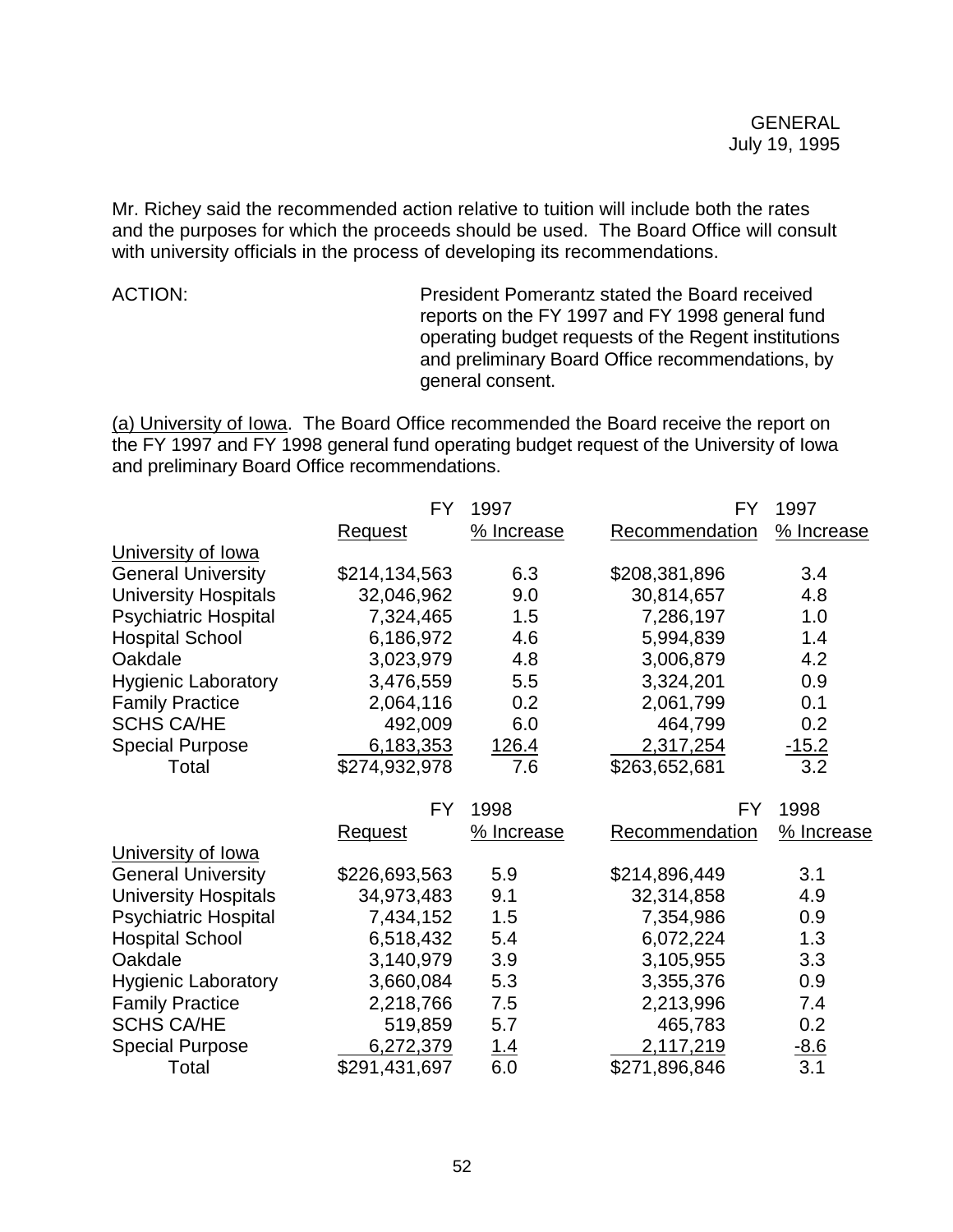The preliminary Board Office recommendation for State appropriation funding for FY 1997 was \$263,652,681 (3.2 percent) and for FY 1998 was \$271,896,846 (3.1 percent).

The University of Iowa's request for State appropriations for operations for FY 1997 was \$274,932,978 (7.6 percent) and for FY 1998 was \$291,431,697 (6.0 percent).

Salary annualization funding was being reviewed by the Board Office and would be included in the final FY 1997 and FY 1998 operating budget requests presented to the Board in September.

|                  | FY          | 1997           | <b>FY</b>   | 1998           |
|------------------|-------------|----------------|-------------|----------------|
|                  | Request     | Recommendation | Request     | Recommendation |
| General          | \$2,150,302 | \$1,443,514    | \$2,252,244 | \$1,482,316    |
| <b>Utilities</b> | 1,181,553   | 1,181,553      | 1,182,860   | 1,182,860      |
| Library          | 561,000     | 561,000        | 608,000     | 608,000        |
| Total            | \$3,892,855 | \$3,186,067    | \$4,043,104 | \$3,273,176    |

Inflation was recommended as follows:

Opening new building funds were recommended as follows:

|                          |           | FY 1997        |          | FY 1998        |
|--------------------------|-----------|----------------|----------|----------------|
|                          | Request   | Recommendation | Request  | Recommendation |
| <b>General Education</b> | \$250,000 | \$250,000      | D        | D              |
| Fund                     |           |                |          |                |
| <b>UIHC</b>              |           |                | \$93,586 | \$93,586       |
| Total                    | \$250,000 | \$250,000      | \$93,586 | \$93,586       |

|                            |             | FY 1997                     |             | FY 1998        |
|----------------------------|-------------|-----------------------------|-------------|----------------|
|                            | Request     | <sup>1</sup> Recommendation | ∣ Request   | Recommendation |
| Undergraduate<br>Education | \$1,400,000 | \$400,000                   | \$1,400,000 | \$400,000      |

|                   | 7FY ∃1997. |                |          | 'FY 1998.      |
|-------------------|------------|----------------|----------|----------------|
|                   | Request    | Recommendation | Request  | Recommendation |
| <b>Child Care</b> | \$60,000   | \$60,000       | \$60,000 | \$60,000       |

Institutional Initiatives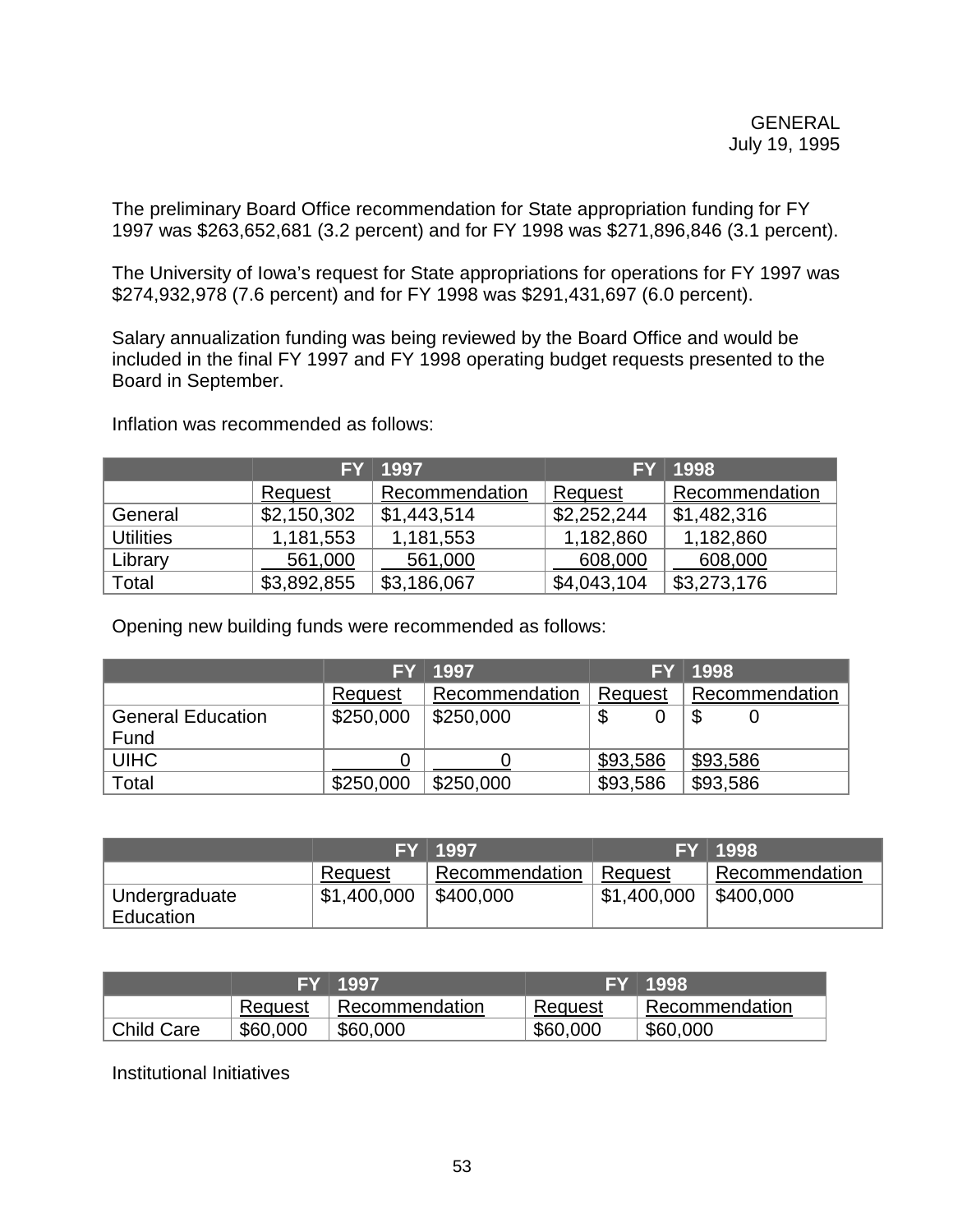|           |           | 7FY 1997.      |           | FY 1998        |
|-----------|-----------|----------------|-----------|----------------|
|           | Request   | Recommendation | Request   | Recommendation |
| Libraries | \$652,000 | \$652,000      | \$652,000 | \$652,000      |

|                                |           | FY 1997        |         | FY 1998        |
|--------------------------------|-----------|----------------|---------|----------------|
|                                | Request   | Recommendation | Request | Recommendation |
| <b>Graduate Assistant</b>      | \$350,000 | \$350,000      | \$0     | \$0            |
| <b>Stipends &amp; Benefits</b> |           |                |         |                |

|                                               | FΥ        | 1997          | <b>FY</b> | 1998           |
|-----------------------------------------------|-----------|---------------|-----------|----------------|
|                                               | Request   | Recommendatio | Request   | Recommendation |
|                                               |           |               |           |                |
| Graduate and<br><b>Professional Education</b> | \$300,000 | \$0           | \$600,000 | \$0            |

|                                                  |                                       | FY 1997                     |                          | FY 1998        |
|--------------------------------------------------|---------------------------------------|-----------------------------|--------------------------|----------------|
|                                                  | Request                               | <sup>1</sup> Recommendation | ∣ Request                | Recommendation |
| <b>Educational Comput-</b><br>ing and Networking | $\vert$ \$1,500,000 $\vert$ \$500,000 |                             | $$1,500,000$   \$500,000 |                |

|                            |             | FY 1997        |             | FY 1998        |
|----------------------------|-------------|----------------|-------------|----------------|
|                            | Request     | Recommendation | Request     | Recommendation |
| Instructional<br>Equipment | \$1,000,000 | \$0            | \$1,000,000 | \$0            |

|                    |           | FY 1997        |           | FY 1998        |
|--------------------|-----------|----------------|-----------|----------------|
|                    | Request   | Recommendation | Request   | Recommendation |
| <b>Biosciences</b> | \$800,000 | \$500,000      | \$800,000 | \$500,000      |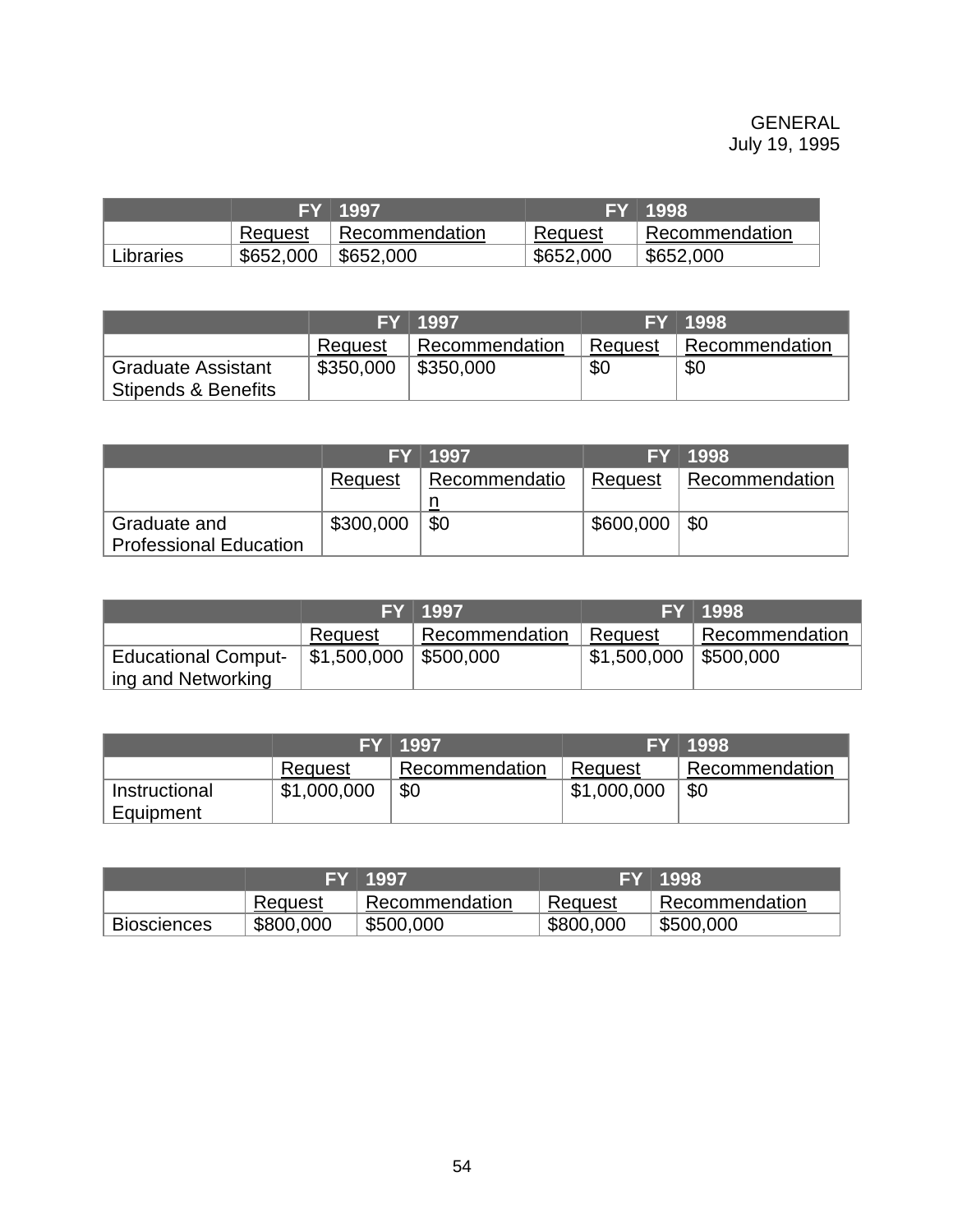|                                                                       |          | FY 1997        |           | FY 1998        |
|-----------------------------------------------------------------------|----------|----------------|-----------|----------------|
|                                                                       | Request  | Recommendation | Request   | Recommendation |
| Minority and Econom-<br>ically Disadvantaged<br><b>Student Access</b> | \$259,00 | \$200,000      | \$259,000 | \$200,000      |

|                             |           | FY 1997        |           | FY 1998        |
|-----------------------------|-----------|----------------|-----------|----------------|
|                             | Request   | Recommendation | Request   | Recommendation |
| <b>Recruiting and Main-</b> | \$200,000 | \$0            | \$200,000 | \$0            |
| taining Minority Faculty    |           |                |           |                |

|                                                      |           | FY 1997        |           | FY 1998        |
|------------------------------------------------------|-----------|----------------|-----------|----------------|
|                                                      | Request   | Recommendation | Request   | Recommendation |
| <b>Statewide Geriatric</b><br><b>Health Services</b> | \$271,000 | \$0            | \$256,000 | \$0            |

|                     |           | FY 1997                               |                                     | FY 1998 |
|---------------------|-----------|---------------------------------------|-------------------------------------|---------|
|                     | Request   | Recommendation Request Recommendation |                                     |         |
| Primary Health Care | \$330,000 | $\frac{1}{2}$ \$330,000               | $\vert$ \$375,000 $\vert$ \$375,000 |         |

|                            |           | FY 1997        |           | FY 1998       |
|----------------------------|-----------|----------------|-----------|---------------|
|                            | Request   | Recommendation | ∣ Request | Recommendatio |
|                            |           |                |           |               |
| Iowa Network -             | \$545,000 | \$0            | \$492,000 | <b>\$0</b>    |
| <b>Computerized Health</b> |           |                |           |               |

### Oakdale Campus

University officials were considering a number of programmatic needs for the Oakdale Campus; any adjustments made by the university to the budget request for the Oakdale Campus will be included in the final FY 1997 and FY 1998 budget requests presented to the Board in September.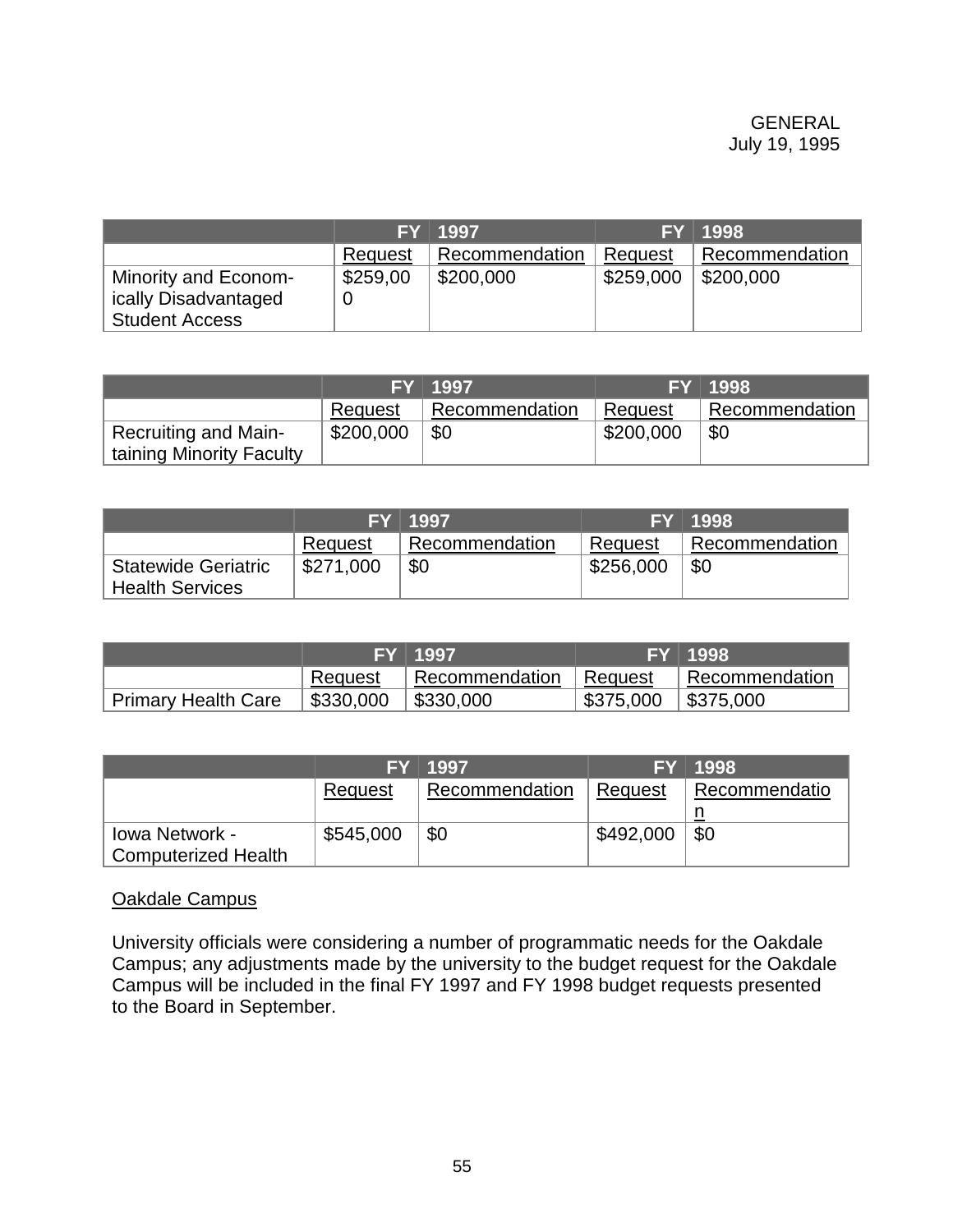# **Family Practice**

|                          |         | $FY$ 1997      |                        | <b>FY 1998</b> |
|--------------------------|---------|----------------|------------------------|----------------|
|                          | Request | Recommendation | Request                | Recommendation |
| <b>Family Practice</b>   | \$0     | \$0            | $$150,000$   \$150,000 |                |
| <b>Program Expansion</b> |         |                |                        |                |
|                          |         |                |                        |                |

University of Iowa Hospitals and Clinics

|                                                                                       | <b>FY</b>                  | 1997           |             | <b>FY 1998</b>      |
|---------------------------------------------------------------------------------------|----------------------------|----------------|-------------|---------------------|
|                                                                                       | Request                    | Recommendation | Request     | Recommendation      |
| Indigent Patient Care<br>Program - State<br><b>Appropriation Support</b><br>Shortfall | $$2,000,000$   \$1,000,000 |                | \$2,178,000 | $\vert$ \$1,000,000 |

### University Hospital School

The Board Office recommended no new programs or program expansions for the Hospital School.

|                        |          | FY 1997        |           | <b>FY 1998</b> |
|------------------------|----------|----------------|-----------|----------------|
|                        | Request  | Recommendation | ⊦ Request | Recommendation |
| Comprehensive Assis-   | \$50,700 | \$0            | \$105,500 | \$0            |
| tive Technology Srvcs. |          |                |           |                |

|                                              |          | FY 1997        |          | FY 1998        |
|----------------------------------------------|----------|----------------|----------|----------------|
|                                              | Request  | Recommendation | Request  | Recommendation |
| <b>Outpatient Biobe-</b><br>havioral Service | \$93,500 | \$0            | \$97,260 | \$0            |

### University Hygienic Laboratory

The Board Office recommended no new programs or program expansions for the University Hygienic Laboratory (UHL).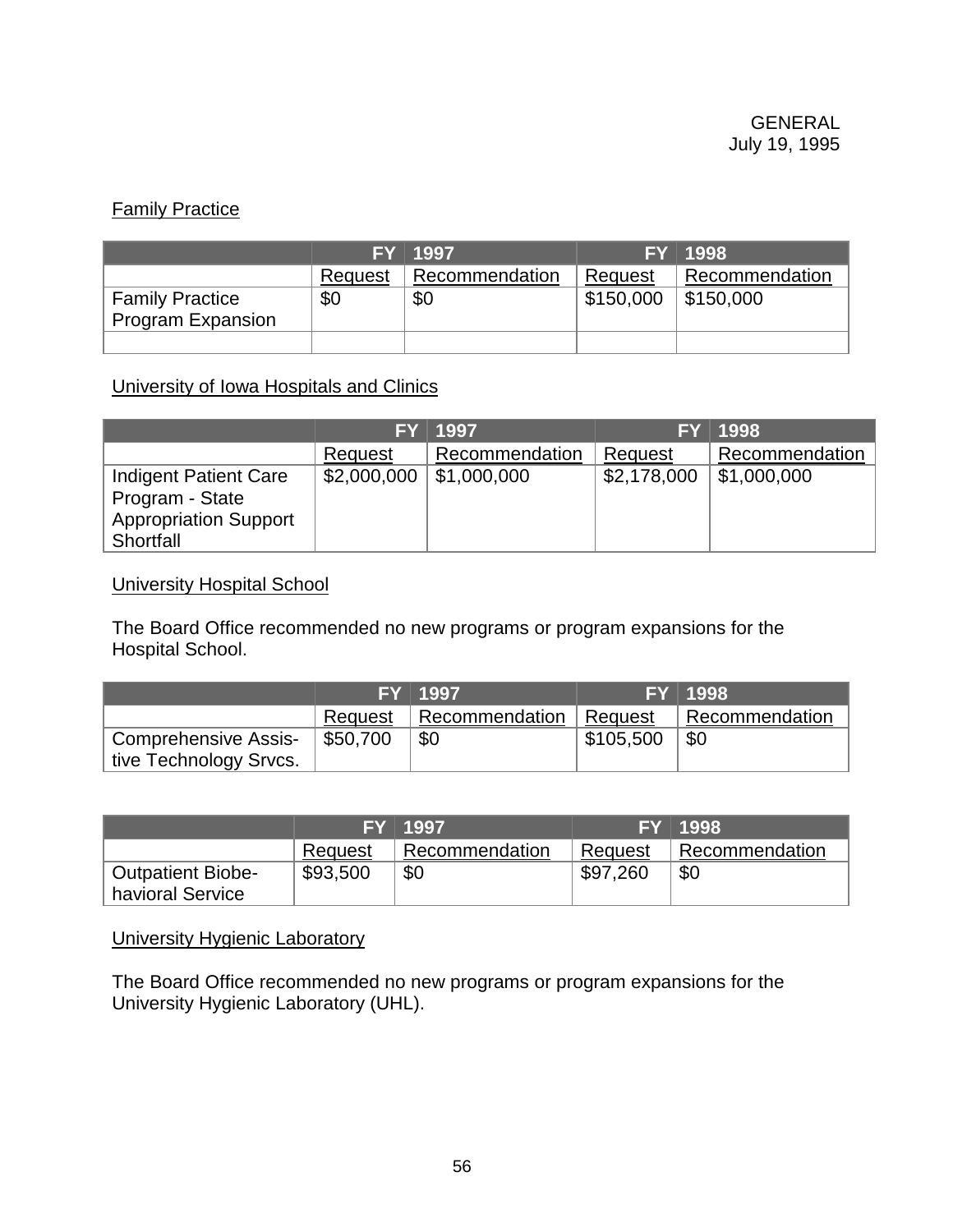|                                     |          | <b>FY</b> 1997 |         | FY 1998        |
|-------------------------------------|----------|----------------|---------|----------------|
|                                     | Request  | Recommendation | Request | Recommendation |
| <b>Safety Renovation</b><br>Program | \$30,550 | \$0            | \$С     | \$0            |

|                          |          | FY 1997                 |                      | FY 1998                         |
|--------------------------|----------|-------------------------|----------------------|---------------------------------|
|                          |          | Request   Recommendatio |                      | <b>Request   Recommendation</b> |
|                          |          |                         |                      |                                 |
| Molecular Epidemiology   | \$31,800 | \$0                     | $\frac{1571,250}{ }$ | \$0                             |
| and Surveillance Program |          |                         |                      |                                 |

|                                                           |          | FY 1997       |          | FY 1998        |
|-----------------------------------------------------------|----------|---------------|----------|----------------|
|                                                           | Request  | Recommendatio | Request  | Recommendation |
| <b>Environmental Parasito-</b><br>logical Monitoring Unit | \$12,500 | \$0           | \$13,900 | \$0            |

|                            |          | FY 1997                  |         | FY 1998                  |
|----------------------------|----------|--------------------------|---------|--------------------------|
|                            |          | Request   Recommendation |         | Request   Recommendation |
| <b>Enhanced Communica-</b> | \$22,000 | \$0                      | \$5,500 | \$0                      |
| tions Program              |          |                          |         |                          |

|                        |          | FY 1997        |          | <b>FY 1998</b> |
|------------------------|----------|----------------|----------|----------------|
|                        | Request  | Recommendation | Request  | Recommendation |
| Air Quality Monitoring | \$26,975 | \$0            | \$31,675 | -\$0           |
| Program                |          |                |          |                |

# SCHS - Cancer, Hemophilia, High Risk Infant

|       | ıЕV      | 1997           |          | 1998           |
|-------|----------|----------------|----------|----------------|
|       | Request  | Recommendation | Request  | Recommendation |
| Study | \$26,550 | \$0            | \$26,550 | \$0            |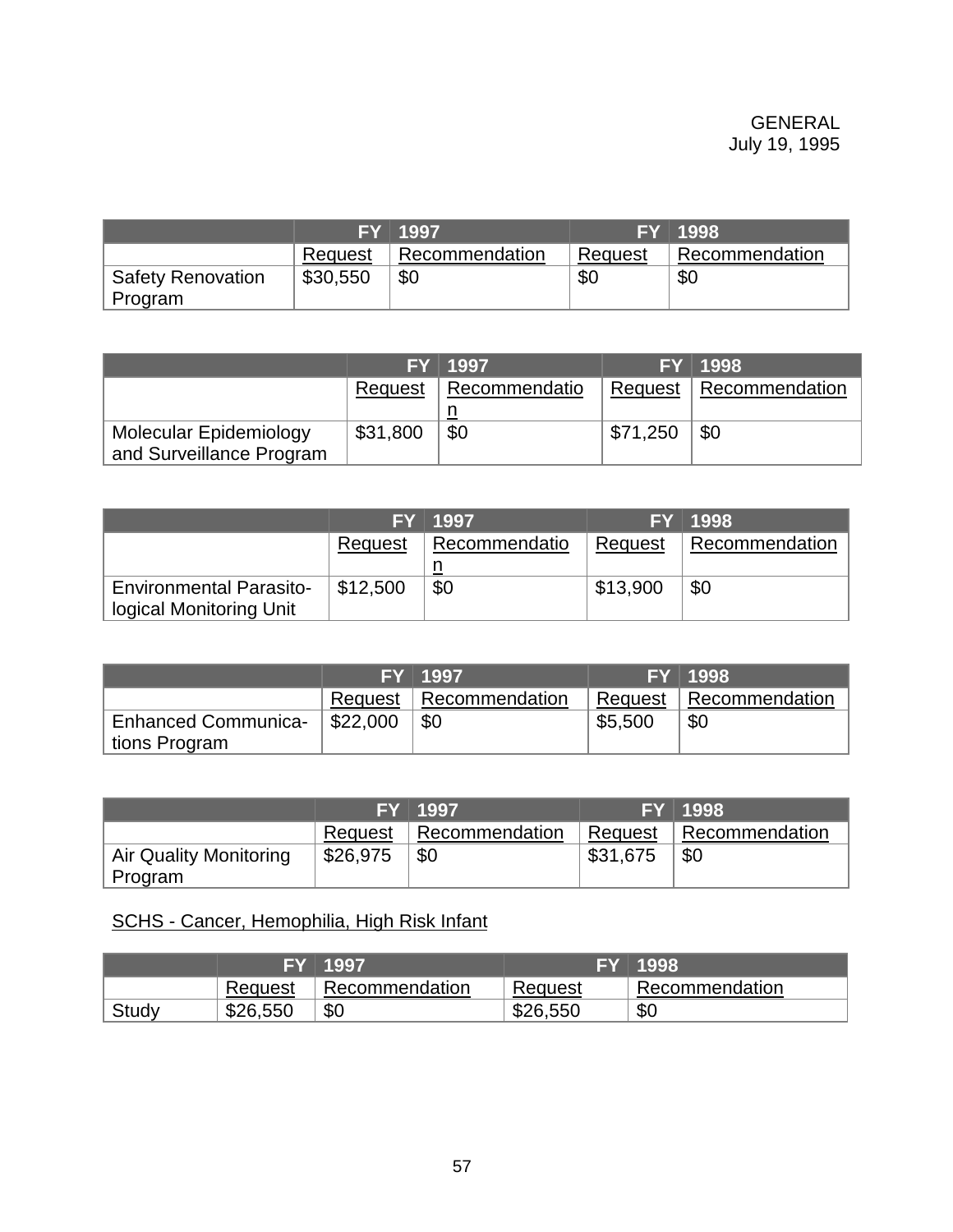# **Special Purpose Appropriations**

| FY 1996       | FY 1997       | FY 1997        | FY 1998       | FY 1998       |
|---------------|---------------|----------------|---------------|---------------|
| <b>Budget</b> | Request       | Recomm.        | Request       | Recomm.       |
| 253,213<br>S. | 400.000<br>S. | 255,547<br>SS. | 416,800<br>S. | 257,951<br>S. |
| 1,293,776     | 1,017,000     | 1,017,000      | 1,135,700     | 1,135,700     |
| 318,299       | 333,440       | 323,348        | 259,338       | 259,338       |
| 64,037        | 98.976        | 64,167         | 103,319       | 64,301        |
| 0             | 500,000       |                | 500,000       | 0             |
| 0             | 195,000       |                | 450,000       | 0             |
|               |               |                |               |               |
| 607,593       | 2,935,500     | 260,500        | 2,675,000     | 0             |
| 0             | 323.437       | 200,000        | 337.022       | 200,697       |
| 194,226       | 380,000       | 196.692        | 395,200       | 199,232       |
| \$2,731,144   | \$6,183,353   | \$2,317,254    | \$6,272,379   | \$2,117,219   |
|               |               |                |               |               |

|                          |                                     | FY 1997                  |                                     | FY 1998        |
|--------------------------|-------------------------------------|--------------------------|-------------------------------------|----------------|
|                          |                                     | Request   Recommendation | ∣ Request                           | Recommendation |
| lowa Center for Agricul- |                                     |                          |                                     |                |
| tural Safety and Health  | $\vert$ \$400,000 $\vert$ \$255,547 |                          | $\upbeta$ 416,800 $\upbeta$ 257,951 |                |

|                                |         | FY 1997                            |                                         | FY 1998        |
|--------------------------------|---------|------------------------------------|-----------------------------------------|----------------|
|                                | Request | Recommendation                     | Request                                 | Recommendation |
| <b>Center for Biocatalysis</b> |         |                                    |                                         |                |
| and Bioprocessing              |         | $,$ \$1,017,000 $\mid$ \$1,017,000 | $\vert$ \$1,135,700 $\vert$ \$1,135,700 |                |

|                     |           | FY 1997                 |                       | <b>FY 1998</b> |
|---------------------|-----------|-------------------------|-----------------------|----------------|
|                     | Request   | Recommendation          | ∣ Request             | Recommendation |
| Center for Advanced |           |                         |                       |                |
| Drug Development    | \$333,440 | $\frac{1}{2}$ \$323,348 | \$259,338   \$259,338 |                |

|                                    |          | FY 1997        |           | FY 1998        |
|------------------------------------|----------|----------------|-----------|----------------|
|                                    | Request  | Recommendation | Request   | Recommendation |
| lowa Substance<br>Abuse Consortium | \$98,976 | \$64,167       | \$103,319 | \$64,301       |

|  |  | <b>1999</b> | $\sim$ $\sim$ | ___<br>Ξ<br>__ | 000 |
|--|--|-------------|---------------|----------------|-----|
|--|--|-------------|---------------|----------------|-----|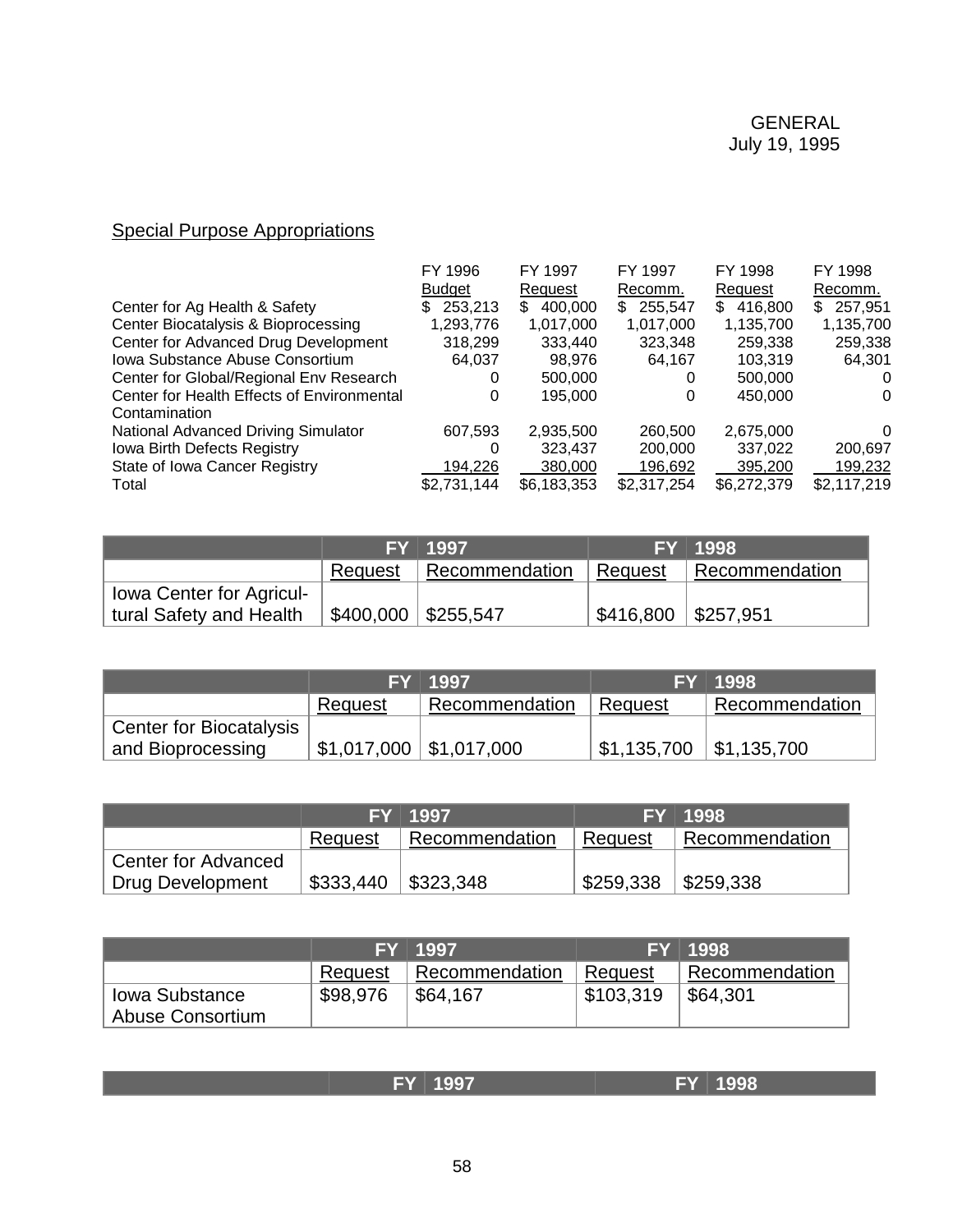### GENERAL July 19, 1995

|                                                        | Request   | Recommendation | Request   | Recommendation |
|--------------------------------------------------------|-----------|----------------|-----------|----------------|
| Center for Global and<br><b>Regional Environmental</b> | \$500,000 | -\$0           | \$500,000 | \$0            |
| Research                                               |           |                |           |                |

|                                                      |           | FY 1997        |           | FY 1998        |
|------------------------------------------------------|-----------|----------------|-----------|----------------|
|                                                      | Request   | Recommendation | Request   | Recommendation |
| <b>Center for Health Effects</b><br>of Environmental | \$195,000 | \$0            | \$450,000 | \$0            |
| Contamination                                        |           |                |           |                |

|                          |             | FY 1997                 |             | FY 1998          |
|--------------------------|-------------|-------------------------|-------------|------------------|
|                          | Request     | Recommendation          | Reguest     | I Recommendation |
| <b>National Advanced</b> |             |                         |             |                  |
| Driving Simulator        | \$2,935,500 | $\frac{1}{2}$ \$260,500 | \$2,675,000 | " \$0            |

### Health Registries

The importance of health registries as a basis for research, training, and public health intervention measures has grown immeasurably over the past several years. These registries, including most prominently the tumor registry and the Cancer Registry and the Birth Defects Registry, form the basis for long-term, large population studies of health and disease patterns specifically focused on the people of Iowa.

|                                       |           | FY 1997              |           | FY 1998        |
|---------------------------------------|-----------|----------------------|-----------|----------------|
|                                       | Request   | Recommendation       | Request   | Recommendation |
| <b>Iowa Birth Defects</b><br>Registry | \$323,437 | $\frac{1}{2}200,000$ | \$337,022 | \$200,697      |

|                                  |           | FY 1997        |           | FY 1998        |
|----------------------------------|-----------|----------------|-----------|----------------|
|                                  | Request   | Recommendation | Request   | Recommendation |
| State of Iowa Cancer<br>Registry | \$380,000 | \$196,692      | \$395,200 | \$199,232      |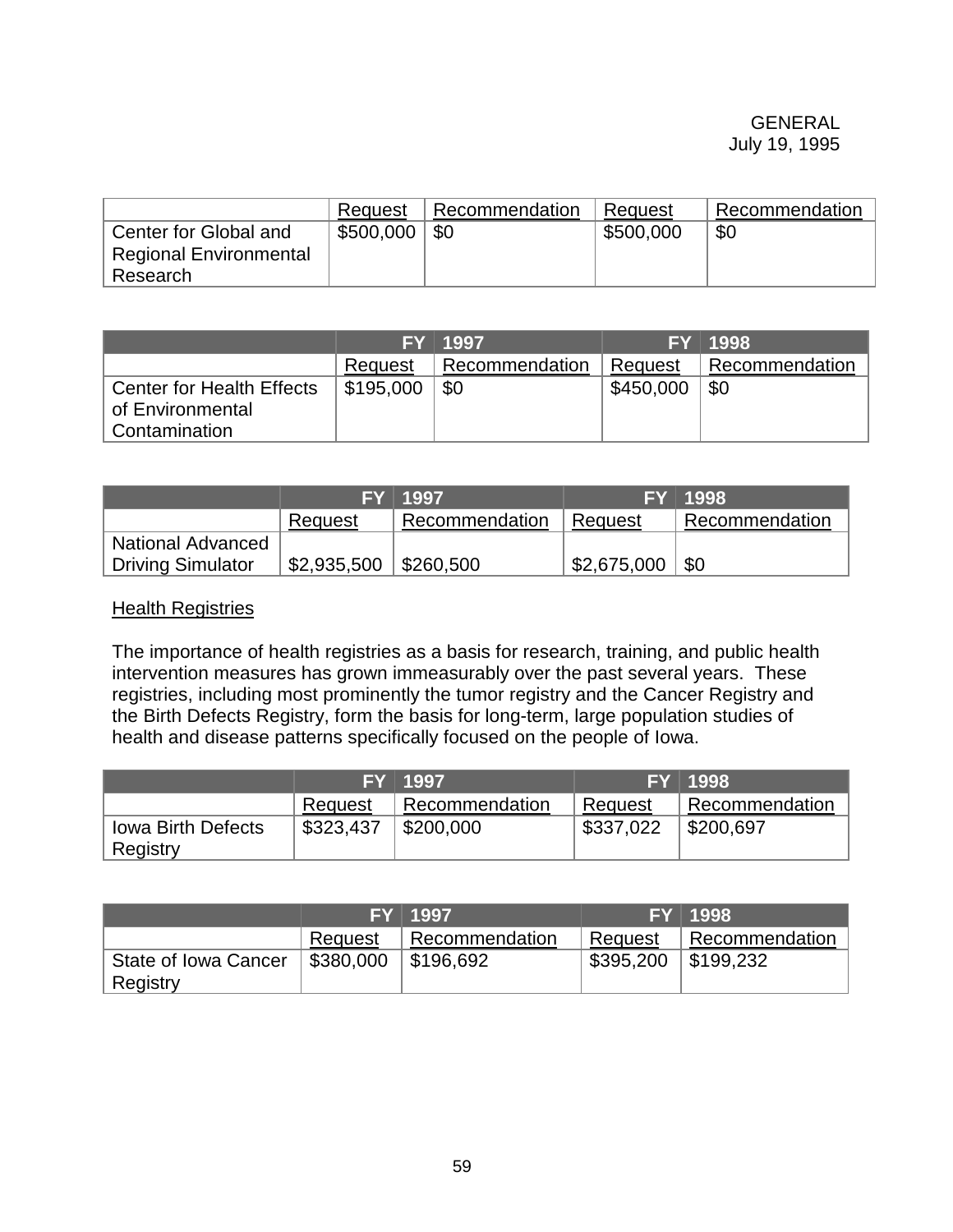## Programs Supported by Wallace Technology Transfer Foundation

Two programs at the University of Iowa previously have received funding from the Wallace Technology Transfer Foundation.

|                          |                         | FY 1997        |           | FY 1998        |
|--------------------------|-------------------------|----------------|-----------|----------------|
|                          | Request                 | Recommendation | Request   | Recommendation |
| Oakdale Research<br>Park | $\frac{1}{2}$ \$221,000 | \$221,000      | \$221,000 | \$221,000      |

|                                        |                                     | FY 1997        |                        | FY 1998                |
|----------------------------------------|-------------------------------------|----------------|------------------------|------------------------|
|                                        | Request                             | Recommendation |                        | Request Recommendation |
| Technology Innovation<br><b>Center</b> | $\vert$ \$175,000 $\vert$ \$100,000 |                | ,\$175,000   \$100,000 |                        |

Acting President Nathan thanked the Board Office for recognizing the need for funding the libraries and biosciences initiative and for being willing to fund the continuing need for building repair. He said all three were very high priority needs. The financial support will help make the University of Iowa a better university. He was also pleased about the recognition of educational computing and networking needs. The substantial recommendation would support efforts to address the needs from non-appropriated funds. He thanked the Board Office for recognizing the University of Iowa Hospitals and Clinics' costs to serve indigent patients. He said that was a most important recognition.

Acting President Nathan asked the Board's consideration of several additional high priority program needs, noting that university staff were prepared to work with the Board Office to amplify the need. First, he asked that the Regents consider an additional amount beyond the \$400,000 recommended for undergraduate education. University officials were anticipating 500 to 800 additional undergraduates. They need the resources for additional permanent faculty. Faculty have been asked to teach additional and larger classes. Faculty take teaching very seriously. He stressed that there were additional substantial expenses associated with providing students with a whole range of items needed including classroom space and instructional equipment.

Acting President Nathan said the Hygienic Laboratory has a new director. A series of new programs have been launched to renew examination of the laboratory's needs. Although the requested items were relatively small, their funding would send an important message.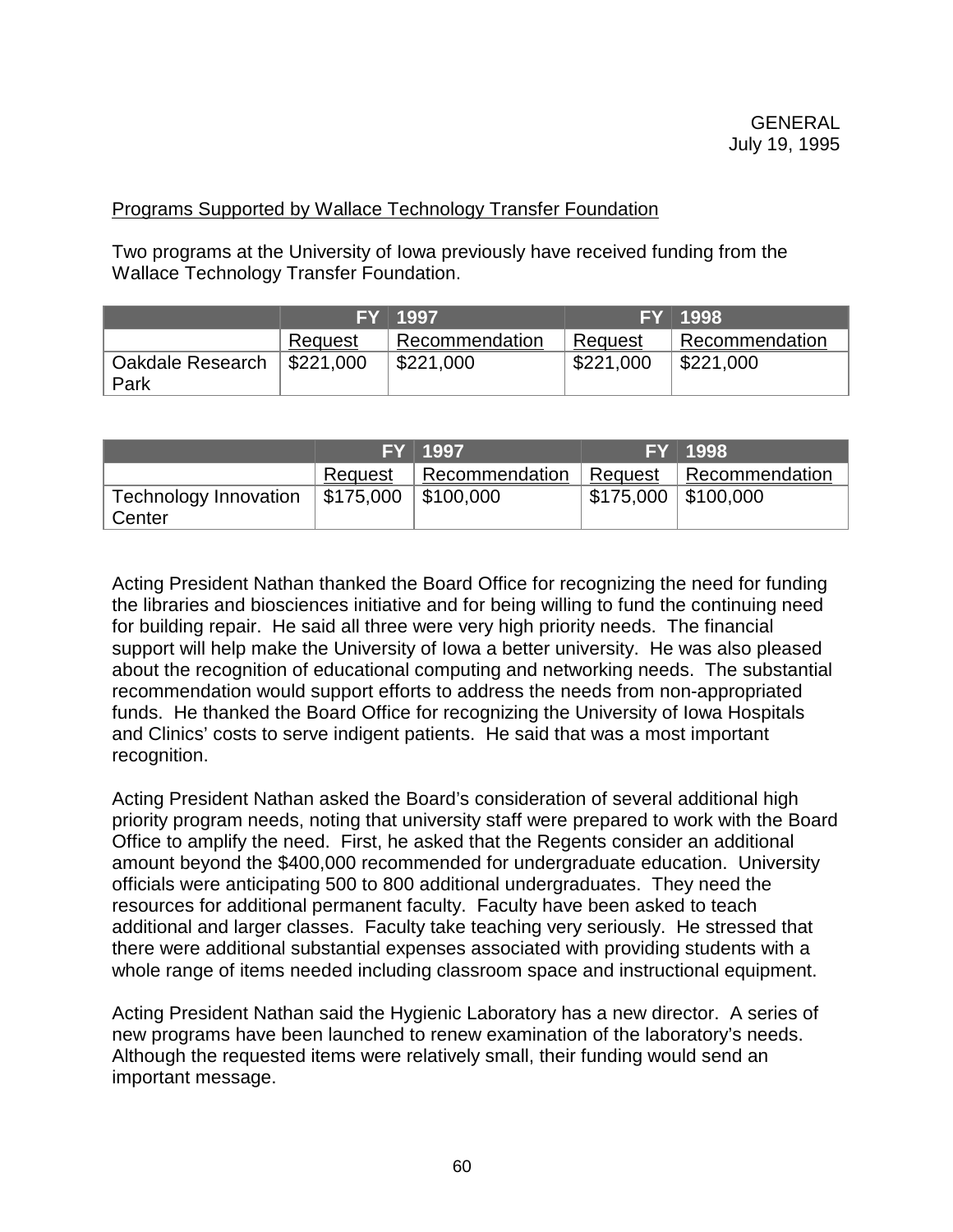Acting President Nathan's final request for reconsideration was for additional special purpose appropriations to fund the cancer registry. He stated that funding was especially important in developing a cancer center in the health sciences complex.

President Pomerantz asked for a summary of the additional funding requested. Acting President Nathan responded that the additional amount requested for undergraduate education was \$300,000 to \$400,000; an additional \$50,000 was requested for the University Hygienic Laboratory, and \$200,000 for the cancer registry.

President Pomerantz stated that those items would be considered.

Regent Newlin asked that in addressing those additional funding requests, university officials identify from where in the budget other funding would be cut.

ACTION: President Pomerantz stated the Board received the report on the FY 1997 and FY 1998 general fund operating budget request of the University of Iowa and preliminary Board Office recommendations, by general consent.

(b) Iowa State University. The Board Office recommended the Board receive reports on the FY 1997 and FY 1998 general fund operating budget requests for Iowa State University and preliminary Board Office recommendations.

|                                | FY            | 1997       | FY             | 1997       |
|--------------------------------|---------------|------------|----------------|------------|
|                                | Request       | % Increase | Recommendation | % Increase |
| Iowa State University          |               |            |                |            |
| <b>General University</b>      | \$170,913,532 | 7.2%       | \$164,681,941  | $3.3\%$    |
| Ag. Experiment Station         | 31,960,719    | 0.7%       | 31,871,417     | 0.5%       |
| <b>Cooperative Extension</b>   | 19.779.611    | 3.7%       | 19,301,769     | 1.2%       |
| Inst. Physical Research & Tech | 4,699,886     | 14.0%      | 4,273,586      | 3.6%       |
| Special Purpose Approps.       | 2,107,259     | $-2.0\%$   | 2,087,351      | $-3.0%$    |
| Total                          | \$229,461,007 | 6.0%       | \$222,216,064  | 2.6%       |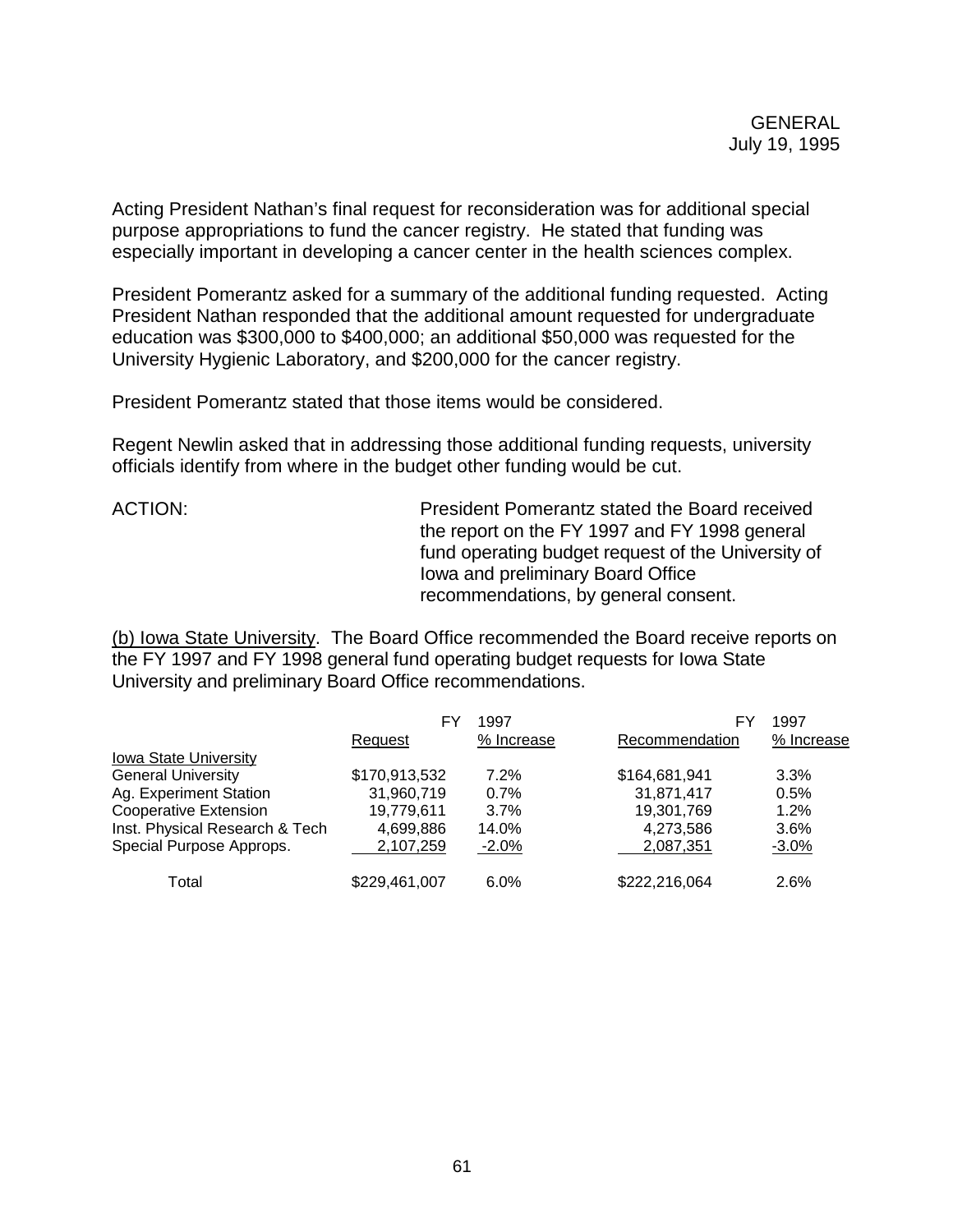|                                | FY            | 1998       | FY             | 1998       |  |
|--------------------------------|---------------|------------|----------------|------------|--|
|                                | Request       | % Increase | Recommendation | % Increase |  |
| Iowa State University          |               |            |                |            |  |
| <b>General University</b>      | \$183,006,520 | 7.1%       | \$169,858,858  | 3.1%       |  |
| Ag. Experiment Station         | 32,196,075    | 0.7%       | 32,018,871     | 0.5%       |  |
| <b>Cooperative Extension</b>   | 20,495,170    | 3.6%       | 19,538,885     | 1.2%       |  |
| Inst. Physical Research & Tech | 5,280,127     | 12.3%      | 4,425,278      | 3.5%       |  |
| Special Purpose Approps.       | 2,165,180     | 2.7%       | 2,124,705      | 1.8%       |  |
| Total                          | \$243,143,072 | 6.0%       | \$227,966,597  | 2.6%       |  |

The Board Office recommendation for State appropriations for Iowa State University for FY 1997 was \$222,216,064 (+2.6 percent) and for FY 1998 was \$227,966,597 (+2.6 percent).

Iowa State University's request for State appropriations for operations for FY 1997 was \$229,461,007 (+6.0 percent) and for FY 1998 was \$243,143,072 (+6.0 percent).

Salary annualization funding was being reviewed by the Board Office and would be included in the final FY 1997 and FY 1998 operating budget requests presented to the Board in September.

Inflation funding was recommended as follows:

|                  | <b>FY</b>   | 1997           | <b>FY</b>   | 1998           |
|------------------|-------------|----------------|-------------|----------------|
|                  | Request     | Recommendation | Request     | Recommendation |
| General          | \$1,444,718 | 963,145        | \$1,509,728 | 992,040        |
| <b>Utilities</b> | 384,988     | 384,988        | 666,402     | 666,402        |
| Library          | 437,501     | 437,501        | 474,689     | 474,689        |
| Total            | \$2,267,207 | \$1,785,634    | \$2,650,819 | \$2,133,131    |

Increased building repair funding was recommended at \$907,402 for both years, an increase of 14.9 percent from the FY 1996 budget of \$6,089,055.

|                                            | FΥ       | 1997           | EY        | 1998           |
|--------------------------------------------|----------|----------------|-----------|----------------|
|                                            | Request  | Recommendation | Request   | Recommendation |
| <b>Opening New Buildings</b>               |          |                |           |                |
| Animal Science Teaching Farm               | \$12,750 | \$12,750       |           | \$0            |
| Infectious Disease Isolation Facility      |          |                | 37,639    | 0              |
| <b>Engineering Teaching and Research</b>   | 0        | 0              | 127,050   | 0              |
| Complex (Phase I)                          |          |                |           |                |
| Intensive Livestock Research and           |          |                | 51,174    |                |
| Instruction Facilities (Kildee-Auditorium) |          |                |           |                |
| Total                                      | \$12,750 | \$12,750       | \$215,863 | \$0            |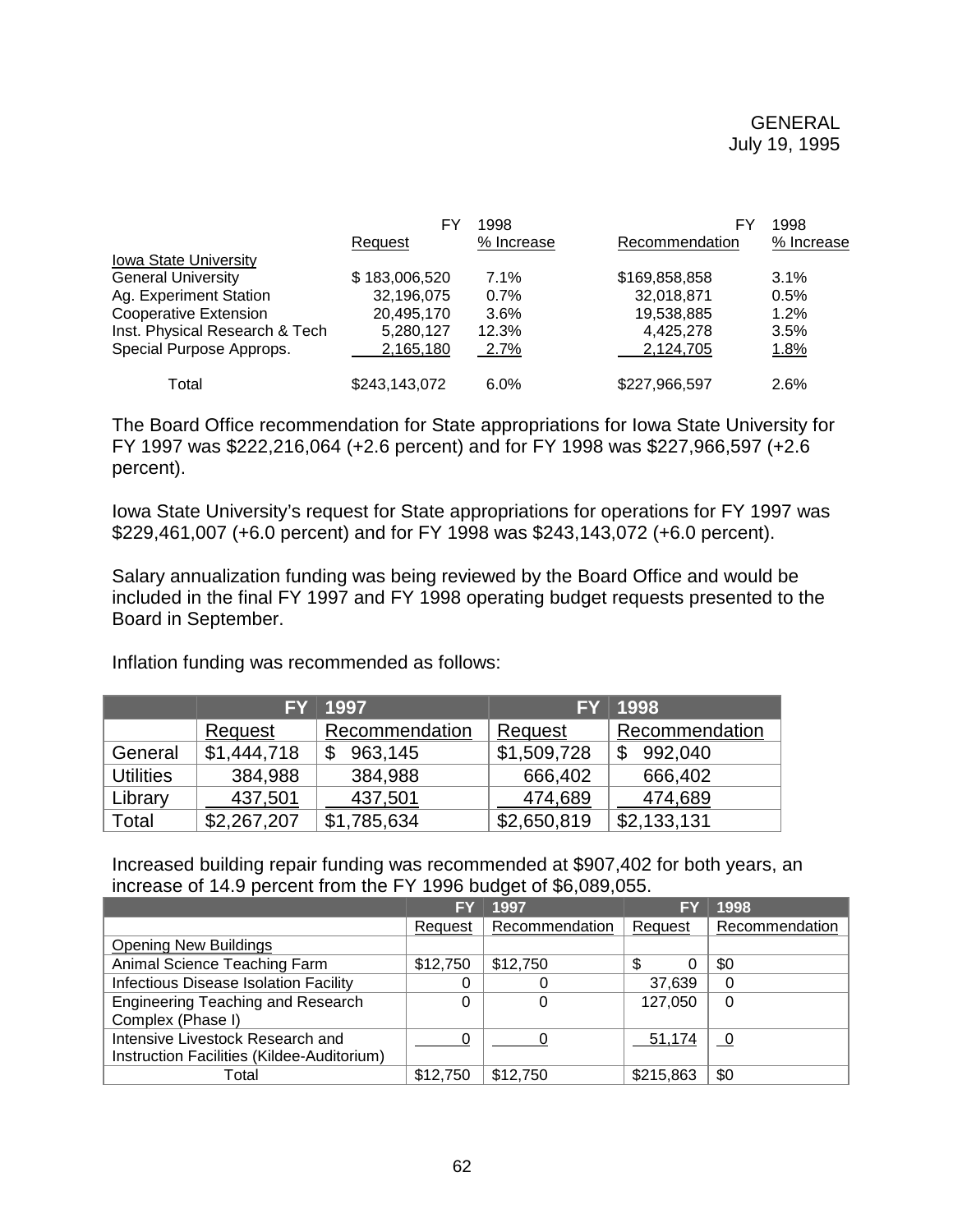Funding recommended for FY 1997 was for the cost of operating the Animal Science Teaching Farm for the first quarter of FY 1997. The FY 1998 funding requested was not recommended, since funds have not been appropriated for the construction of the three projects.

|                    |             | FY 1997        |                          | FY 1998                     |
|--------------------|-------------|----------------|--------------------------|-----------------------------|
|                    | Request     | Recommendation | Request                  | <sup>'</sup> Recommendation |
| Improving Under-   | \$1,500,000 | \$400,000      | $$1,500,000$   \$400,000 |                             |
| graduate Education |             |                |                          |                             |

|                                         |         | FY 1997                  |                                                   | FY 1998                     |
|-----------------------------------------|---------|--------------------------|---------------------------------------------------|-----------------------------|
|                                         | Request | Recommendation   Request |                                                   | <sup>1</sup> Recommendation |
| Graduate Assistants $\vert$ \$1,000,000 |         | $ $ \$300,000            | $\frac{1}{2}$ \$1,600,000 $\frac{1}{2}$ \$300,000 |                             |

|                         |           | FY 1997        |           | FY 1998                     |
|-------------------------|-----------|----------------|-----------|-----------------------------|
|                         | Request   | Recommendation | Request   | <sup>1</sup> Recommendation |
| <b>Higher Education</b> | \$500,000 | \$200,000      | \$500,000 | \$200,000                   |
| Access                  |           |                |           |                             |

|                   |           | FY 1997        | EY        | 1998           |
|-------------------|-----------|----------------|-----------|----------------|
|                   | Request   | Recommendation | Request   | Recommendation |
| <b>Child Care</b> | \$150,000 | \$60,000       | \$150,000 | \$60,000       |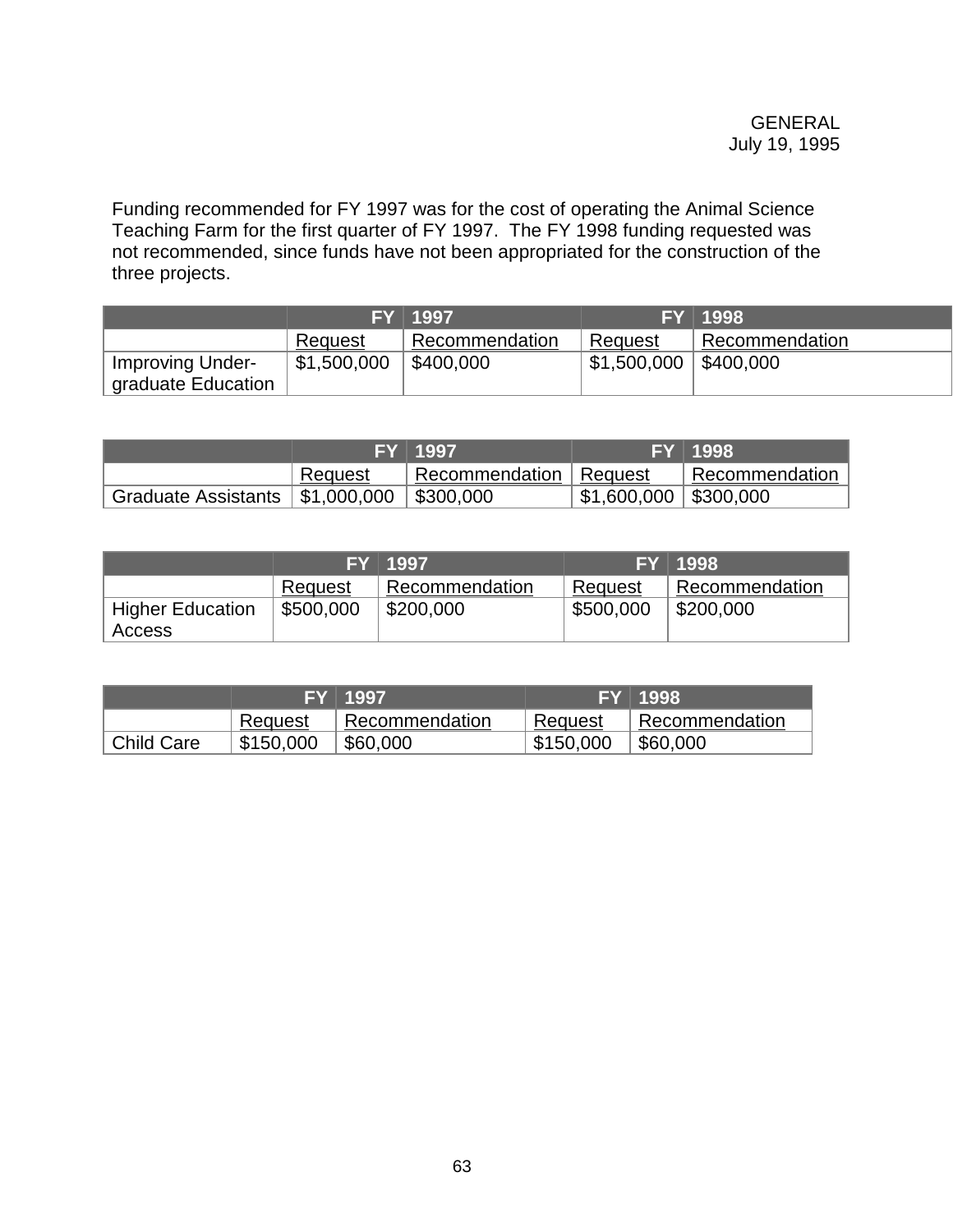# Institutional Initiatives

|                          |             | FY 1997        |         | FY 1998        |
|--------------------------|-------------|----------------|---------|----------------|
|                          | Request     | Recommendation | Request | Recommendation |
| <b>Healthy Livestock</b> | \$2,000,000 | \$1,200,000    | \$0     | \$800,000      |
| ∣ for Iowa               |             |                |         |                |

|                          |           | FY 1997        |           | FY 1998              |
|--------------------------|-----------|----------------|-----------|----------------------|
|                          | Request   | Recommendation | Request   | Recommendation       |
| Improving Iowa's         | \$500,000 | \$200,000      | \$500,000 | $\frac{1}{2}200,000$ |
| <b>Research Capacity</b> |           |                |           |                      |

|               |                |             | FY 1998        |
|---------------|----------------|-------------|----------------|
| Request       | Recommendation | ∣ Request   | Recommendation |
| ∫ \$1,000,000 | \$0            | \$1,000,000 | \$0            |
|               |                | FY 1997     |                |

|                           |           | <b>FY 1997</b> |           | FY 1998        |
|---------------------------|-----------|----------------|-----------|----------------|
|                           | Request   | Recommendation | ∣ Request | Recommendation |
| <b>Distance Education</b> | \$500,000 | \$200,000      | \$500,000 | \$200,000      |

|                                                |         | FY 1997                     |           | FY 1998                 |
|------------------------------------------------|---------|-----------------------------|-----------|-------------------------|
|                                                | Request | <sup>1</sup> Recommendation | Request   | Recommendation          |
| Value-Added Products   \$500,000<br>Laboratory |         | \$250,000                   | \$500,000 | $\frac{1}{2}$ \$250,000 |

|                              |         | FY 1997       |             | FY 1998       |
|------------------------------|---------|---------------|-------------|---------------|
|                              | Request | Recommendatio | Request     | Recommendatio |
|                              |         |               |             |               |
| Reengineering                | \$0     | \$0           | \$1,500,000 | \$0           |
| <b>Engineering Education</b> |         |               |             |               |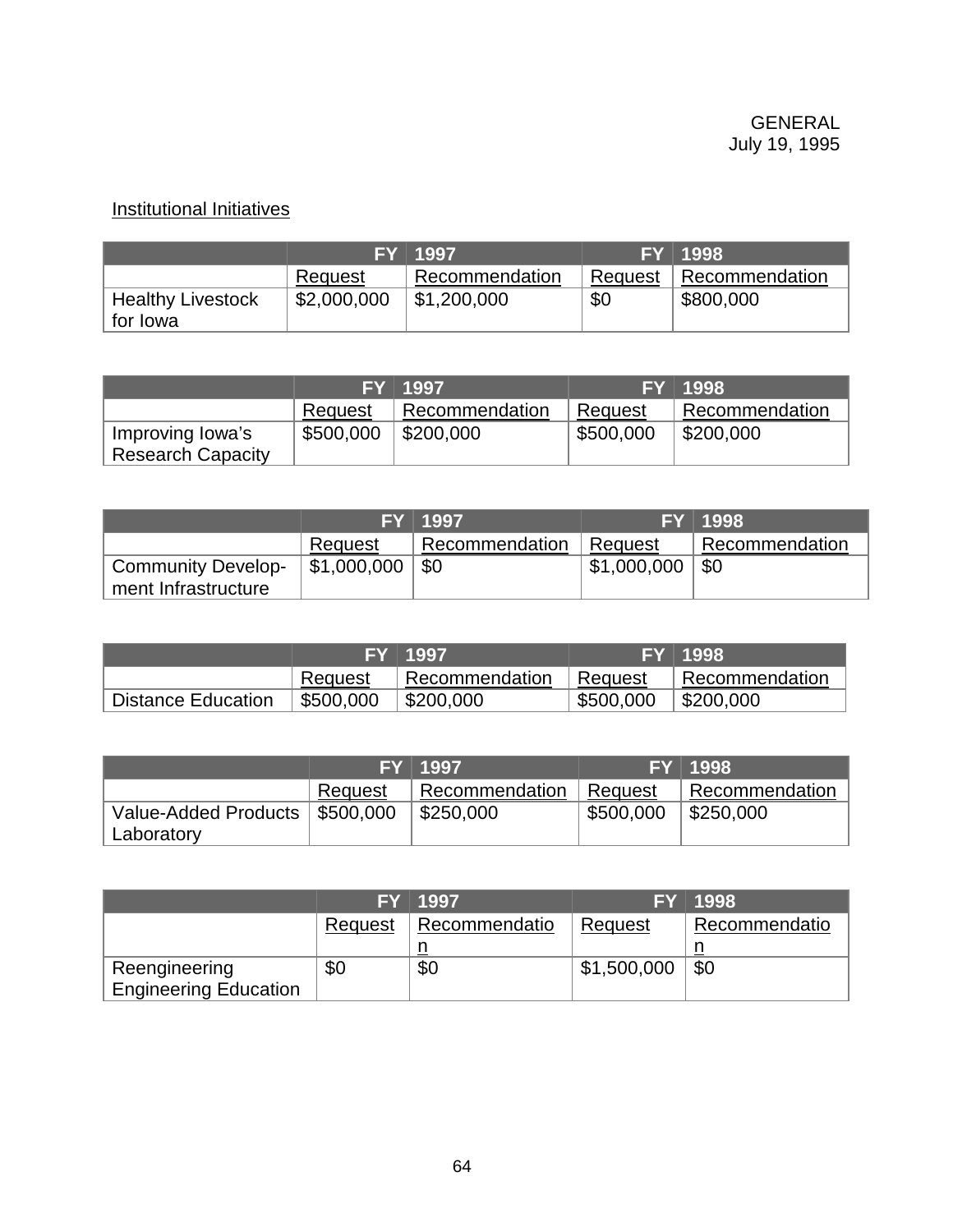|                       |           | <b>FY 1997</b>          |           | FY 1998           |
|-----------------------|-----------|-------------------------|-----------|-------------------|
|                       | Request   | Recommendation          | Request   | I Recommendation  |
| <b>ADA Compliance</b> | \$150,000 | $\frac{1}{2}$ \$100,000 | \$150,000 | $\vert$ \$100,000 |

|                              |           | FY 1997        |           | FY 1998                 |
|------------------------------|-----------|----------------|-----------|-------------------------|
|                              | Request   | Recommendation | Request   | Recommendation          |
| lowa Pork Industry<br>Center | \$250,000 | \$100,000      | \$250,000 | $\frac{1}{2}$ \$100,000 |

|                                                   |           | FY 1997        |           | FY 1998        |
|---------------------------------------------------|-----------|----------------|-----------|----------------|
|                                                   | Request   | Recommendation | Request   | Recommendation |
| <b>Iowa Beef Cattle</b><br><b>Industry Center</b> | \$250,000 | \$0            | \$250,000 | <b>\$C</b>     |

|                                 |         | FY 1997                |           | FY 1998                 |
|---------------------------------|---------|------------------------|-----------|-------------------------|
|                                 | Request | Recommendation Request |           | Recommendation          |
| Technology Transfer   \$500,000 |         | \$100,000              | \$500,000 | $\frac{1}{2}$ \$100,000 |

# Special Purpose

Funding recommended for special purpose appropriations was as follows:

|                            | FY          | 1997           | EY          | 1998                |
|----------------------------|-------------|----------------|-------------|---------------------|
|                            | Request     | Recommendation | Request     | Recommendation      |
| Small Business Development | \$1,259,996 | \$1,243,637    | \$1,306,790 | $\vert$ \$1,273,679 |
| Center                     |             |                |             |                     |
| <b>Leopold Center</b>      | 565,760     | 564,038        | 571,159     | 567,586             |
| Livestock Disease Research | 281,503     | 279,676        | 287,231     | 283,440             |
| Total                      | \$2,107,259 | \$2,087,351    | \$2,165,180 | \$2,124,705         |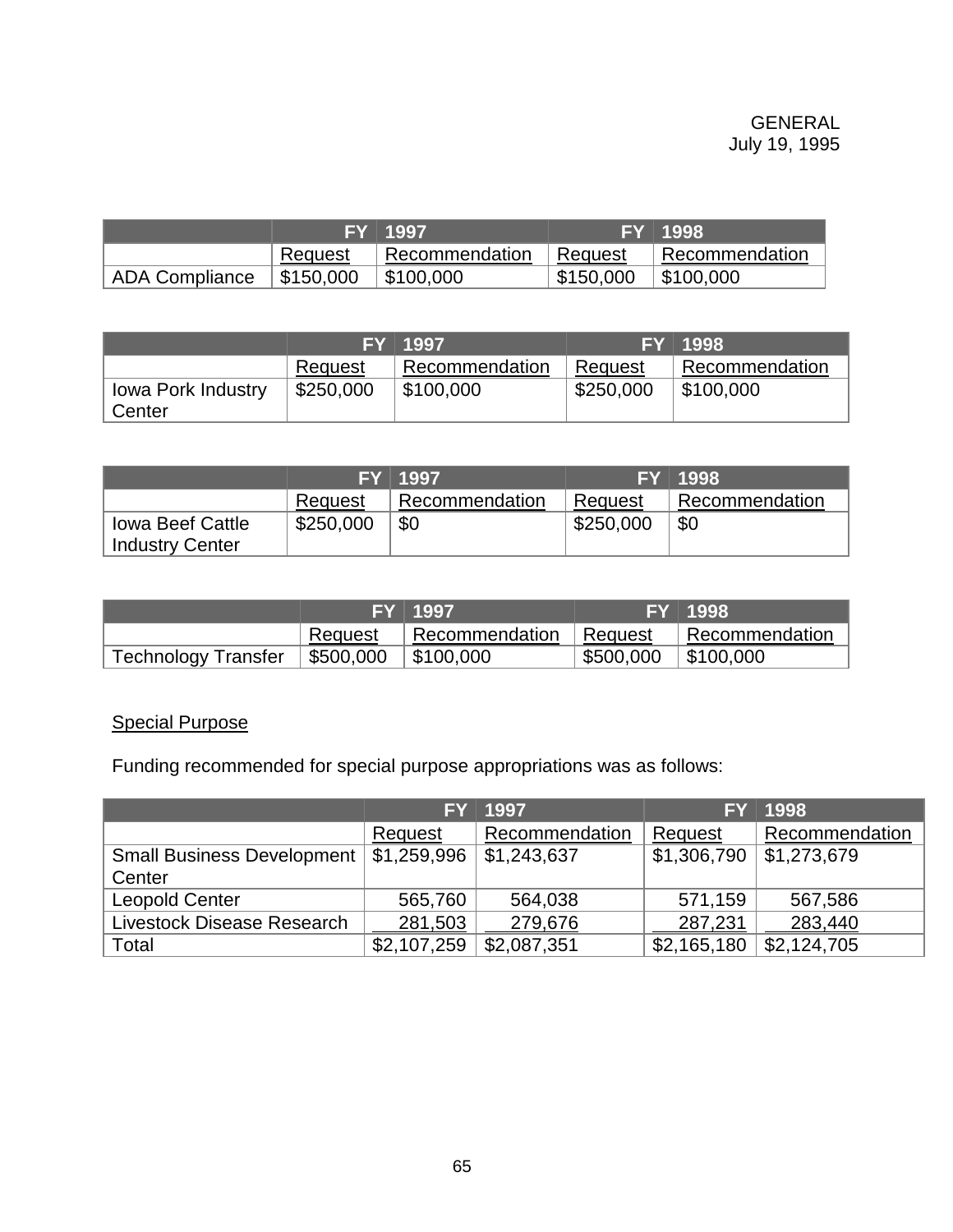|                       |             | 7FY I 1997.    |             | FY 1998                   |
|-----------------------|-------------|----------------|-------------|---------------------------|
|                       | Request     | Recommendation | Request     | Recommendation            |
| <b>Small Business</b> | \$1,259,996 | \$1,243,637    | \$1,306,790 | $\frac{1}{2}$ \$1,273,679 |
| Development Center    |             |                |             |                           |

|                         |           | FY 1997        |           | FY 1998        |
|-------------------------|-----------|----------------|-----------|----------------|
|                         | Request   | Recommendation | Request   | Recommendation |
| Leopold Center for      | \$565,760 | \$564,038      | \$571,159 | \$567,586      |
| Sustainable Agriculture |           |                |           |                |

|                   |           | FY 1997        |           | <b>FY 1998</b> |
|-------------------|-----------|----------------|-----------|----------------|
|                   | Request   | Recommendation | Reauest   | Recommendation |
| Livestock Disease | \$281,503 | \$279,676      | \$287,231 | \$283,440      |
| Research          |           |                |           |                |

Wallace Technology Transfer Foundation

|                            |                                             | 1997                     |           | 1998                    |
|----------------------------|---------------------------------------------|--------------------------|-----------|-------------------------|
|                            | ' Request                                   | Recommendation   Request |           | Recommendation          |
| <b>Technology Transfer</b> | $\parallel$ \$375,000 $\parallel$ \$375,000 |                          | \$375,000 | $\frac{1}{2}$ \$375,000 |

President Jischke said he wished to raise three issues regarding the Board Office recommendations for which he asked the Board's support to change the recommendations. First, with regard to the building repair amount requested, he said university officials used the formula which the Board Office had provided. University officials disagreed with the Board Office recommendation. He said the university general fund supports \$1 billion of academic buildings. The university should be budgeting \$10 million/year for upkeep and maintenance of the buildings. The current building repair budget was \$2 million/year which university officials built up through internal reallocation. The university has a \$50 million backlog in deferred maintenance. He stressed that the building repair budget needed to be built up. He asked the Board's support of the original university request, saying he believed it was fully justified.

The second area for which President Jischke expressed concern regarding the Board Office recommendation was the healthy livestock initiative. He stated that one year ago university officials came forward with a \$3 million initiative which the Board approved to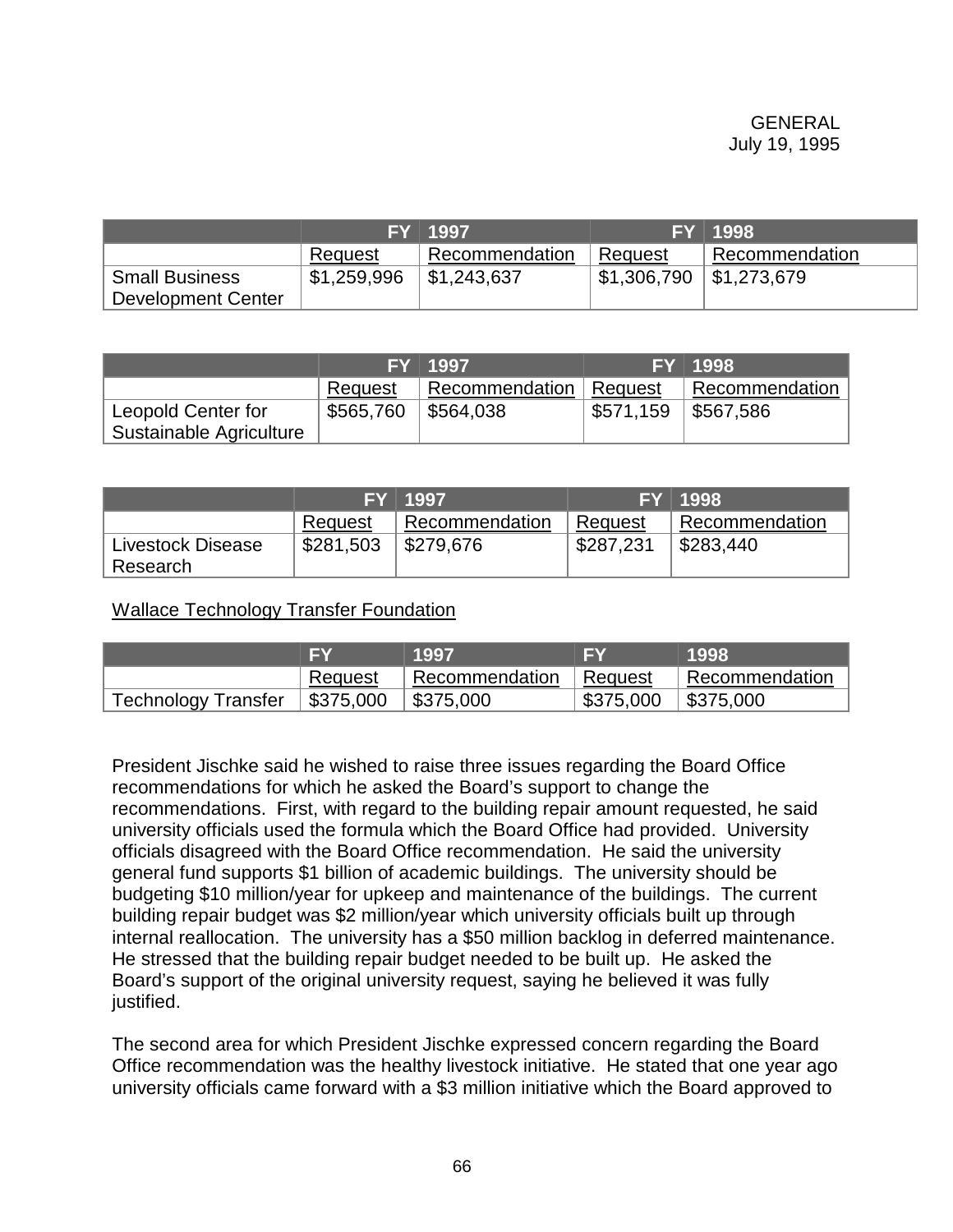be split into a two-year request. The Board Office recommendation was to split the initiative into another 2-year project. He said the people who have supported this project expect university officials to come forward with the \$2 million request. President Jischke would like to complete the initiative this year; therefore, he asked for the Board's support of the \$2 million request.

With regard to the third area of concern, President Jischke said the docket memorandum described the community development initiative as five unrelated initiatives. It was submitted as a single program. He said the proposal seeks to respond to a growing concern in Iowa, particularly in rural areas, regarding community development. The university's proposal had a number of important ideas on how the university could contribute to community development activities. Iowa State University has the capacity to help build infrastructure for community development.

President Jischke stated that the Board Office recommended support for three of the community development initiatives: 1) distance education, 2) value-added products laboratory, and 3) the Pork Industry Center. He said the Board Office did not recommend support for the community development infrastructure initiative or the Beef Cattle Industry Center. He stressed that the Board Office had not seen the initiatives as a coherent single package.

President Jischke then addressed the two initiatives for which there was no Board Office support. The community development infrastructure program would support regional planning and economic development analysis. University officials have been working with the Wallace Foundation of southwest Iowa to develop a regional planning laboratory at the Armstrong Farm. He said the Wallace Foundation is a coalition of 19 counties in southwest Iowa. It has 1,400 contributing, dues-paying, members. It is absolutely unique as a regional effort toward development of the whole state of Iowa. The group brings an enormous amount of enthusiasm and energy to its efforts. He said the group has succeeded in buying a farm and getting an appropriation from the legislature for facilities. The group seeks the help of Iowa State University, along with the community colleges in southwest Iowa, to help with their development. University officials would like to respond to that effort. He said the regional planning initiative was developed in part in collaboration with those people.

President Jischke said the second element of the infrastructure initiative is to provide additional economic analysis support for those who are active in community development. He said the best example he could provide was the recent effort in Fort Dodge with the Friskies Cat Food plant. The expertise of two Iowa State University professors in the economics department was absolutely pivotal in that community's ability to deal with a ruling of the Federal Trade Commission on the anticompetitiveness of a particular purchase by Nestle's of the Alpo Food products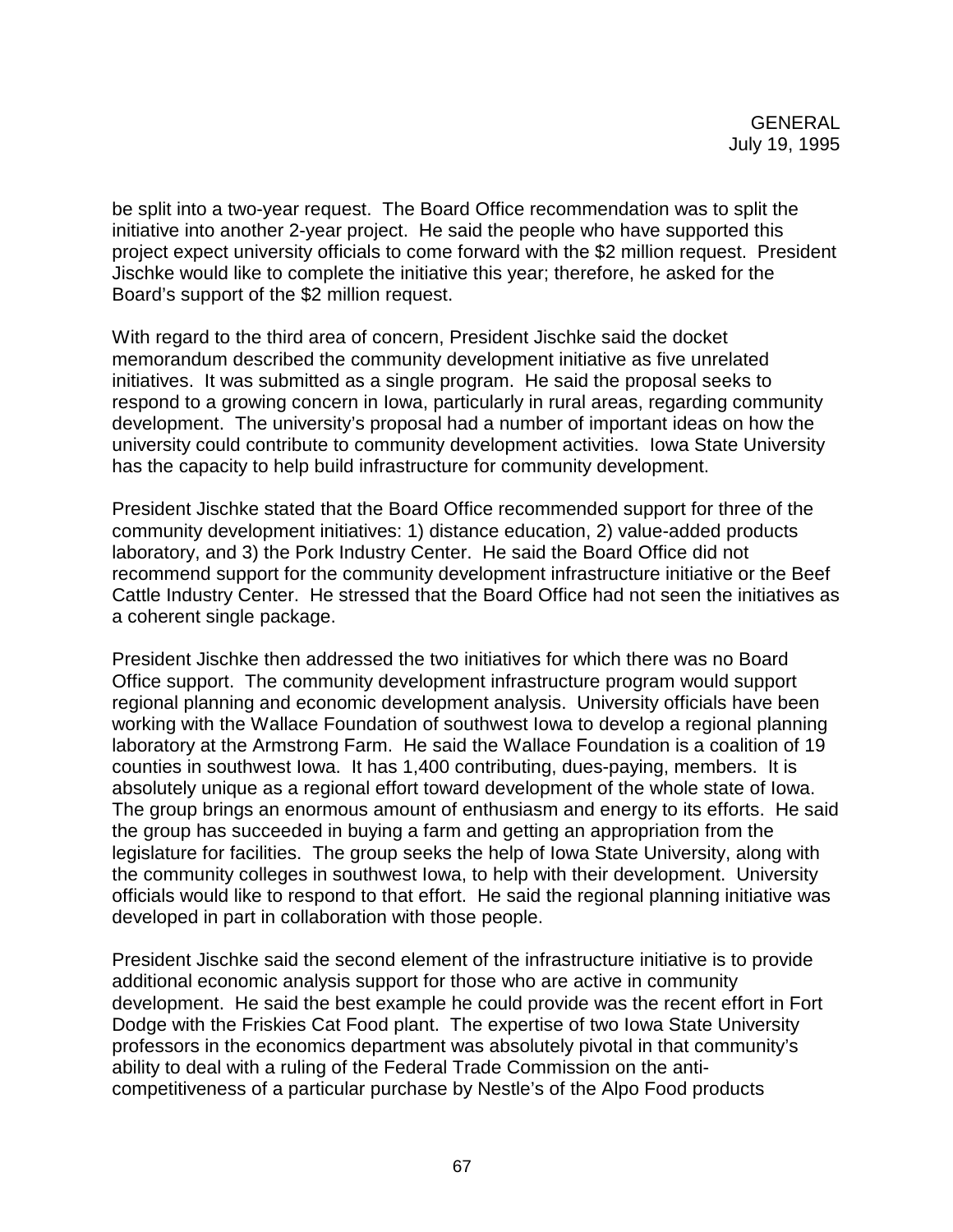company. He said the analysis saved 500 jobs in Iowa and a total payroll in Fort Dodge of \$10 million. University officials would like to make that kind of support more widely known around the state.

President Jischke then addressed the university request regarding the Beef Cattle Industry Center. He said there are opportunities for growth in the beef cattle industry in Iowa. There is growing concern regarding environmental impact and healthy products. The center would track animals from the farm to the consumer. University officials believe Iowa could expand its beef cattle industry in conjunction with the freeing up of CRP land. The program would particularly impact the southern two tiers of the state where there is much CRP land. The university's effort would preserve traditional family farms of Iowa.

President Jischke asked that the Board Office recommendation be rewritten to reflect the coherence of the program. He asked for additional support for the last two items he had described, at the level requested.

Regent Pellett stated that a great amount of the budget cuts at Iowa State University were impacting rural Iowa. She stressed that the Wallace Foundation Farm near Atlantic was a terrific program. With regard to the university's request for the Beef Cattle Industry, she affirmed that there would be a lot of CRP land coming out of the program in the next several years. She stated that one dollar spent on the beef industry generates \$35 to the economy. There are individual and group efforts taking place to try to track the beef animal through genetics from the calf to the meat counter; however, help is needed with the effort. She said extension personnel are in very high demand and cannot answer all of citizens' demands for time, resources, etc. The initiative would be a boon to rural Iowa communities.

Regent Kennedy said this was an exciting opportunity to continue the Board's mission to support rural Iowa. Urban areas already receive assistance with infrastructure. She encouraged her colleagues to make a conscious effort to support President Jischke's request to address community development infrastructure for rural Iowa.

Mr. Richey stated the Board Office had assumed that Iowa State University was already doing many activities in these areas and that what was requested was above what was already being done.

Regent Pellett responded that Iowa State University was providing a lot of assistance already. However, currently in Iowa there is a real drive for community development and rural development, and individual and group cooperative efforts on behalf of citizens. She said it would be a big plus to receive even more of the university's expertise than citizens were receiving currently.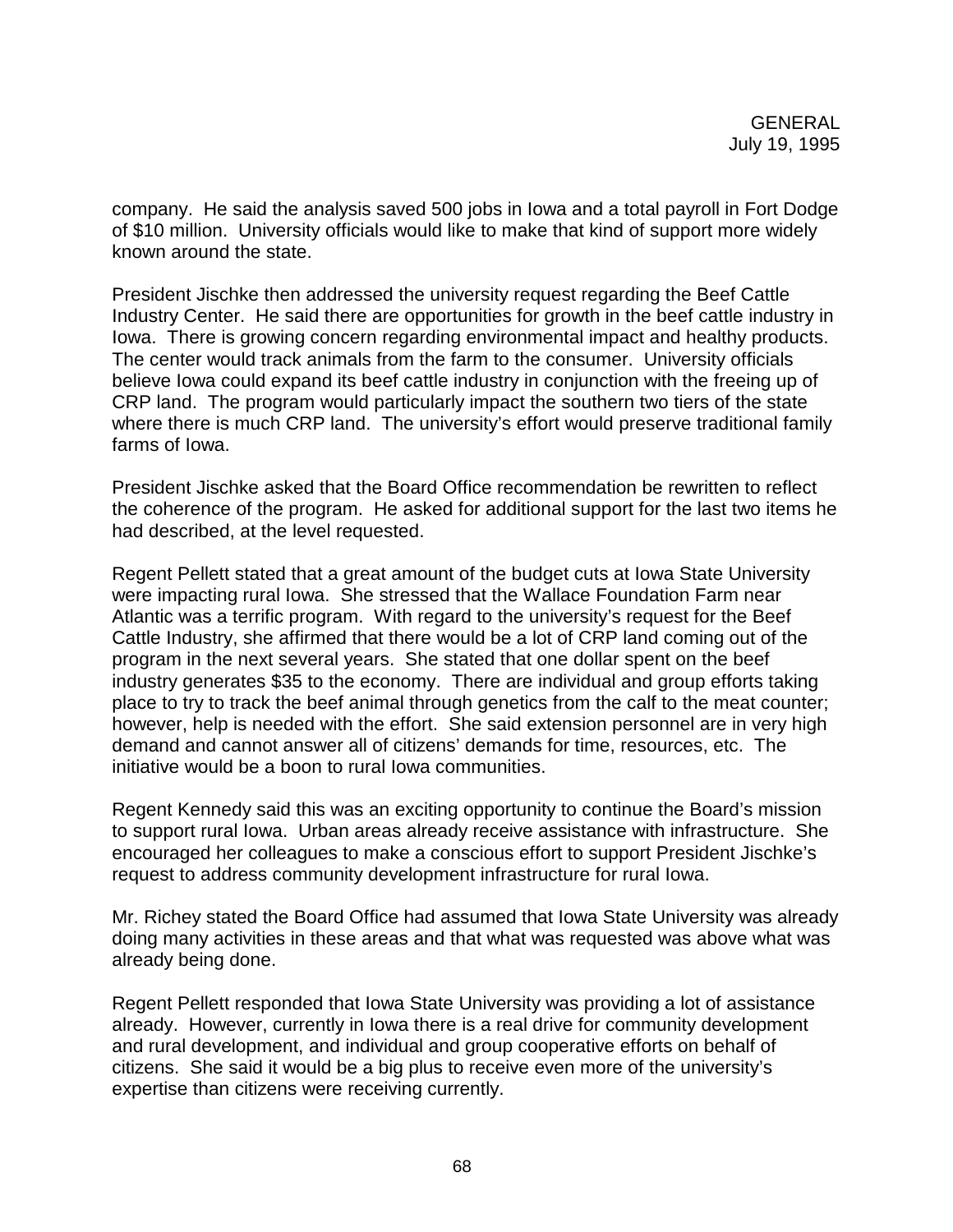Regent Dorr said there are a myriad of agencies performing a whole host of functions similar to those being requested. He stated that most of these issues impact rural Iowa to the extent that they cost more money. His county passed a county extension referendum that doubled the county's extension budget because neither the State government nor the Federal government wanted to appropriate any more money. He said the very people targeted to be served were the ones being asked to pay the bill. What would give rural Iowa more economic stimulus than anything else would be a substantial restructuring of the taxes in this state. He was unsure whether creating innovative programs at a cost of \$500,000 to \$5 million per year would solve the problems in rural Iowa when the underlying problem was not being addressed. It has been known for some time that CRP land was going to become available.

Regent Newlin stated that he believed the initiatives requested by President Jischke were worthwhile and that they were catalysts. He said the healthy livestock program was initially a 2-year program but seemed to be turning into a 3- to 4-year program. He asked that they get it done in the 2 years originally envisioned.

Regent Kennedy said the Board of Regents cannot do anything about taxes, but it can do something about the priorities for its land grant university. Rural Iowans have been told they need to create opportunities themselves. If economic development activities are going to be achieved, rural Iowans need help getting it done.

Regent Collins questioned where the funds should be taken from to give to rural economic development. Regent Kennedy noted that was not her area of expertise. She said rural areas are trying to improve their communities, but they need the expertise of the university. They need avenues to get the information out and make renewed commitments.

President Pomerantz noted that Iowa is a rural state. He said the Iowa State University mission is to be the preeminent land grant university in the nation. If the initiatives being discussed are high priorities, was there something else in the budget that could give way? He would not be opposed to endorsing a program and directing the Board Office to add it into the budget, but at some point someone will require that something be reduced elsewhere. There may not be an opportunity for two-way dialogue when the Governor and General Assembly go through these budgets. Is there any substitution that could take place?

President Jischke stated that if the Board wanted to direct what the percent of increase would be, university officials would be more than happy to set priorities, as they often do. He said that what was being requested was an endorsement of the university's request so that it can, in fact, compete for appropriations. He believes the initiatives will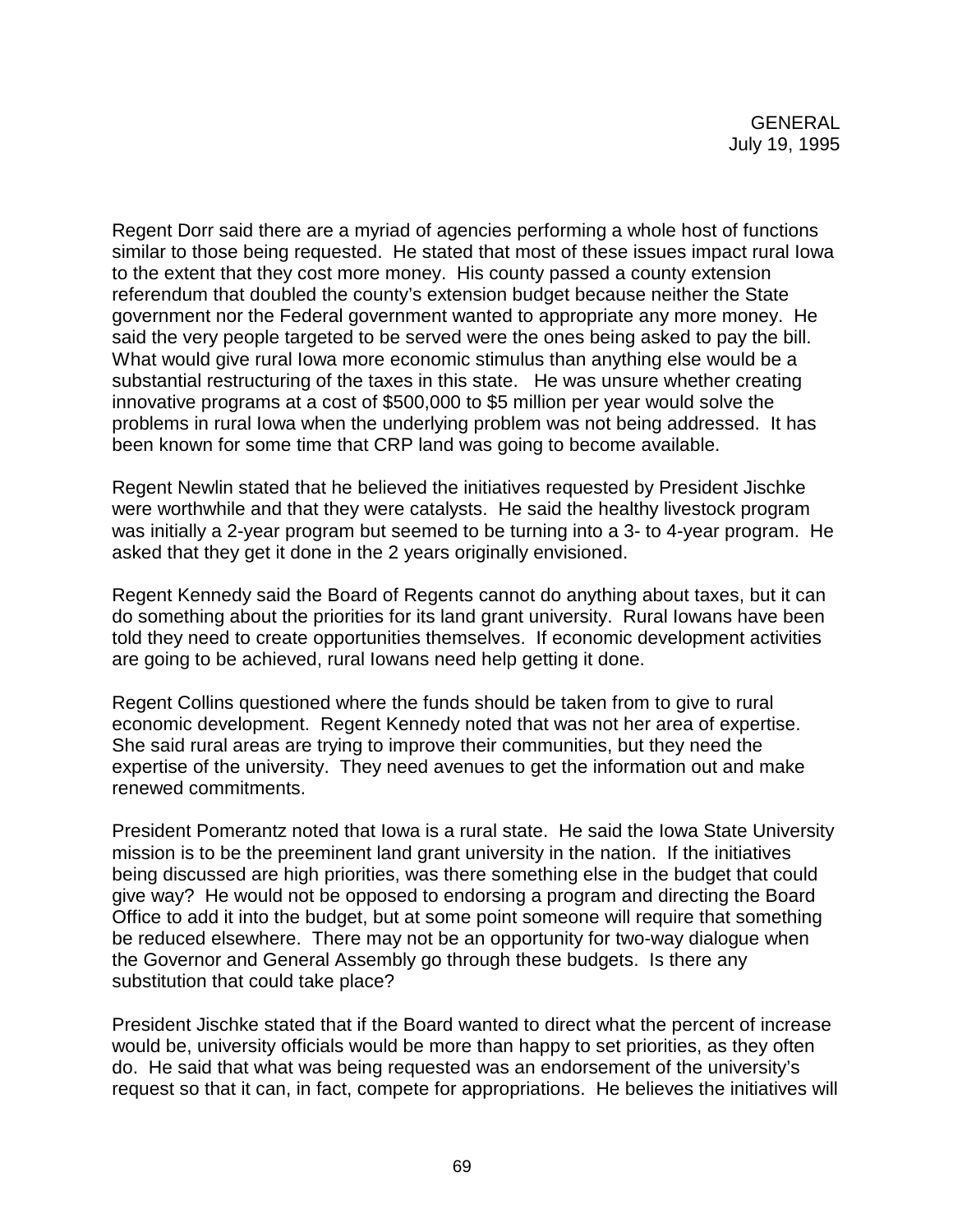find a lot of support in Iowa with the Governor, the legislature, and Iowa citizens. The enthusiasm and energy of the Wallace Foundation group was remarkable. The group has made a lot of progress and was asking for Iowa State University's help. He said the example in Fort Dodge was a wonderful one. The Fort Dodge initiative took place in only 2 weeks. There was nowhere else in the state the Fort Dodge community leaders could have gone for the anti-trust economics expertise they found at Iowa State University. University officials believe that even more of those types of initiatives are possible. University officials were asking for a chance to compete for the funds. They believe the program speaks directly to the mission of Iowa State University.

President Pomerantz said the Regents had several choices. They could direct the Board Office to review the request in light of this discussion, or they could issue a directive.

Regent Dorr stated that his preference was to receive reports from all of the institutional heads before the Board takes action or issues directives. He had some thoughts on what the Board might wish to consider in an overall budget direction. He did not wish to get sidetracked on individual initiatives. The overall structure of the budget and where they ultimately want to go should be the focus of their discussions.

President Pomerantz suggested that the Board Office be directed to incorporate the initiatives into the main budget, after consulting with Iowa State University officials, to determine where there may be some flexibility in the recommended dollars. The Regents can discuss their views concerning the overall dollars but Iowa State University's requested initiatives should be addressed.

ACTION: President Pomerantz stated the Board received reports on the FY 1997 and FY 1998 general fund operating budget request for Iowa State University and preliminary Board Office recommendations, by general consent.

(c) University of Northern Iowa. The Board Office recommended the Board receive the report on the FY 1997 and FY 1998 general fund operating budget requests of the University of Northern Iowa and Board Office preliminary recommendations.

The Board Office preliminary recommendation for State appropriations for operations for the University of Northern Iowa was \$74,061,438 (3.3 percent) for FY 1997 and \$76,367,825 (3.1 percent) for FY 1998. The university's request for State appropriations for operations was \$75,316,771 (5.1 percent) for FY 1997 and \$78,691,771 (4.5 percent) for FY 1998.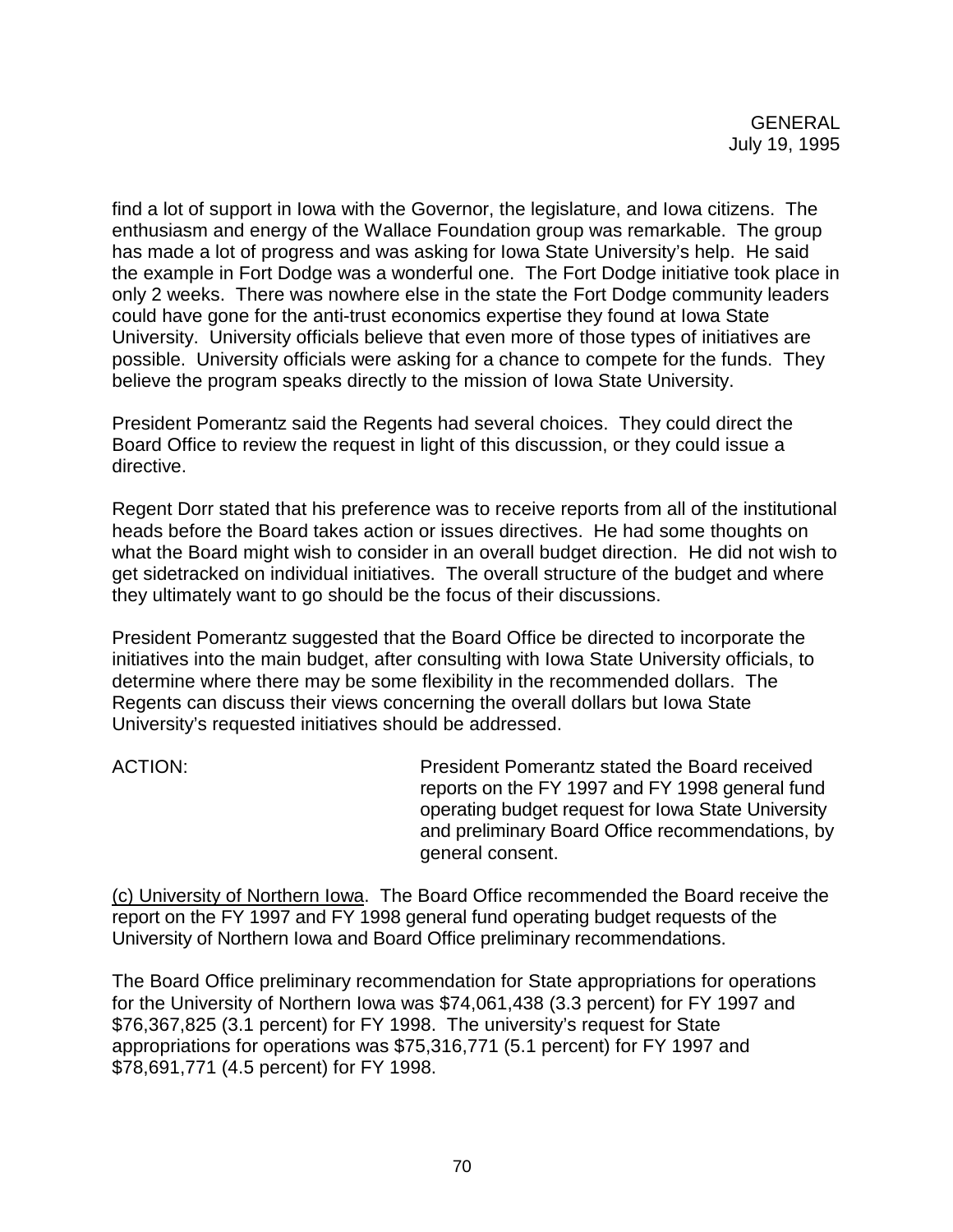Salary annualization funding was being reviewed by the Board Office and would be included in the final FY 1997 and FY 1998 operating budget requests presented to the Board in September.

Inflation was recommended as follows:

|         | FY.            | 1997           | FY             | 1998           |
|---------|----------------|----------------|----------------|----------------|
|         | <b>Request</b> | Recommendation | <b>Request</b> | Recommendation |
| General | \$436,000      | \$290,667      | \$455,000      | \$299,387      |
| Library | 120,000        | 120,000        | 130,000        | 130,000        |
| Total   | \$556,000      | \$410,667      | \$585,000      | \$429,387      |

Building repair funds were recommended at \$652,000 for both years.

The sum of \$375,000 was recommended in FY 1998 for the opening of the Wellness/ Recreation Center.

|                                        |                     | FY 1997        |           | FY 1998       |
|----------------------------------------|---------------------|----------------|-----------|---------------|
|                                        | Request             | Recommendation | Request   | Recommendatio |
|                                        |                     |                |           |               |
| Improving Under-<br>graduate Education | $\vert$ \$1,200,000 | \$400,000      | \$700,000 | \$400,000     |

|                         |           | FY 1997        |                       | FY 1998        |
|-------------------------|-----------|----------------|-----------------------|----------------|
|                         | Request   | Recommendation | Request               | Recommendation |
| <b>Higher Education</b> |           |                |                       |                |
| <b>Access/Diversity</b> | \$200,000 | \$200,000      | \$200,000   \$200,000 |                |

|                         |          | <b>FY 1997</b>                     |          | FY 1998.                   |
|-------------------------|----------|------------------------------------|----------|----------------------------|
|                         |          | Request   Recommendation   Request |          | $\parallel$ Recommendation |
| <sup>t</sup> Child Care | \$50,000 | \$50,000                           | \$50,000 | \$50,000                   |

## Institutional Initiatives

|                 |           | FY 1997        |           | FY 1998        |
|-----------------|-----------|----------------|-----------|----------------|
|                 | Request   | Recommendation | Request   | Recommendation |
| Professional    |           |                |           |                |
| Development for | \$500,000 | \$500,000      | \$500,000 | \$200,000      |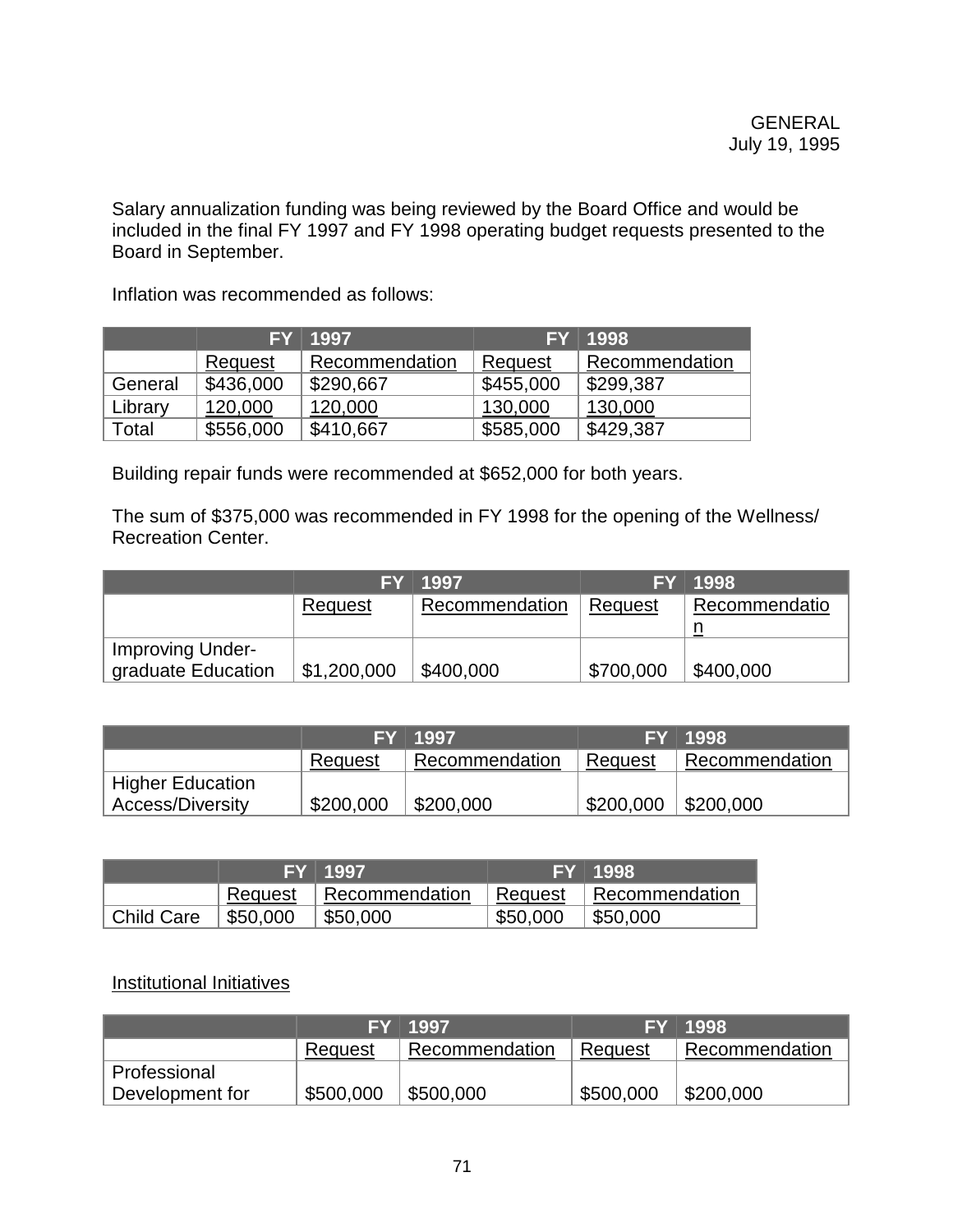| -----<br>lowa's<br>υαιυιδ<br>.<br>$-$ - $        -$ |  |  |
|-----------------------------------------------------|--|--|
|                                                     |  |  |

|                              |                                                 | FY 1997                                   |     | FY 1998 |
|------------------------------|-------------------------------------------------|-------------------------------------------|-----|---------|
|                              | Request                                         | Recommendation   Request   Recommendation |     |         |
| Juvenile Justice Initiative/ |                                                 |                                           |     |         |
| Center for Study of          |                                                 |                                           |     |         |
| Adolescence                  | $\frac{1}{2}$ \$175,000 $\frac{1}{2}$ \$175,000 |                                           | \$0 | \$0     |

|                                                      | FY L      | 1997           | EY        | 1998           |
|------------------------------------------------------|-----------|----------------|-----------|----------------|
|                                                      | Request   | Recommendation | Request   | Recommendation |
| Service and<br>Outreach to Iowa<br><b>Industries</b> | \$250,000 | \$0            | \$250,000 | \$0            |

Acting President Marlin thanked the Board Office for the recommendations, noting that support of the university's initiatives was gratifying. She said university officials recognized that the resources available would not be commensurate with their aspirations. The recommendations were consistent with the university's mission and priorities. She then addressed some of the important initiatives and how they relate to the needs of the state as well as the aspirations of the university.

The first such initiative, which Acting President Marlin discussed, was professional development for Iowa educators. She said the ability to effectively manage, use, and make choices about educational technology has become an essential skill for teachers. The existing teaching force must be educated and functional with technology. The state is never going to be able to make the type of rapid changes needed in today's environment if the existing teaching work force is not trained in technology. For several years the University of Northern Iowa has been involved in training teachers to use educational technology particularly with an emphasis on the Iowa Communications Network. University officials asked for ongoing funding to continue this effort. She noted that this effort was highly consistent with the mission of the University of Northern Iowa and touched upon coordination and cooperation with other sectors.

Another request for funding, which was not recommended, was for outreach to Iowa industries. This was the University of Northern Iowa's only request in the economic development area. Acting President Marlin asked for reconsideration of the funding recommendations.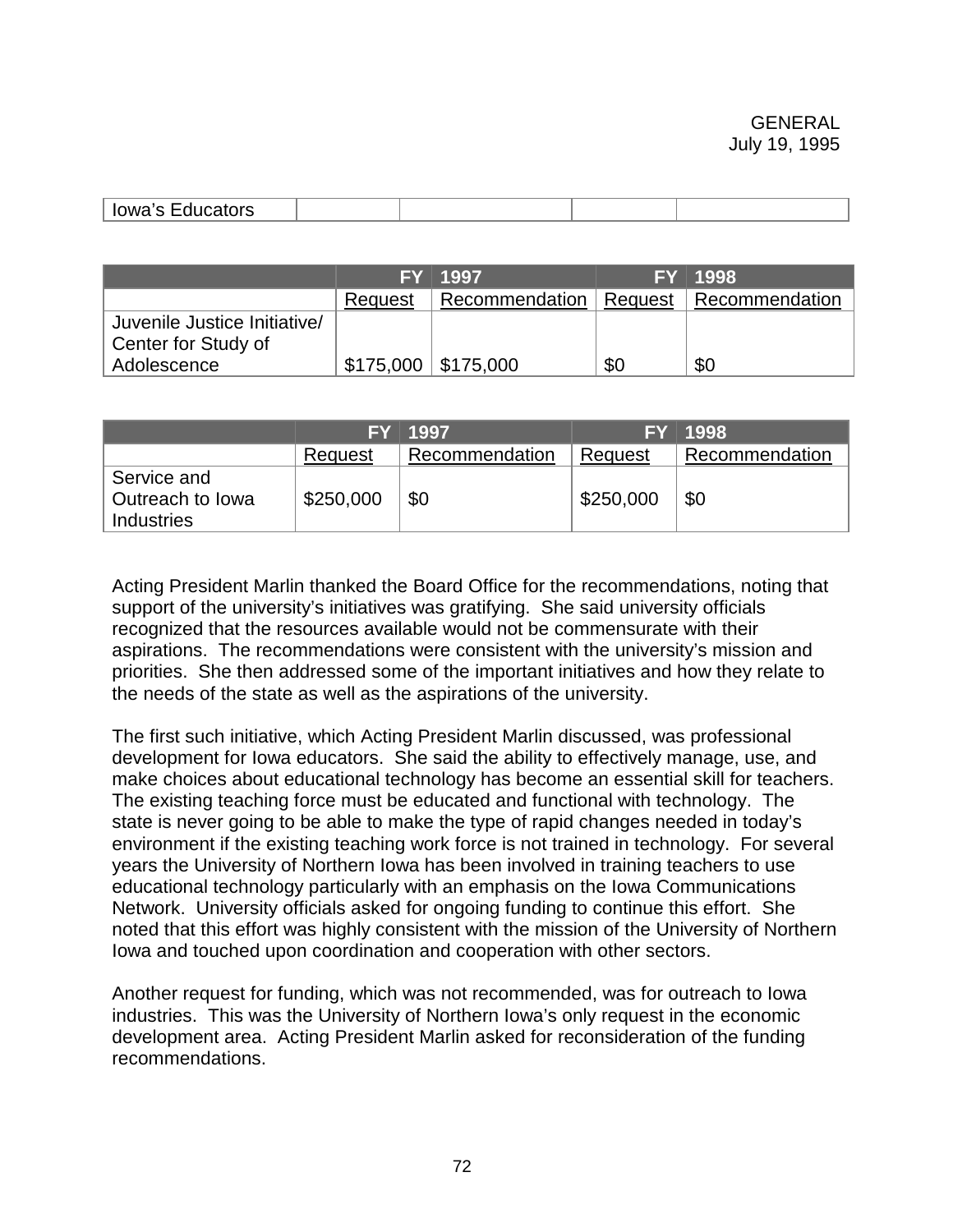President Pomerantz asked if the University of Northern Iowa's total request for review of the Board Office recommendations was \$250,000. Acting President Marlin said that figure was correct.

President Pomerantz said the Board would review the university's request on the same basis as all the others.

ACTION: President Pomerantz stated the Board received the report on the FY 1997 and FY 1998 general fund operating budget requests of the University of Northern Iowa and Board Office preliminary recommendations, by general consent.

(d) Iowa School for the Deaf. The Board Office recommended the Board receive the report on the FY 1997 and FY 1998 general fund operating budget request of the Iowa School for the Deaf and preliminary Board Office recommendations.

The Board Office recommendation for State appropriations for operations for the Iowa School for the Deaf for FY 1997 was \$6,828,423 (+2.4 percent) and for FY 1998 was \$6,930,411 (+1.5 percent). The Iowa School for the Deaf's request for State appropriations for operations for FY 1997 was \$7,013,063 (+6.0 percent) and FY 1998 was \$7,433,846 (+6.0 percent).

Salary annualization funding was being reviewed by the Board Office and would be included in the final FY 1997 and FY 1998 operating budget requests presented to the Board in September.

Inflation funding was recommended as follows: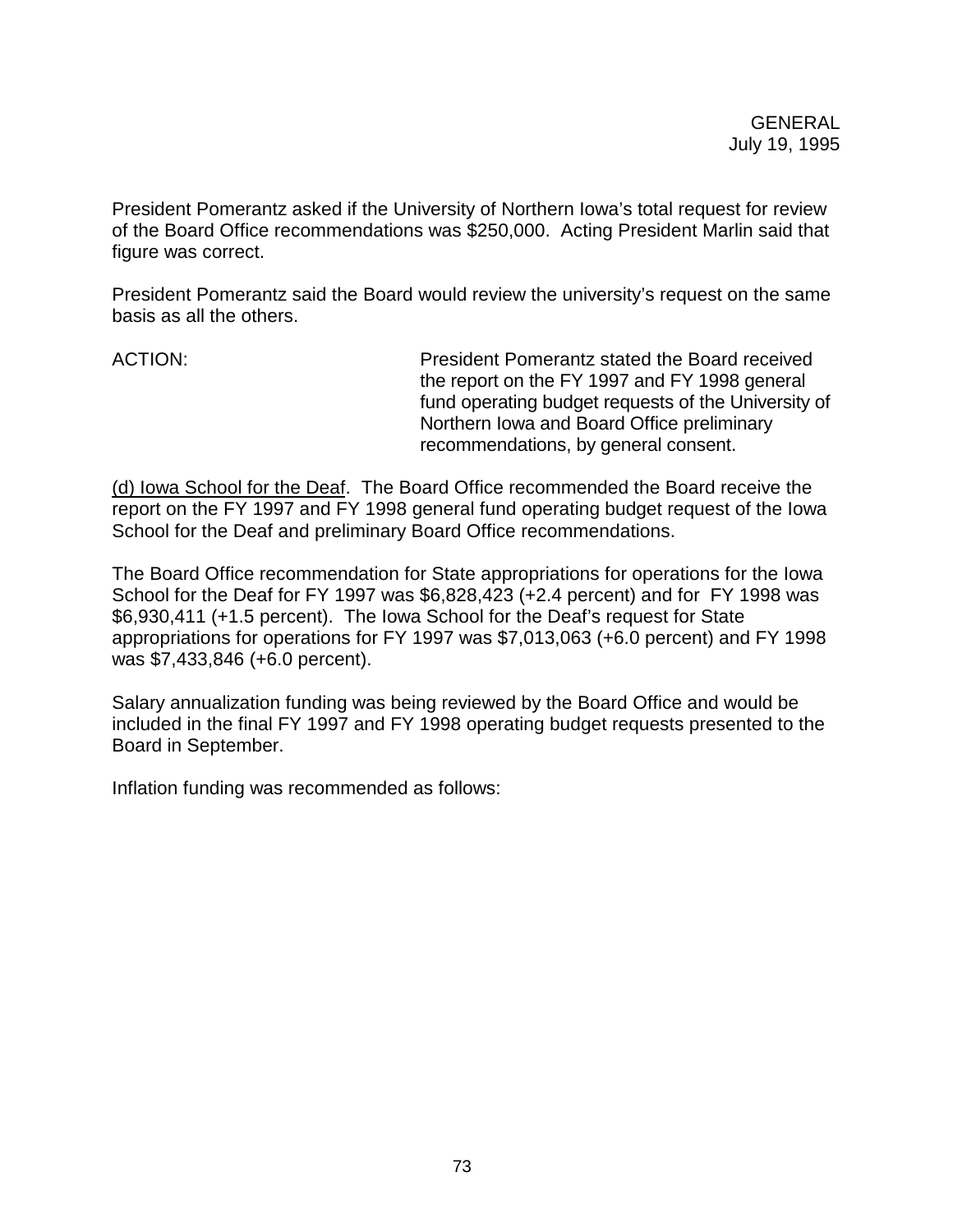# GENERAL July 19, 1995

|                  | <b>FY</b> | 1997           | <b>FY</b> | 1998           |
|------------------|-----------|----------------|-----------|----------------|
|                  | Request   | Recommendation | Request   | Recommendation |
| General          | \$47,926  | \$31,951       | \$50,083  | \$32,909       |
| <b>Utilities</b> | 10,980    | 10,980         | 11,639    | 11,639         |
| Library          | 530       | 530            | 575       | 575            |
| Total            | \$59,436  | \$43,461       | \$62,297  | \$45,123       |

|                         |             | FY 1997                                       |          | FY 1998          |
|-------------------------|-------------|-----------------------------------------------|----------|------------------|
|                         |             | Request Recommendation Request Recommendation |          |                  |
| <b>Building Repairs</b> | \$52,865 \$ | \$52,865                                      | \$52,865 | $\vert$ \$52,865 |

|            |          | FY 1997        |          | 7 FY ⊺1998.            |
|------------|----------|----------------|----------|------------------------|
|            | Request  | Recommendation |          | Request Recommendation |
| Technology | \$50,000 | \$10,000       | \$65,000 | \$0                    |

|                                            | FY 1997                                             |          | FY 1998 |
|--------------------------------------------|-----------------------------------------------------|----------|---------|
|                                            | Request   Recommendation   Request   Recommendation |          |         |
| In-Service Staff Training   \$30,000   \$0 |                                                     | \$30,000 | \$0     |

|         |         | FY 1997        |         | FY 1998        |
|---------|---------|----------------|---------|----------------|
|         | Request | Recommendation | Request | Recommendation |
| Library | \$4,000 | \$4,000        | \$4,000 | \$4,000        |

|                             |           | <b>FY 1997</b>           |           | <b>FY 1998.</b> |
|-----------------------------|-----------|--------------------------|-----------|-----------------|
|                             | Request   | Recommendation   Request |           | Recommendation  |
| <b>Vocational Education</b> | \$125,000 | \$0                      | \$110,000 | \$0             |

|           |          | <b>/FY</b> 1997        |          | FY 1998        |
|-----------|----------|------------------------|----------|----------------|
|           | Request  | Recommendation Request |          | Recommendation |
| Textbooks | \$56,131 | \$50,000               | \$34,337 | \$0            |

| $\mathbf{v}$<br>$-1$ | 70 O |
|----------------------|------|
| - 1                  |      |
|                      |      |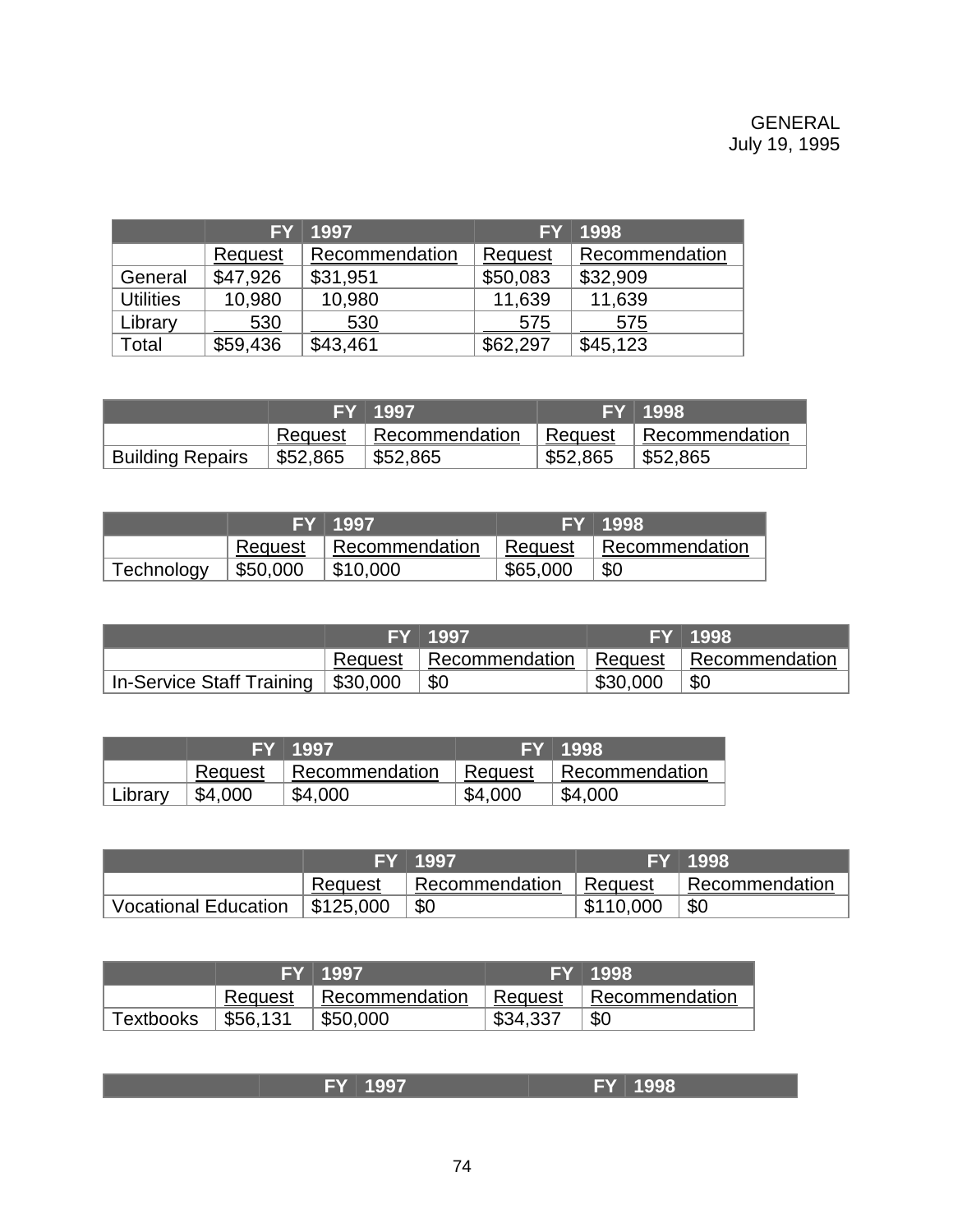|               | Request   | Recommendation | ∣ Request | Recommendation |
|---------------|-----------|----------------|-----------|----------------|
| Suburban Vans | <b>SC</b> | \$0            | \$44,000  | \$0            |

|                           |         | FY 1997        |         | FY 1998        |
|---------------------------|---------|----------------|---------|----------------|
|                           | Request | Recommendation | Request | Recommendation |
| <b>Prescription Costs</b> | \$700   | \$0            | SC.     | \$0            |
| Reimbursement             |         |                |         |                |

Superintendent Johnson expressed appreciation for the Board Office support for the budget, particularly the recommendations concerning the ongoing maintenance, inflation and building repair. He said he was especially pleased with the library and textbook support. School officials looked forward to working with the Board Office on a couple of other projects: prescription costs reimbursement and funding of the transportation needs. With regard to technology, he looked forward to working with the Board Office on innovative programs and proposals.

ACTION: President Pomerantz stated the Board received the report on the FY 1997 and FY 1998 general fund operating budget request of the Iowa School for the Deaf and preliminary Board Office recommendations, by general consent.

(e) Iowa Braille and Sight Saving School. The Board Office recommended the Board receive the report on the FY 1997 and FY 1998 general fund operating budget request of the Iowa Braille and Sight Saving School.

The Board Office recommendation for State appropriations for operations for the Iowa Braille and Sight Saving School for FY 1997 was \$3,814,664 (+3.1 percent) and for FY 1998 was \$3,809,007(+1.4 percent). The Iowa Braille and Sight Saving School's request for State appropriations for operations for FY 1997 was \$3,868,775 (+6.0 percent) and for FY 1998 was \$3,980,586 (+6.0 percent).

Salary annualization funding was being reviewed by the Board Office and would be included in the final FY 1997 and FY 1998 operating budget requests presented to the Board in September.

Inflation funding was recommended as follows:

|  | FY 1997                                             | FY 1998 |
|--|-----------------------------------------------------|---------|
|  | Request   Recommendation   Request   Recommendation |         |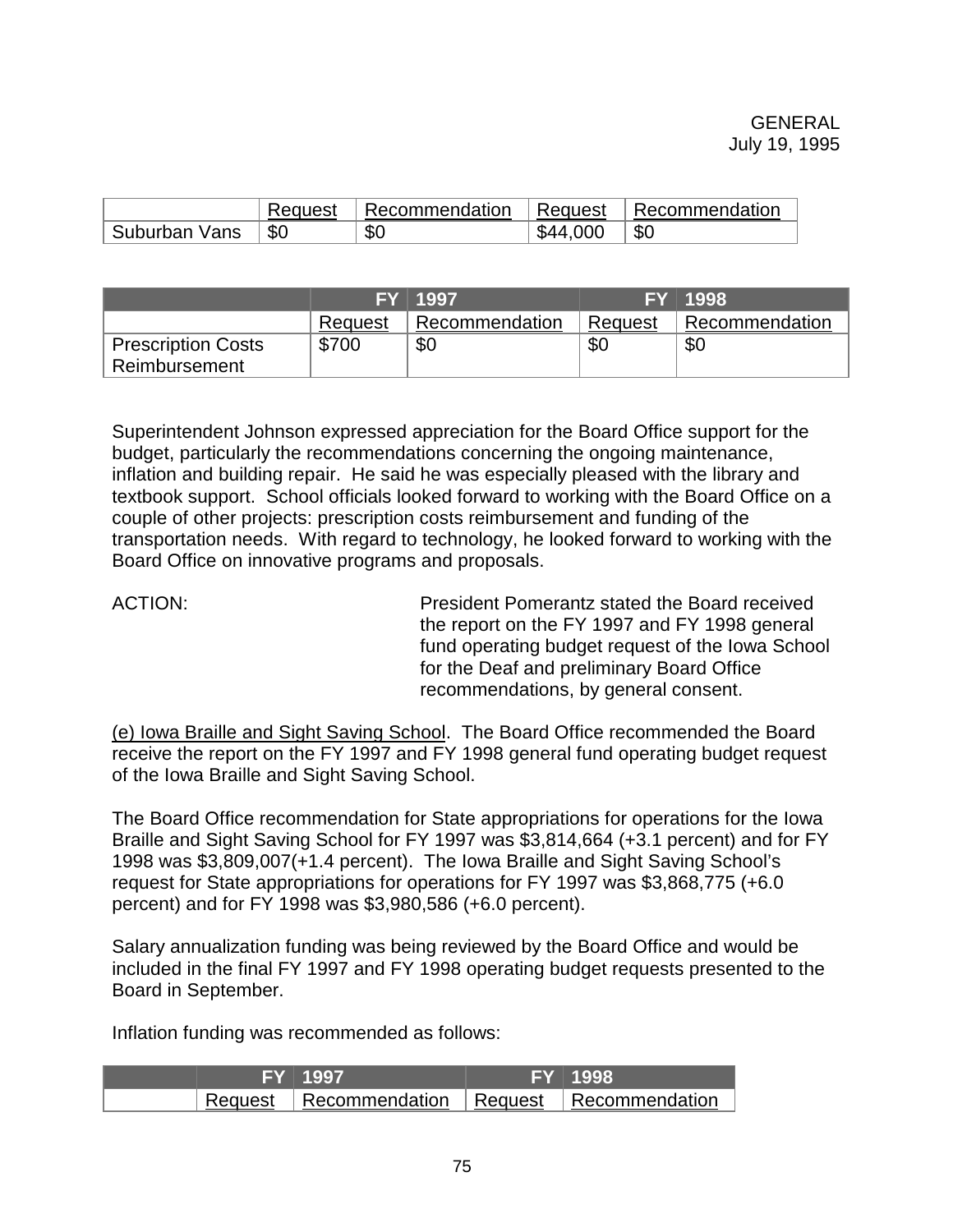# GENERAL July 19, 1995

| General   | \$22,481 | \$14,987 | \$23,492 | \$15,437 |  |
|-----------|----------|----------|----------|----------|--|
| Utilities | 5,636    | 5,636    | 5,890    | 5,890    |  |
| Library   | 480      | 480      | 521      | 521      |  |
| Total     | \$28,597 | \$21,103 | \$29,903 | \$21,848 |  |

|                         |            | ′ FY ⊺1997.              |          | FY 1998                  |
|-------------------------|------------|--------------------------|----------|--------------------------|
|                         |            | Request   Recommendation |          | Request   Recommendation |
| <b>Building Repairs</b> | ∣ \$32,495 | $\frac{1}{2}$ \$32,495   | \$32,495 | $\frac{1}{2}$ \$32,495   |

|                    |          | FY 1997        |         | FY 1998        |
|--------------------|----------|----------------|---------|----------------|
|                    | Request  | Recommendation | Request | Recommendation |
| Replace Accounting | \$60,000 | \$60,000       | \$0     | <b>\$0</b>     |
| System             |          |                |         |                |

|                   |          | FY 1997        |           | FY 1998        |
|-------------------|----------|----------------|-----------|----------------|
|                   | Request  | Recommendation | ∣ Request | Recommendation |
| <b>School Bus</b> | \$54,000 | \$0            | \$0       | \$0            |

|            |                        | FY 1997        |           | ′ FY ⊺1998.    |
|------------|------------------------|----------------|-----------|----------------|
|            | Request                | Recommendation | ∣ Request | Recommendation |
| Technology | $\frac{1}{2}$ \$36,000 | \$0            | \$113,000 | \$0            |

|                             |         | FY 1997        |          | FY 1998        |
|-----------------------------|---------|----------------|----------|----------------|
|                             | Request | Recommendation | Request  | Recommendation |
| Vehicle Replacement<br>Plan | \$0     | \$0            | \$45,000 | \$0            |

Superintendent Thurman said he was thankful for the support of the Board Office on many of the school's requests. He noted that the State Auditor was becoming increasingly concerned about the school's current accounting system. The recommendation to roll the funds from the school bus into the base budget was a good one which would enable the school to address other vehicle needs.

Superintendent Thurman stated that the one item for which the Board Office did not recommend funding and one about which school officials had some confusion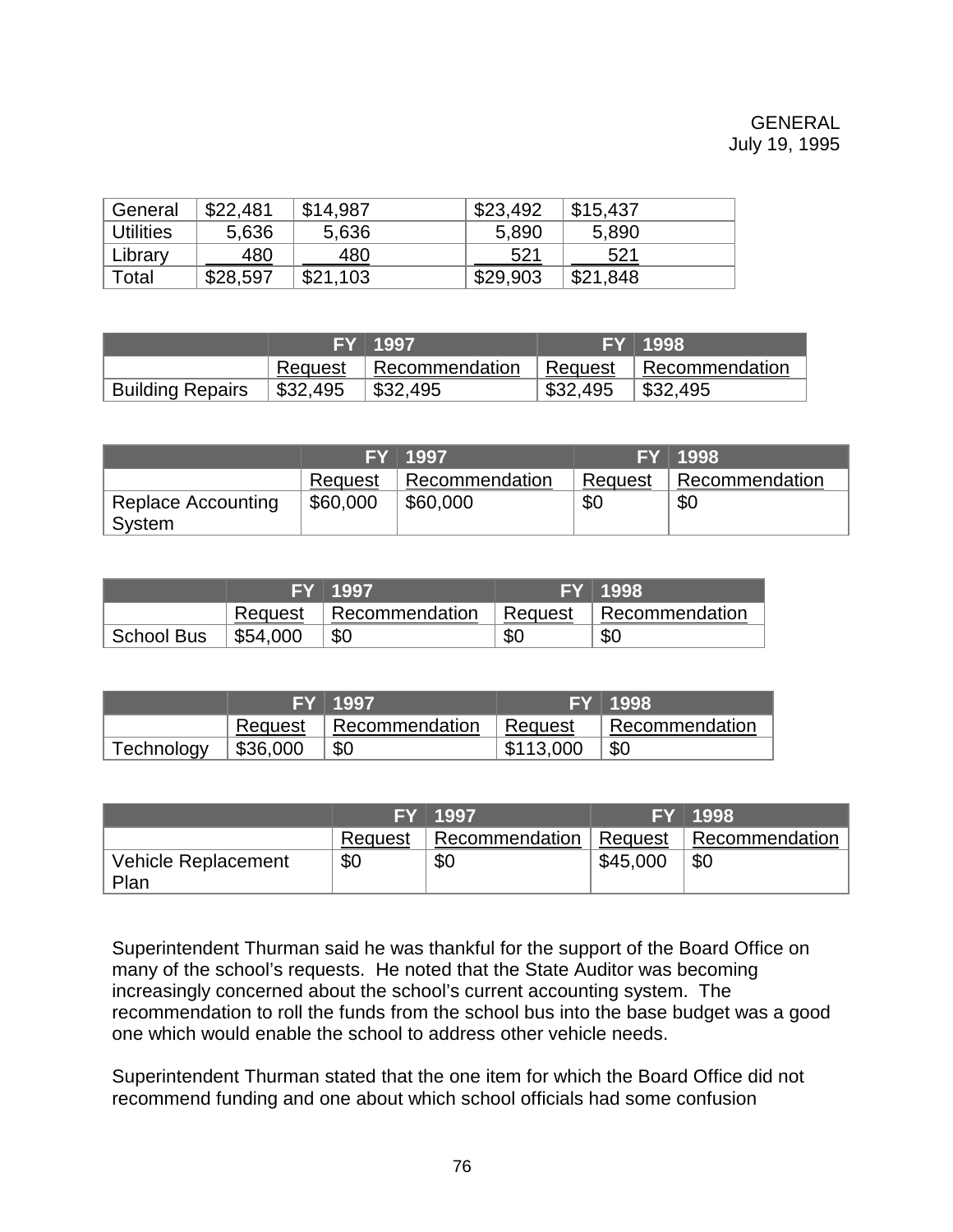themselves was in the area of technology. School officials spent considerable money during the last several years in technology. He described a standard work station for a blind student and indicated the approximate costs. He said the Board Office recommendation to look for outside funding sources was a good one. School officials need to look at reallocation, endowment funds and outside sources. He asked that the Board Office work closely with school officials to develop a plan to bring back to the Board to address funding alternatives.

ACTION: President Pomerantz stated the Board received the report on the FY 1997 and FY 1998 general fund operating budget request of the Iowa Braille and Sight Saving School, by general consent.

(f) Regional Study Centers. The Board Office recommended the Board receive the reports on the regional study centers' FY 1997 and FY 1998 State of Iowa operating budget requests and the Board Office preliminary recommendations.

The Board Office preliminary recommendations included only general inflationary cost increases.

Recommended State of Iowa appropriation amounts for FY 1997 and FY 1998 were as follows:

|                             |                     | FY 1997       | FY 1998       |
|-----------------------------|---------------------|---------------|---------------|
|                             |                     | Recommended   | Recommended   |
|                             | <b>FY 1996 lowa</b> | Amount from   | Amount from   |
| Center                      | Appropriation       | State of Iowa | State of Iowa |
| <b>Quad-Cities Graduate</b> |                     |               |               |
| <b>Study Center</b>         | \$154,278           | \$155,942     | \$157,656     |
| <b>Tri-State Graduate</b>   |                     |               |               |
| <b>Study Center</b>         | 74,511              | 75,046        | 75,590        |
| Southwest Iowa              |                     |               |               |
| <b>Regents Resource</b>     |                     |               |               |
| Center                      | 73,538              | 74,279        | 75,043        |

These increases were based on the Iowa share of the centers' FY 1996 non-personnel costs. The 3.0 percent general inflationary cost increase was applied to these costs.

Salary and fringe benefit increases would be considered as part of the Regents' overall salary policy and were not reflected in this recommendation.

The regional study centers requested the following amounts from the State of Iowa for FY 1997 and FY 1998: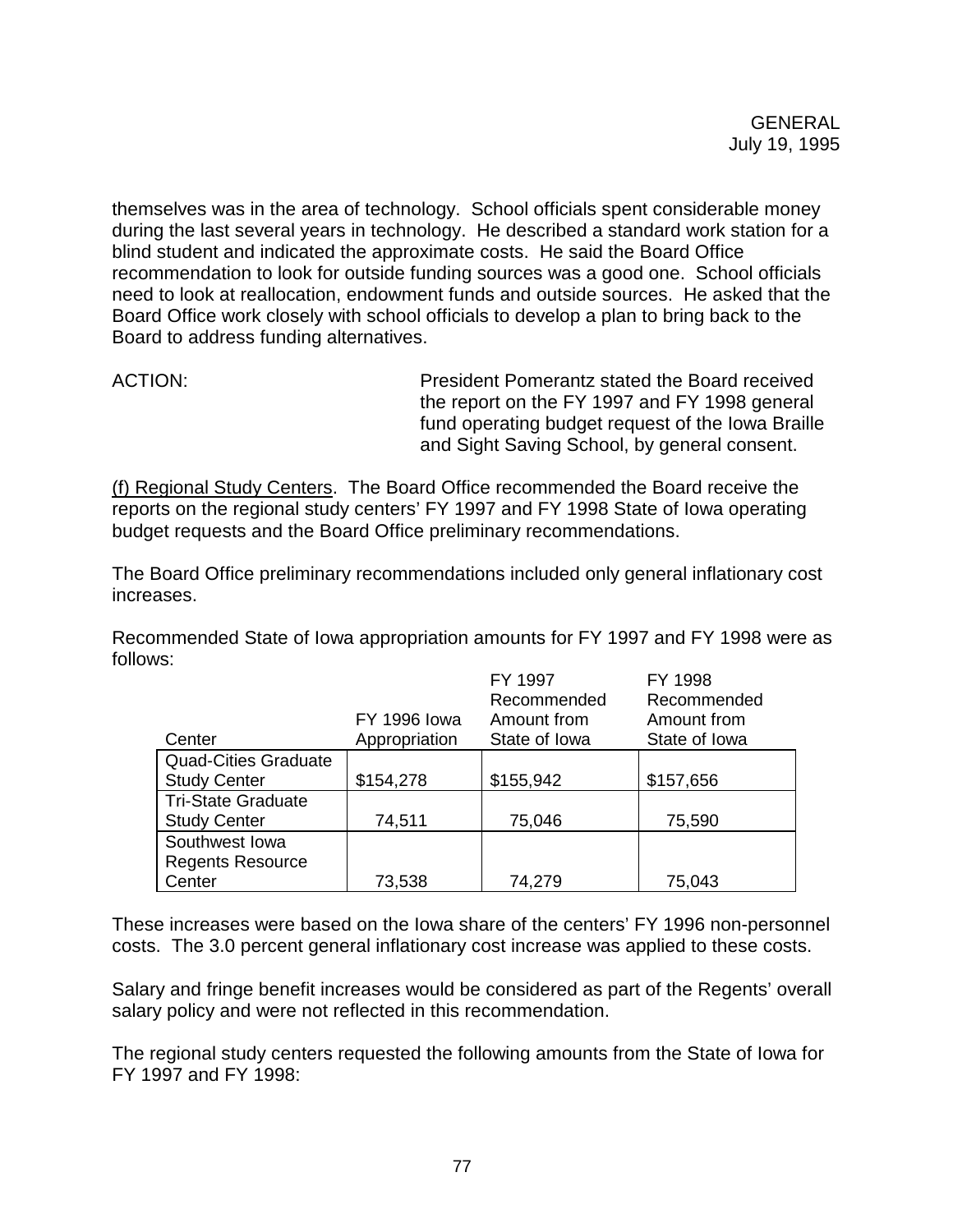|                             |                     | FY 1997       | FY 1998       |
|-----------------------------|---------------------|---------------|---------------|
|                             |                     | Requested     | Requested     |
|                             | <b>FY 1996 lowa</b> | Amount from   | Amount from   |
| Center                      | Appropriation       | State of Iowa | State of Iowa |
| <b>Quad-Cities Graduate</b> |                     |               |               |
| <b>Study Center</b>         | \$154,278           | \$156,821     | \$159,431     |
| Tri-State Graduate Study    |                     |               |               |
| Center                      | \$74,511            | \$77,417      | \$82,412      |
| Southwest Iowa Regents      |                     |               |               |
| <b>Resource Center</b>      | 73,538              | \$148,515     | \$124,960     |

Included within the FY 1997 budget request for the Southwest Iowa Regents Resource Center was an increase in the coordinator position from .5 FTE to 1 FTE and an increase in the secretary position from .6 FTE to 1 FTE. The additional staffing would provide assistance to the increasing number of graduate programs being offered in Southwest Iowa; during FY 1995 seven new graduate programs were established, five utilizing the Iowa Communications Network.

It was anticipated that additional programs would be offered with the development of a second ICN classroom at Iowa Western Community College and establishment of an ICN classroom at the Iowa School for the Deaf.

The FY 1997 Southwest Iowa Regents Resource Center request contained a one-time request of \$20,000 to establish an Internet connection and develop a computer laboratory to be located adjacent to the ICN room at the Iowa School for the Deaf.

The Board Office recommended that these requests be studied in more detail before final recommendations for FY 1997 and FY 1998 budgets are made in September.

Director Barak stated that the Board Office would review the recommendations in greater detail before making final recommendations in September.

ACTION: President Pomerantz stated the Board received the reports on the regional study centers' FY 1997 and FY 1998 State of Iowa operating budget requests and the Board Office preliminary recommendations, by general consent.

(g) Lakeside Laboratory. The Board Office recommended the Board receive the report on the FY 1997 and FY 1998 general fund operating budget request of Lakeside Laboratory and preliminary Board Office recommendations.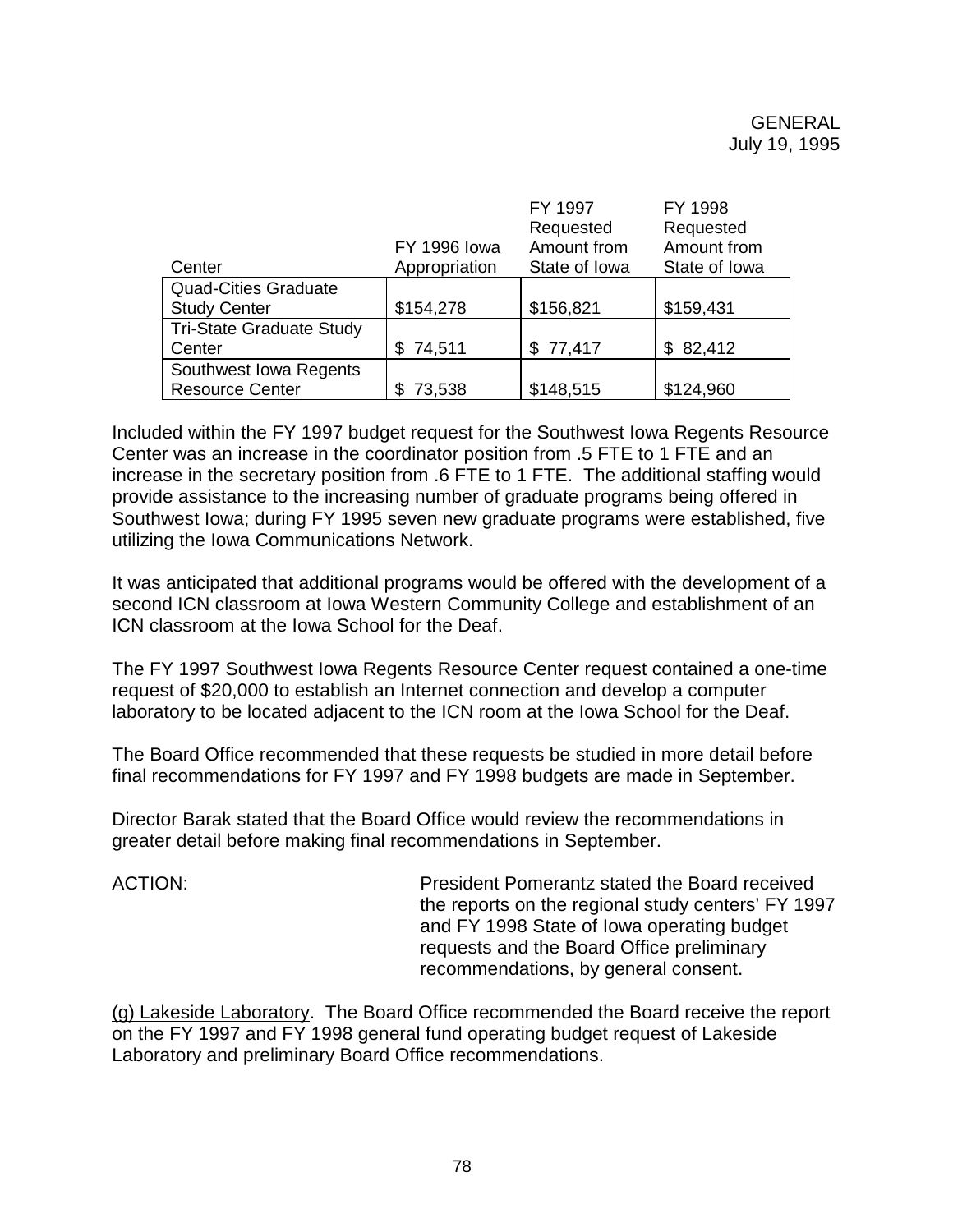The Board Office preliminary recommendation for operations for the Lakeside Laboratory was \$311,185 (2.4 percent) for FY 1997 and \$312,458 (.4 percent) for FY 1998. The Board Office preliminary recommendation also included one-time funding of \$100,000 in FY 1997 for infrastructure improvements.

The request from the Lakeside Laboratory totaled \$311,803 (2.7 percent) for operations for FY 1997 and \$313,740 (.6 percent) for operations for FY 1998 and a \$100,000 FY 1997 one-time request for infrastructure improvements.

Inflation was recommended as follow:

|         |         | FY 1997        |         | FY 1998        |
|---------|---------|----------------|---------|----------------|
|         | Request | Recommendation | Request | Recommendation |
| General | \$1,854 | \$1,236        | \$1,937 | \$1,273        |

Utility cost increases in the amount of \$5,198 were recommended for FY 1997; included were annual utility costs for the relocated housing units and costs for the airconditioning system to be installed during FY 1996 in the new computer facility.

An increase of \$1,000 in equipment was recommended for FY 1997 to support two new courses to be offered during the 1996 summer session.

Consistent with the laboratory's goal of upgrading all living, teaching and laboratory facilities, the sum of \$100,000 was recommended for FY 1997 for infrastructure improvements. The sum of \$70,000 was recommended to extend the sewage system to many of the housing areas on campus and provide for a new pump station to make the sewage system fully functional during the winter.

The sum of \$20,000 was recommended to provide additional telephone service to the laboratory; there is no telephone service on the southern half of the campus where the courses are taught, most faculty and the director have offices, and many graduate students and faculty live. Because of the large distances involved, most of the cost of the proposed new phone system is associated with burying cable.

The sum of \$10,000 was recommended to hook-up the laboratory to the natural gas line which runs along the road in front of the property. Switching to natural gas will save significantly on annual fuel costs and will allow the facilities to be heated by natural gas rather than electricity or propane

Regent Dorr said it was his recollection with regard to previous negotiations with the community to continue operations of the laboratory, that community representatives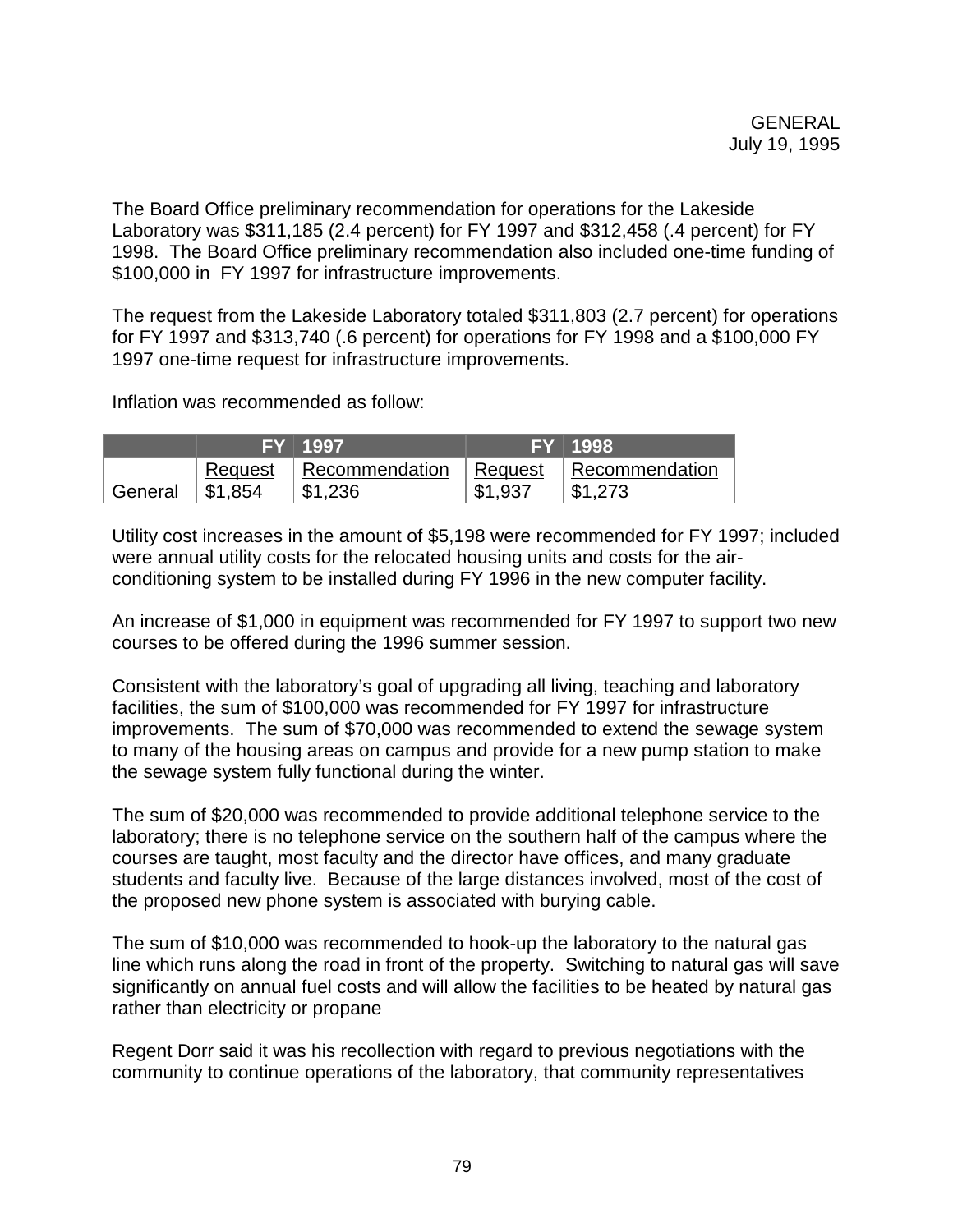indicated the community would provide ongoing support for the center. What efforts had been undertaken by the community to meet that obligation?

Director Barak responded that community leaders were in the process of raising funds for a water quality laboratory that would include a year-round classroom, which the campus did not have at this time. The estimated costs were around \$600,000. The campaign was expected to be completed within the next year.

Regent Newlin asked how much money had been raised so far. Director Barak said he was unsure of the amount; the campaign had just gotten started. He noted that Tom Bedell was heading the campaign.

President Pomerantz said the campaign would do fine with Mr. Bedell heading it.

ACTION: President Pomerantz stated the Board received the report on the FY 1997 and FY 1998 general fund operating budget request of Lakeside Laboratory and preliminary Board Office recommendations, by general consent.

(h) Board Office Budget for Fiscal Years 1997 and 1998. The Board Office recommended the Board approve the final budget for fiscal year 1996 and receive the report on the preliminary request for fiscal years 1997 and 1998.

There were no changes to the Board Office budget for fiscal year 1996 as approved by the Board in June except for the revision of the salary of the Executive Director to reflect the Governor's action.

The proposed budget for fiscal year 1997 included increases for annualization of salaries, three percent price inflation and \$12,535 for technology advances. The budget request for fiscal year 1997 proposed the addition of a Business and Finance Analyst position at a cost of approximately \$44,050 annually including supporting expenses of \$1,000.

The budget request for fiscal year 1998 included funds for three percent price inflation for non-salary categories. It continued the Business and Finance Analyst position proposed for fiscal year 1997 and included \$10,000 for continued technology upgrades for the Board Office.

Further review of the Board Office budget needs would be made and presented to the Board for final review and action at its September meeting. That budget presentation will include the proposals for the: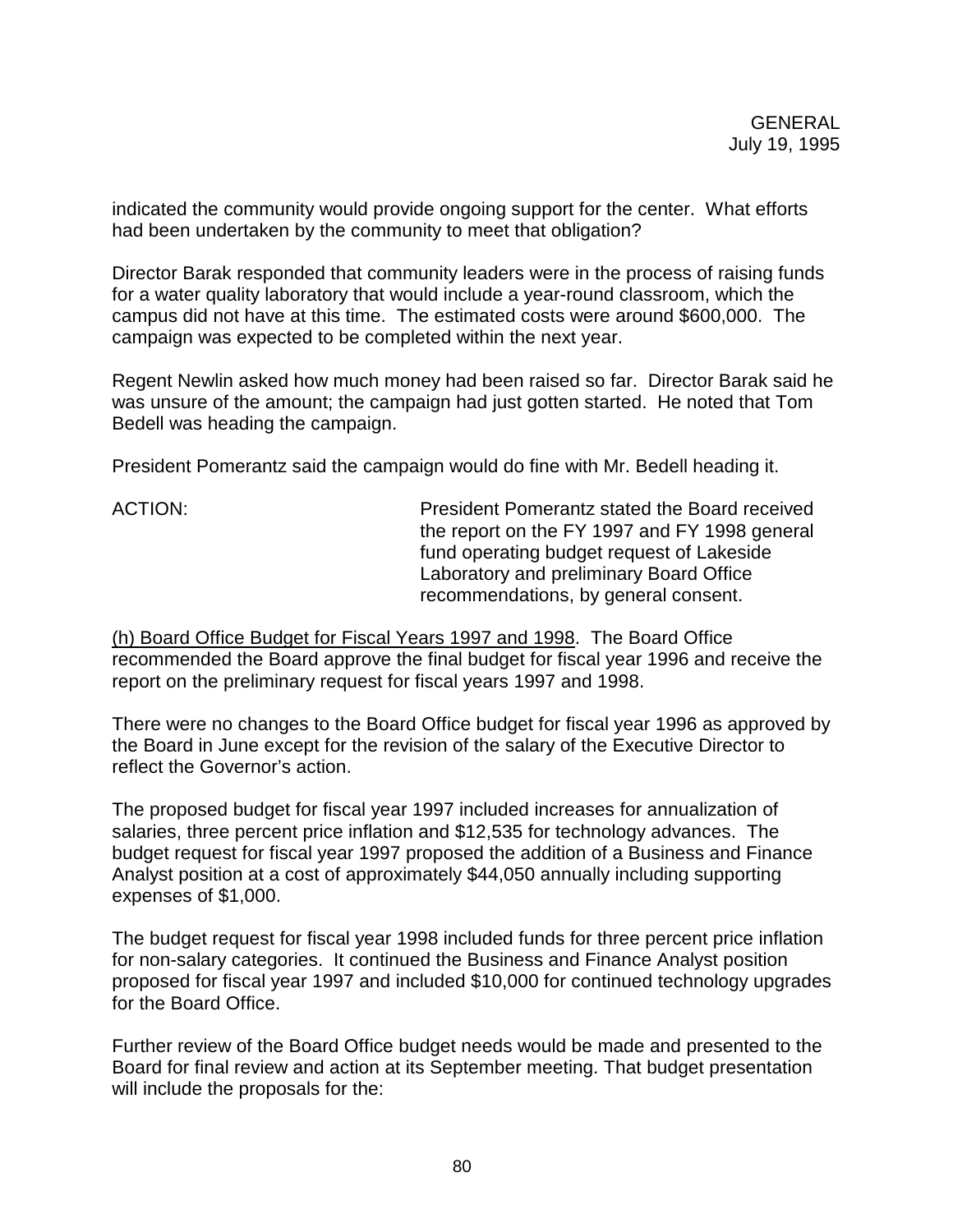Eisenhower/Title II (fiscal year 1995 budget was \$28,609). Federal funding for the program for fiscal year 1996 has not been set at this time;

Facilities Officer of \$88,800 for fiscal year 1996; and

Affirmative Action Officer of \$84,038 for fiscal year 1996.

Mr. Richey reviewed the budget with the Regents. With regard to the fiscal analyst position, he said that in addition to everything the Board Office does, it carries a tremendous workload in terms of legislative and executive office requests.

ACTION: President Pomerantz stated the Board approved the final budget for fiscal year 1996 and receive the report on the preliminary request for fiscal years 1997 and 1998, by general consent.

Regent Dorr stated that he has been a member of the Board of Regents for a little over 4 years. The first budget request with which he was involved was for approximately \$470 million to \$480 million in State appropriations; the overall budget was approximately \$1.45 million to \$1.5 billion. Four years later the Regents were now presented with preliminary budget requests of nearly \$600 million. Regent Dorr expressed concern that the Regents did not have an effective way of zeroing in and focusing on priorities and what exactly can and should be accomplished. He believed there had been very sincere attempts by all institutional administrators, the Board and everyone involved to do what is right. However, the pot of resources is not a neverending pot.

Regent Dorr suggested that rather than receiving the preliminary budgets proposed at this meeting, the Board direct the Board Office and the institutions to return in September with a fiscal year 1997 budget that would effectively have a zero percent increase. Institutional officials should determine what exactly is needed and what the institutions are good at. He said this type of budget exercise has been going on in the private sector for quite some time. He was not saying that the institutions have not tried to be good at what they are doing, but he was not sure that institutional officials truly understand the necessity to focus. He said it would be good for the Board, good for the institutions, and good for the state of Iowa for institutional officials to really apply some effort to determine whether or not it was possible to bring in a zero percent increase in total budget, and to then begin to make some tough decisions.

Regent Dorr stated that he believed the effort could have a lot of very positive effects. The exercise could work in conjunction with the review of the organizational audit. It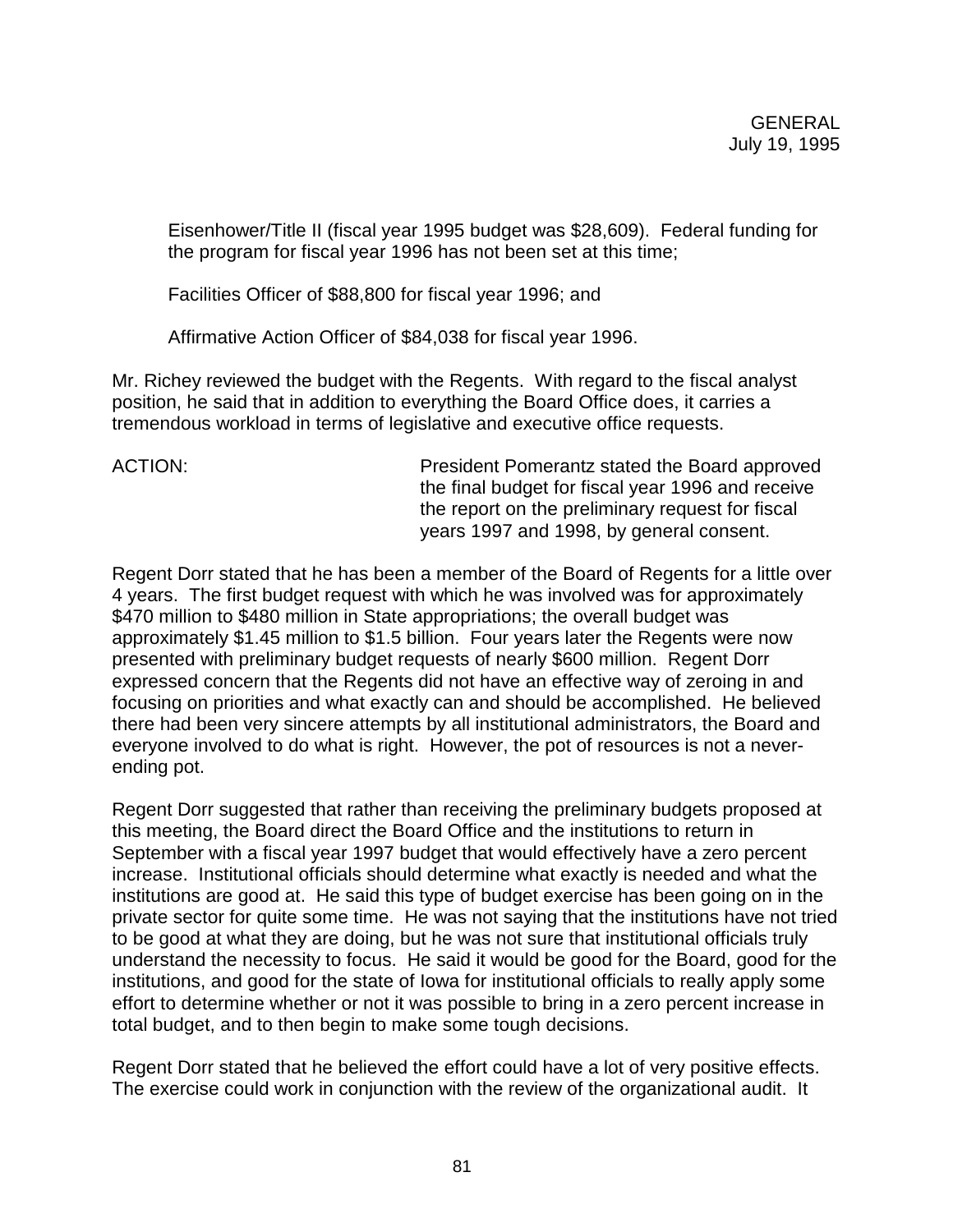should in the long term make the Regent system much stronger and much more effective in those areas in which it should be. Perhaps the effort will highlight areas in which they do not have the ability to develop high levels of expertise.

President Pomerantz stated that Regent Dorr was suggesting a zero percent increase in the base budget. He asked for consideration of a dual track. One would be the typical ongoing track; this preliminary budget had been issued, responded to and some modifications were to be made by the Board Office in response to Regent directives. The other would be Regent Dorr's suggestion for a zero percent increase in the base budget. At the September Board meeting the Regents would evaluate both tracks from a Board perspective and determine the direction in which to proceed.

Regent Dorr said President Pomerantz' suggestion was a good one; however, he cautioned that the Regents not begin to micromanage on issues they think are salvageable and others that are not.

President Pomerantz noted that there was already State policy for \$22 million in salary increases.

Regent Dorr said it would be his recommendation that salary policy be factored in so they literally end up with a zero percent increase in the base budget. He would like for institutional officials to make that effort and see what can be done. The salary funds would have to come from some place else in the budget.

President Pomerantz said that would be quite an exercise but a good one.

Regent Pellett noted that when the Regents again discuss preliminary FY 1997 budgets in September, it would be the last time they deal with the budget requests. President Pomerantz stated that from the September Regents meeting the budget requests go to the Governor and then to the General Assembly in January.

Regent Pellett said she would feel much better about undertaking this effort if the review of the organizational audit was completed.

Regent Collins said he supported going forward with Regent Dorr's suggestion.

Regent Newlin asked if there were another alternative where the Regents could be presented with a budget with a zero percent increase, not including the salary policy.

President Pomerantz responded that a third alternative, as suggested by Regent Newlin, could also be incorporated into the exercise.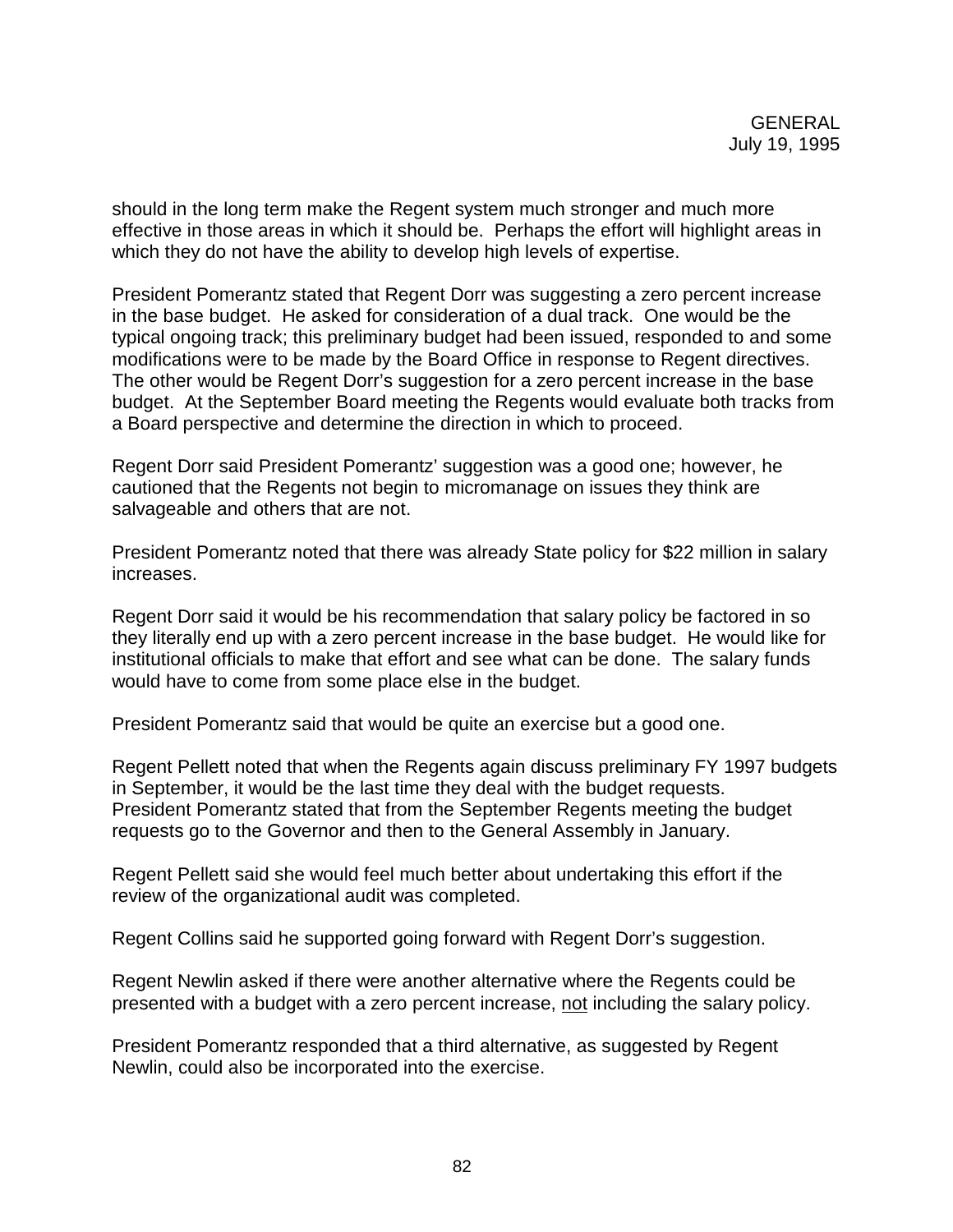Regent Newlin agreed that a triple-track effort, to include salary policy funding, would be appropriate for the Regents to review.

President Pomerantz said he felt there was something to be learned from this effort. He did not know where it would end up. He was unsure whether the Regents would be prepared to vote today without knowing the implications for a zero percent increase. This effort would force institutional officials to evaluate programs in a very thoughtful way, which was appropriate.

Regent Dorr emphasized that his overriding concern was to continue to maintain quality programs. He believed that a great deal of positive outcome could result from this effort. It was something with which they were going to have to come to grips with eventually. He preferred to be at the front end of this issue rather than being the tail.

Regent Tyrrell asked whether the Regents were going to have three choices in front of them in September. President Pomerantz said the budgets would be presented in three different ways. The Board could choose to mix and match.

Regent Tyrrell asked when the Regents have to have preliminary budgets into the State. Mr. Richey said the information has to be to the Department of Management by October 1 or a zero percent increase in base budgets is automatic.

Regent Smith said she had concerns about the time, energy, dollars and emotional impact on the institutional campuses. She questioned whether they could get at the same outcome by a careful review of the budget process.

Regent Newlin said he would be very unhappy if the Regents experienced a flight of faculty during this period.

President Pomerantz stated that the message should go out loud and clear that \$22 million in salary increases has already been approved. The funds have not yet been appropriated and will be subject to the legislative process. This has been the undertone for quite a while, the forcing of priority setting. He believed the Regents would be amazed at what they are presented with in September; they will be into the "bone" of the institutions.

Regent Tyrrell suggested they would be into the "marrow".

President Pomerantz directed that institutional and Board Office officials move forward with this effort.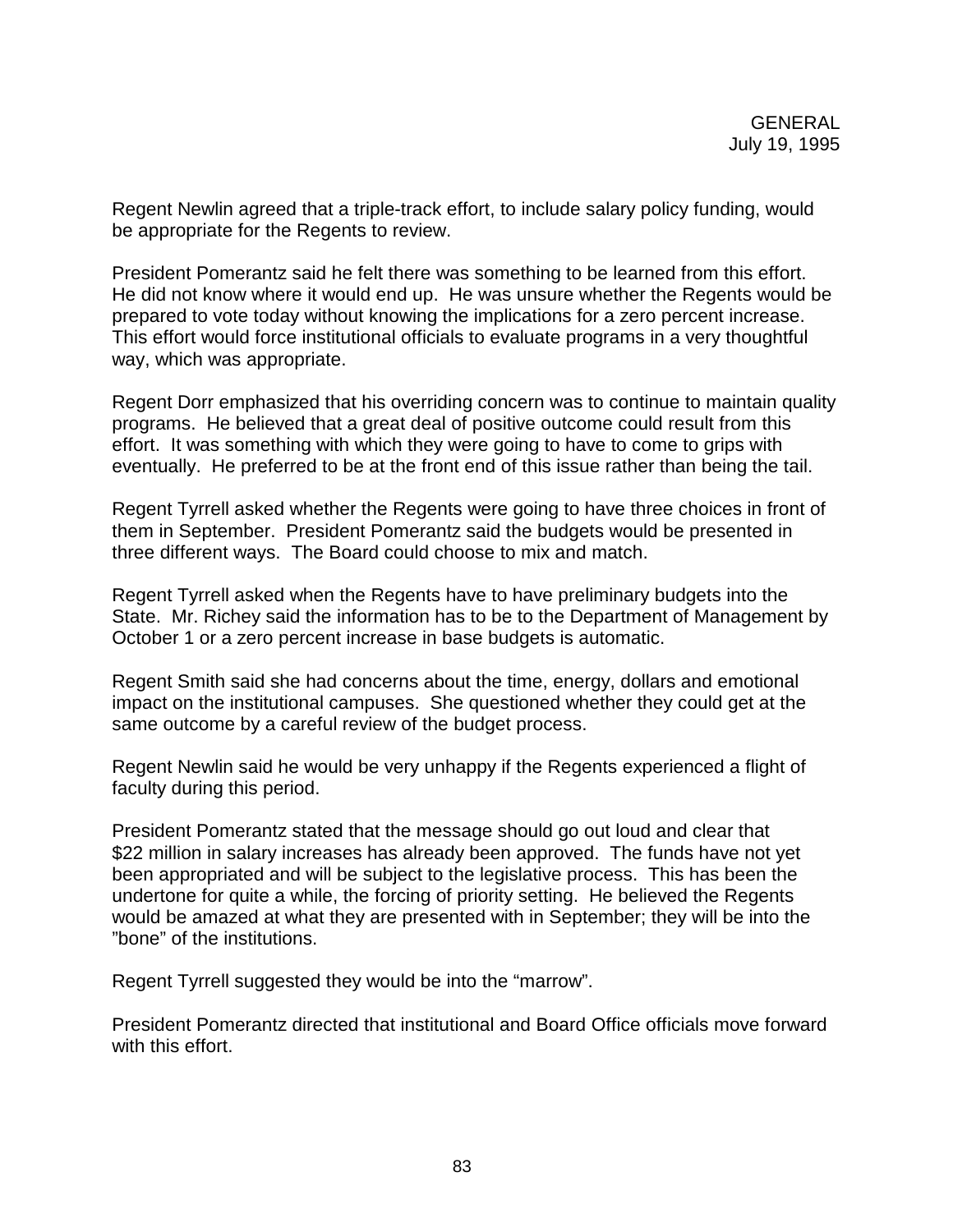**FIVE-YEAR CAPITAL PLANS**. The Board Office recommended the Board (1) receive the Board Office preliminary recommendation of \$292,306,000 for the five-year general fund capital program for FY 1997-FY 2001; (2) give preliminary approval of the five-year program request of \$76,355,000 for the University of Iowa Hospitals and Clinics; and (3) receive the report on all funds five-year capital plans.

The institutions submitted all funds five-year capital plans (FY 1997 - FY 2001) totaling \$743,182,000. Of this amount, State capital improvement funding in the amount of \$428,755,000 was requested.

The Board Office preliminary recommendation for general funds for FY 1997 - FY 2001 included projects totaling \$292,306,000. The recommendation was more realistic than the institutional requests in terms of available resources.

#### General Fund Capital Program FY 1997 - FY 2001

The Board Office preliminary recommendation was for a general fund plan for \$292.3 million to be financed by appropriations or bonding. In addition, \$80.3 million in funds from other sources would be utilized for the recommended projects.

All State agencies must submit five-year capital project priority plans to the Legislative Capital Projects Committee no later than November 1 of each year.

The Board is required by statute to submit a five-year building program to the General Assembly at the beginning of each legislative session.

The institutional total general fund requests and preliminary recommendations for FY 1997 - FY 2001 were as follows: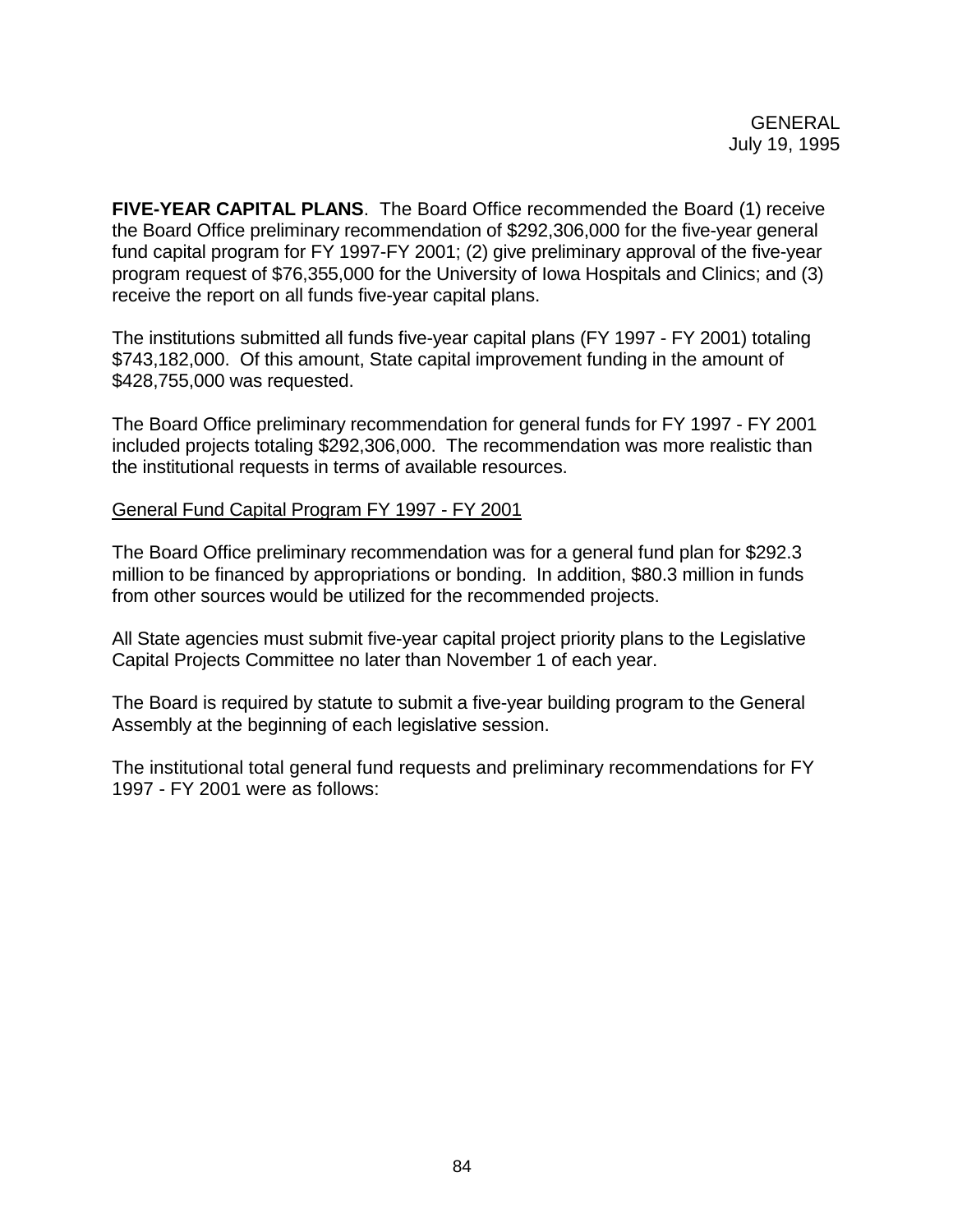| Institution  | <b>Total Request</b> | Total<br>Recommendation |
|--------------|----------------------|-------------------------|
| SUI          | \$164,790,000        | \$120,790,000           |
| <b>ISU</b>   | 146,110,000          | 106,320,000             |
| <b>UNI</b>   | 106,500,000          | 58,900,000              |
| <b>ISD</b>   | 10,403,000           | 5,644,000               |
| <b>IBSSS</b> | 952,000              | 652,000                 |
| Total        | \$428,755,000        | \$292,306,000           |

The recommendations focus on academic/instructional facilities; they identify and provide for critical needs related to the missions of each institution. Major remodeling was emphasized.

The Board Office preliminary recommendations continued the theme of previous years by placing high priority on environmental health and safety and deferred maintenance.

The institutions identified general fund capital projects totaling \$428.8 million for the fiveyear period.

Funding was recommended in some cases in a fiscal year different than the year in which it was requested. The recommended amounts differed in some cases from the amounts requested.

University of Iowa officials requested funding for the National Advanced Driving Simulator as part of its special purpose operating budget request; funding for the project was recommended as part of the capital request.

University of Iowa officials requested State funding of \$52.6 million for the Bio-Medical Research and Education over the five-year period; State funding of \$27 million was recommended.

Iowa State University officials requested \$22 million in FY 1997 and \$9.32 million in FY 1999 for the Engineering and Teaching Research Complex; the recommendation was for \$11 million in FY 1997 and \$20.32 million in FY 1999. The Board Office preliminary recommendation for State funding for the two phases of this project was consistent with past university requests.

Deferred maintenance funding was reduced from a total request of \$75,583,000 for the five-year period to a recommendation of \$33,276,000. Fire safety and deferred maintenance items will also be incorporated into the major remodeling projects recommended for funding.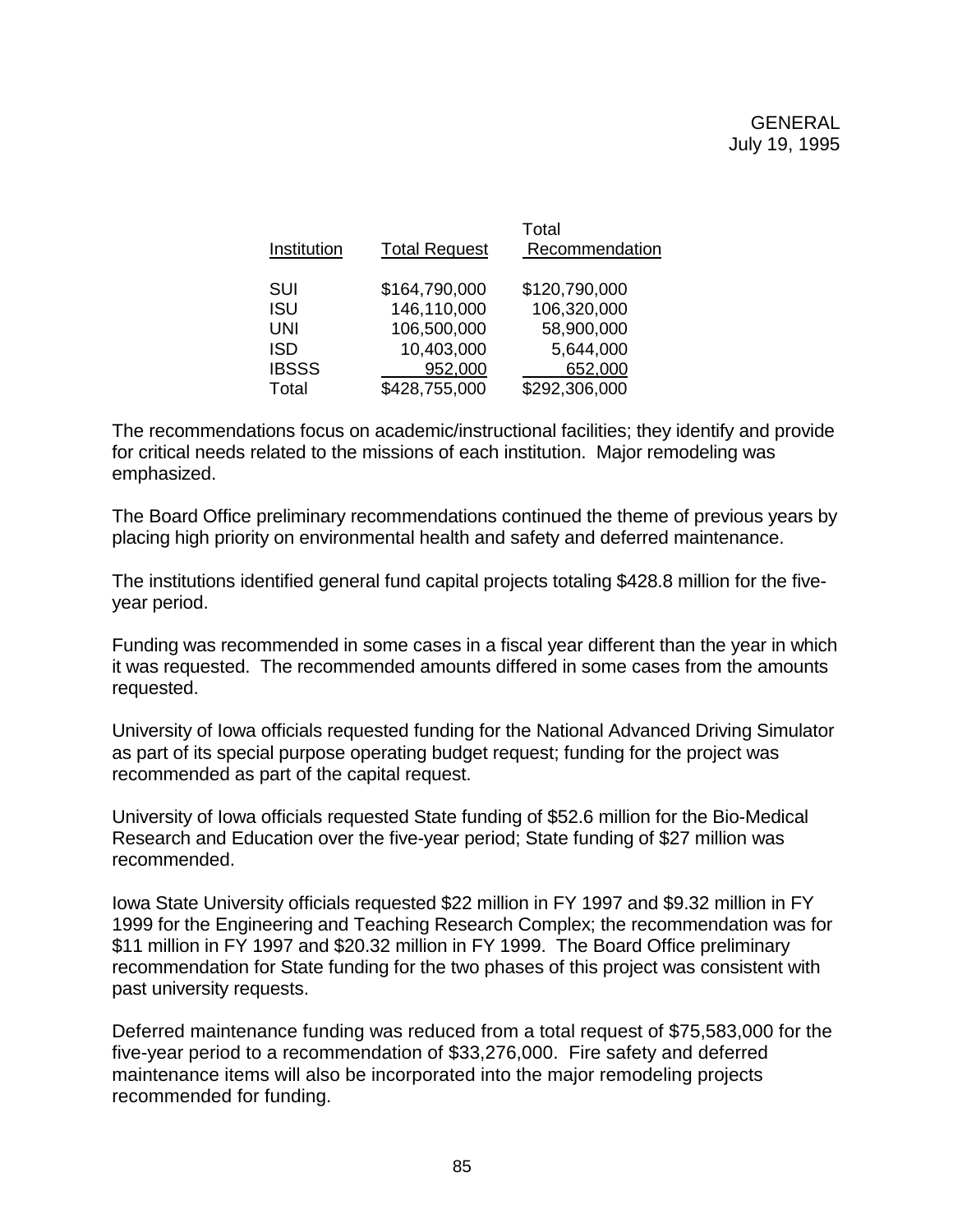It was recommended that utility projects at the University of Iowa be funded from other than State appropriations.

It was recommended that the lower priority institutional projects be deferred into the out years.

The Board Office preliminary recommendation for a five-year plan was realistic in light of projected available revenue and addresses relative needs among the institutions.

Approval of this five-year capital program did not constitute approval of specific projects but was an estimate of future capital needs.

#### University of Iowa Hospitals and Clinics

The Board Office preliminary recommendation included the University of Iowa Hospitals and Clinics' five-year requested plan of \$76,355,000 to be financed with patientgenerated revenues. The projects can be summarized by type as follows:

| <b>New Construction</b>       | \$37,747,000 |
|-------------------------------|--------------|
| Remodeling/Renovation         | 31,154,000   |
| Fire and Environmental Safety | 7,454,000    |
| Total                         | \$76,355,000 |

All projects listed on the five-year plan will be brought forward for specific project approval by the Board.

## All Funds Five-Year Capital Plans

These capital plans include projects planned to be funded from all sources. Other fund sources in addition to capital appropriations, bonding authority and UIHC patient generated revenue include: operating budget building renewal funds, income from treasurer's temporary investments, auxiliary service or enterprise funds (utility, telecommunications and residential systems), Iowa Department of Transportation (institutional roads program), gifts and grants, and departmental renewal and replacement funds.

The all funds institutional totals which included the Board Office preliminary recommendations for the five-year general fund capital program (FY 1997 - FY 2001), UIHC program and other funds are summarized below:

## Institution Amount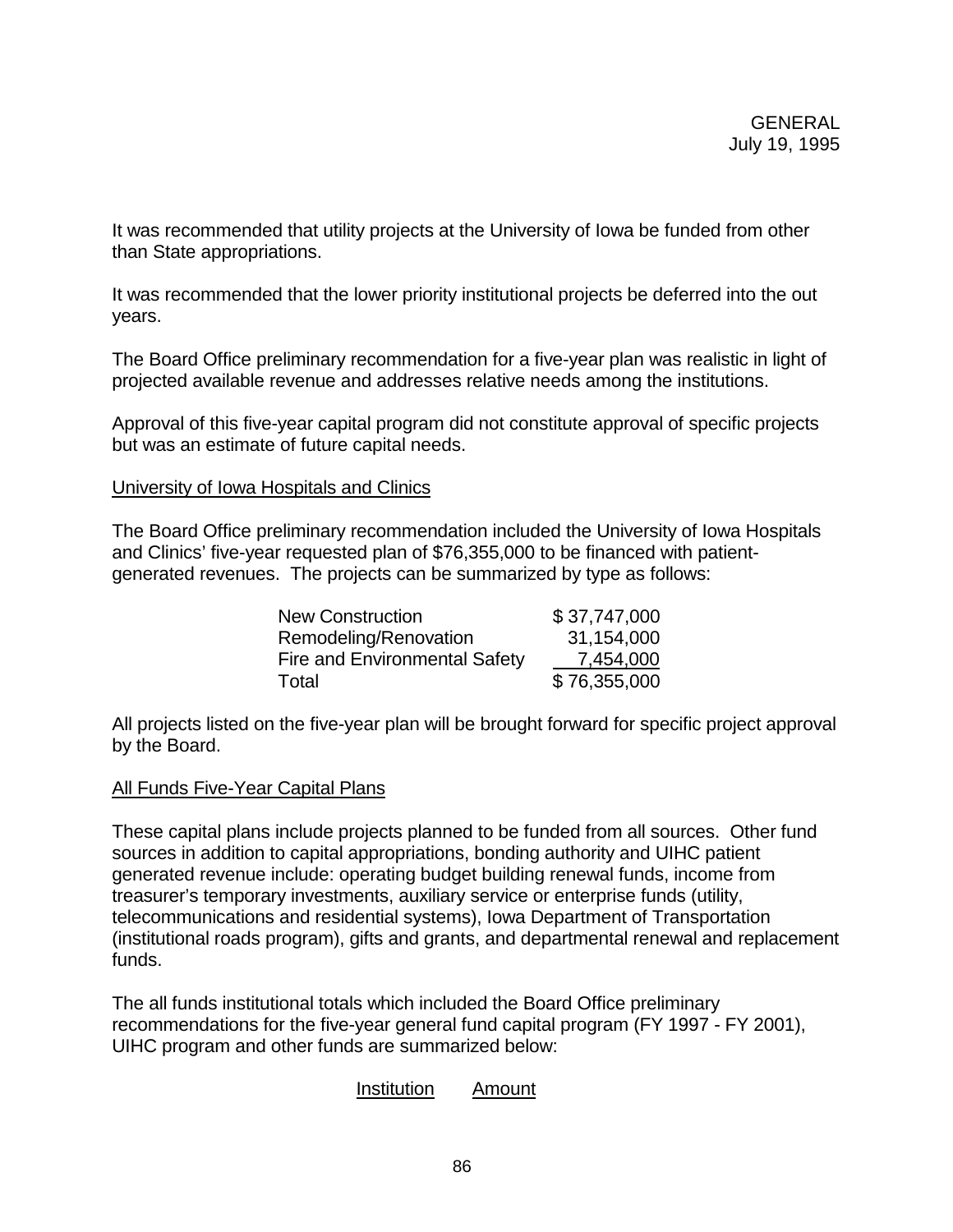| SUI          | \$318,970,000 |
|--------------|---------------|
| ISU          | 200,652,000   |
| UNI          | 80,815,000    |
| ISD          | 5,644,000     |
| <b>IBSSS</b> | 652,000       |
| Total        | \$606,733,000 |

President Pomerantz stated that the Regents have \$80 million in planning funds for capital projects already in place, but had not yet received funding to complete those projects. It was his opinion that the Regent institutions did not need to seek funding for any new capital programs until the projects that are under planning are developed and on track.

President Pomerantz stated that the State of Iowa will have to come to some resolution on its capital program. He said there is a possibility that the rainy day fund in the State Treasury plus its earnings could be used for State capitals which would include not only Regents but other State buildings. He stressed that the Regents need to lobby very strongly for a consistent stream of funds to be used for State capitals. Deferred maintenance and fire safety is a major problem. For example, if the University of Iowa were to receive the requested appropriation for the Biology Building and the Engineering Building, \$30 million to \$40 million of deferred maintenance and fire safety funds would be freed up. The funding of some of these capital projects would have a major effect on the funding for deferred maintenance and fire safety programs.

The Regents have to deal with these issues. Although the funding is in the hands of the Governor and the legislature, President Pomerantz said the Regents can develop a course of action and then lobby that course of action through the process.

President Pomerantz then asked for comments concerning the priority listing of capital projects.

President Jischke stated that a year ago at a Board meeting institutional officials agreed that capital priorities were long-standing; one year one institution's project would be at the top of the list and the next year the next project would move up to the top. He said the priority of one of Iowa State University's projects, which is very important to the future of the state of Iowa, was adjusted downward. Iowa State University officials have been supportive of the understanding with the Board concerning capital project priorities, believing it was in the best interest of the system. President Jischke expressed concern about the priorities of Iowa State University projects shifting from year to year.

Acting President Nathan thanked the Board Office for recognizing the most pressing capital needs at the University of Iowa.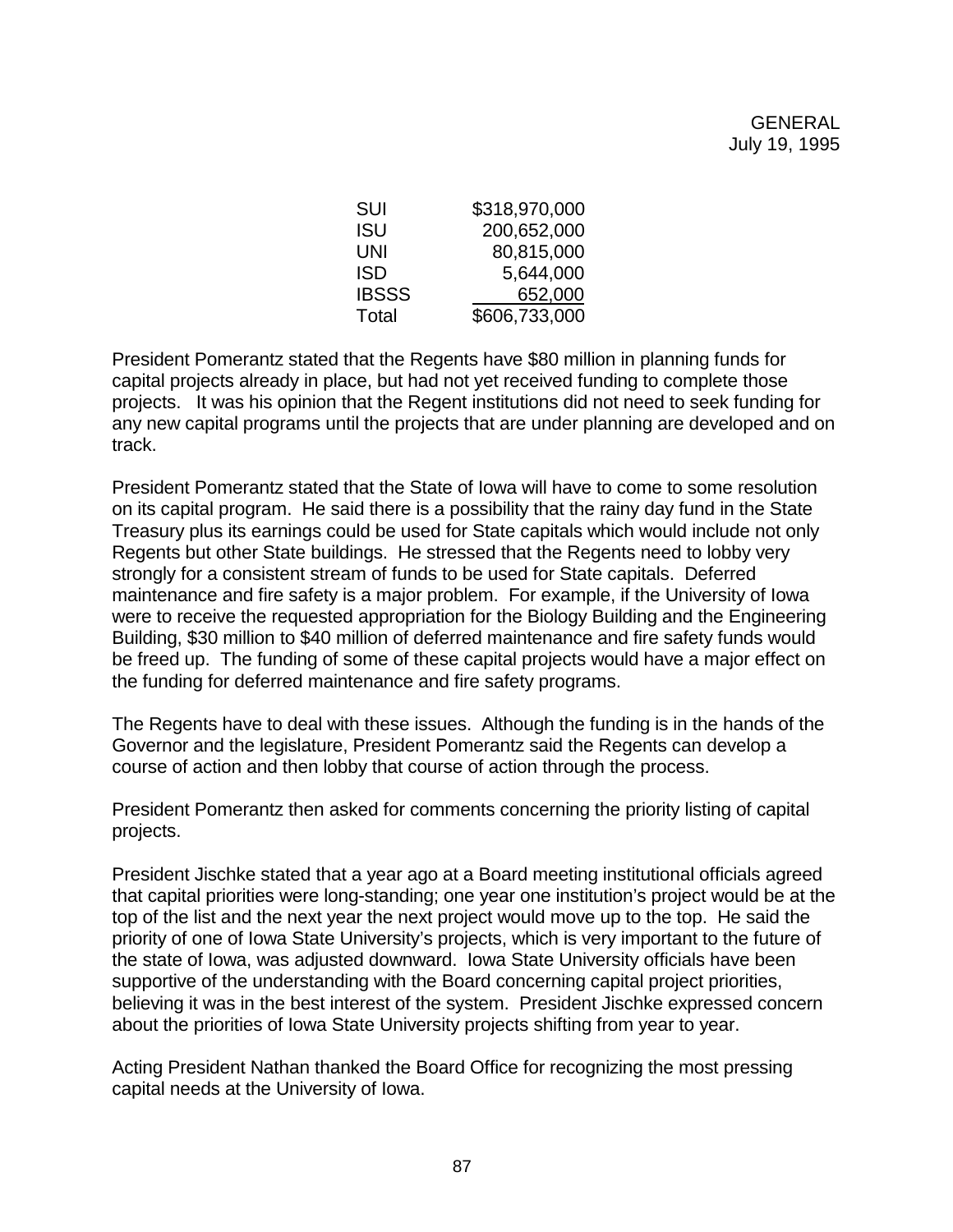Regent Tyrrell referred to the National Advanced Driving Simulator project and said he thought the request for State funds was tied to receiving Federal funds. Mr. Richey stated that Regent Tyrrell's recollection was correct -- the State funding is subject completely to the receipt of Federal funds. The driving simulator project has been listed in another section of the budget. As the project gets closer to fruition, it should be itemized as a non-recurring capital item. If the Federal funds are appropriated the State funds will be appropriated because this project has received approval of the Board of Regents, Governor and General Assembly. He said it was because of the Governor's and General Assembly's approval of the National Advanced Driving Simulator project that caused it to be ranked as it was in the five-year capital plan.

Mr. Richey stated that one of the projects about which President Jischke was concerned was the University of Northern Iowa Performing Arts Center. He said the Governor and the General Assembly established that project during the last legislative session as the highest priority for new construction.

ACTION: President Pomerantz stated the Board, by general consent, (1) received the Board Office preliminary recommendation of \$292,306,000 for the five-year general fund capital program for FY 1997-FY 2001; (2) gave preliminary approval of the five-year program request of \$76,355,000 for the University of Iowa Hospitals and Clinics; and (3) received the report on all funds five-year capital plans.

**PRELIMINARY CAPITAL REQUESTS FOR FISCAL YEARS 1997 AND 1998**. The Board Office recommended the Board (1) receive reports on the FY 1997 and FY 1998 general fund capital budget requests of the universities and special schools and the Board Office preliminary recommendations of \$80,140,000 for FY 1997 and \$54,385,000 for FY 1998, and (2) receive preliminary tuition replacement appropriation requests of \$28,366,400 for FY 1997 and \$28,554,400 for FY 1998.

Institutional officials requested capital funding of \$106,833,000 for FY 1997 and \$94,662,000 for FY 1998. The Board Office general fund preliminary recommendations for capital improvement projects totaled \$80,140,000 for FY 1997 and \$54,385,000 for FY 1998.

The recommended program for FY 1997 was quite optimistic in terms of the amount of funding available. However, most of the recommended projects have received some funding support from the Governor and the Legislature or the Board has given permission to proceed with planning for the projects.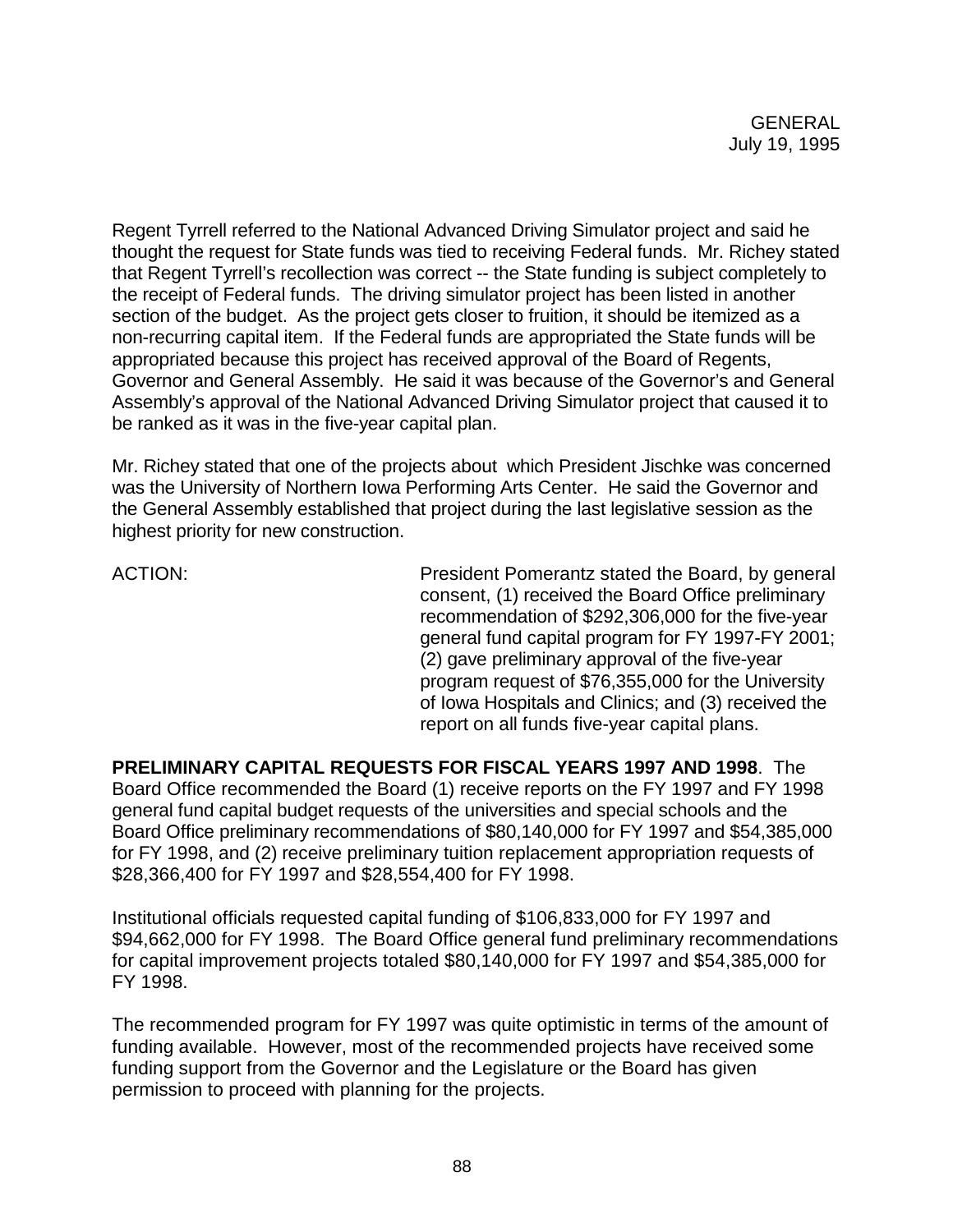Fire safety and deferred maintenance needs were given major attention in the recommended program. The sum of \$2.2 million was recommended each year for fire and environmental safety and \$3.1 million was recommended for each year for deferred maintenance. Additional fire safety and deferred maintenance needs are addressed as part of the major remodeling projects recommended for funding including:

- SUI Biological Sciences Renovation
- SUI Engineering Modernization
- UNI Lang Hall (Auditorium) Remodel
- ISU Gilman Hall Addition HVAC & Fume Hoods
- UNI Physics Building Remodel

New construction and renovation projects were recommended as follows:

|            |                                                | (\$Thousands) |         |
|------------|------------------------------------------------|---------------|---------|
|            |                                                | FY 1997       | FY 1998 |
|            |                                                | Recom.        | Recom.  |
| <b>UNI</b> | School of Music Classroom Building/            | \$7,100       |         |
|            | <b>Performing Arts Center</b>                  |               |         |
| SUI        | <b>National Advanced Driving Simulator</b>     | 2,675         | \$2,675 |
| <b>ISU</b> | Intensive Livestock Research Facilities        | 17,640        | 9,000   |
| <b>SUI</b> | <b>Biological Sciences Renovation/Addition</b> | 17,160        |         |
| <b>ISU</b> | <b>Engineering Teaching and Research</b>       | 11,000        |         |
|            | Complex                                        |               |         |
| <b>SUI</b> | <b>Engineering Modernization</b>               | 16,225        |         |
| <b>SUI</b> | <b>Bio-Medical Research and Education</b>      | 2,000         | 25,000  |
| <b>UNI</b> | Lang Hall (Auditorium) Remodel                 | 1,000         | 9,100   |
| <b>ISU</b> | Gilman Hall Addition - Systems Upgrade         |               | 3,000   |
| <b>UNI</b> | <b>Physics Building Remodel</b>                |               | 300     |

ACTION: President Pomerantz stated the Board, by general consent, (1) received reports on the FY 1997 and FY 1998 general fund capital budget requests of the universities and special schools and the Board Office preliminary recommendations of \$80,140,000 for FY 1997 and \$54,385,000 for FY 1998, and (2) received preliminary tuition replacement appropriation requests of \$28,366,400 for FY 1997 and \$28,554,400 for FY 1998.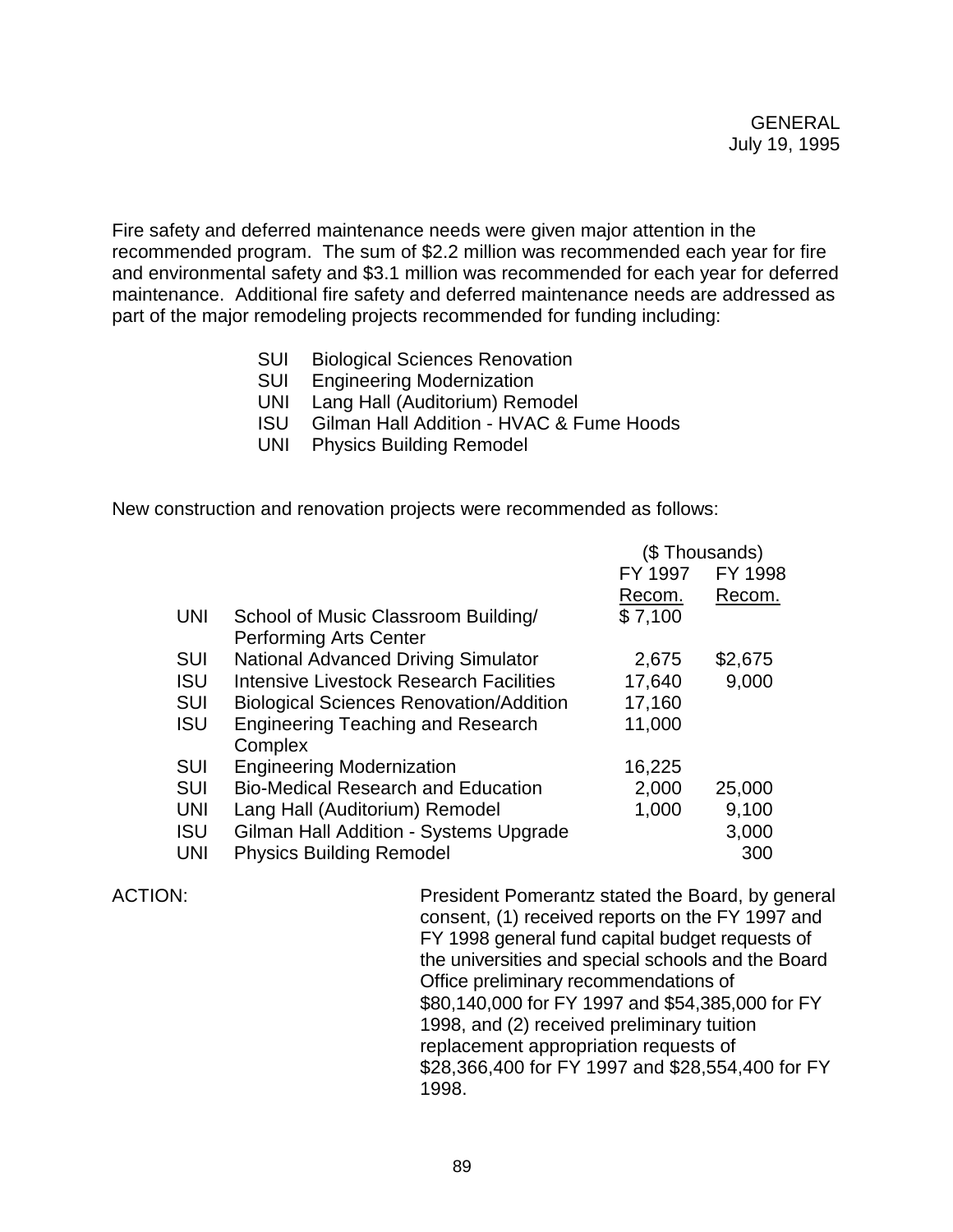**SIX-YEAR INSTITUTIONAL ROADS PROGRAM**. The Board Office recommended the Board (1) approve the recommended Six-Year Institutional Roads Program for calendar years 1996 through 2001 totaling \$8,122,062, including projects totaling \$1,353,677 for 1996 and (2) receive the list of identified, unfunded institutional roads needs at the Regent institutions totaling \$18,047,587.

Funds for reconstruction, improvements and maintenance of the roads and streets at the Regent institutions are provided by the State Parks and Institutional Roads Program of the Iowa Department of Transportation.

The 1996 allocation to the Board of Regents was \$1,668,677 of which \$315,000 was allocated by the Department of Transportation to the maintenance reserve fund. The 1996 allocation was \$243,077 higher than the allocation for calendar year 1995 because the most recent Department of Transportation Quadrennial Needs Study allocated an additional 4.4 percent (to 34.1 percent) of the available institutional roads funds to the Board of Regents.

The recommended institutional roads program for 1996 for capital projects totaled \$1,353,677, as follows:

| University of Iowa                   |  | \$521,471   |
|--------------------------------------|--|-------------|
| <b>Iowa State University</b>         |  | 521,471     |
| University of Northern Iowa          |  | 260,735     |
| Iowa School for the Deaf             |  | 50,000      |
| Iowa Braille and Sight Saving School |  |             |
| Total                                |  | \$1,353,677 |

The Regents Six-Year Institutional Roads Program, 1996 though 2001, totaled \$8,122,062 as follows: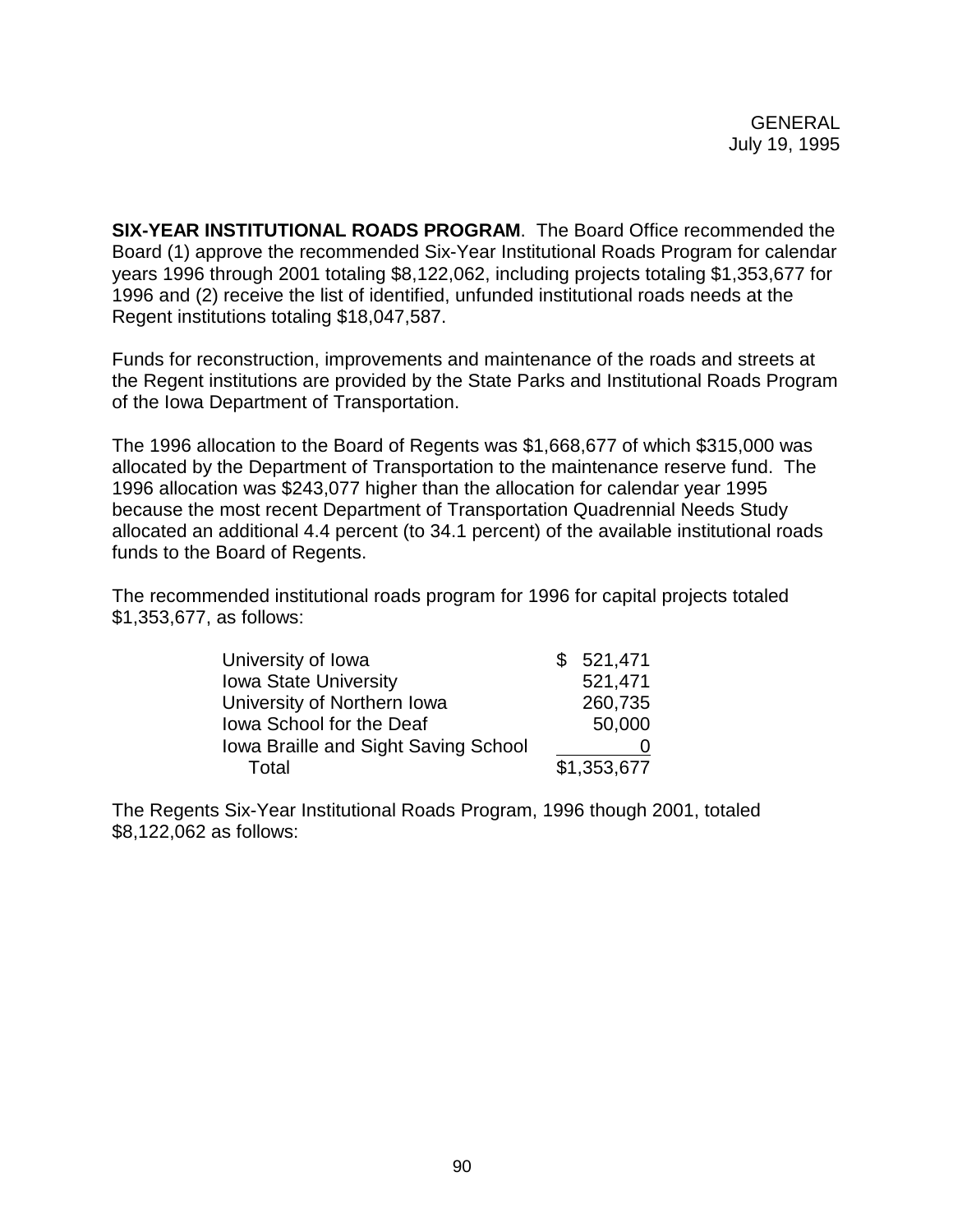| \$3,208,826 |
|-------------|
| 3,208,826   |
| 1,604,410   |
| 75,000      |
| 25,000      |
| \$8,122,062 |
|             |

Institutional officials identified unmet institutional roads needs totaling \$18,047,587.

MOTION: Regent Tyrrell moved to (1) approve the recommended Six-Year Institutional Roads Program for calendar years 1996 through 2001 totaling \$8,122,062, including projects totaling \$1,353,677 for 1996 and (2) receive the list of identified, unfunded institutional roads needs at the Regent institutions totaling \$18,047,587. Regent Smith seconded the motion. MOTION CARRIED UNANIMOUSLY.

**REPORT OF THE BANKING COMMITTEE**. The Board Office recommended the Board accept the report of the Banking Committee and approve the capital equipment definition, renewal of contracts with bond counsel and financial advisor, and the Iowa School for the Deaf vehicle policy.

Regent Dorr stated that the Banking Committee members received a presentation from the new Cambridge representative to the Board of Regents and reviewed with the consultant the reporting requirements for the Common Fund. The Banking Committee members reviewed additional controls and oversight to address concerns regarding Regent investments with the Common Fund. The universities and Board Office are proceeding with directives to oversee the development by mid-September of acceptable controls by Cambridge; otherwise, alternative arrangements will be made for investment of the funds. There did not seem to be any concern in the short term with the security of the funds.

Regent Dorr stated that the Banking Committee discussed and approved a change in the "capital equipment" definition, which would require Board action. The Banking Committee members also reviewed the Board's relationship with bond counsel and financial advisor, and recommended renewal of those contracts. Next year, after the end of the 5-year contract term, the Banking Committee will consider the letting of Requests for Proposals to begin a search process for bond counsel and financial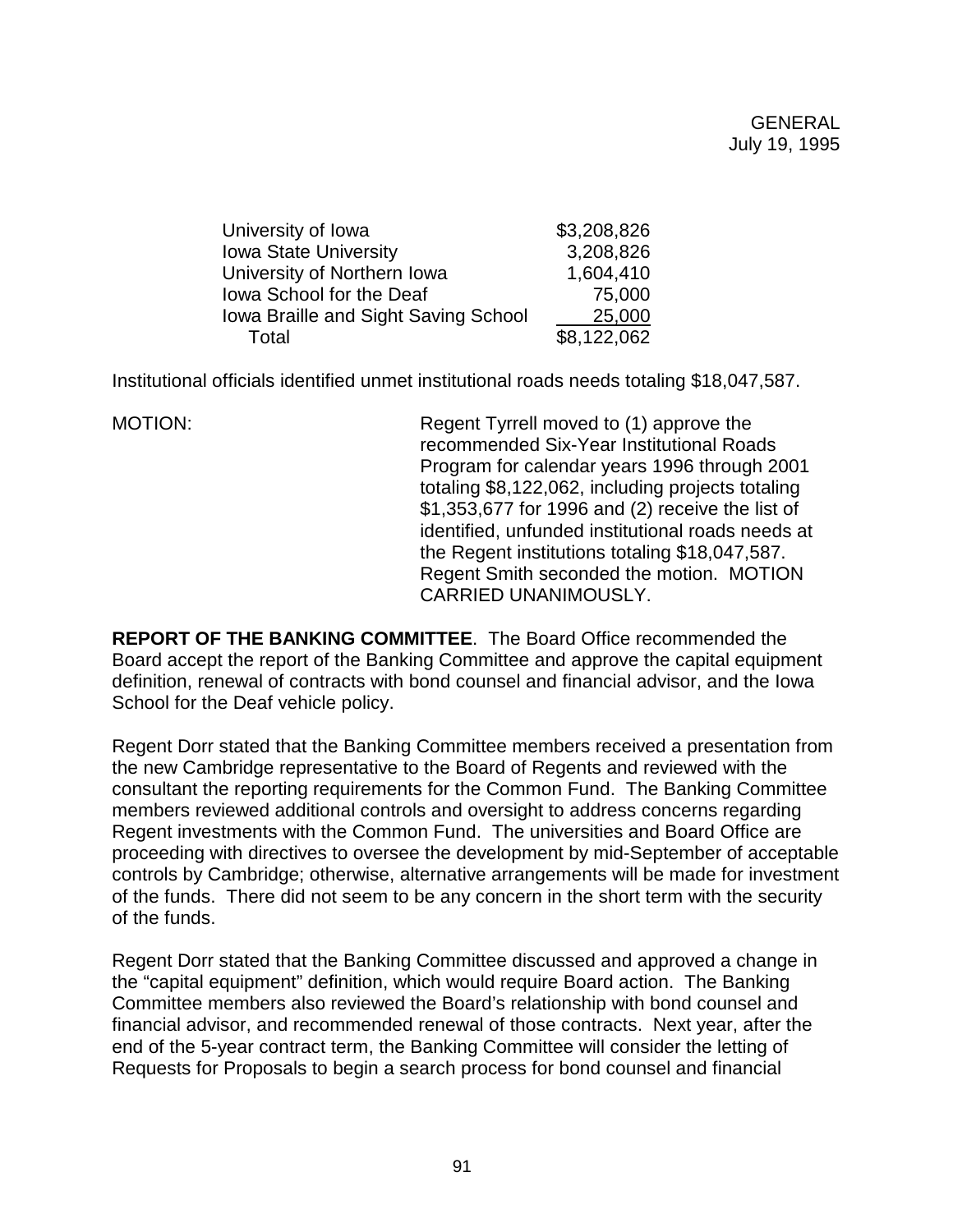advisor. The Banking Committee members reviewed State audits of the five institutions for the fiscal year ending June 30, 1994.

The Banking Committee members reviewed the Iowa School for the Deaf vehicle policy and Iowa State University internal audit reports. Regent Dorr stated that out of the internal audits discussion came a fair amount of discussion regarding the size and scope of the internal audit programs. The Banking Committee will review the internal audit processes with the intention to develop much stronger and aggressive internal audit processes. The Banking Committee will review the entire internal audit process in October or November.

Regent Dorr asked for Board approval of the Banking Committee's actions.

MOTION: Regent Dorr moved to accept the report of the Banking Committee and approve the capital equipment definition, renewal of contracts with bond counsel and financial advisor, and the Iowa School for the Deaf vehicle policy. Regent Johnson-Matthews seconded the motion, and upon the roll being called, the following voted: AYE: Collins, Dorr, Johnson-Matthews, Kennedy, Newlin, Pellett, Pomerantz, Smith, Tyrrell. NAY: None. ABSENT: None.

MOTION CARRIED UNANIMOUSLY.

## **RENEWAL OF CONTRACTS WITH BOND COUNSEL AND FINANCIAL ADVISOR**.

The Board Office recommended the Board approve annual renewal of the contracts with (1) Ahlers Law Firm as bond counsel to the Board of Regents; and (2) Springsted, Inc., as financial advisor to the Board of Regents.

The current contract with the Ahlers Law Firm commenced on September 2, 1991, for a three-year initial period, with provision for annual renewal thereafter through August 31, 1996, subject to mutual consent of bond counsel and the Board. The contract provides for compensation to the Ahlers Law Firm as follows:

Total fees for projects financed for traditional Academic Revenue Bond sales shall not exceed: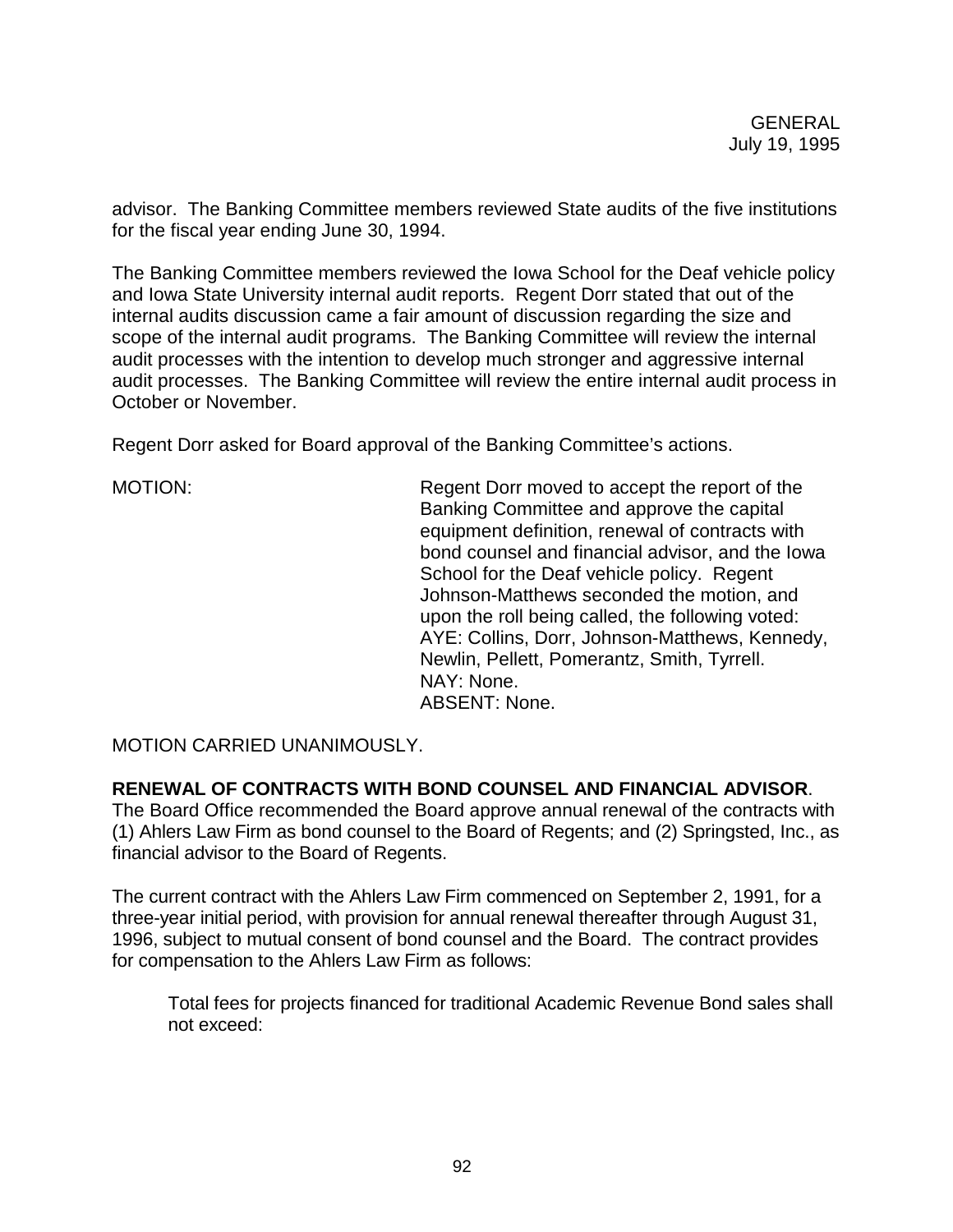| <b>Aggregate Principal</b><br>Amount of Issue | Fee     |
|-----------------------------------------------|---------|
| \$5 million or less                           | \$7,500 |
| \$10 million                                  | 13,000  |
| \$15 million                                  | 16,500  |
| \$20 million                                  | 20,000  |
| \$25 million                                  | 23,250  |
| \$30 million                                  | 25,000  |

Reimbursement for reasonable and actual out-of-pocket expenses incurred while providing services for a completed financing.

Establishment of hourly rates for other services provided;

The Board Office recommended that all terms of the original contract be extended through the annual renewal period ending August 31, 1996.

The current contract with Springsted, Inc**.,** commenced on September 1, 1991, for a twoyear initial period, with provision for annual renewal thereafter through August 31, 1996, subject to mutual consent of the financial advisor and the Board. The contract provides for compensation to Springsted as follows:

Fees for each completed bond or note issuance or other borrowing of \$1.60 per \$1,000 in borrowed funds for borrowings up to and including \$25 million; and \$1 per \$1,000 in borrowed funds applied to the amount borrowed in excess of \$25 million.

Reimbursement for reasonable and actual out-of-pocket expenses incurred while providing services for a completed financing.

Establishment of hourly rates for other services provided.

Luther Anderson, Senior Vice President with Springsted, resigned from Springsted on June 30, 1995. Barry Fick, Vice President, will be the Regents primary contact with Springsted for the immediate future.

The Board Office recommended that all terms of the original contract be extended through the annual renewal period ending August 31, 1996.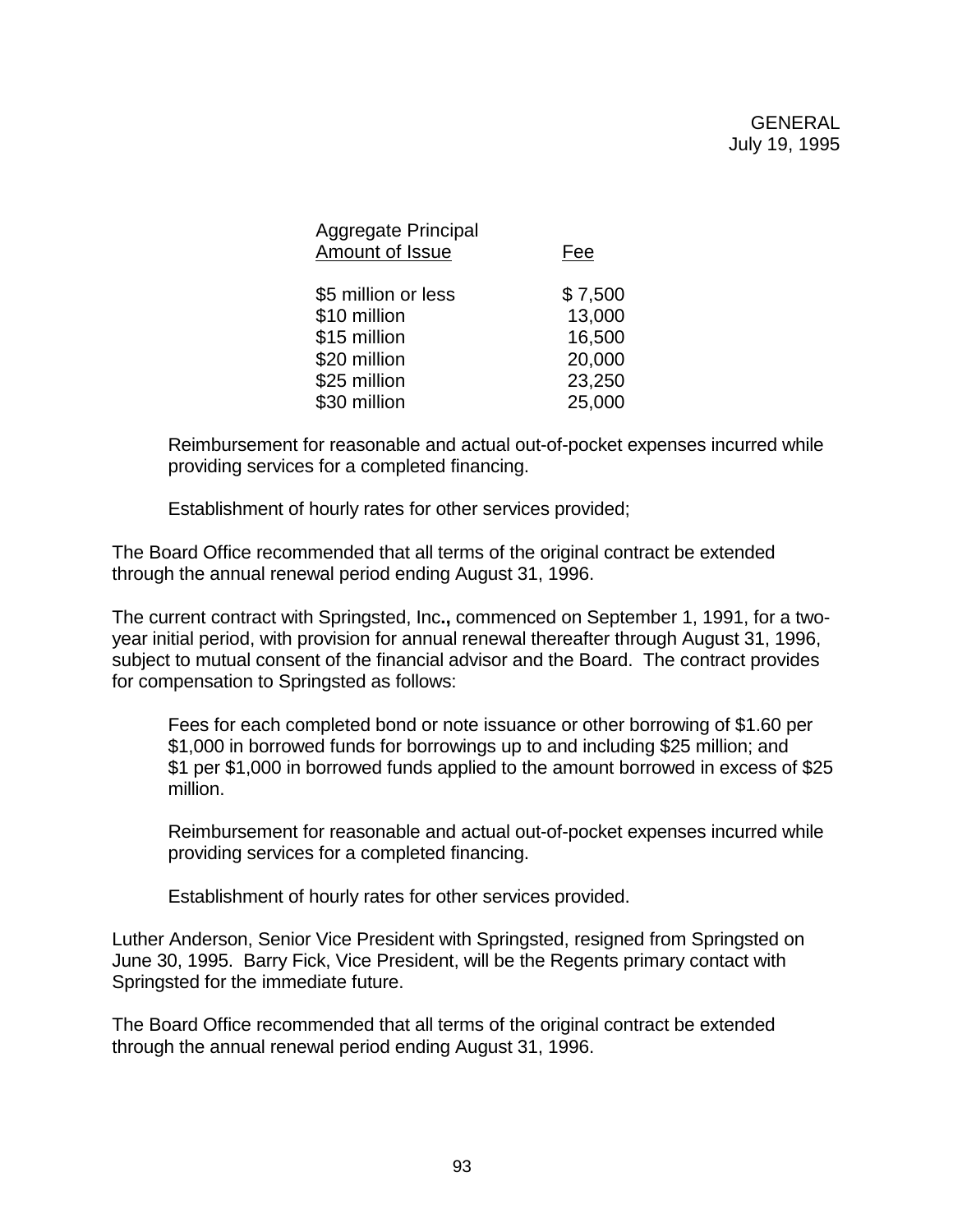MOTION: The motion for this item was included in the Report of the Banking Committee, page 89 of these Minutes.

**MILEAGE REIMBURSEMENT POLICY**. The Board Office recommended the Board approve a mileage reimbursement rate of \$.28 per mile for the University of Iowa, Iowa School for the Deaf and Iowa Braille and Sight Saving School retroactive to July 1, 1995, when a motor pool vehicle is not available and the employee must use his/her personal vehicle.

At its June 1995 meeting the Board approved an increase in the mileage reimbursement rate from \$.24 to \$.28 per mile for Iowa State University extension faculty and other employees who do not have access to university motor pool vehicles. At the same time the other institutions were invited to bring forward to the July Board meeting proposals for similarly-affected individuals on their campuses.

Officials of the University of Iowa, Iowa School for the Deaf and Iowa Braille and Sight Saving School all requested an increase in the mileage reimbursement rate as approved by the Board for Iowa State University. University of Northern Iowa officials did not request an increase in the mileage reimbursement rate.

Adoption of the recommended action would revise Section 7.35A of the Regent Procedural Guide, as follows:

Transportation reimbursement for official travel by private automobile when the use of a personal car is authorized shall be paid:

at a rate of \$.28 per mile for the University of Iowa, Iowa State University, lowa School for the Deaf and Iowa Braille and Sight Saving School and \$.24 per mile for the University of Northern Iowa, retroactive to July 1, 1994 1995, when a motor pool vehicle is not available and the employee must use his/her personal vehicle;

The rate would remain at \$.21 per mile if a motor pool vehicle is available, but the employee chooses to use his/her own vehicle.

The estimated cost of this change in policy for the four Regent institutions desiring an increase in the rate was approximately \$80,200.

In addition to Iowa State University extension faculty, affected individuals include: University of Iowa - Preventive Medicine - State Health Registry and Child Health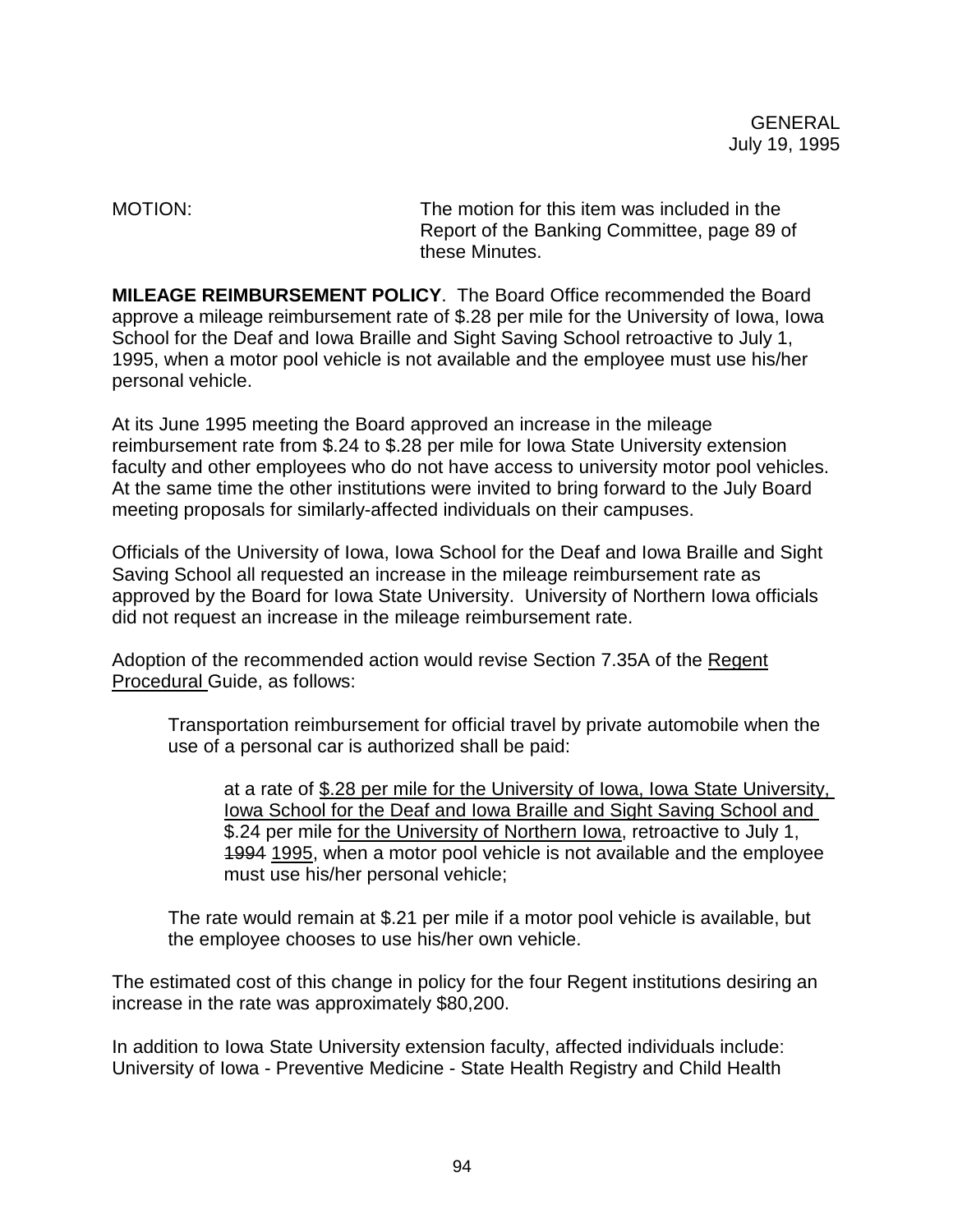Specialty Clinic; and Iowa School for the Deaf and Iowa Braille and Sight Saving School - Outreach.

While the primary beneficiary of the proposed change would be the above-identified individuals who are based in a location not served by a motor pool, in certain instances campus motor pool vehicles may not be available.

Increasing the mileage reimbursement rate to \$.28 per mile for all travel regardless of whether access to a motor pool vehicle is available was estimated to cost more than \$500,000.

MOTION: Regent Dorr moved to approve a mileage reimbursement rate of \$.28 per mile for the University of Iowa, Iowa School for the Deaf and Iowa Braille and Sight Saving School retroactive to July 1, 1995, when a motor pool vehicle is not available and the employee must use his/her personal vehicle. Regent Kennedy seconded the motion. MOTION CARRIED UNANIMOUSLY.

Regent Collins questioned why the University of Northern Iowa was not included in the revised mileage reimbursement rate. Vice President Conner responded that university officials wish to review the matter further and discuss it with the incoming university president.

**APPROVAL OF CONFLICT OF INTEREST VENDORS**. The Board Office recommended that the Board approve the requests of (1) the University of Iowa to add the Definitive Dental Arts to the list of approved vendors with a potential conflict of interest; and (2) Iowa State University to add Applied Digital Arts (including two of its divisions, Infoplex Communications and Norse Code Software) to the list of approved vendors with a potential conflict of interest.

Definitive Dental Arts is a small business, dental laboratory specializing in combination, full mouth reconstruction and implant restorations. Todd A. Fridrich, C.D.T owner of Definitive Dental Arts, is an Instructional Resource Associate in the Department of Prosthodontics.

The production work done by Todd A. Fridrich in his position at the college is limited to the Department of Prosthodontics.

Todd A. Fridrich has been contacted by doctors from the Departments of Special Care and Operative Dentistry concerning sending him work. Todd A. Fridrich in not involved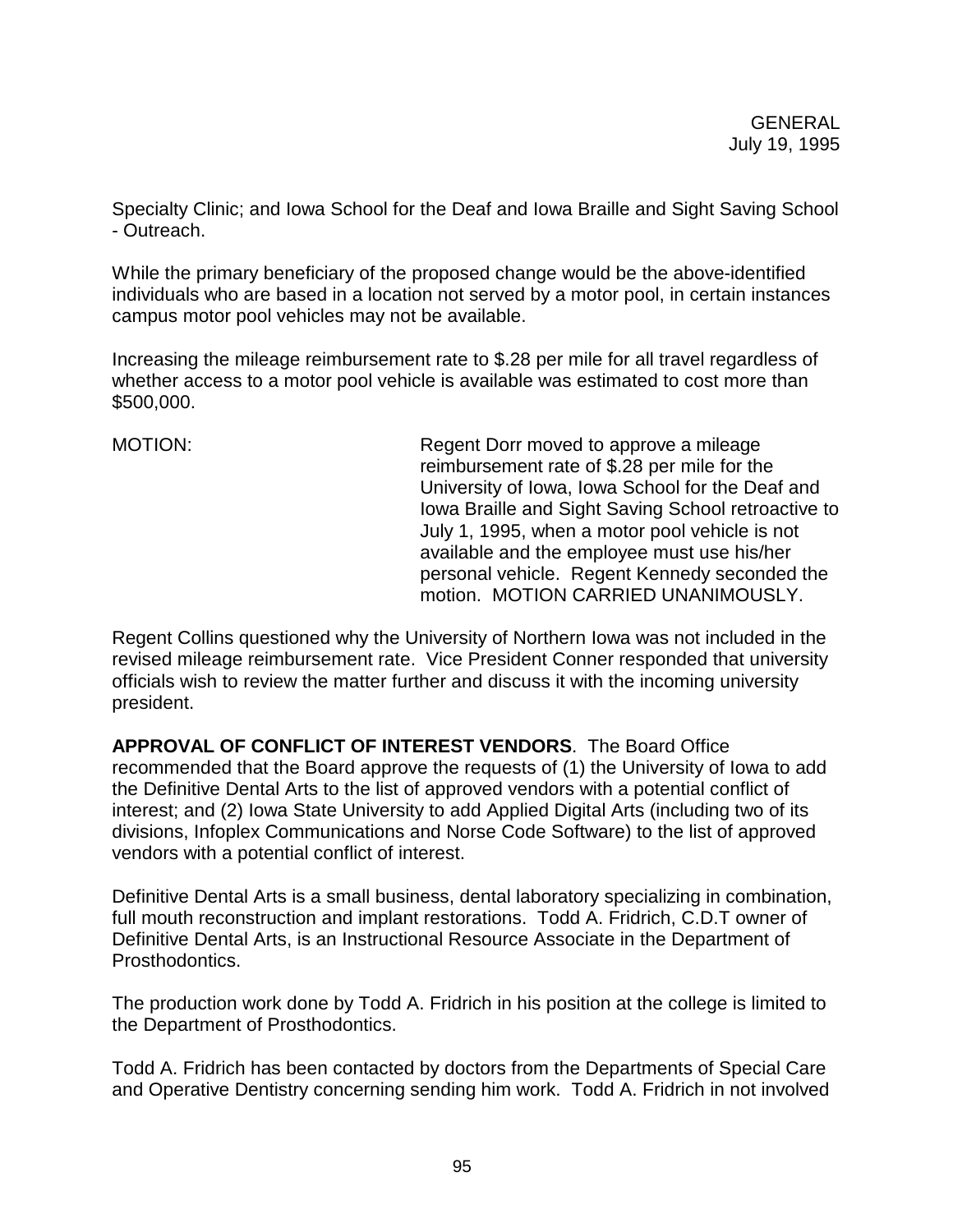with nor does he supervise anyone involved in the Departments of Special Care and Operative Dentistry.

Todd A. Fridrich's background before coming to the University of Iowa was Manager and Senior technician, for over five years, in a small in-house laboratory in Denver, Colorado. Although there are other commercial laboratories available, Definitive Dental Arts can offer the kind of work that the doctors have been unable to find through other laboratories.

Iowa State University officials requested that Applied Digital Arts (including two of its divisions, Infoplex Communications and Norse Code Software) be added to the list of approved vendors with a potential conflict of interest. Applied Digital Arts is a small business that primarily contracts to perform INTERNET consulting, the creation of multimedia documents, specialized software development for the World-Wide Web, and the design and delivery of technical training programs.

Jon W. Backstrom, owner of Applied Digital Arts, was recently hired by Iowa State University to work on a cooperative grant project at the Center for Agricultural and Rural Development (CARD). The activities of Jon W. Backstrom's small business are independent from his work at Iowa State University and he is unable to influence the placement of orders from his position at CARD.

MOTION: Regent Collins moved to approve the requests of (1) the University of Iowa to add the Definitive Dental Arts to the list of approved vendors with a potential conflict of interest; and (2) Iowa State University to add Applied Digital Arts (including two of its divisions, Infoplex Communications and Norse Code Software) to the list of approved vendors with a potential conflict of interest. Regent Johnson-Matthews seconded the motion, and upon the roll being called, the following voted: AYE: Collins, Dorr, Johnson-Matthews, Kennedy, Newlin, Pellett, Pomerantz, Smith, Tyrrell. NAY: None. ABSENT: None.

MOTION CARRIED UNANIMOUSLY.

**BOARD OFFICE PERSONNEL TRANSACTIONS**. The Board Office recommended the Board approve the following personnel transactions: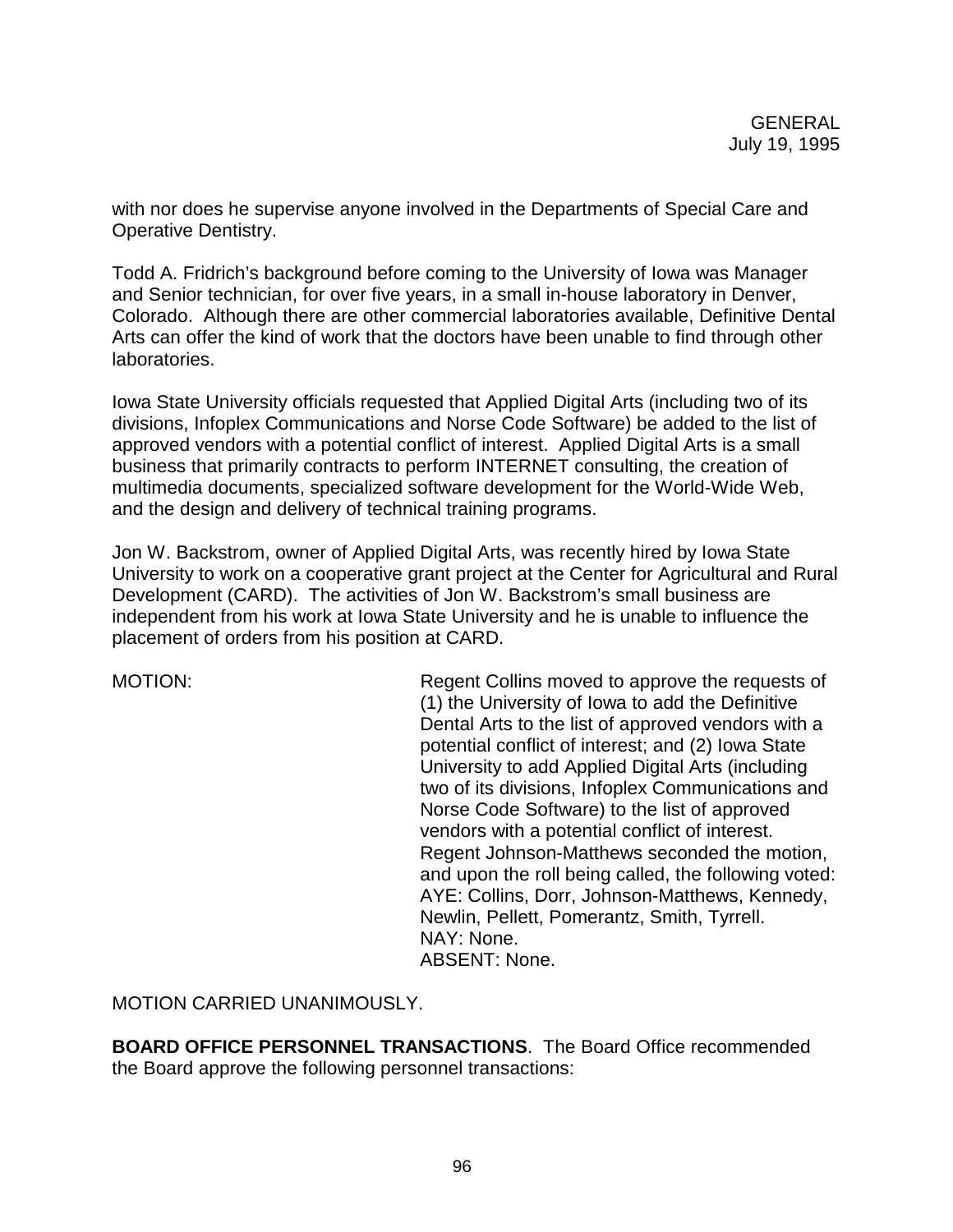Appointment: LOUISE KUNTZELMAN as Administrative Assistant effective July 28, 1995, at annual salary of \$37,570 plus the usual fringe benefits.

Resignation: SARAH BROWN as Administrative Assistant effective June 27, 1995.

MOTION: Regent Dorr moved to approve the personnel transactions, as presented. Regent Tyrrell seconded the motion. MOTION CARRIED UNANIMOUSLY.

**REVISIONS TO ADMINISTRATIVE RULES**. (a) Revisions to Merit System Rules. The Board Office recommended the Board (1) approve revisions relating to merit system rules in Chapter 3, "Personnel Administration," of section 681, Board of Regents, of the Iowa Administrative Code, and (2) submit adopted rules to the Administrative Rules Coordinator.

Over the last year, an interinstitutional committee of representatives from the personnel offices at Regent institutions reviewed the administrative rules governing the Regents Merit system. The Board gave preliminary approval to these changes at its May 1995 meeting and provided Notice of Intended Action to the Administrative Rules Coordinator.

The proposed changes were published in the Iowa Administrative Bulletin on June 7, 1995, and a public comment period began. The public comment period culminated in a public hearing held in the Board Office on July 7, 1995. There were comments made regarding the proposed changes. The comments were reviewed and evaluated; no changes were made as a result of this review.

The proposed revisions were reviewed by the Administrative Rules Review Committee of the Legislature on July 12; no changes were suggested in this review.

MOTION: Regent Kennedy moved to (1) approve revisions relating to merit system rules in Chapter 3, "Personnel Administration," of section 681, Board of Regents, of the Iowa Administrative Code, and (2) submit adopted rules to the Administrative Rules Coordinator. Regent Tyrrell seconded the motion. MOTION CARRIED UNANIMOUSLY.

(b) Application Fees, Chapter 1. The Board Office recommended the Board (1) approve preliminary revision relating to application fees in Chapter 1, "Admission Rules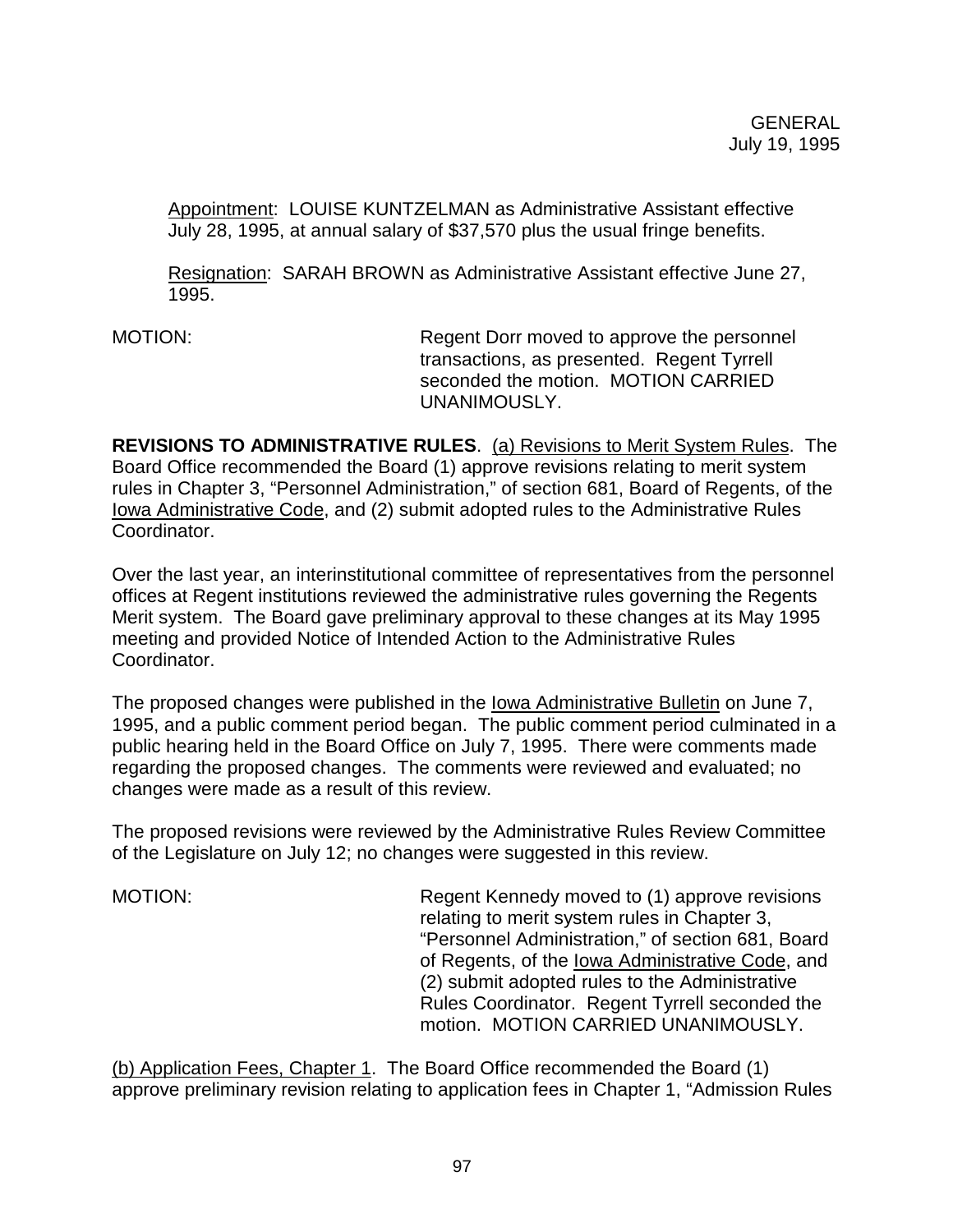Common to the Three Universities," of section 681, Board of Regents, of the Iowa Administrative Code, and (2) submit Notice of Intended Action to the Administrative Rules Coordinator.

Chapter 1 of the Board of Regents' section of the Iowa Administrative Rules pertains to admission rules shared by all three universities. The rules currently require a \$10 application fee for admission to the universities.

The Board recently approved a change in the fee and this motion was intended to bring this fee change and the reference to fees in the Administrative Rules into compliance.

The proposed language removes a specific dollar amount from the rule and replaces it with the phrase "in the amount approved by the Board of Regents."

MOTION: Regent Johnson-Matthews moved to (1) approve preliminary revision relating to application fees in Chapter 1, "Admission Rules Common to the Three Universities," of section 681, Board of Regents, of the Iowa Administrative Code, and (2) submit Notice of Intended Action to the Administrative Rules Coordinator. Regent Tyrrell seconded the motion. MOTION CARRIED UNANIMOUSLY.

**APPOINTMENTS TO BOARDS AND COMMITTEES**. The Board Office recommended the Board approve the following appointments: (1) Acting President Peter Nathan of the University of Iowa as an ex-officio, nonvoting member of the Iowa Department of Economic Development Board; and (2) Regents Pellett and Tyrrell to serve on the Graduation Rates Priority Study Group replacing Regents Johnson-Matthews and Kennedy.

Statutory provisions provide that a president of one of the Regent universities sit in as an ex-officio, nonvoting member on the Iowa Department of Economic Development Board. This position has been filled by Constantine Curris, who resigned as President of the University of Northern Iowa effective May 31, 1995.

Regent Tom Collins, lead member of the Graduation Rates Priority Study Group, requested that Regents Pellett and Tyrrell be appointed to the group to replace Regents Johnson-Matthews and Kennedy. This will eliminate overlapping membership with the Banking Committee and allow concurrent meetings of these groups.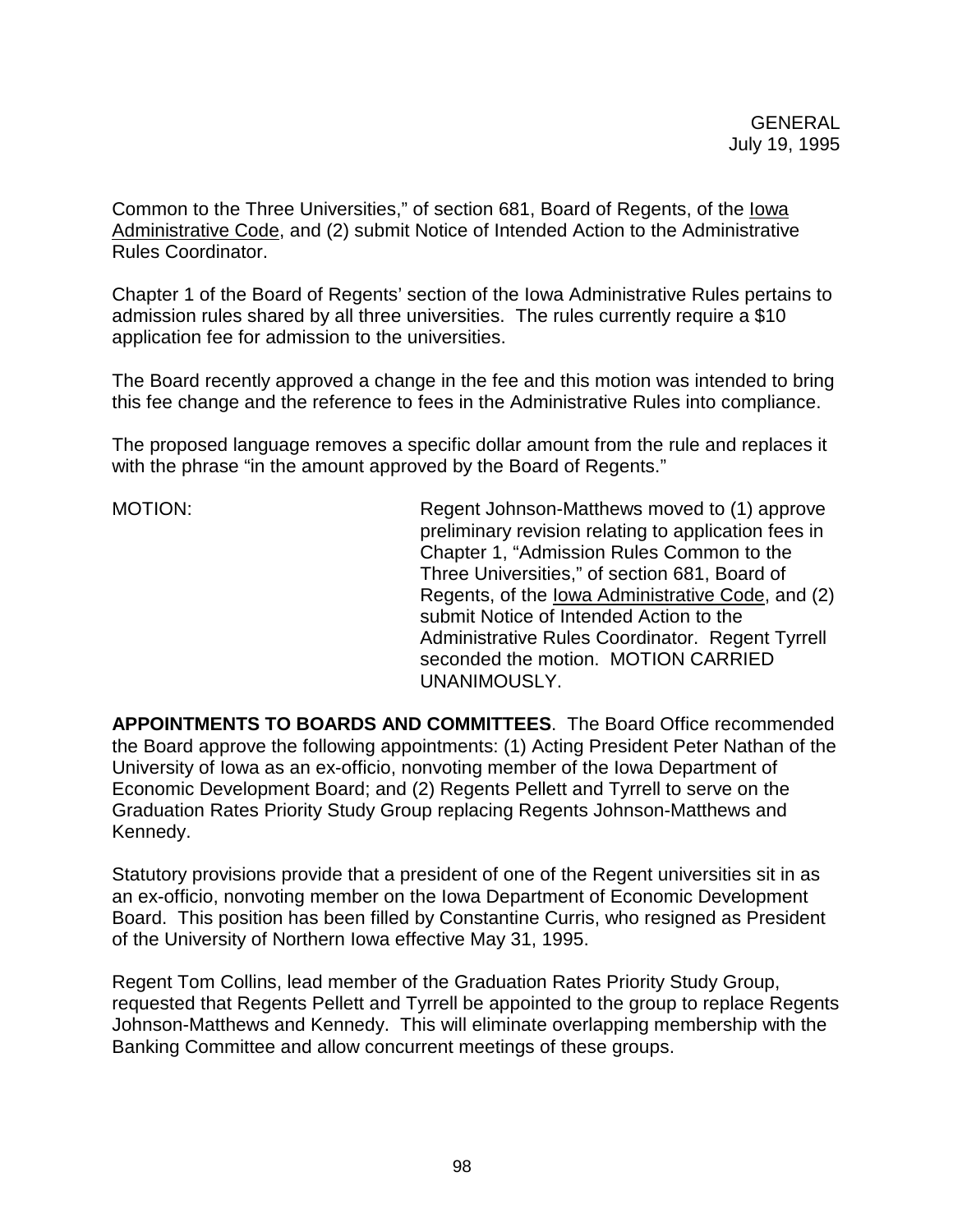MOTION: MOTION: Regent Newlin moved to approve the following appointments: (1) Acting President Peter Nathan of the University of Iowa as an ex-officio, nonvoting member of the Iowa Department of Economic Development Board; and (2) Regents Pellett and Tyrrell to serve on the Graduation Rates Priority Study Group replacing Regents Johnson-Matthews and Kennedy. Regent Collins seconded the motion. MOTION CARRIED UNANIMOUSLY.

**AFFILIATED ORGANIZATION REPORTS**. The Board Office recommended the Board receive reports on the following affiliated organizations: (1) Iowa State University Committee for Agricultural Development and (2) Iowa State University Agricultural **Foundation** 

The annual reports and financial information of the organizations are on file at the Board Office.

## Committee for Agricultural Development

The Iowa State University Committee for Agricultural Development (CAD) was organized in 1943. Working jointly with Iowa State University researchers, CAD purifies, increases and distributes seed and germplasm of crop varieties developed by researchers from state experiment stations in the North Central Region and USDA. This activity assists the Experiment Station in its research programs by producing and distributing soybean, forage crop, small grain, horticulture crop, and corn seeds of Iowa Experiment Station approved varieties. The CAD maintains supplies of pure seed for foundation seed production for all varieties on the approved list for Iowa.

The Board of Trustees is comprised of farmers and/or seed producers and ISU officials.

Funds generated by CAD operations are used for grants-in-aid to Iowa State University research projects. During the past 40 years, these grants have totaled several thousand dollars.

An independent audit for the year ended December 31,1994, found that CAD complied in all material respects. For the year ended December 31, 1994, operating revenues of \$306,853 and operating expenses of \$226,912 yielded operating income of \$79,941. With the inclusion of other revenues and expenses, the excess of revenue over expenses of the unrestricted fund was \$144,870.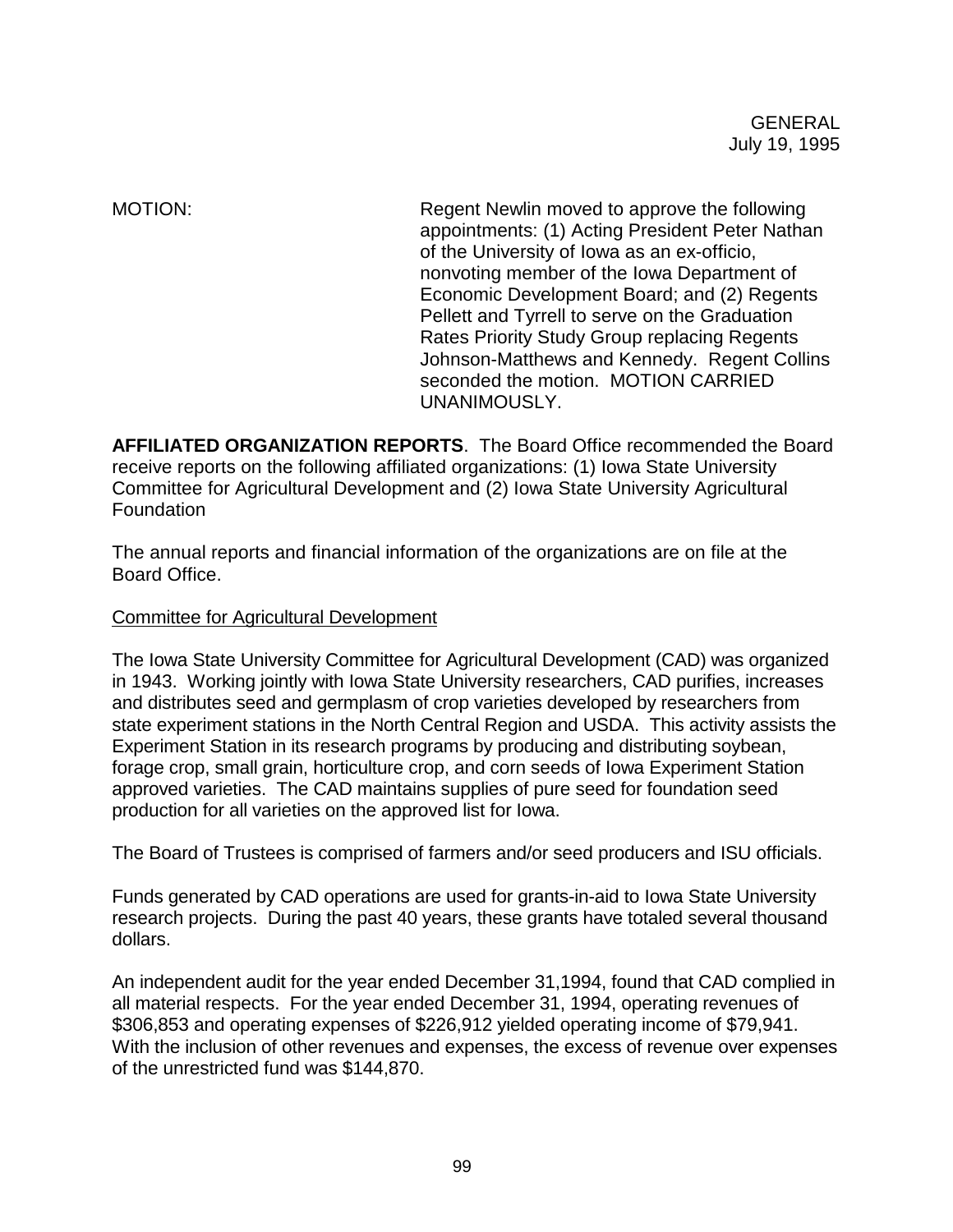The committee reported net worth of \$2,103,295 for the unrestricted fund and \$225,546 for the restricted endowment fund for the year ended December 31, 1994.

### Agricultural Foundation

The Iowa State University Agricultural Foundation was organized in 1938 with a grant of 9 farms and a \$100,000 contingency fund from C.R. Musser. Three more farms were added by Mr. Musser in 1941. The twelve farms, which were to be used for scientific and educational purposes, ranged in size from 120 to 320 acres. They provided a variety in soil and farming types and were representative of distressed, rented farms.

The goals of the Agricultural Foundation from its inception were to improve the income of family farms through practical, economical, and profitable methods of production and management. Other objectives included developing and providing opportunities for young people to enter commercial agriculture, improving family living conditions of the farm operators on the farms owned and controlled by the Agricultural Foundation, and documenting and disseminating the results of these objectives to the general public through teaching, research, and Cooperative Extension programs of Iowa State University.

As agricultural technology changed over the years, the Agricultural Foundation gradually shifted to test demonstration farms. During this evolution, some farms reorganized; others were sold. The Agricultural Foundation owned the following Iowa farms during 1994:

a 197-acre cash grain farm in Crawford County (sold on contract to tenant in December 1994);

a 160-acre cash grain farm in Hancock County (sold to local operator in August 1994);

a 720-acre swine and corn farm in Taylor County (listed for sale);

a 706-acre cash grain farm in Boone County (sale option with Committee for Agricultural Development, December 1994); and

a 198-acre farm in Washington County (Southeast Iowa Research Center) leased to Iowa State University as an outlying research center (transferred to Southeast Iowa Research Association).

The annual financial review by Reinmund & Company, CPA, for the year ended December 31, 1994, reported sales of \$224,440 and operating expenses of \$315,260.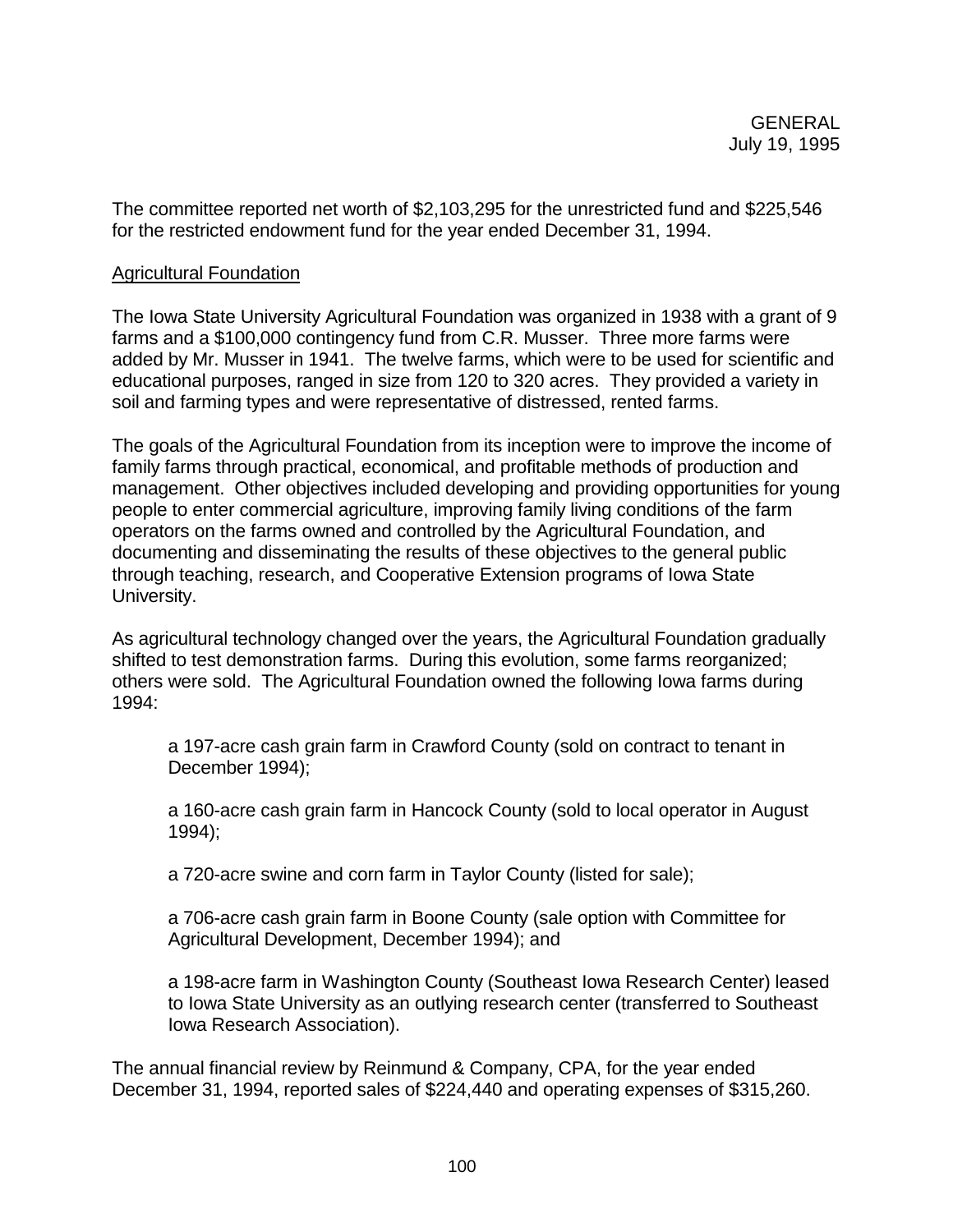After other revenues and expenses, the excess of revenues over expenses was \$216,179. The review reported a fund balance of \$1,496,079 as of December 31, 1994. In spite of the excess of revenues over expenses, because of an equity change in inventory, the fund balance remained virtually unchanged from the December 31, 1993 fund balance of \$1,268,026.

ACTION: These reports were received by consent.

**BOARD MEETINGS SCHEDULE**. The Board Office recommended the Board approve the Board Meetings Schedule.

| September 20-21, 1995   | University of Iowa                   | <b>Iowa City</b>   |
|-------------------------|--------------------------------------|--------------------|
| October 18-19           | University of Northern Iowa          | <b>Cedar Falls</b> |
| November 15-16          | <b>Iowa State University</b>         | Ames               |
| December 13-14          | <b>Hotel Fort Des Moines</b>         | Des Moines         |
| <b>January 17, 1996</b> | Telephonic                           |                    |
| February 21-22          | University of Iowa                   | lowa city          |
| <b>March 20-21</b>      | University of Northern Iowa          | <b>Cedar Falls</b> |
| April 17-18             | <b>Iowa State University</b>         | Ames               |
| May 15 (p.m.)           | Iowa Braille and Sight Saving School | Vinton             |
| May 16                  | University of Iowa                   | <b>Iowa City</b>   |
| June 19-20              | University of Northern Iowa          | <b>Cedar Falls</b> |
| <b>July 17-18</b>       | <b>Iowa State University</b>         | Ames               |
| September 18-19         | University of Iowa                   | <b>Iowa City</b>   |
| October 16-17           | University of Northern Iowa          | <b>Cedar Falls</b> |
| November 20-21          | <b>Iowa State University</b>         | Ames               |
| December 11             | To be Determined                     | Des Moines         |

Mr. Richey noted that the Board may have a special telephonic meeting in August to review organizational audit review RFP responses.

MOTION: Regent Johnson-Matthews moved to approve the Board Meetings Schedule, as presented. Regent Collins seconded the motion. MOTION CARRIED UNANIMOUSLY.

President Pomerantz then asked Board members and institutional officials if there were additional general or miscellaneous items for discussion. There were none.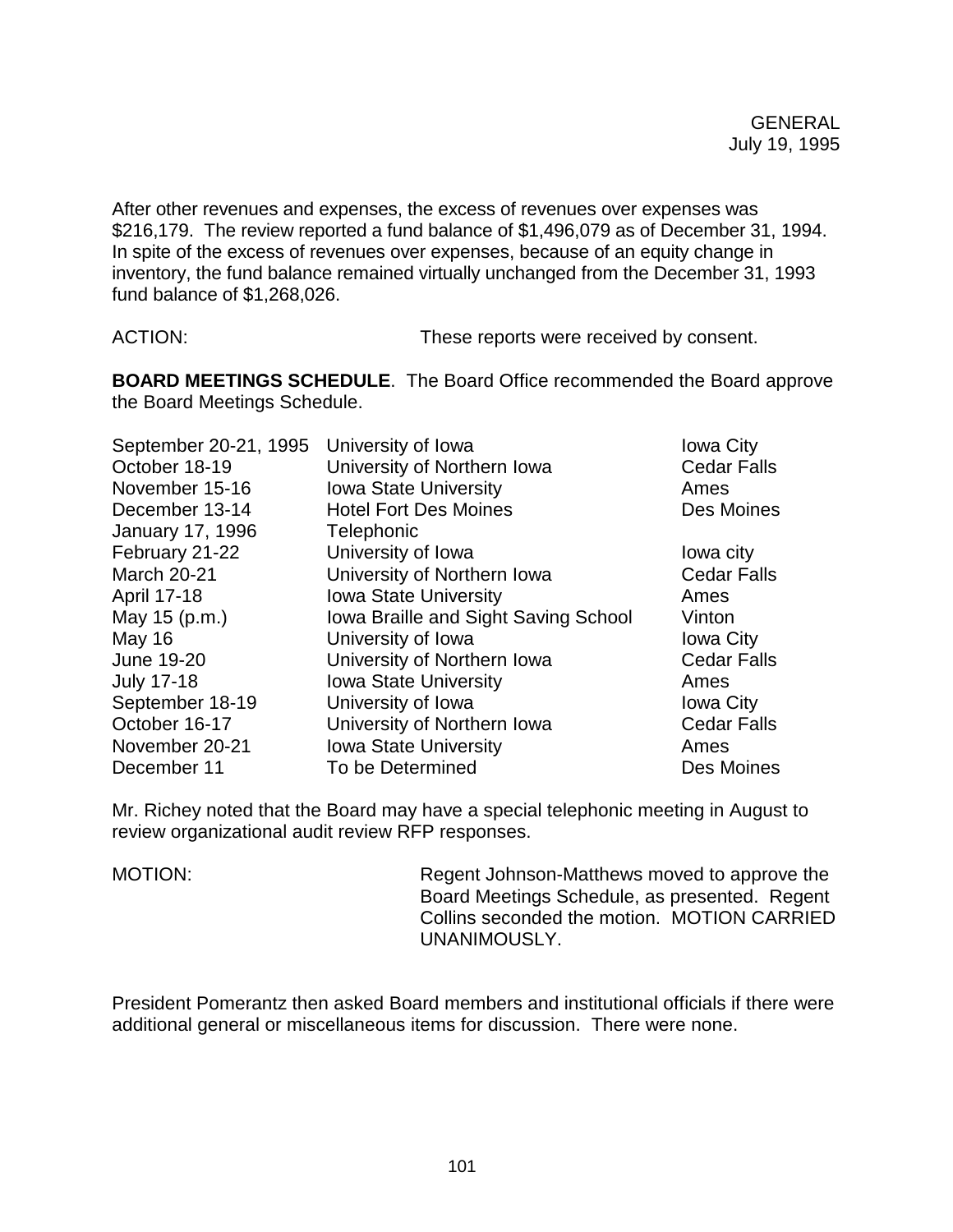# STATE UNIVERSITY OF IOWA

The following business pertaining to the State University of Iowa was transacted on Wednesday, July 19, 1995.

**RATIFICATION OF PERSONNEL TRANSACTIONS**. The Board Office recommended the Board ratify personnel transactions, as follows:

Register of Personnel Changes for May 1995 which included two additional faculty promotion and tenure actions.

Accept the appointment of MARY J. R. GILCHRIST, Ph.D., as Director of the University Hygienic Laboratory, effective July 1, 1995, at an annual salary of \$127,500.

MOTION: Regent Dorr moved to ratify personnel transactions, as presented. Regent Tyrrell seconded the motion. MOTION CARRIED UNANIMOUSLY.

**APPROVAL OF NAME CHANGE - UNIVERSITY OF IOWA CENTER FOR UNIVERSITY ADVANCEMENT TO THE RICHARD S. AND JEANNE S. LEVITT CENTER FOR UNIVERSITY ADVANCEMENT**. The Board Office recommended the Board approve renaming the University of Iowa's Center for University Advancement the Richard S. and Jeanne S. Levitt Center for University Advancement.

The Center for University Advancement serves as a welcome center and host site for events and activities related to advancement including offices for the University of Iowa Foundation, the University of Iowa Alumni Association, and the Division of Alumni Records and Services.

For over 20 years, Richard and Jeanne Levitt have committed time and financial resources to the university through the University of Iowa Foundation. Mr. Levitt has served on the Foundation's Board of Directors since 1976, and also serves on the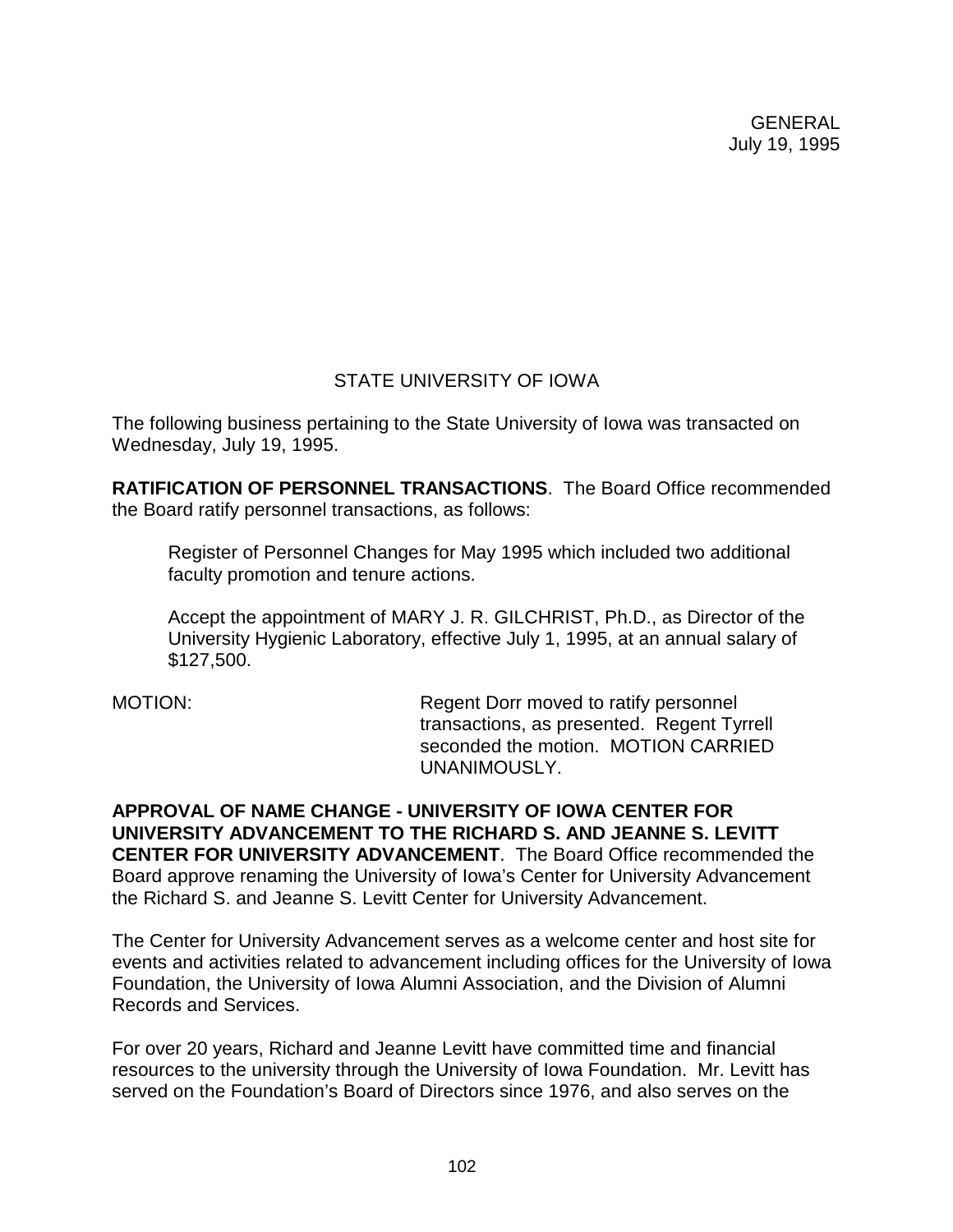Board of Trustees for the Iowa Law School Foundation and the University of Iowa's Museum of Art Advisory Committee. Mr. Levitt has served on several fund raising campaigns' steering committees for the University of Iowa.

Mr. Levitt is chairman and chief executive officer of Nellis Corporation and serves on boards of directors for several national corporations.

Mrs. Levitt has joined her husband in making leadership gifts in many financial campaigns.

The Levitt gift provides the cornerstone for private funding for the new center.

Naming this facility for the Levitts was endorsed by the appropriate university committees and its administration.

At this point in the meeting, President Pomerantz vacated chairing the meeting so that he could make the motion on this item. Regent Tyrrell became the temporary chairperson.

MOTION: Regent Pomerantz moved to approve renaming the University of Iowa's Center for University Advancement the Richard S. and Jeanne S. Levitt Center for University Advancement. Regent Johnson-Matthews seconded the motion. MOTION CARRIED UNANIMOUSLY.

President Pomerantz reclaimed the chair.

**APPROVAL OF NAMING THE RECREATION BUILDING ADDITION THE RICHARD O. JACOBSON ATHLETIC BUILDING**. The Board Office recommended the Board approve naming the University of Iowa's Recreation Building addition the Richard O. Jacobson Athletic Building.

The addition to the Recreation Building houses athletic facilities including weight training, rehabilitation facilities, offices, and locker rooms which benefit a variety of sports programs.

A substantial gift by Richard O. Jacobson funded completion of the project. Mr. Jacobson is president and chief executive officer of Jacobson Warehouse Company, Inc., and Jacobson Investment Company of Des Moines; additionally, he serves as a director for several other Iowa-based corporations.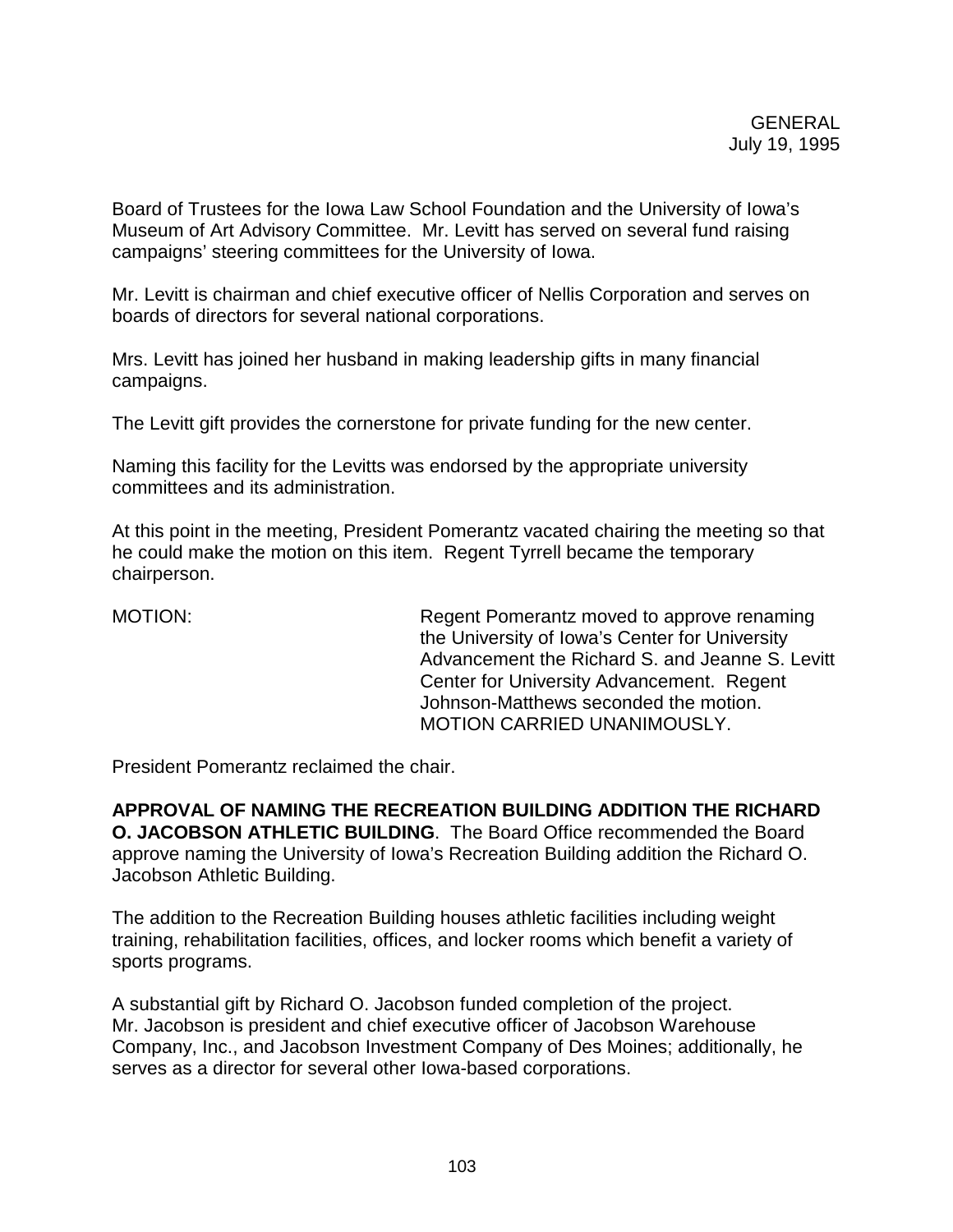Mr. Jacobson generously supports the athletic programs of both the University of Iowa and Iowa State University, where a new athletic facility (currently under construction) will also bear his name.

Naming this facility for Richard O. Jacobson was endorsed by the Athletic Department, the Building Names and Campus Planning Committees, and the University of Iowa administration.

MOTION: Regent Tyrrell moved to approve naming the University of Iowa's Recreation Building addition the Richard O. Jacobson Athletic Building. Regent Johnson-Matthews seconded the motion. MOTION CARRIED UNANIMOUSLY.

Regent Tyrrell asked how much in private funds had been raised for the Center for University Advancement. Acting President Nathan responded that approximately \$8 million in private funds had been raised.

**REGISTER OF CAPITAL IMPROVEMENT BUSINESS TRANSACTIONS**. The Board Office recommended the Board approve the university's capital register.

## PERMISSION TO PROCEED WITH PROJECT PLANNING

## Medical Laboratories--Remodeling Laboratory Suites 214 and 317

University officials requested permission to proceed with project planning for the remodeling of Suites 214 and 317 located on adjacent floors in the northeast wing of the Medical Laboratories. The spaces will be remodeled to house programs in gene therapy and molecular genetics, and this project will bring the presently inadequate laboratories to current functional requirements and standards.

The area to be remodeled includes approximately 7,700 square feet. An additional 1,500 gross square feet of space will be air-conditioned by the project. The estimated cost of the project was \$2,300,000 to be funded by a combination of university and College of Medicine funds.

This remodeling project was part of a pending grant application with the National Institutes of Health. This application included the remodeling of several additional areas within the Medical Laboratories. The university will not receive notice of approval of the grant before September 1995. In the event the application is approved, the scope of the project will be expanded. The project will be fully defined with presentation of the project description and budget for Board approval.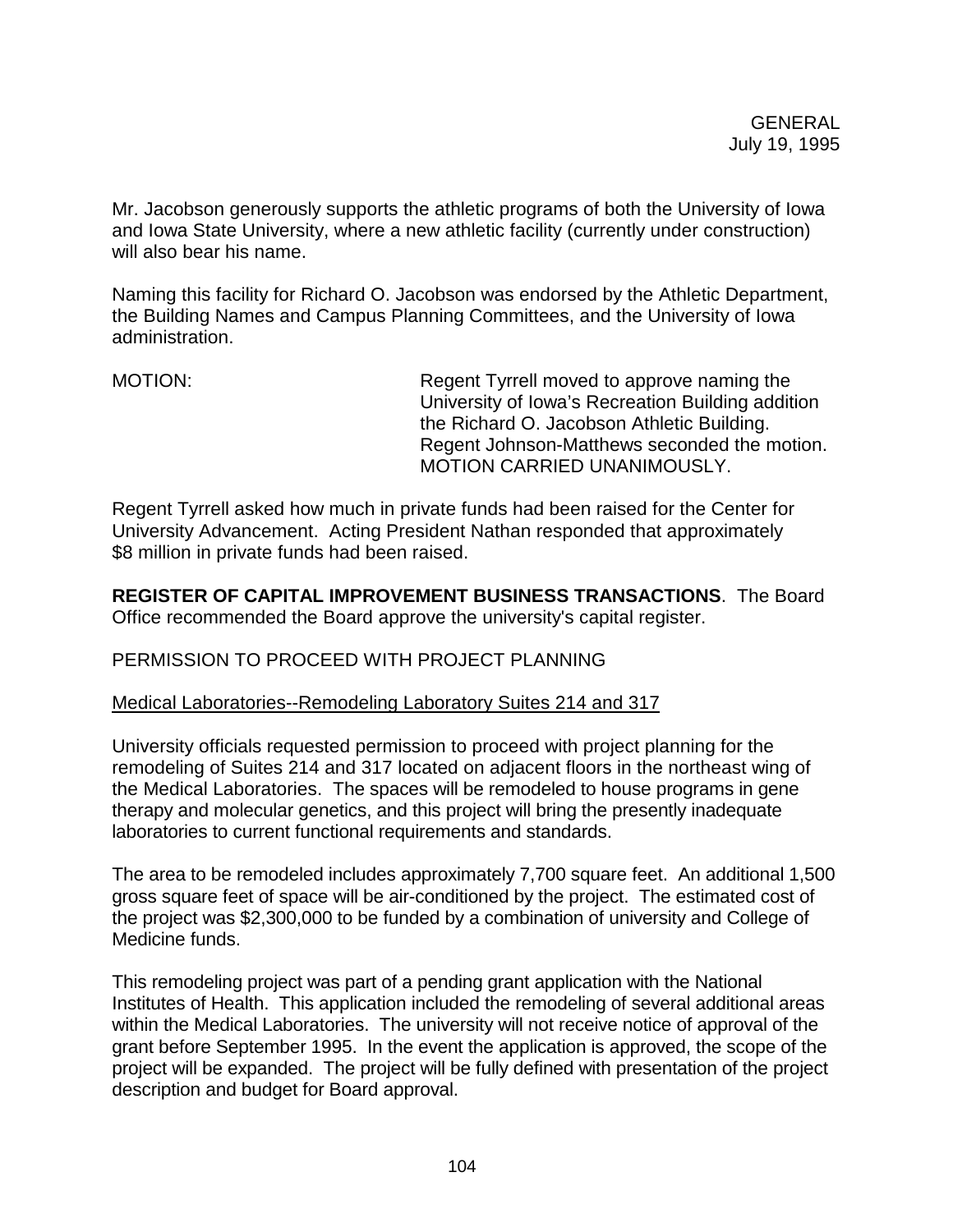University officials proposed to utilize the professional staff of university Architectural/ Engineering Services to provide architectural planning for the project. The university does not plan to enter into a design agreement with a consulting architect.

## Engineering Building Modernization Project

University officials requested permission to proceed with planning for modernization of the Engineering Building to include major remodeling of the existing building and construction of an addition to the facility. This project is near the top of the university's capital request. During the last legislative session funds were provided to assist in the planning for the project. The university's FY 1996 capital plan presented to the Board in June included \$400,000 for this project, including \$200,000 from the capital appropriation, \$100,000 from the College of Engineering, and \$100,000 from building renewal funds.

The overall goals of the project are as follows: 1) expansion of student teaching function in the Engineering Building, and the development of modern, electronic classrooms capable of distance teaching on the fiber optics network (ICN); 2) modernization, expansion and equipping of teaching and research laboratories to provide state-of-the-art teaching facilities and to accommodate new College of Engineering educational and research initiatives in Biosciences, Environmental Engineering, and Computer Aided Design and Simulation (notably Driving Simulation; 3) expansion of the Engineering Library; and 4) integration of the Department of Chemical and Biochemical Engineering into the main engineering complex.

Since these goals cannot be achieved exclusively by remodeling, some new construction is also necessary. The new areas would be earmarked primarily for graduate education and research and would release substantial space in the existing building for use as modern classrooms and instructional laboratories.

The sources of funds anticipated for the project include State appropriations, gifts to the college, and other university resources.

University officials requested approval to initiate a search for architectural assistance for the project, and will return to the Board with its recommendation at the conclusion of this procedure.

Regent Dorr asked if the expenditures for planning would come out of FY 1996 funds. Vice President True responded that the General Assembly provided funds for planning for the Engineering Building Modernization Project. He said \$300,000 was embedded in the university's budget for this project, which was one of the projects included in the \$80 million in capital funding in the pipeline.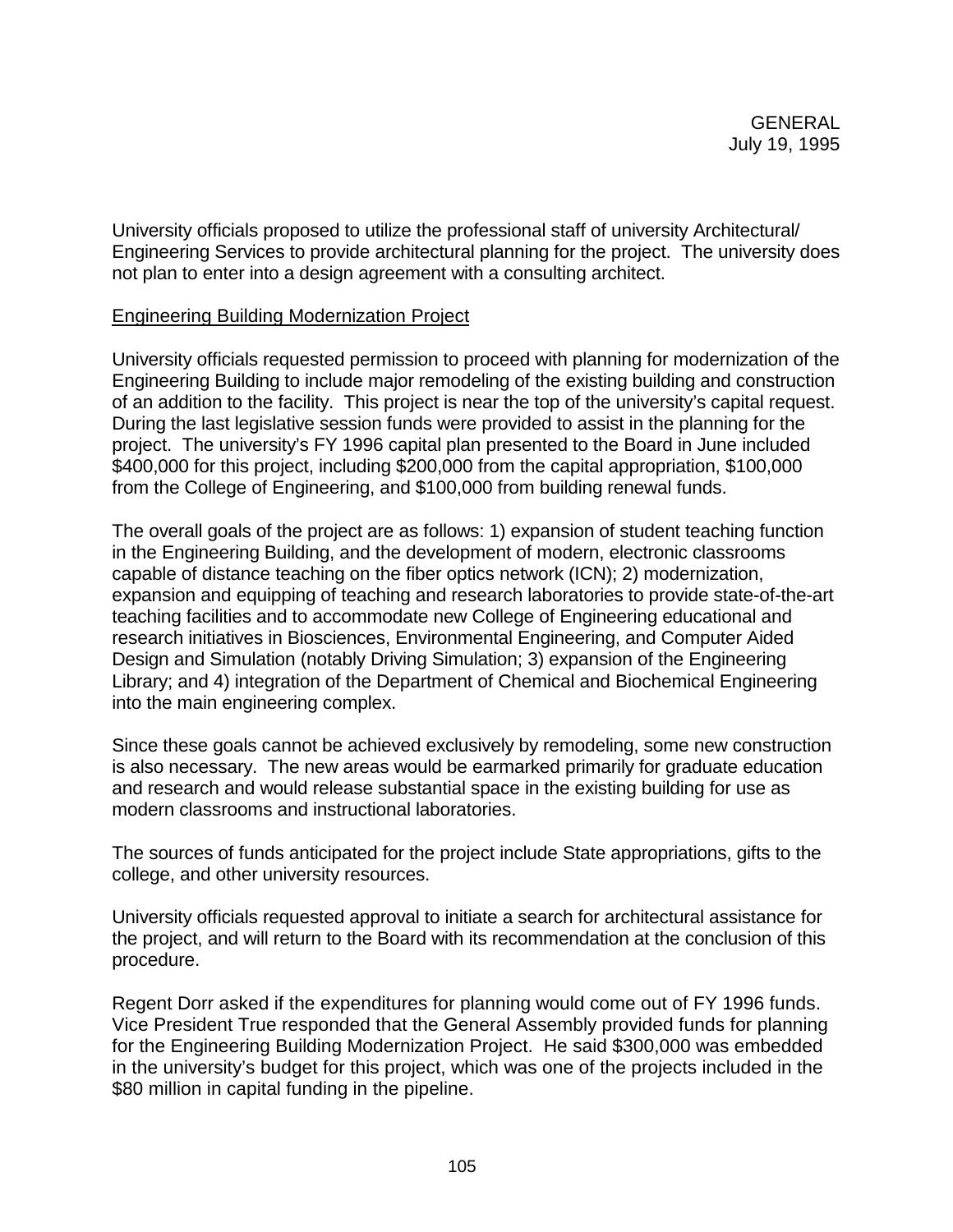Dean Miller commented on the Engineering Building Modernization Project, stating that he was very pleased with the progress being made. The College of Engineering's enrollment has held constant at 1,200 students. The college has experienced a 20 percent increase in applications in the last 4 years which requires that university officials be very selective. The student quality has become a real hallmark of the University of Iowa's engineering program. The college focuses on unique programs including biomedical engineering. He said it has been 30 years since the university has received any State investment in the engineering teaching facility. Overcrowding of classrooms is quite common. The engineering facility is in bad need of modernization. The new facility will include a hook up for the Iowa Communications Network.

President Pomerantz stated that he had an opportunity to talk with Dean Miller last week. The Engineering Building Modernization project was a very compelling project. He said that one of the interesting attributes of this project was that it frees up a substantial amount of deferred maintenance and fire safety money. One of the main keys to the undergraduate program at the University of Iowa is adequate classrooms which are needed in other disciplines, as well. He said Dean Miller made the case for the need for this project very well. The Regents were ready to go with the project; there was just a lack of money. The Board will lobby very hard for the project.

President Pomerantz expressed appreciation to Dean Miller for taking the time to attend this meeting.

## Residence System--Fire Protection Review

University officials requested approval to proceed with an evaluation of the installation of fire suppression systems (sprinklers) in the university residence system. The buildings of the residence system are maintained in compliance with Chapter 5 of the Iowa Administrative Code. Deficiencies cited in the State Fire Marshal inspections are corrected immediately, or when remodeling is required, the projects are placed on the residence system's capital improvement schedule.

Applicable codes do not require that these buildings, constructed during the 1960s and earlier, be equipped with fire suppression (sprinkler) systems. Nonetheless, the university would like to take the additional step of considering in a systematic manner the installation of fire suppression systems in the residence system facilities. University officials wish to initiate a study examining a number of factors to determine the feasibility of installing such systems in some or all of the buildings of the university residence system.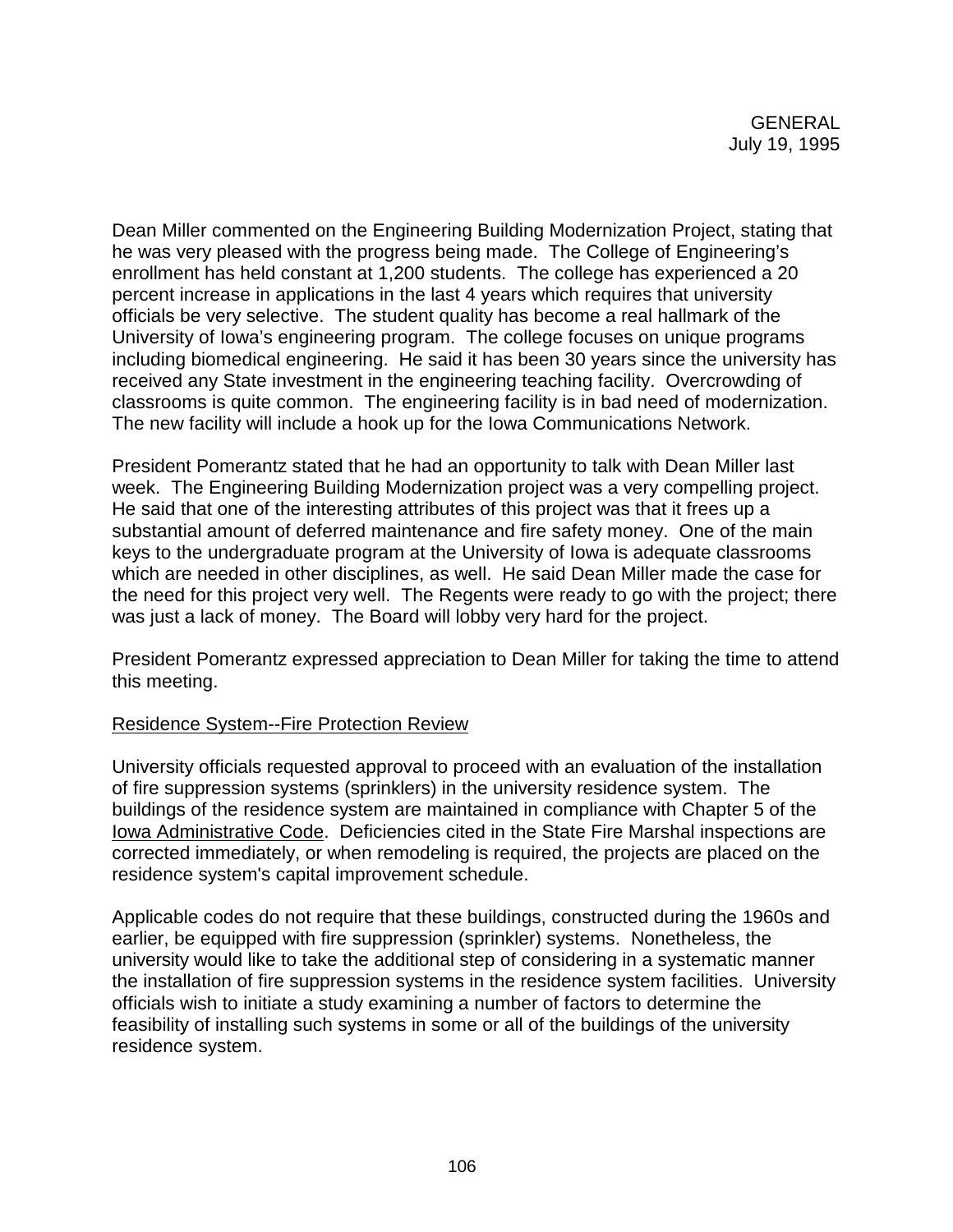The proposed study will examine a number of issues including limiting installation of the systems to high-rise buildings only, design standards, project cost, time period for installation of the systems, the availability of adequate water supply and pressure, the simultaneous upgrade of other systems (such as fire detection systems), contracting for the installation, and the need to complete the work during periods of low or no occupancy.

The university has discussed this matter with the State Fire Marshal who agrees that it would be an appropriate fire safety issue for the university to consider. The State Fire Marshal has agreed to assist with the study. The Iowa City Fire Marshal would be requested to participate in the study as well.

# PROJECT DESCRIPTIONS AND BUDGETS

#### Campus Fiber Optic Network  $$5,878,690$

Source of Funds: Telecommunication Revenue Bonds, or a Combination of Income from Treasurer's Temporary Investments and Telecommunications Improvement and Replacement Funds

University officials requested approval of project descriptions and budgets for projects 3 through 6, which total \$5,878,690. Projects 3 and 4, which include entrance facilities work, will modify existing or construct new rooms in selected buildings for termination of fiber cable and equipment for future distribution within each building. The work will include selective demolition, relocation of existing equipment, construction of new walls with protected openings, installation of power outlets and lighting and installation of a ventilation system, if required.

Projects 5 and 6 will provide for the installation within various buildings of telecommunications infrastructure consisting of wiring and associated components in office spaces. The projects will include the distribution of copper and fiber optic media and the construction of telecommunications closets where media will be interconnected and system support equipment will be located.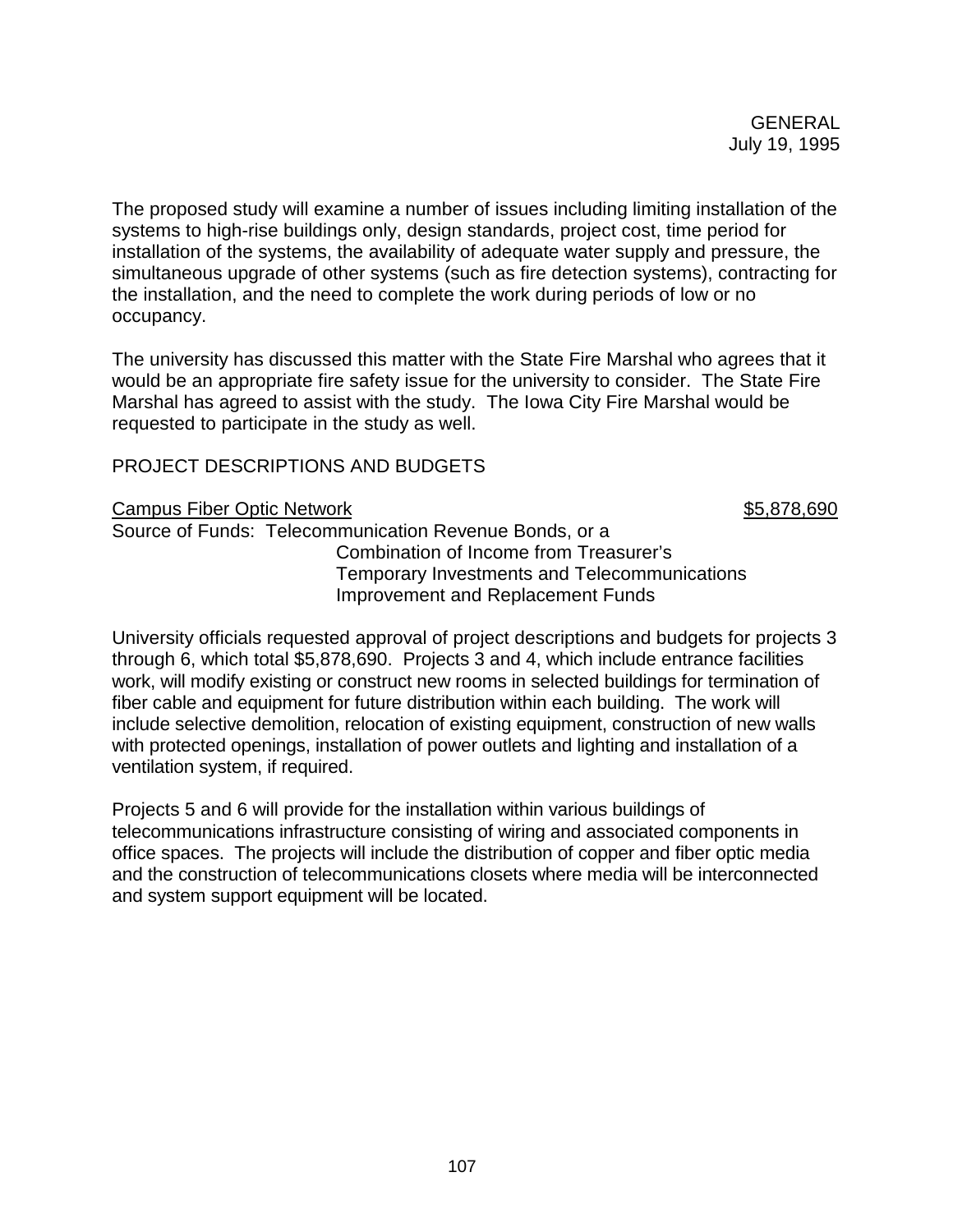## Campus Fiber Optic Network, Project 3  $$1,003,000$

## Preliminary Budget

| Construction                          | 784,500 |
|---------------------------------------|---------|
| Design, Inspection and Administration |         |
| Consultants                           | 127,684 |
| <b>Architect/Engineering Services</b> | 12,316  |
| Contingencies                         | 78,500  |
| TOTAL                                 | 003.000 |

Project 3 includes entrance facilities for Old Capitol, Macbride Hall, Seashore Hall, Biology Building, Old Music Building, Phillips Hall, and Van Allen Hall. The project will install ductbanks from the Pentacrest to the east edge of the campus and will provide connections with Seashore Hall, the Biology Building, the Old Music Building, Eastlawn, Phillips Hall, and Van Allen Hall.

Project 3 includes both exterior and interior work, and therefore separate contracts will be issued for the entrance facilities and the exterior ductbank.

## Campus Fiber Optic Network, Project 4  $$2,642,690$

#### Preliminary Budget

| Construction                          | \$2,067,100 |
|---------------------------------------|-------------|
| Design, Inspection and Administration |             |
| Consultants                           | 316,900     |
| <b>Architect/Engineering Services</b> | 51,990      |
| Contingencies                         | 206,700     |
| TOTAL                                 | \$2,642,690 |

Project 4 will construct entrance facilities for Halsey Hall, Iowa Memorial Union, Women's Resource and Action Center, IMU Parking Ramp, Hydraulics Laboratory, Health Protection Office, South Quadrangle, Latino-Native American Cultural Center, Afro-American Cultural Center, Boyd Law Building, Art Building, Theatre Building, Hancher Auditorium, Music Building, Alumni Center, Museum of Art, Kinnick Stadium, Botany Plant House, Wendell Johnson Speech & Hearing Center, Hospital Parking Ramp # 1, Dental Science Building, Recreation Building, Hospital Parking Ramp # 2, Carver-Hawkeye Arena, Chilled Water Plant, Hospital Parking Ramp # 3, and Ronald McDonald House.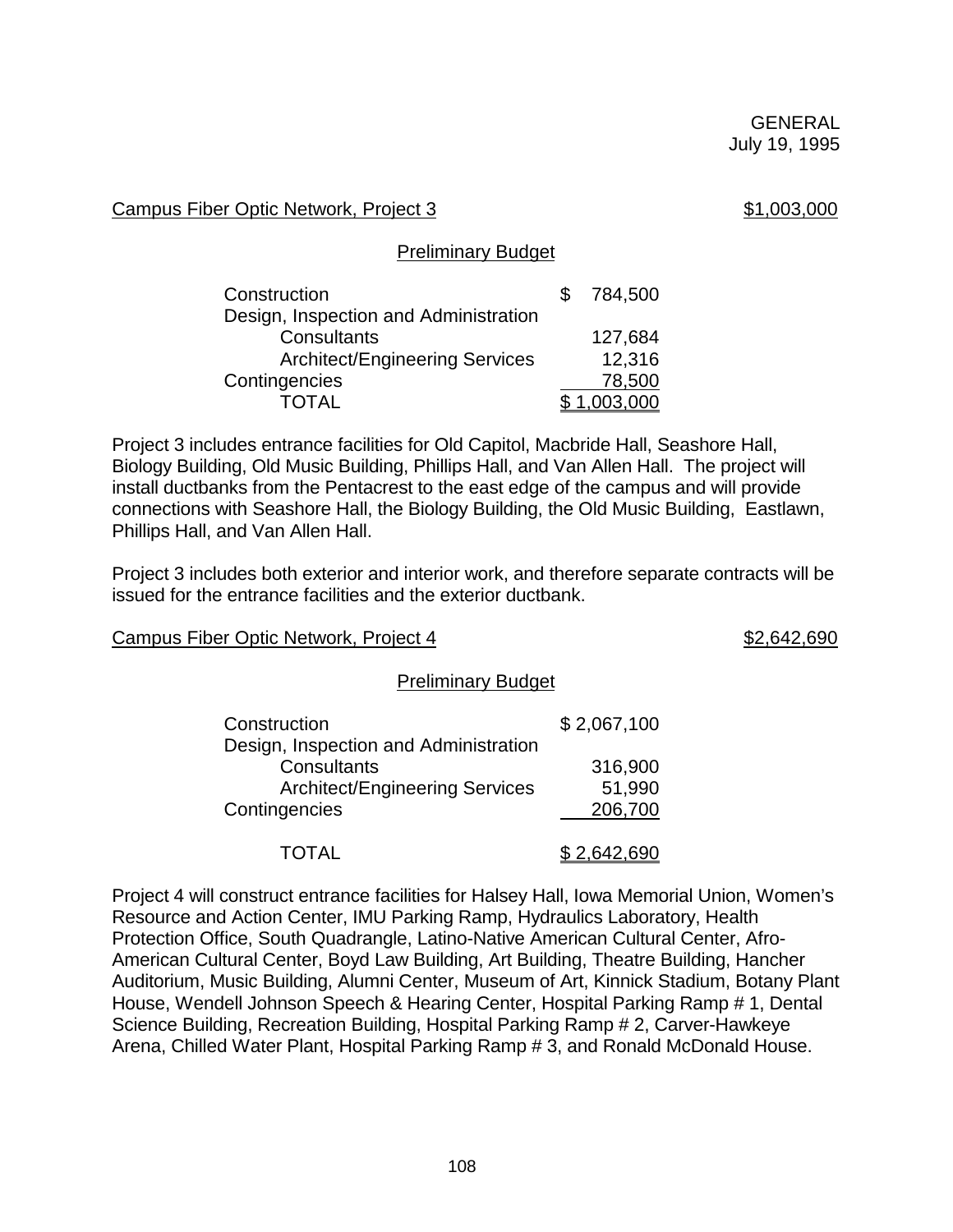The project will install ductbanks to provide connections with the Iowa Memorial Union, Women's Resource and Action Center, IMU Parking Ramp, Halsey Hall, Health Protection Office, Latino-Native American Cultural Center, Afro-American Cultural Center, Boyd Law Building, Hydraulics Laboratory, Hillcrest, South Quadrangle, Art Building, Alumni Center, Museum of Art, Theatre Building, Music Building, Hancher Auditorium, International Center, Bowen Science Building, Dental Science Building, Hospital Parking Ramp #1, Wendell Johnson Speech & Hearing Center, Botany Plant House, Chilled Water Plant, Hospital Parking Ramp #3, Carver-Hawkeye Arena, Recreation Building, Ronald McDonald House, Hospital Parking Ramp #2, and Kinnick Stadium.

Project 4 includes both exterior and interior work, and therefore separate contracts will be issued for the entrance facilities and the exterior ductbank.

Campus Fiber Optic Network, Project 5  $$1,122,600$ 

## Preliminary Budget

| Construction                          | 919,100     |
|---------------------------------------|-------------|
| Design, Inspection and Administration |             |
| Consultants                           | 96,350      |
| <b>Architect/Engineering Services</b> | 15,250      |
| Contingencies                         | 91,900      |
| <b>TOTAL</b>                          | \$1,122,600 |

This project will install telecommunications infrastructure within the Engineering Building, Medical Laboratories, Eastlawn, and Bowen Science Building.

Campus Fiber Optic Network, Project 6  $$1,110,400$ 

#### Preliminary Budget

| Construction                          | 890,500     |
|---------------------------------------|-------------|
| Design, Inspection and Administration |             |
| Consultants                           | 114,100     |
| <b>Architect/Engineering Services</b> | 16,700      |
| Contingencies                         | 89,100      |
| <b>TOTAL</b>                          | \$1,110,400 |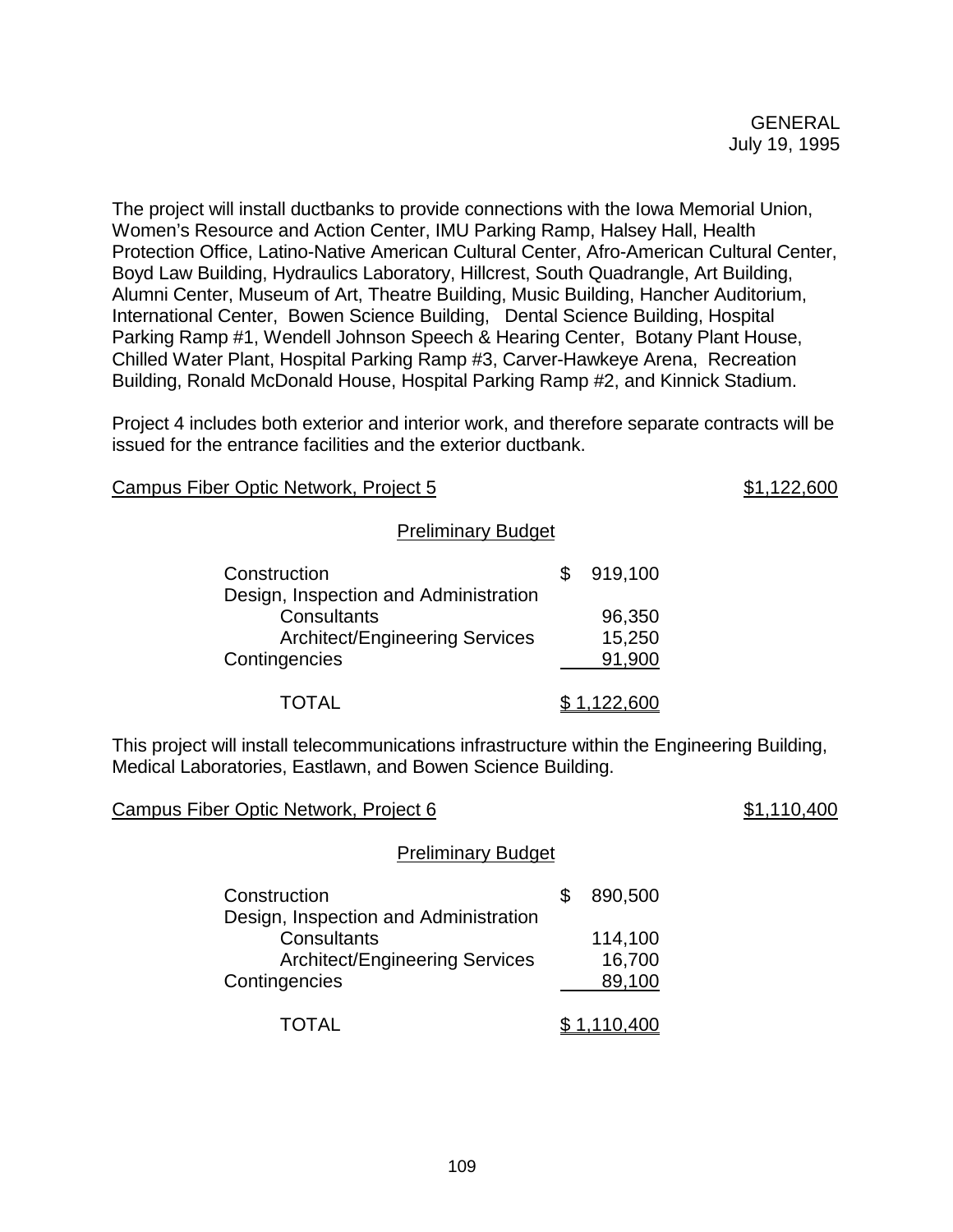This project will install telecommunications infrastructure within the Medical Education Building, Library, Wendell Johnson Speech & Hearing Center, Van Allen Hall, and the Dental Science Building.

University Hospitals and Clinics--Carver Pavilion West  $$750,000$ Mechanical Equipment Upgrade Source of Funds: University Hospitals Building Usage Funds

### Preliminary Budget

| Construction                             | \$600,000 |
|------------------------------------------|-----------|
| <b>Architectural/Engineering Support</b> | 60,000    |
| <b>Planning and Supervision</b>          | 30,000    |
| Contingency                              | 60,000    |
| <b>TOTAL</b>                             | \$750,000 |

University officials requested approval of a project description and budget to upgrade the mechanical equipment in Carver Pavilion. The project will replace two old and technologically outmoded air handling units and will enlarge and realign the main supply and return ductwork serving the units. The units are reaching the end of their expected lives and are of insufficient capacity to meet the air handling requirements of the building area which they serve (lower level through second level). The enlargement and realignment of ductwork will resolve cooling and ventilating deficiencies presently experienced and will allow for future expansion of the system. The project will also replace piping and control systems.

| Hardin Library for Health Sciences--Information Arcade | <u>\$741,375</u> |
|--------------------------------------------------------|------------------|
| Source of Funds: College of Medicine Gifts and Grants  |                  |

#### Preliminary Budget

| Construction                          | \$593,050 |
|---------------------------------------|-----------|
| Design, Inspection and Administration |           |
| Consultants                           | 17,500    |
| <b>Architect/Engineering Services</b> | 71,525    |
| Contingencies                         | 59,300    |
| <b>TOTAL</b>                          | \$741,375 |

University officials requested approval of a project description and budget to develop an information arcade in the Hardin Library for Health Sciences. The area to be remodeled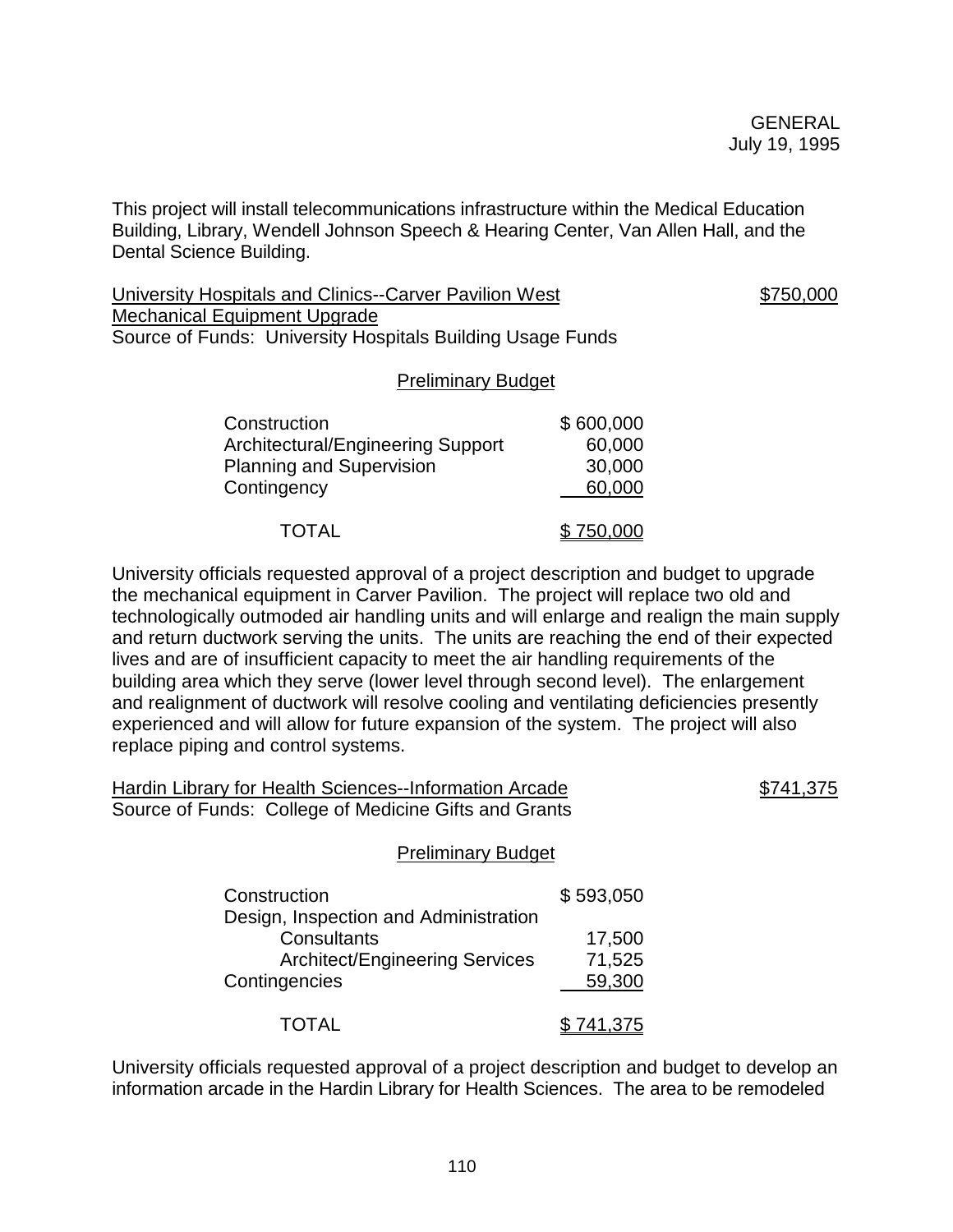contains approximately 7,200 square feet of space located in the northeast and center sections of the second floor of the library. The project will provide for a 25 station computer classroom, an information desk and waiting area, a technical support area, and a 33 student workstation computer support area. The entire facility will function as a support space for students and faculty in the areas of computer operation and information retrieval, and will integrate these resources and skills into the educational process.

Work will include the demolition of the area and the construction of new walls, ceiling, lighting and carpeting. Extensive modifications will be made to the area HVAC and electrical systems. Built-in furnishings include an information desk and fixed classroom stations. Movable equipment, including workstations, waiting area furniture and student seating, is also included.

Institutional Roads--South Grand Avenue Improvements \$345,225 Source of Funds: Institutional Roads

### Preliminary Budget

| Construction                          | \$267,100 |
|---------------------------------------|-----------|
| Design, Inspection and Administration |           |
| Consultants                           | 46,070    |
| <b>Architect/Engineering Services</b> | 5,345     |
| Contingencies                         | 26,710    |
| TOTAL                                 | \$345,225 |

University officials requested approval of a project description and budget to reconstruct a portion of South Grand Avenue. The project will include the area from the southeast corner of the Pharmacy Building to the southeast corner of the Medical Laboratories Building.

South Grand Avenue provides public and truck delivery access to the General Hospital, Pharmacy Building, Medical Laboratories, Medical Research Center, and Bowen Science Building, and receives a heavy volume of truck traffic for deliveries. This roadway also provides emergency fire access to the area.

The project will include reconstruction of curb and gutter and storm water intakes. The project will also provide paved access to the loading docks of the Pharmacy Building and the Medical Laboratories. The sidewalk that is adjacent to the street will also be replaced.

## Medical Research Center--Correct Fire Safety Deficiencies

Original Budget \$437,600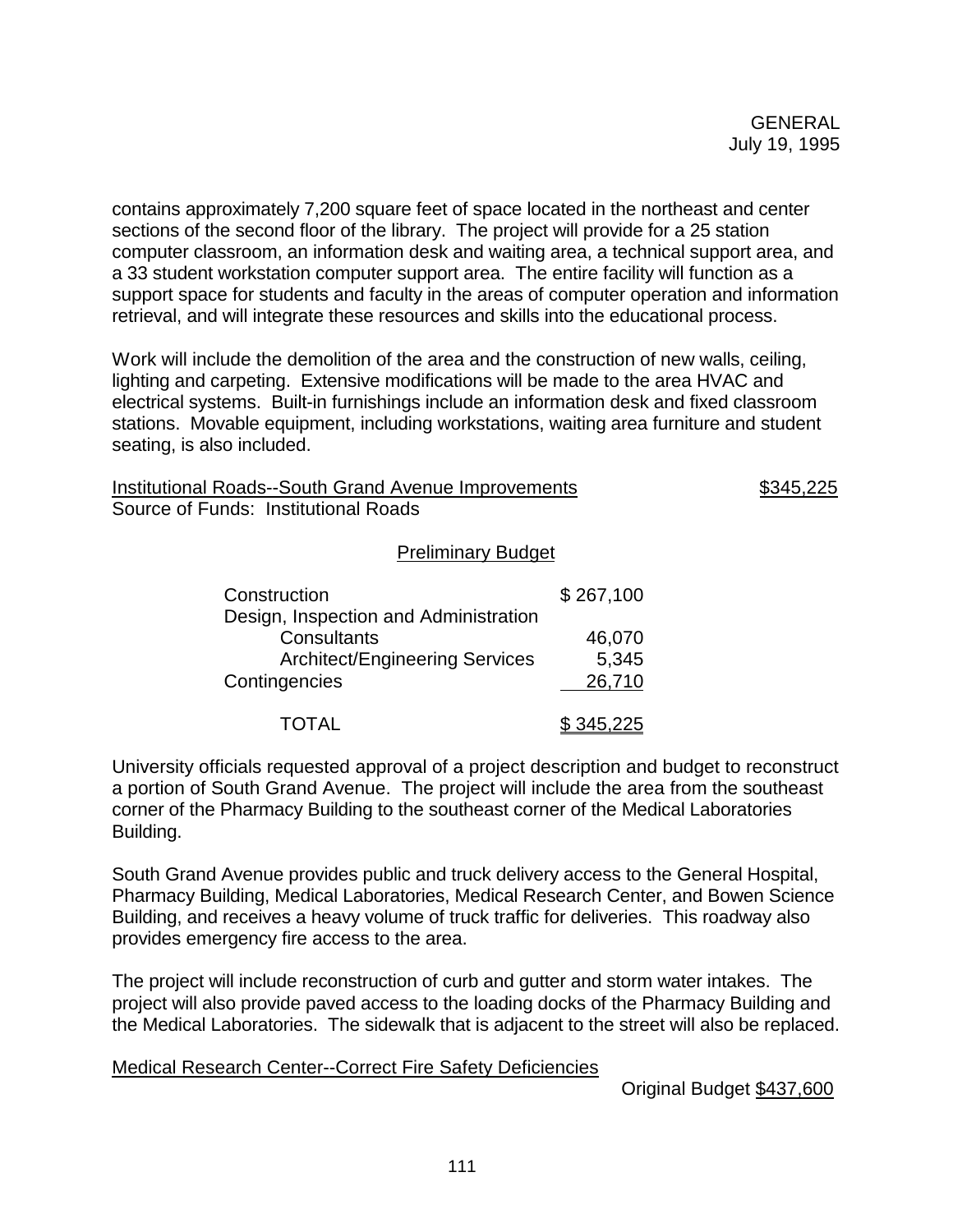## Amended Budget \$437,600

#### Project Budget

|                                                                   | Original<br><b>Budget</b><br><b>June 1995</b> | <b>Revised</b><br><b>Budget</b><br><b>July 1995</b> |
|-------------------------------------------------------------------|-----------------------------------------------|-----------------------------------------------------|
| Construction<br>Design, Inspection, and Administration            | \$356,600                                     | \$356,600                                           |
| Consultants                                                       | 23,300                                        | 23,300                                              |
| <b>Architectural/Engineering Services</b>                         | 22,000                                        | 22,000                                              |
| Contingencies                                                     | 35,700                                        | 35,700                                              |
| <b>TOTAL</b>                                                      | \$437,600                                     | \$437,600                                           |
| Source of Funds:                                                  |                                               |                                                     |
| <b>Building Renewal</b><br><b>Academic Building Revenue Bonds</b> | \$437,600                                     | \$293,860<br>143,740                                |
| TOTAL                                                             | \$437,600                                     | \$437,600                                           |

University officials requested approval of an amended project budget which reflected the addition of Academic Building Revenue Bonds in the amount of \$143,740, and a corresponding decrease in Building Renewal funds to be applied to the project.

\* \* \* \* \* \* \*

University officials reported 12 new projects with budgets of less than \$250,000. The titles, source of funds and estimated budgets for the projects were listed in the register prepared by the university.

\* \* \* \* \* \* \*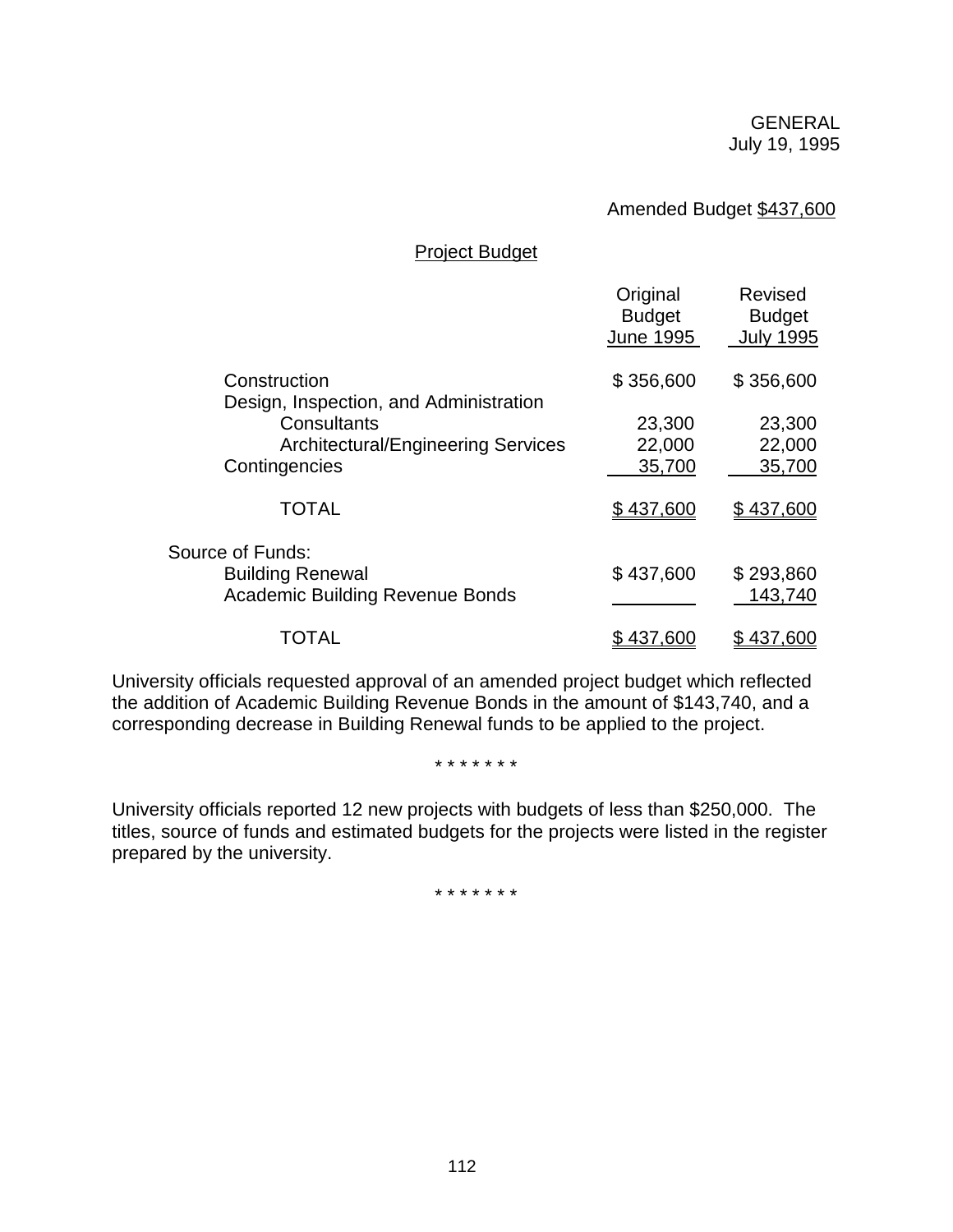# ARCHITECT/ENGINEER AGREEMENTS

## Residence System--Fire Protection Review **\$101,505** \$101,505 Durrant Engineers, Dubuque, Iowa

University officials requested approval to enter into an agreement with Durrant Engineers for the evaluation of the installation of fire suppression systems in the university residence system.

University officials recommended the selection of Durrant Engineers to perform the study. The proposal submitted by Durrant Engineers provides for the evaluation of current codes and standards, discussion of needs of the Residence System, detailed building surveys, identification of work scope, construction phasing and estimated project costs. Work will be documented in a project report to be submitted to the university for review and follow-up discussions.

Durrant Engineers proposed to complete the study for a cost not to exceed \$101,505, including reimbursables.

Gilmore Hall Remodeling  $$98,730$ Baldwin White Architects, Des Moines, Iowa

University officials requested approval of the second agreement with Baldwin White Architects. The agreement provides for a fee of \$98,730, including reimbursables.

Carver-Hawkeye Arena--Install Rigging \$75,865 Donovan Rigging, Inc., Seattle, WA

University officials requested approval to enter into an agreement with Donovan Rigging, Inc., for a study of the load capabilities of the roof of Carver-Hawkeye Arena and the design of anchorage devices for the facility. Carver-Hawkeye Arena is used for purposes other than sports events, including graduation ceremonies, exhibitions and entertainment shows. These non-sports events generally require the installation of cables and anchoring devices (rigging) to support curtains, additional lighting, speakers and backdrops. This use of the arena has been relatively sporadic and the necessary rigging has been installed on a case-by-case basis.

University officials selected the team of Donovan Rigging, Inc., Seattle, Washington, in association with Getty, White and Mason, Structural Engineers, Milwaukee, Wisconsin (and registered in the State of Iowa), and Jay O. Glerum and Associates, Inc., Seattle, Washington, rigging consultants. Their work will include an analysis of the load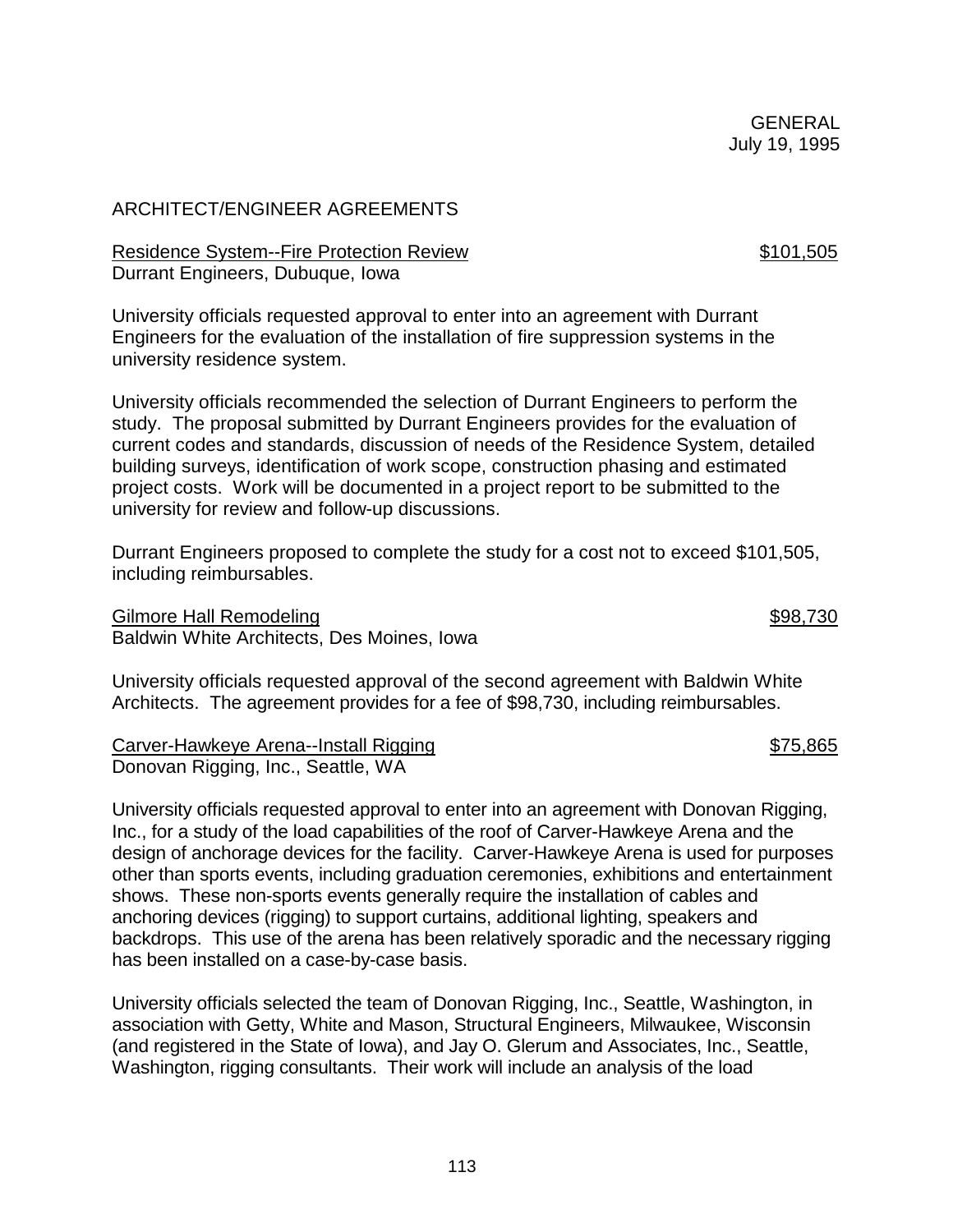capabilities of the existing roof structure, and design and construction documents for catwalks and anchorage devices. They will also assist the university with the installation.

The university will return to the Board for approval of the project budget based on the project design. The agreement provides for a fee of \$75,865, including reimbursables.

| Institutional Roads--South Grand Avenue Improvements          | \$46,070 |
|---------------------------------------------------------------|----------|
| Shive-Hattery Engineers and Architects, Inc., Iowa City, Iowa |          |

University officials requested approval to enter into an agreement with Shive-Hattery Engineers and Architects to provide design services for the project. The agreement provides for a fee of \$46,070, including reimbursables.

Hillcrest Residence Hall--Replace Existing Primary Electrical Services \$40,000 Alvine and Associates, Inc., Omaha, NE

University officials requested approval to enter into an agreement with Alvine and Associates to provide design services for the upgrade of the exterior electrical service to Hillcrest Residence Hall. Electrical service to Hillcrest Residence Hall and within the facility is outdated and inadequate. A recent study conducted by Alvine and Associates outlined a phased program to upgrade the exterior primary services and the interior secondary service to remove deficiencies and to respond to anticipated increased electrical demand.

The exterior project will replace the existing two-phase high voltage primary with a new three-phase high voltage service compatible with service on the rest of the campus. Work may include the installation of 1,000 feet of ductbank, four vaults, two 1500 KVA transformers and related equipment and transformers.

Following completion of the design development phase, university officials will present the project description and budget for Board approval. The agreement with Alvine Associates provides for a fee of \$40,000, including reimbursables.

| <b>Medical Research Center--Correct Fire Safety Deficiencies</b> | \$23,000 |
|------------------------------------------------------------------|----------|
| Wehner, Pattschull and Pfiffner, Iowa City, Iowa                 |          |

University officials requested approval of an agreement with Wehner Pattschull and Pfiffner to provide design services for the project. The agreement provides for a fee of \$23,000, including reimbursables.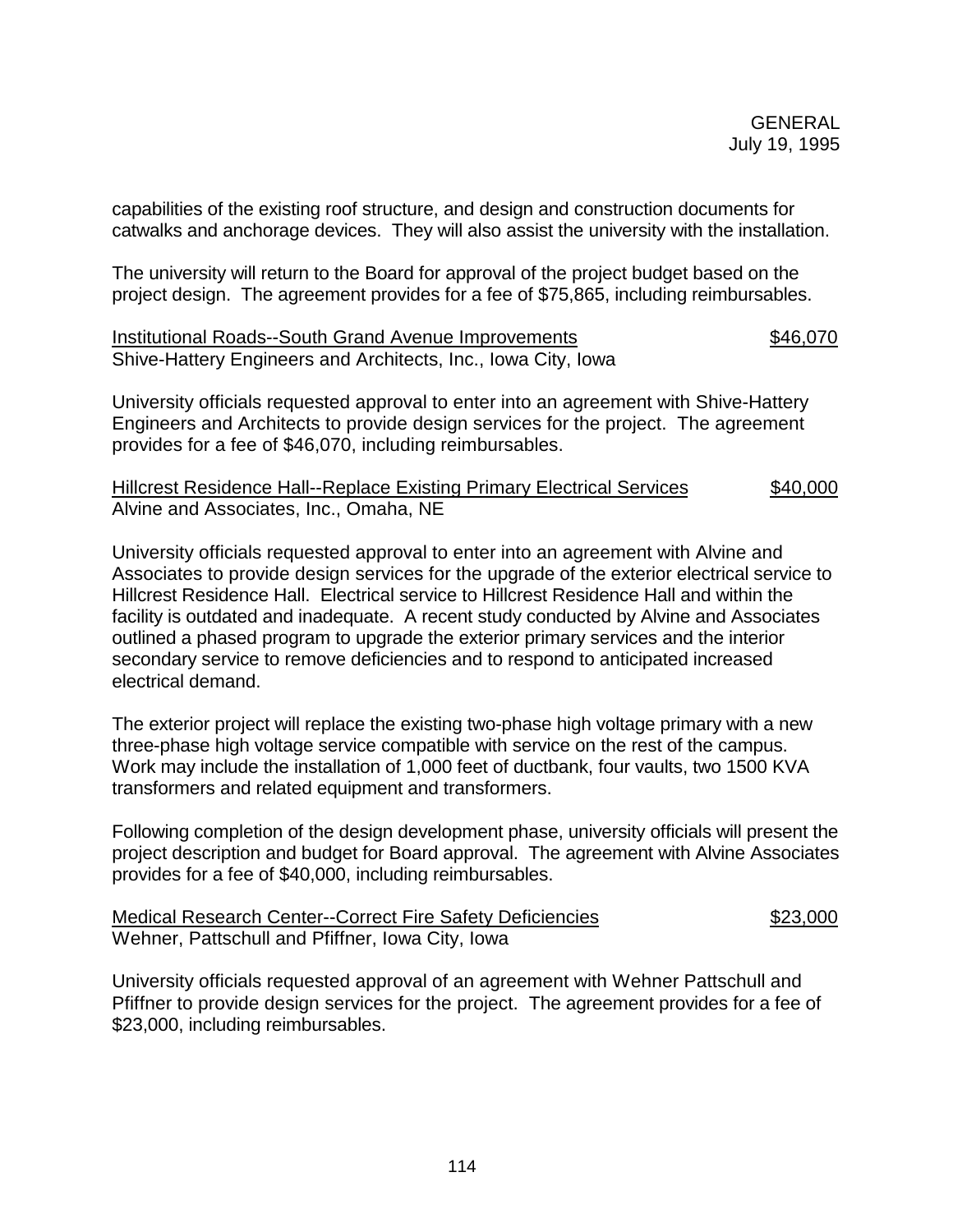Levitt Center for University Advancement--Utility Extensions \$12,973 Ament Engineering Associates, Cedar Rapids, Iowa

University officials requested approval of an agreement with Ament Engineering Associates to develop the concept and preliminary construction cost estimates for utilities to serve the new Levitt Center for University Advancement. The agreement provides for a fee of \$12,973, including reimbursables.

### Amendments:

| Main Power Plant Capacity Improvements | Amendment #5 \$1,550  |
|----------------------------------------|-----------------------|
| Stanley Consultants, Muscatine, Iowa   | Amendment #6 \$78,156 |

University officials requested approval of two amendments totaling \$79,706 to the agreement with Stanley Consultants for improvements to the university power plant.

Amendment #5 in the amount of \$1,550 will provide for additional engineering services, including inspection of the existing precipitator foundation and design of a deionized water heater and booster pump. Amendment #6 in the amount of \$78,156 will provide full-time construction observation services which were not included in the original agreement. The complexity of the project and the need to develop field modifications have resulted in the need for these additional services.

Amendments No. 5 and 6 will not result in an increase in the total project budget.

| University Hospitals and Clinics--Material Distribution                                                             | \$2,197   |
|---------------------------------------------------------------------------------------------------------------------|-----------|
| <b>Support Facilities Development</b>                                                                               |           |
| Hansen Lind Meyer, Inc., Iowa City, Iowa                                                                            |           |
| University Hospitals and Clinics--Multidisciplinary Faculty and<br><b>Staff Office Development</b>                  | \$800     |
| Hansen Lind Meyer, Inc., Iowa City, Iowa                                                                            |           |
| <b>CONSTRUCTION CONTRACTS</b>                                                                                       |           |
| Iowa Memorial Union--Footbridge Repairs<br>Award to: Iowa Bridge and Culvert, Washington, Iowa<br>(2 bids received) | \$593,411 |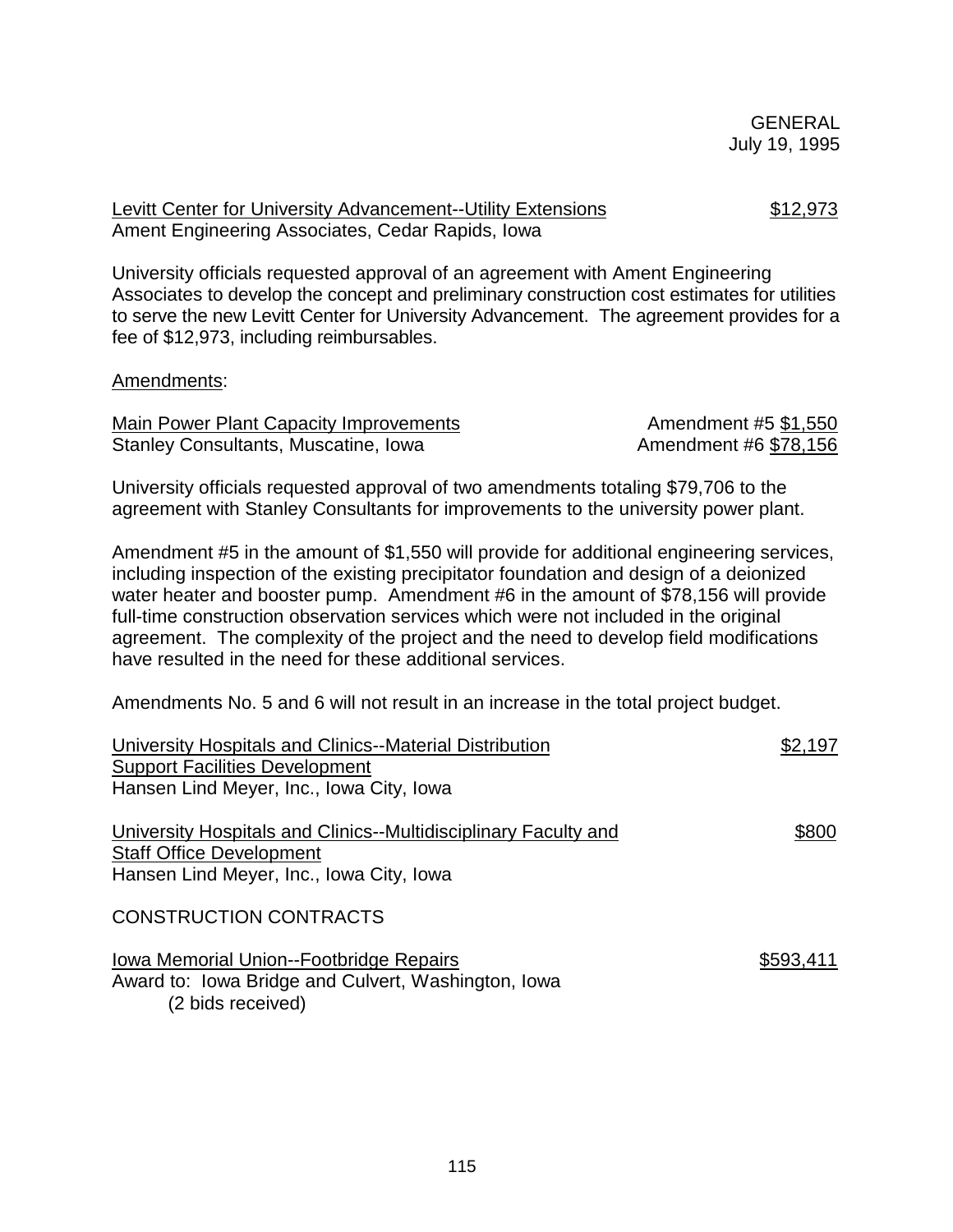| Campus Fiber Optic Network--Project 1--Contract 2<br><b>Exterior Ductbank Route</b><br>Award to: Wolf Construction, Inc., Iowa City, Iowa<br>(6 bids received)                                                          | \$505,151      |
|-------------------------------------------------------------------------------------------------------------------------------------------------------------------------------------------------------------------------|----------------|
| Campus Fiber Optic Network--Project 1--Contract 1<br><b>Entrance Facilities Construction</b><br>Award to: Gerard Electric, Inc., Iowa City, Iowa<br>(3 bids received)                                                   | \$210,033      |
| <b>Jefferson Building--Correct Fire Safety Deficiencies</b><br>Award to: Selzer-Werderitsch Construction Company, Inc., Iowa City, Iowa<br>(2 bids received)                                                            | \$141,854      |
| University Hospitals and Clinics--South Pavilion Telecommunications<br><b>Switchroom Development--Pomerantz to Melrose Conduits and Ductbank</b><br>Award to: Meisner Electric, Inc., Newton, Iowa<br>(4 bids received) | \$49,808       |
| ACCEPTANCE OF COMPLETED CONSTRUCTION CONTRACTS                                                                                                                                                                          |                |
| <b>Mayflower Residence Hall--Construct Retaining Wall</b><br>Iowa Bridge and Culvert, Inc., Washington, Iowa                                                                                                            |                |
| University Hospitals and Clinics--Emergency Medical Services Learning Resources<br><b>Center Relocation</b><br>McComas-Lacina Construction Company, Inc., Iowa City, Iowa                                               |                |
| Bowen Science Building--Microbiology Laboratory Remodeling--Cores 3-300 and 3-600<br>Selzer-Werderitsch Construction Company, Inc., Iowa City, Iowa                                                                     |                |
| West Campus Chilled Water Plant Expansion--Final Phase<br>Quad City Mechanical, Inc., Davenport, Iowa                                                                                                                   |                |
| University Hospitals and Clinics--Development of an Eye Institute (Shell)<br>McComas-Lacina Construction Company, Inc., Iowa City, Iowa                                                                                 |                |
| <b>FINAL REPORTS</b>                                                                                                                                                                                                    |                |
| <b>Steam Distribution System Improvements--Power Plant to</b><br><b>South Grand Avenue</b>                                                                                                                              | \$2,609,222.28 |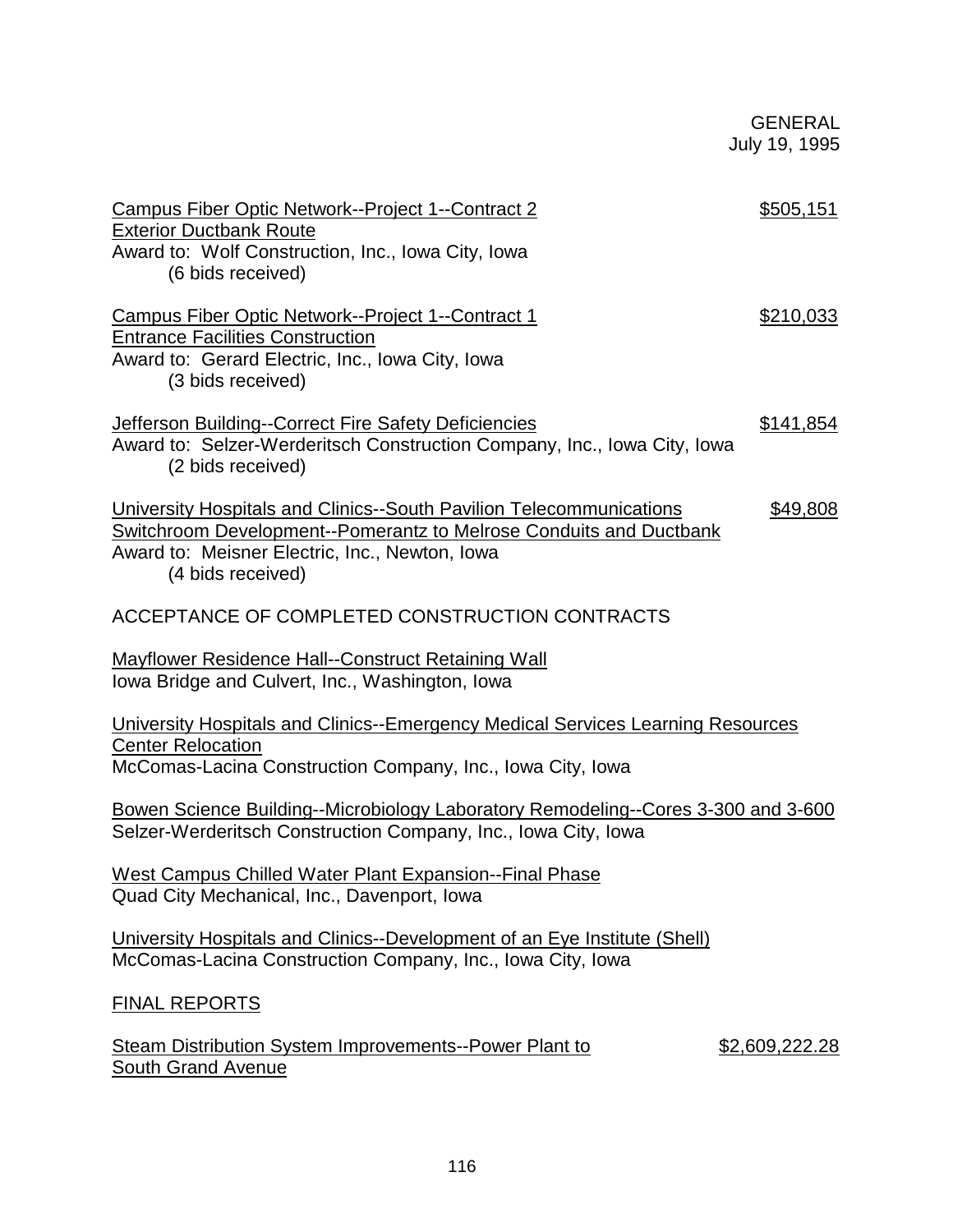| <b>Medical Laboratories--Animal Care Remodeling</b>                                                                                                          | \$1,699,822.08      |
|--------------------------------------------------------------------------------------------------------------------------------------------------------------|---------------------|
| <b>Multi-Tenant Facility, Oakdale Research Park--Construct Center</b><br>for Biocatalysis and Bioprocessing Laboratory                                       | \$1,187,948.13      |
| <b>Storm and Sanitary Utility Improvements--West Campus</b>                                                                                                  | \$843,242.71        |
| University Hospitals and Clinics--Corridor Completion and<br>and Air Handling Unit Installation                                                              | \$761,563.75        |
| University Hospitals and Clinics--Completion of Main Entrance<br><b>Lobby Shell</b>                                                                          | \$744,787.08        |
| University Hospitals and Clinics--Pappajohn Pavilion Public<br><b>Restrooms, Stairwells and Cartlift Finishing</b>                                           | \$687,686.86        |
| <b>University Hospitals and Clinics--Emergency Treatment Center</b><br><b>Expansion and Alternations Project</b>                                             | \$592,279.45        |
| Medical Laboratories--Construct Fire Stairs, West Wing                                                                                                       | \$575,479.04        |
| University Hospitals and Clinics--Colloton Pavilion West Entrance<br><b>Enclosure and Lobby Development</b>                                                  | \$531,702.23        |
| University Hospitals and Clinics--Medical Records Office and<br>Record Storage Consolidation--Phase 5 of Consolidated Material<br><b>Distribution System</b> | \$509,458.06        |
| University Hospitals and Clinics--Surgery Faculty Office Consolidation                                                                                       | \$480,889.14        |
| <b>Utility Tunnel Asbestos Abatement</b>                                                                                                                     | <u>\$328,795.47</u> |
| University Hospitals and Clinics--Headend Air Handling Unit<br><b>System Installation</b>                                                                    | \$316,608.00        |
| University Hospitals and Clinics--Patient Fiscal and Admitting<br><b>Service Expansion</b>                                                                   | \$275,556.26        |
| Van Allen Hall--Install Fire Alarm                                                                                                                           | \$246,852.81        |
| University Hospitals and Clinics--West General Hospital Air<br><b>Handling Unit Replacement</b>                                                              | <u>\$213,172.57</u> |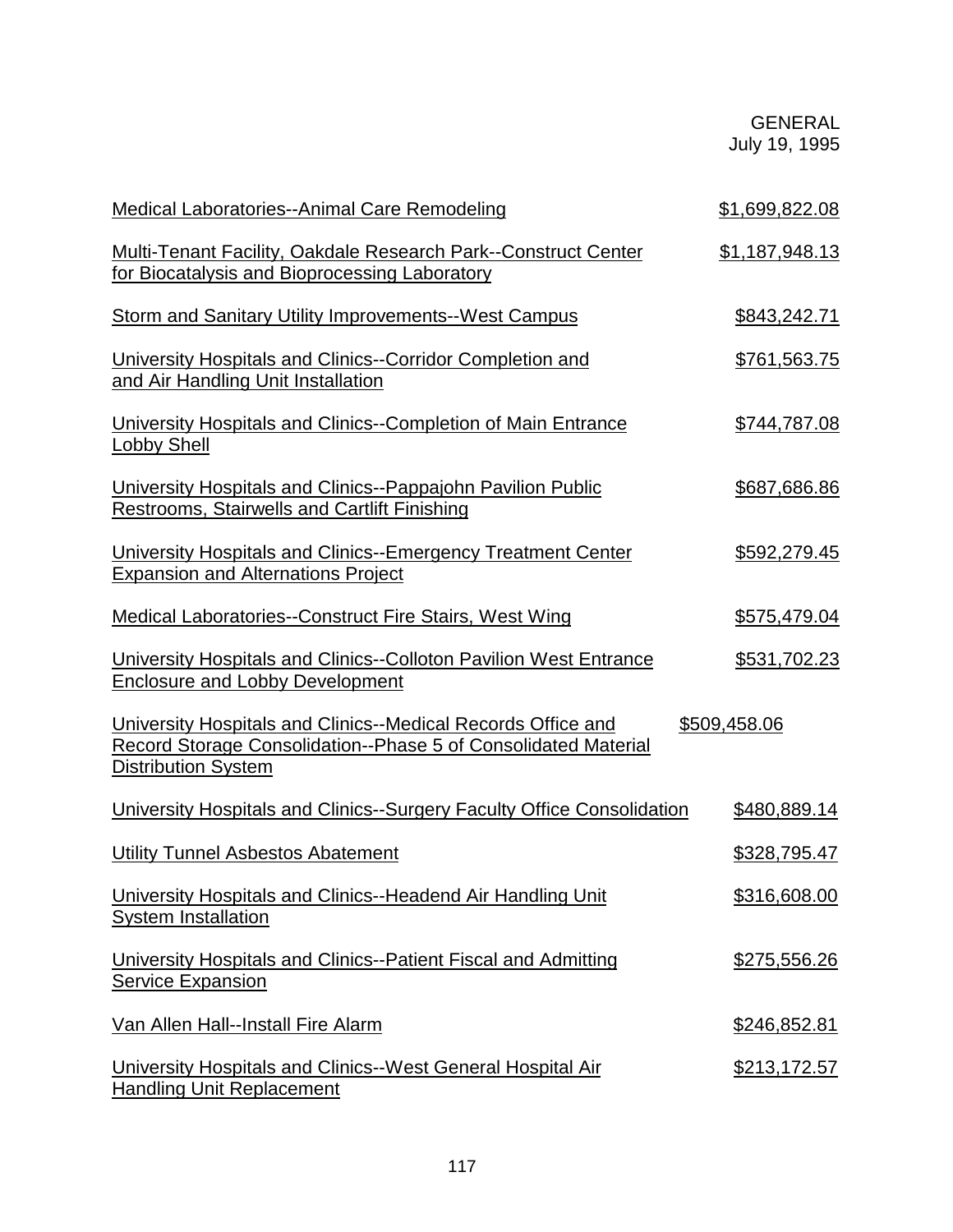MOTION: Regent Newlin moved to approve the university's capital register, as presented. Regent Johnson-Matthews seconded the motion. MOTION CARRIED UNANIMOUSLY.

**APPROVAL OF LEASES**. The Board Office recommended the Board approve the leases, as presented.

University officials requested approval to enter into a lease as lessor with The Patient Education Institute for its use of 422 square feet of business incubator space at the Technology Innovation Center at the Oakdale Research Park at the rate of \$211 per month (\$6 per square foot, \$2,532 per year) for a one-year period.

University officials requested approval to enter into a lease as lessee with the Des Moines Area Community College for the university's use of 1,430 square feet of classroom space located in Newton, Iowa, at the rate of \$1 per year, for approximately five years.

University officials requested approval to renew a lease as lessee with M and L Partners for the university's use of 9,702 square feet of warehouse space in Iowa City, at the rate of \$2,700.39 per month (\$3.34 per square foot, \$32,404.68 per year) for a two-year period.

MOTION: Regent Pellett moved to approve the leases, presented. Regent Kennedy seconded the motion, and upon the roll being called, the following voted: AYE: Collins, Dorr, Johnson-Matthews, Kennedy, Newlin, Pellett, Pomerantz, Smith, Tyrrell. NAY: None. ABSENT: None.

MOTION CARRIED UNANIMOUSLY.

**BICYCLE OPERATION REGULATIONS - FEES AND FINES**. The Board Office recommended that the Board give approval to new bicycle operation regulations, including the schedule of fines and fees, for the University of Iowa.

University of Iowa officials requested Board approval of its bicycle operation regulations, as required by section 10.07 of the Board of Regents Procedural Guide. University officials proposed the following schedule of bicycle fines: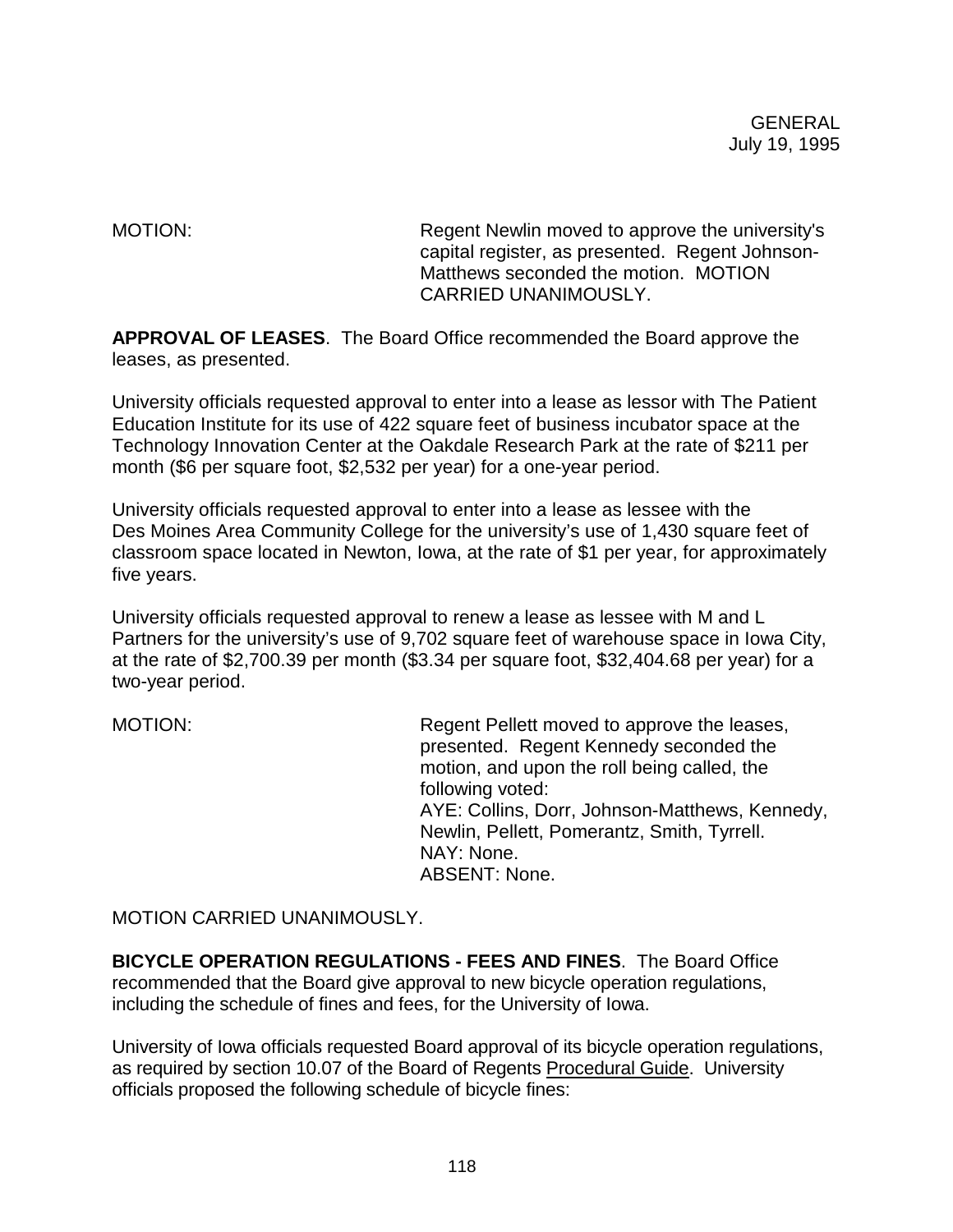| Attached to, or rested against trees or shrubs                     | \$5.00  |
|--------------------------------------------------------------------|---------|
| Attached to, or rested against handrails or handicap ramp railings | \$5.00  |
| Attached to, or rested against handicap parking meter              | \$5.00  |
| Blocking access to, or use of any university facility              | \$5.00  |
| Parked inside a university building                                | \$5.00  |
| Attached to, or rested against street furniture                    | \$5.00  |
| Cutting, removing or damaging a university locking device          | \$50.00 |

The \$5 fines will apply to the first five parking violations in a one-year period; all subsequent violations will be \$10 each. Bicycles accumulating ten or more violations in one year will be subject to impoundment.

University officials proposed the following schedule of bicycle fees:

| Immobilization       | \$10.00 per incident |
|----------------------|----------------------|
| Impoundment          | \$25.00 per incident |
| <b>Storage Costs</b> | $$1.00$ per day      |

The university retained the services of Steve Clark Associates and White, St. Croix Falls, Wisconsin, to conduct a comprehensive bicycle parking study for the development of bicycle parking regulations. The results of this study were circulated widely within the university community for review and public forum discussions.

The report was extensively reviewed by the university Campus Planning Committee, Safety and Security Committee, and Committee on Parking and Transportation.

The proposed bicycle operation regulations, including the proposed fines and fees, were the result of these discussions and deliberations.

MOTION: Regent Smith moved to give approval to new bicycle operation regulations, including the schedule of fines and fees, for the University of Iowa. Regent Johnson-Matthews seconded the motion. MOTION CARRIED UNANIMOUSLY.

**REPORT TO THE BOARD AS BOARD OF TRUSTEES FOR THE UNIVERSITY OF IOWA HOSPITALS AND CLINICS**. The Board Office recommended the Board receive the report and approve the proposed goals for the University of Iowa Hospitals and Clinics.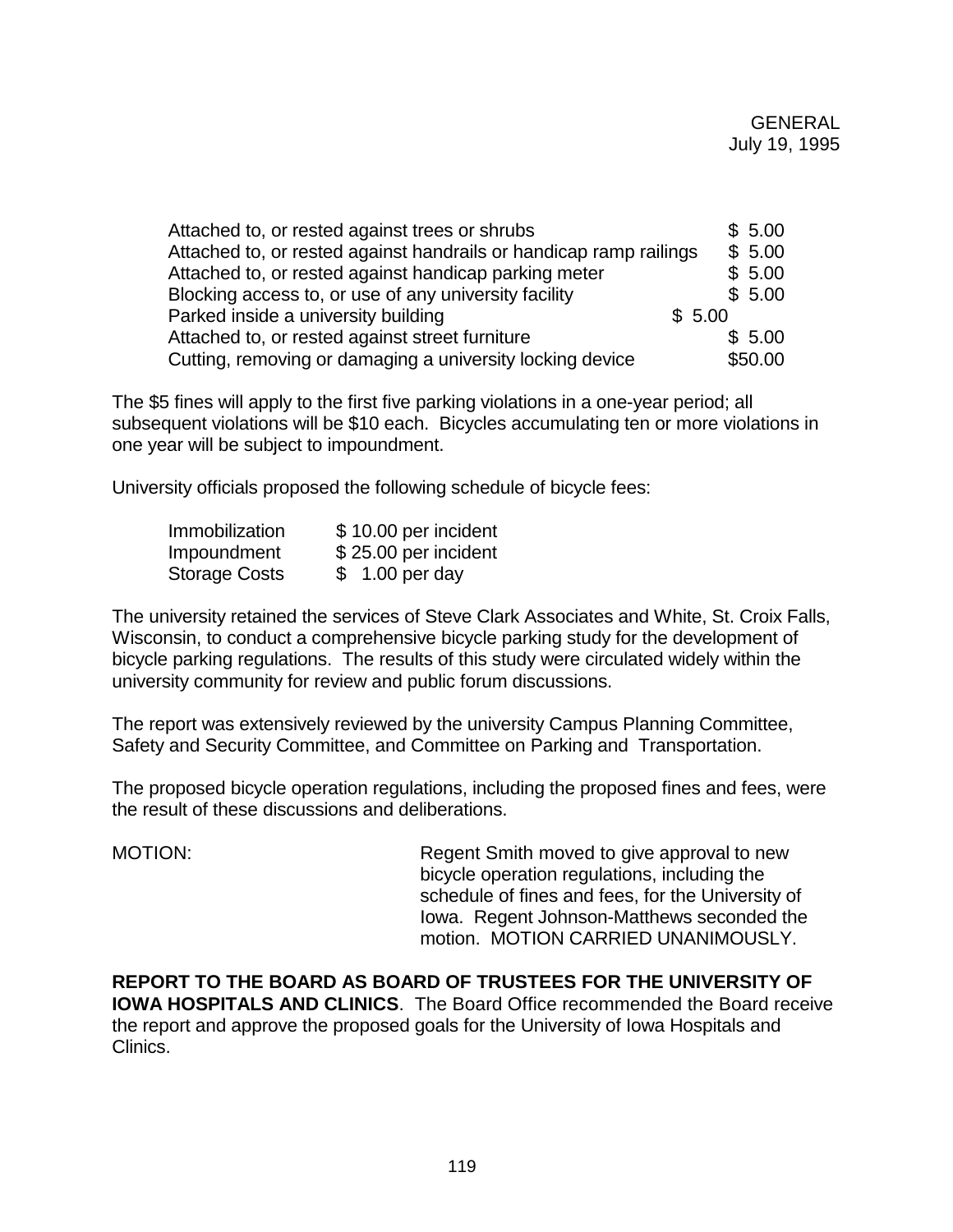The Board members heard a report from the University of Iowa Hospitals and Clinics that included the following items:

Quarterly update on UIHC operations, programs, finances and capital replacement program. This quarterly update contrasted patient service volume and other statistics for 1994-95 with those for the previous four fiscal years. Pertinent implications of trends were discussed. Capital replacement and development projects which have been completed or initiated since the University of Iowa Hospitals and Clinics' last quarterly report were presented along with a brief review of the University of Iowa Hospitals and Clinics' five-year capital program for FY 1997-2001. Financial statistics for the period through May 1995 on the major units encompassed within the University of Iowa Hospitals and Clinics were also reviewed and contrasted with data from the previous fiscal year.

Revised University of Iowa Hospitals and Clinics strategic planning program. In accord with a university-wide process, the University of Iowa Hospitals and Clinics revised and updated its strategic plan. A copy of this document entitled "Strategic Planning Program: Process, Goals, Strategies and Outcomes" was presented to Board members. The process used for reviewing and rewriting the strategic planning program of the University of Iowa Hospitals and Clinics was described and key components of the revised plan were highlighted.

Report on University of Iowa Hospitals and Clinics delegated governance functions. The activities of the University Hospital Advisory Committee (UHAC) in carrying out its delegated governance functions in accord with the Bylaws, Rules and Regulations of the UIHC and its Clinical Staff were discussed. The report encompassed a review of significant items addressed by the UHAC and its subcommittees during the past year, privileges granted to clinical staff and activities associated with overseeing quality assessment functions.

Update on clinical enterprise activities. The University of Iowa Hospitals and Clinics Director and Chief Executive Officer, Mr. R. Edward Howell, and the Dean of the College of Medicine, Dr. Robert P. Kelch, discussed significant issues which the University of Iowa Hospitals and Clinics and College of Medicine have been addressing in recent months. Their discussion encompassed joint planning efforts, ongoing discussions and collaboration with community hospitals and physicians and new initiatives that are being undertaken through the clinical enterprise.

The University of Iowa Hospitals and Clinics strategic planning program for fiscal year 1995-96 was presented to the Board for approval. The University of Iowa Hospitals and Clinics' mission as stated in the plan is as follows: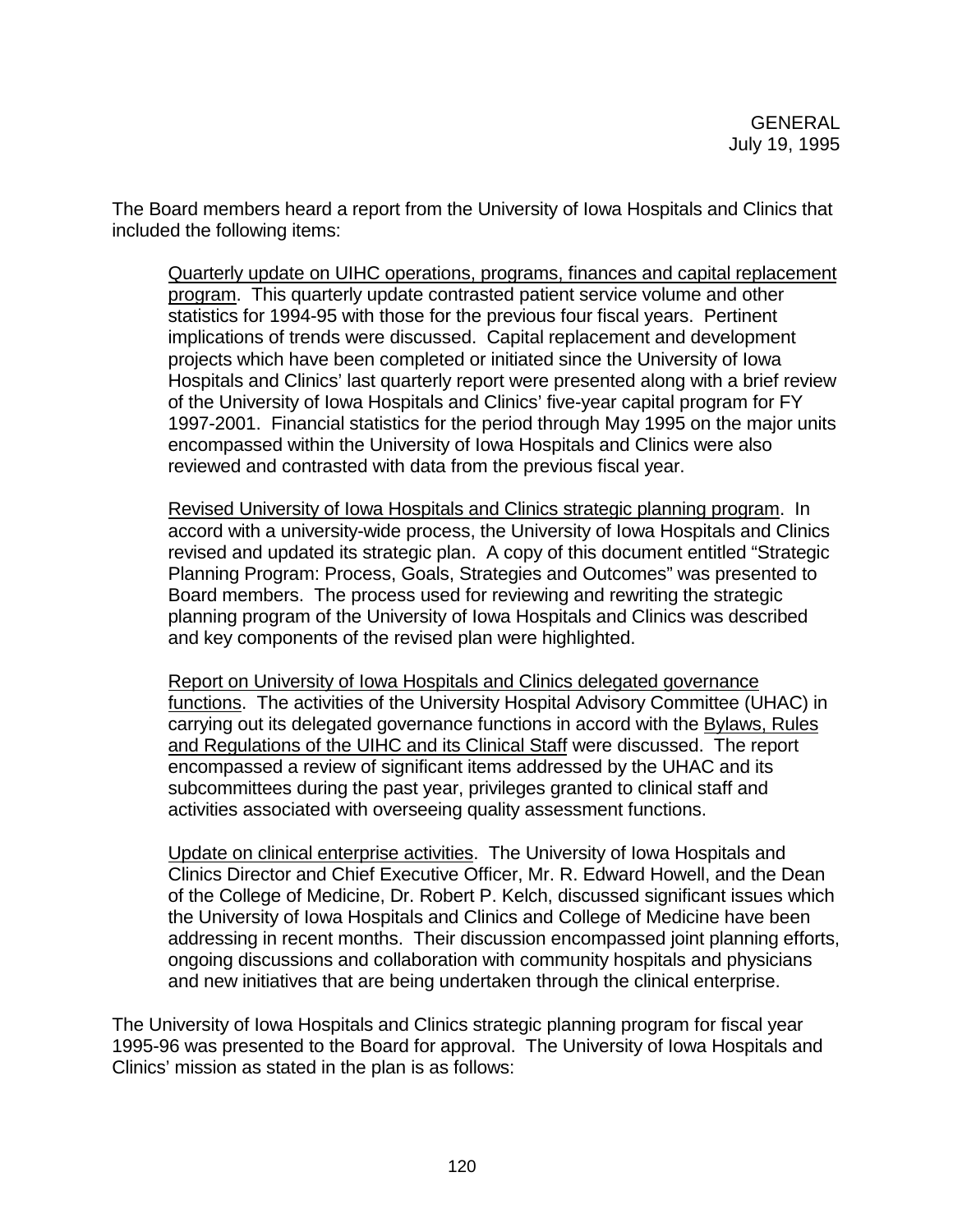The University of Iowa Hospitals and Clinics, in compliance with the Code of Iowa, serves as the teaching hospital and comprehensive health care center for the state of Iowa, thereby promoting the health of the citizens of Iowa. The University of Iowa Hospitals and Clinics, in concert with the University of Iowa health science colleges, functions in support of health care professionals and organizations in Iowa and other states by: 1) offering a broad spectrum of clinical services to all patients cared for within the Center and through its outreach programs; 2) serving as the primary teaching hospital for the University; and 3) providing a base for innovative research to improve health care.

The aspirations stated in the plan are:

The "aspirations" of the University of Iowa Hospitals and Clinics are: (1) To further enhance the quality and value of health care services at the UIHC so as to ensure that the patient base required to support clinical training responsibilities in the health science educational programs based at the UIHC will be sustained; and, (2) To build upon its current status as one of the best hospitals in America by reaching new levels of excellence in developing and applying state of the art and cost effective health care practices.

An assessment of UIHC's environment includes:

- A. Market driven changes in Iowa's health care delivery system. The market evolution model's implications for reduced support are presenting the University of Iowa Hospitals and Clinics and other academic health care centers across the nation with unparalleled challenges. In addressing these challenges, the University of Iowa Hospitals and Clinics will need to pursue strategies for managing markets, managing value and managing change. In so doing, the University of Iowa Hospitals and Clinics will need to participate in a broad range of initiatives to maintain its patient base at a level required to sustain its comprehensive patient care, health science education and clinical research missions. In the increasingly competitive environment, the University of Iowa Hospitals and Clinics must focus heavily on providing efficient, high quality, lower cost patient care services, including a greater emphasis on primary care services. Continuing constraints on choice of provider, especially initiatives to limit out-ofcommunity referral, may further impact referrals to the University of Iowa Hospitals and Clinics from Iowa and the surrounding region.
- B. Health Care Payment Trends. The University of Iowa Hospitals and Clinics will need to focus further attention on controlling costs associated with provision of services and educational programs as well as increasing the efficiency of all operations. There will be increased reluctance on the part of major payors to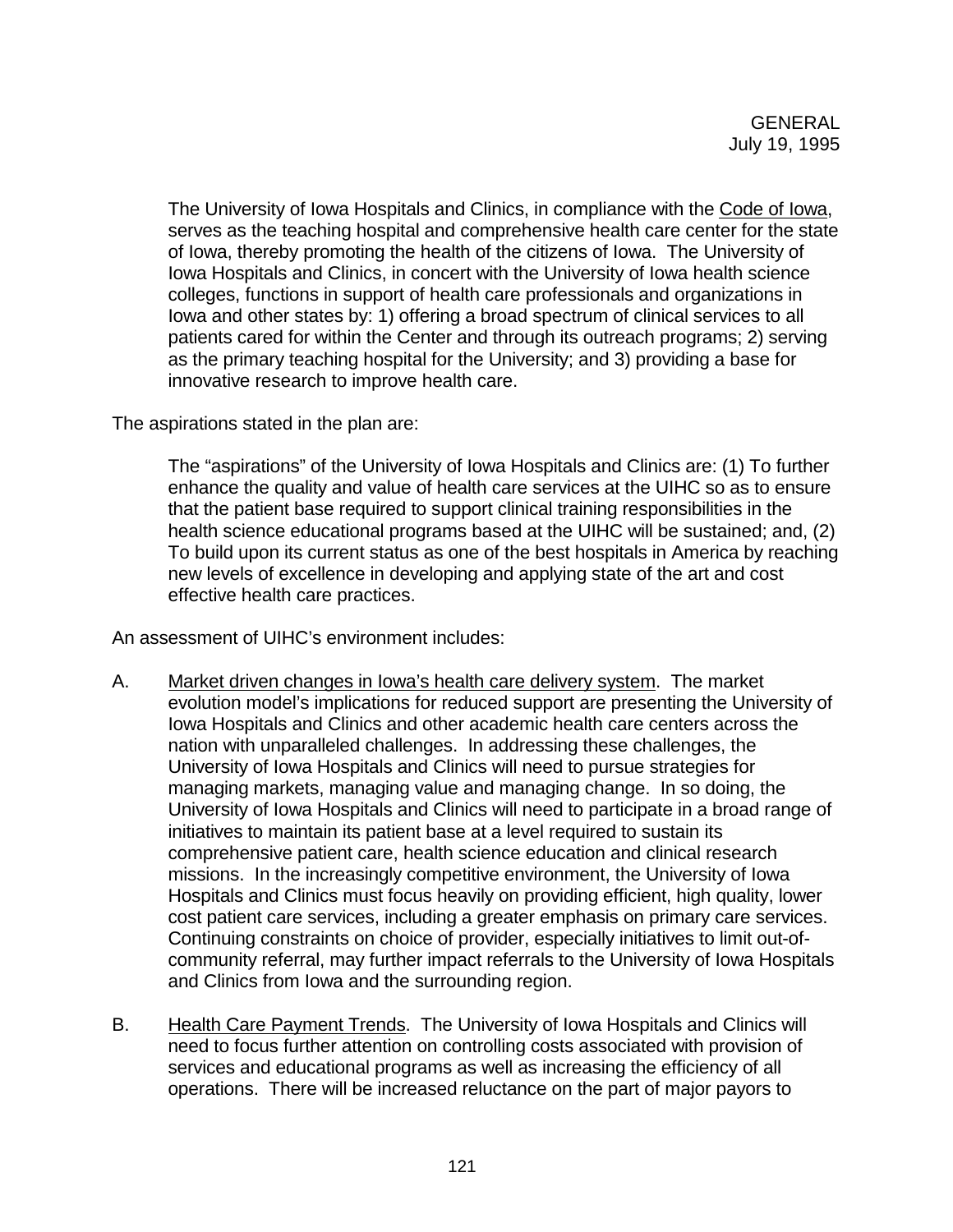reimburse the University of Iowa Hospitals and Clinics for educationally-related costs. It will be increasingly difficult for the University of Iowa Hospitals and Clinics to subsidize clinic operations which generate net financial losses.

- C. Legislated Health Care Reform Trends. The University of Iowa Hospitals and Clinics needs to stay apprised of national and Iowa health care reform proposals and influence their development to sustain its three-part mission.
- D. Economic Trends. It will be more challenging to identify new sources of State revenue to finance Medicaid and indigent patients and costs associated with educational programs. Pressures to control and reduce costs will continue as health care expenditures increase as a portion of the national and State GDP.
- E. Indigent Patient Care. Overall, the number of patients receiving services at the University of Iowa Hospitals and Clinics through the University of Iowa Hospitals and Clinics Indigent Patient Care program has remained stable at approximately 5,400 admissions and over 39,000 ambulatory patient visits. At the same time due to the decentralization of obstetrics services for indigent patients and the introduction of the Medicaid Medically Needy Program, the total number of births at the University of Iowa Hospitals and Clinics declined significantly. The University of Iowa Hospitals and Clinics has continued to serve the indigent patient population over the past 80 years and will continue doing so as long as a need exists.
- F. Population, Health and Technological Trends. An increasing proportion of University of Iowa Hospitals and Clinics patients will be older. This will be driven by their relative increase as a proportion of the population and their relatively higher use of specialized health care services. University of Iowa Hospitals and Clinics will also need to provide health care services to growing numbers of patients with infectious diseases.
- G. Education Trends in Medical and Other Health Professions. The University of Iowa Hospitals and Clinics will need to continuously evaluate, anticipate and adjust size and specialty mix of its training complement based on health system needs and available funding. Iowa's health care delivery system will continue to rely on health science training programs at the University of Iowa Hospitals and Clinics for training health professionals to staff community-based delivery systems. It is also likely that the University of Iowa Hospitals and Clinics will be called on to provide retraining of some specialists who wish to devote more or all of their efforts to primary care.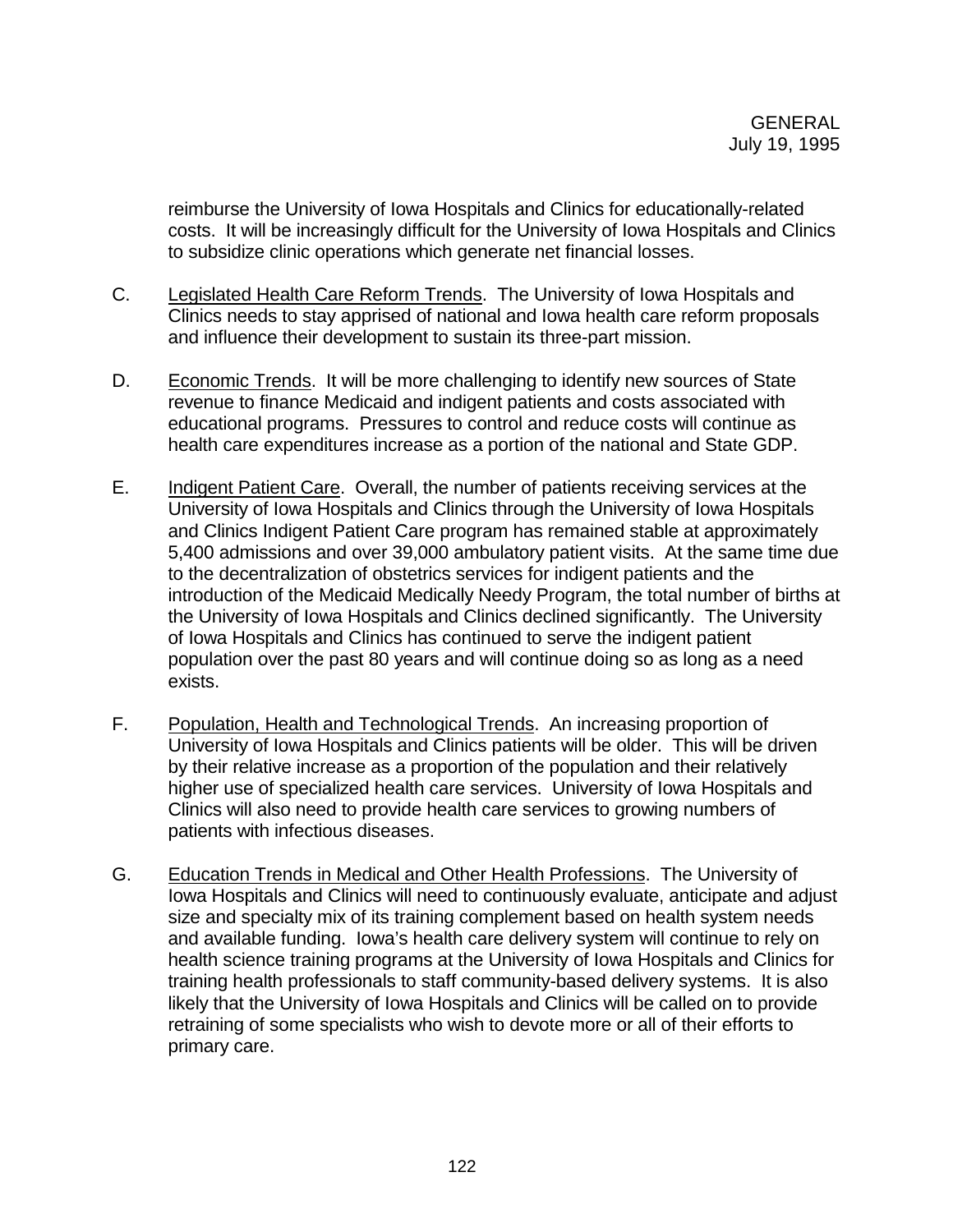H. Quality Focus and Regulatory Trends. Given the increased use of data by accrediting and contracting bodies, the University of Iowa Hospitals and Clinics must be adept at measuring, monitoring and improving outcomes. The University of Iowa Hospitals and Clinics must also effectively communicate this information to appropriate entities, continue to monitor pertinent regulatory activities and develop strategies to meet these requirements and all patient perceptions of quality.

The goals for University of Iowa Hospitals and Clinics include:

- Goal 1. Expand the capacity of the University of Iowa Hospitals and Clinics to provide primary and community-based care to support increased emphasis on primary care education and to furnish the base for an integrated network of health services delivery capable of contracting for comprehensive care of enrollees in managed care systems.
- Goal 2. Develop new markets by creating and applying new knowledge to development of cutting edge clinical services and enhance competitiveness by refining the provision of current clinical services.
- Goal 3. Develop the capacity to support effectively the University of Iowa Hospitals and Clinics' missions through a more sophisticated market analysis and communication mechanism.
- Goal 4. Reduce costs associated with providing patient care while maintaining/ expanding support for educationally-related costs; and increase productivity levels to enhance University of Iowa Hospitals and Clinics' competitive position. Attention must be given to maintaining or improving patient care quality, service and access, yet also reducing costs.
- Goal 5. Coordinate and balance efforts to manage quality and cost.
- Goal 6. Enhance the value of health science education and clinical research efforts while increasing efficiency of patient care.
- Goal 7. Enhance information access and decision support in the clinical enterprise.
- Goal 8. Examine and refine operations at the University of Iowa Hospitals and Clinics to ensure that all patients have user-friendly access to comprehensive high quality health care services provided in an environment which consistently results in convenient, courteous, safe and timely patient care, while meeting the educational objectives of the training programs.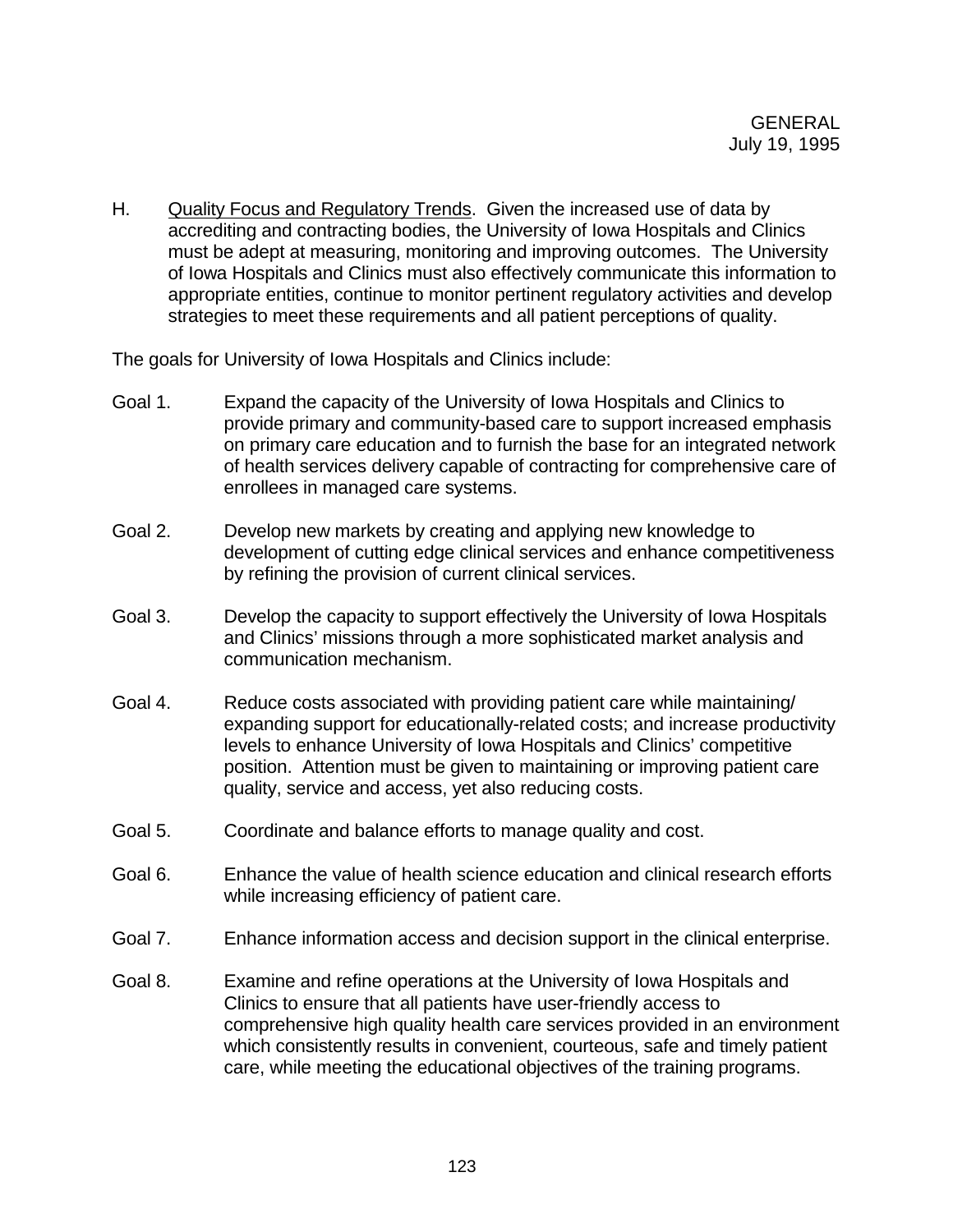- Goal 9. Enhance linkages to community health care providers.
- Goal 10. Foster the recruitment and retention of high-quality staff while enhancing the diversity of the staff.
- Goal 11. Continue development of replacement facilities that will provide the State of Iowa and the University of Iowa with a modern comprehensive teaching hospital well into the 21st Century.

President Pomerantz made special note of the recent U.S. News and World Report article which indicated that the University of Iowa Hospitals and Clinics is ranked as the 14th best hospital in the country. He congratulated University of Iowa and University of Iowa Hospitals and Clinics officials for the accomplishment.

Director Howell stated that University of Iowa Hospitals and Clinics was concluding a most positive year of operating performance. He urged caution as the growth of managed care continues to impact the health care market forcing effective management of expenses.

Mr. Yerington reviewed with the Regents the operating statistics and financial performance measures of the University of Iowa Hospitals and Clinics for FY 1995. Although the books were not yet closed, he said the net revenues and gross billings were up 6.5 percent. The effect of managed care will continue to increase. The net revenue by payor indicated that the managed care payor funds increased by 42.9 percent from fiscal year 1994.

President Pomerantz asked for an explanation for the dramatic increase in bad debts every year. Mr. Yerington responded that the growth in bad debts reflected a number of dynamics. An article in the Wall Street Journal indicated that 1.1 million Americans become uninsured every year. There continues to be an increase in the number of underinsured lives. Many of those who are fully insured have a much larger deductible and coinsurance, which also serves to increase bad debt. He said the UIHC's actual write offs this year totaled \$14 million, \$4 million above last year's direct write offs. A study by UIHC officials determined that the amount anticipated for future write offs was probably on the light side; the amount was raised to the 25 percent level. He said the remainder of the bad debt was attributable to the receiveables being higher this year.

President Pomerantz asked if a reserve system is used. Mr. Yerington responded affirmatively, stating that direct write offs are charged against the reserve and the reserve grew. The size of the reserve was now \$28 million, up from \$23.2 million last year. He noted that the change was also an internal audit recommendation.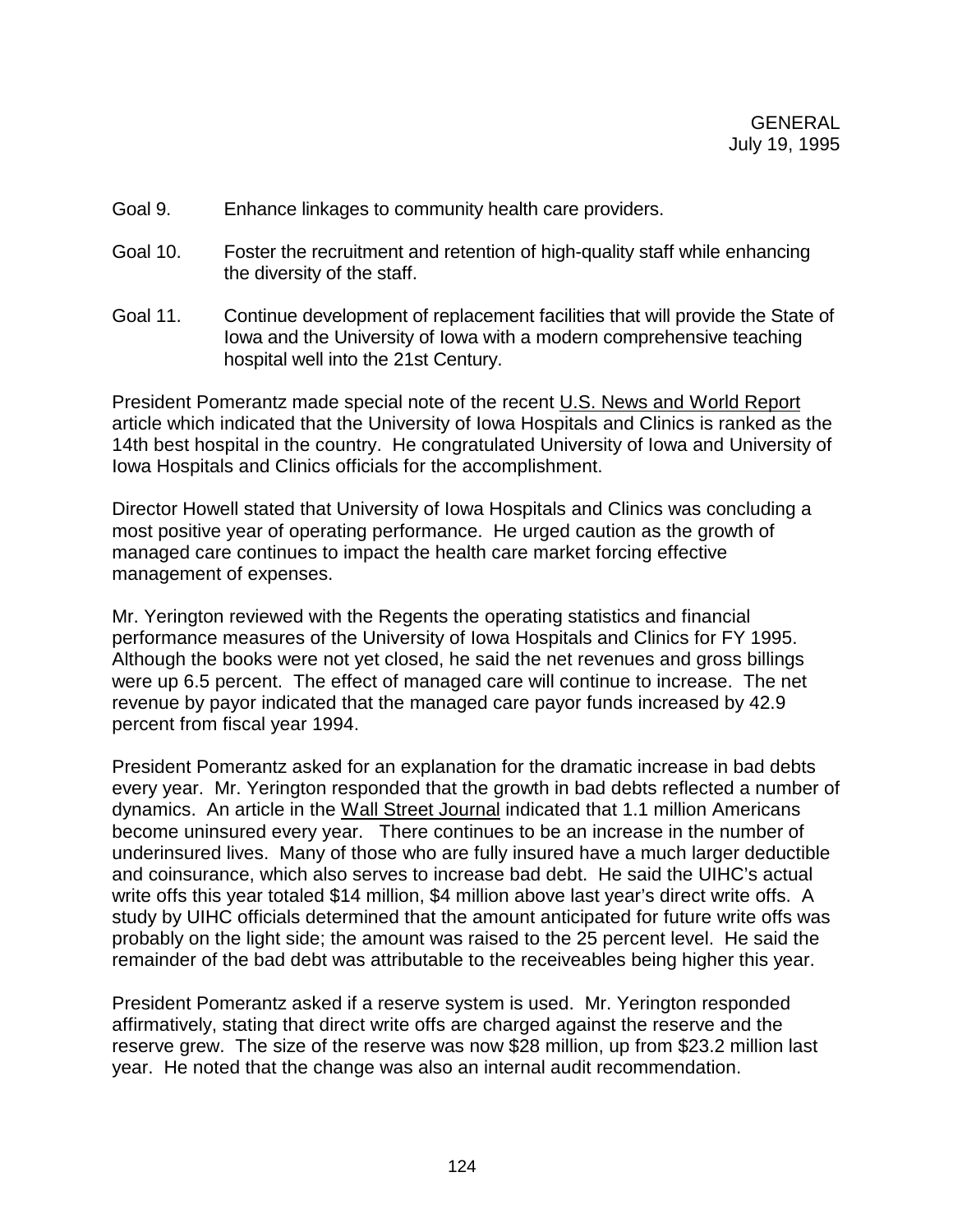Regent Collins asked what UIHC officials what the trend would be with bad debt in the future. Mr. Yerington responded that UIHC officials would be challenged to keep it from growing. He said there was no indication that the uninsured and underinsured segment of the population will decrease until a resolution is reached on health care reform.

Regent Collins asked how University of Iowa Hospitals and Clinics' bad debt experience compared with the experience of non-State related hospitals. Mr. Yerington responded that the average percent of gross billings being written off were 3.8 percent while the national average was 2.6 percent. The 75th percentile of the national average is 3.9 percent to 4 percent. The nature of the University of Iowa Hospitals and Clinics is that it is the last hope for Iowa citizens; no one is turned down in the rendering of care. He concluded by stating that the amount of bad debt was much higher than what was experienced in the past.

Regent Collins questioned how the University of Iowa Hospitals and Clinics compared, for example, with Mercy Hospital in Iowa City. Mr. Yerington said he would be quite surprised if the increasing proportion of bad debt was not higher at all hospitals. UIHC will have more bad debt than most hospitals. The only other hospital in the state that operates on a basis similar to UIHC is Broadlawns in Des Moines which has a 3.4 percent operating margin.

Regent Newlin asked for the acceptable level of FTEs per occupied bed. Mr. Yerington responded that the UIHC's figures were in the general range of national averages for an academic health center. He cautioned that the figures were very misleading because it would depend on the patient that a hospital would have left after carving out of a hospital's patient population base to accommodate funding levels. Typically the patients that are lost are the less-costly patients, the ones that require fewer FTEs per bed.

Vice President Manasse stated that while there may be a decrease in actual numbers of FTEs per bed, the skill level of those individuals will likely go up. As the patient acuity increases, the talent level will also have to increase.

Mr. Richey asked how the decline in Medicare and Medicaid net revenue receipts compared to Medicare and Medicaid patient admissions. Mr. Yerington responded that Medicare patient admissions are up 4.5 percent. He said Medicaid patient admissions have increased even more dramatically because Medicaid is becoming involved in managed care. Medicaid has at least two major managed care programs in which it is enrolling its patients. Patients in Medicaid's Medipass program, which is now in most Iowa counties, are also classified as managed care patients.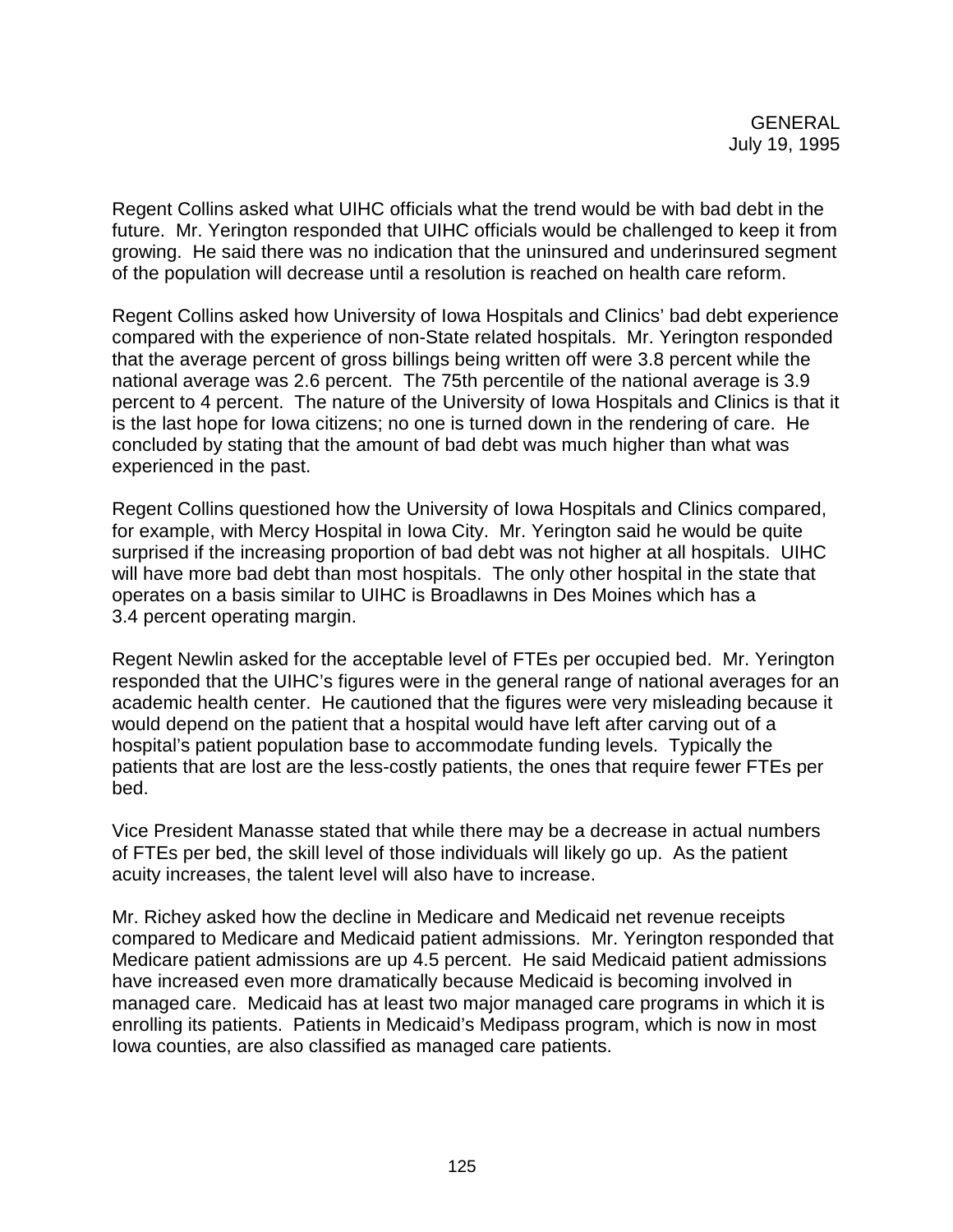President Pomerantz referred to the net operating margin and asked if UIHC carries its own interest income. Mr. Yerington responded affirmatively, stating that \$5 million would be added to the \$14 million. Last year the amount was \$6.7 million.

Vice President Manasse projected that in the future there will probably be even more managed care patients in Medicare. The assumption it that the majority of the health care provided at UIHC will be provided under managed care contracts which will affect inpatient utilization. He expects that more patients will be served in the outpatient clinics versus inpatient services.

Mr. Yerington reviewed the monthly financial report as of May 31, 1995, on a cash basis. UIHC officials are making efforts this year to get ahead of the curve in reducing costs.

Regent Collins asked where in the financial reports the cross-relationships between the College of Medicine and the University of Iowa Hospitals and Clinics could be found. Mr. Yerington responded that those types of figures would not show up individually. Those funds are a combination of salaries, supplies and expense figures.

Regent Collins stated that in the future there will have to be less financial support for the medical school through the hospital and more support from the legislature. At some time the State is going to have to support its medical school.

Mr. Yerington stated that support for the College of Medicine is included as part of the educationally-related costs of the hospital.

Mr. Staley reviewed the patient census data with the Regents. He said there has been a steady growth in admissions in the past 5 years although acute care admissions are down while the number of admitted outpatients has increased. There has been a continual movement of care from inpatient to ambulatory services. On January 1 UIHC officials adopted three new bed occupancy classifications; some patients who would have been assigned an occupancy status of "acute" previously are now being listed as less than acute. He said the average length of patient stay is declining. The number of acute patients has been relatively stable although more patients are being moved out of that category and into the other categories. The length of stay of admitted outpatients as well as the number of acute patient days of care have declined. The case mix index has experienced moderate growth. The case mix index at the University of Iowa Hospitals and Clinics is much greater than at other hospitals in the state. There has been a growth in average daily visits to ambulatory clinics.

Mr. Staley discussed the impact of the dramatic growth in the number of managed care patients and progress in meeting capital replacement objectives.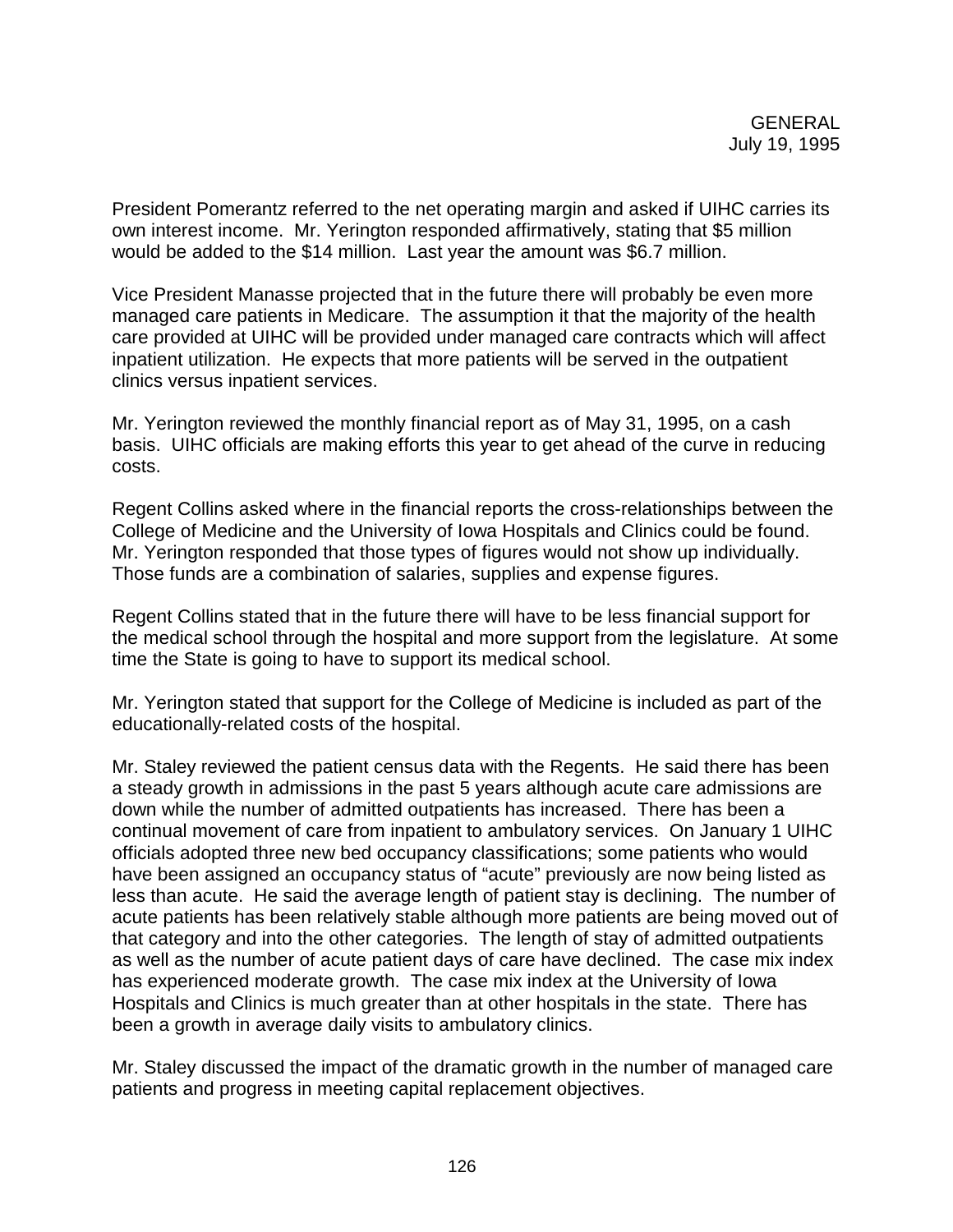Regent Newlin asked about construction of a material services processed linen storage and dispensing facility in the Carver Pavilion. Mr. Staley said construction had begun during this last quarter. The entire program was approved in 1992.

Regent Collins asked if the construction project was on schedule. Mr. Staley responded that it was on schedule.

Mr. Staley discussed three capital projects which he said were very important to meeting the need for clinic space: the Iowa Women's Health Center, the Geriatric and Other Internal Medicine Clinics, and patient and other support facilities. He said completion of those projects will greatly enhance UIHC's ambulatory care services. The occupants of the Steindler Building can then be relocated to make space for the new Biosciences Building. He noted that all of the projects were contingent upon the availability of self-generated University of Iowa Hospitals and Clinics funding.

Director Howell stated that UIHC officials added the managed care line item to the UIHC financial summary to permit tracking of the growth in the number of managed care patients and how managed care fits into the total volume picture.

Director Howell introduced John Tinker, Vice Chair of the Strategic Planning Committee, to present the University of Iowa Hospitals and Clinics long-range strategic plan.

Dr. Tinker reviewed the planning process, long-range goals and related strategies. He said the next step in the process will be for UIHC administration to develop a tactical plan.

President Pomerantz asked about coordinating the strategic plan and tactical plan. Dr. Tinker said the tactical plan, to be delineated by hospital administration, would incorporate the strategies of the plan.

President Pomerantz said he was concerned as he reviewed the strategic plan that there were no specific timelines or detailed strategies. If there is a tactical plan that lays over the strategic plan, it would be helpful for the Regents to have because it would answer many questions.

Dr. Tinker stated that the process in the academic health center involves first obtaining buy-in from the constituency. The timelines, resource allocations and personnel assignments have not been but will be addressed.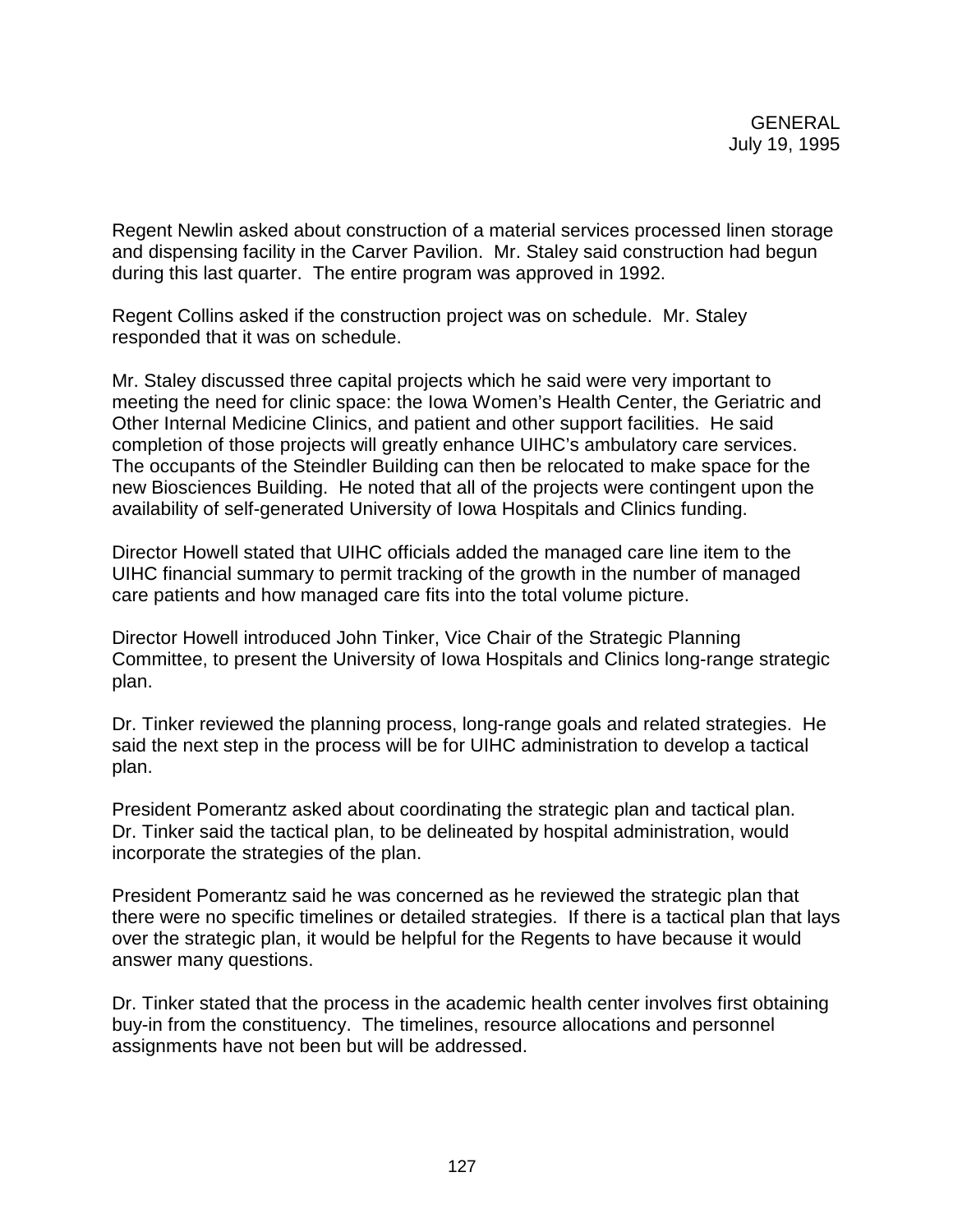Vice President Manasse stated that in October, when UIHC officials make their next presentation to the Board, the Regents will be presented with the layover between the strategic plan and the tactics. He said that what Dr. Tinker was alluding to was a separation between the advisory committee's activities and hospital administration.

Regent Newlin said there seemed to be a problem with terminology. Essentially what the Regents were presented with at this meeting was phase one of a strategic plan. University and hospital officials will return with phase 2 which will include timelines, etc.

Dr. Tinker stated that in an academic environment there was a need to achieve buy-in from large numbers of a very disparate constituency, which was what was attempted with the document under discussion at this meeting.

Director Howell stated that he had heard the charge, and that UIHC officials would be back with more specifics in October.

Director Howell introduced William Hesson and Robert Rodnitzky to present the UIHC report on delegated governance functions, which they did.

Dr. Rodnitzky reviewed the report of the University Hospital Advisory Committee as well as the functions of the committee.

President Pomerantz asked for the top two or three issues with which the advisory committee was currently dealing. Dr. Rodnitzky responded that the top issue was the reorganization of the committee's structure to ensure its energies are directed toward appropriate goals. The second most important issue was the UIHC strategic plan. He said that in some respects everything is rolled up into the strategic plan. The third top issue concerned the clinical enterprise.

Regent Newlin asked if most of the physicians who belong to the hospital advisory committee are designated by the position they hold. Dr. Rodnitzky said that was correct, except for five positions.

Regent Newlin asked how the individuals serving in those five positions are replaced. Dr. Rodnitzky responded that those individuals are replaced by election, although 2 or 3 of the 5 are re-elected each year.

President Pomerantz referred to the delegation of the Board's authority to the advisory committee and stated that the Board had not delegated its legal responsibility. It preserved its right for policy oversight and review. The Board needs to be in the loop when there are major policy issues to be decided. Dr. Rodnitzky said there was certainly no debate on that issue.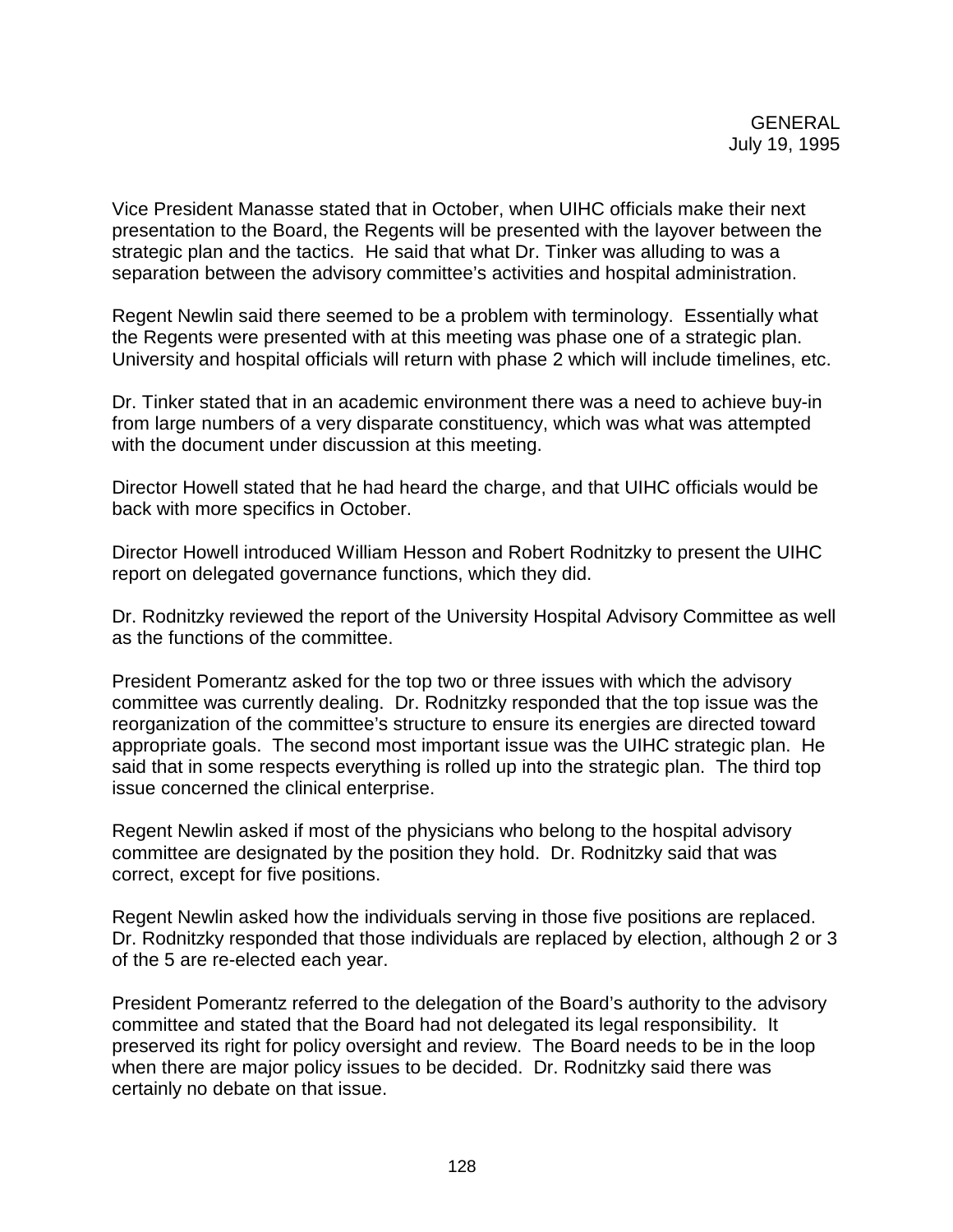President Pomerantz asked for comment on the recently-published ranking of the University of Iowa Hospitals and Clinics as the 14th best hospital in the country according to the U.S. News and World Report.

Dr. Rodnitzky stated he believed that the UIHC exceeded the qualifications of some of the institutions ranked above it. He noted that there were no minor league institutions in the top 18.

Director Howell stated that the next topic for discussion was the clinical enterprise. He said it was critical that the UIHC and the College of Medicine address the issues of clinical delivery of medical care in a collaborative fashion. They have developed support and structure to support this collaborative effort which was now called the clinical enterprise.

Dean Kelch discussed the clinical enterprise plan and management.

Regent Newlin asked about the strategic planning process in the College of Medicine. Dean Kelch responded that a great deal of cultural change had to take place. He will work more on the action plan which will be similar to that of the UIHC. There needs to be buy-in for the action steps.

Director Howell discussed some of the clinical enterprise programs and network activities that have been undertaken.

Regent Dorr asked for a brief update on the status of the relationship of the PHO and community choice. Vice President Manasse said university officials will provide the Board with a status report in October.

Regent Dorr asked if any of the efforts were generating patient flow or revenues. Director Howell responded affirmatively, stating that there were about 8,000 covered lives in the two communities of Des Moines and Sioux City. He said the growth of a product like that comes twice a year; January in Iowa is the largest renewal time.

President Pomerantz suggested there were several issues touched on today which were left unresolved, some of which were governance issues. He asked that university officials stay in close contact in working together to resolve those issues.

President Pomerantz expressed the Board's appreciation to Vice President Manasse, Dean Kelch and Director Howell for the time they had taken over the last two days to meet with the Regents.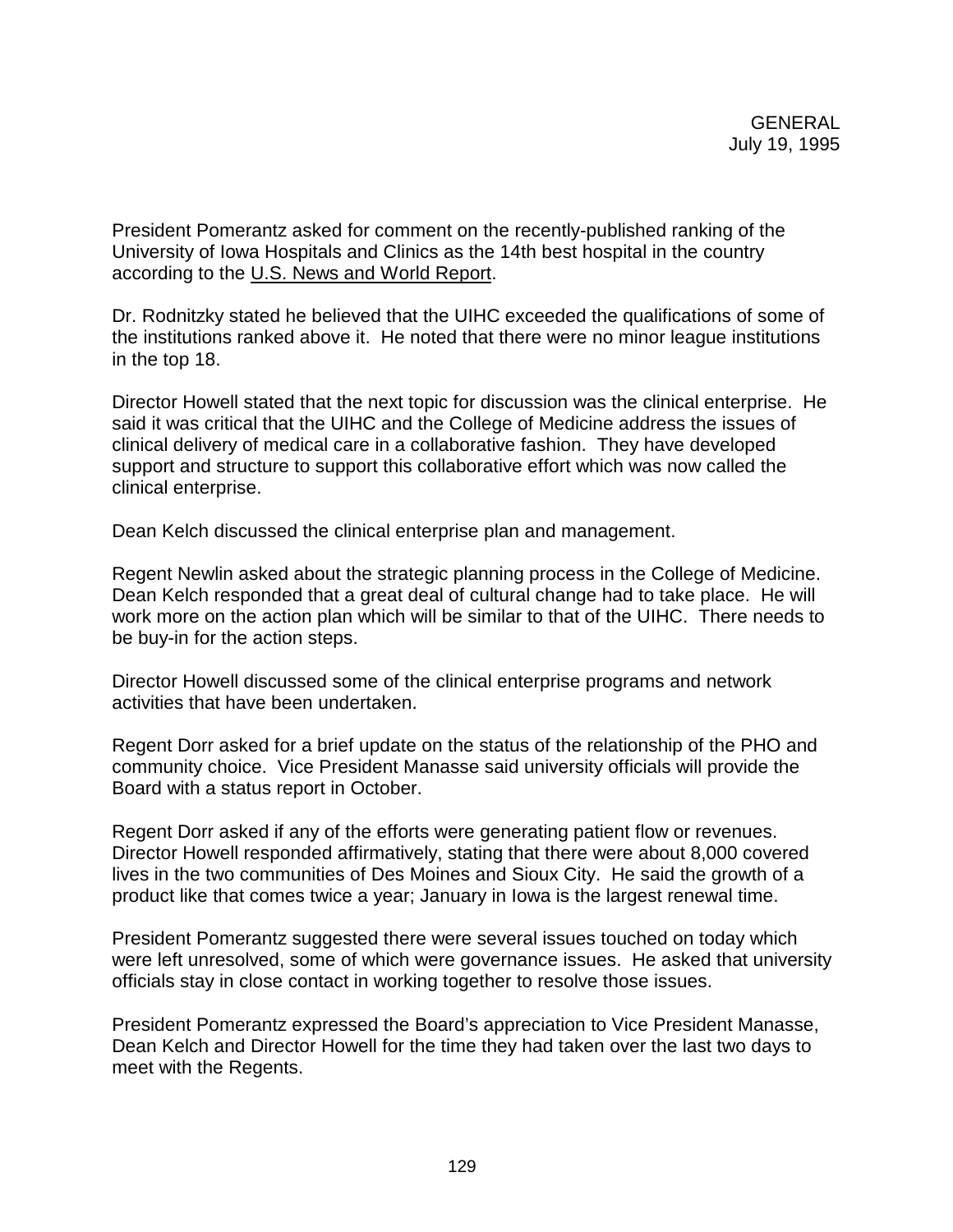Regent Newlin asked for the six specialties in which UIHC is ranked high nationally. Director Howell responded that those specialties are orthopedics, ophthalmology, otolaryngology, urology, endocrinology, and neurology.

President Pomerantz asked if the UIHC was ranked very high in the areas of cancer and cardiology. Director Howell responded that an application had been submitted to the National Institutes of Health for a grant which will be vital to its cancer program. He said the area of cardiology may have been flawed in the study. He believes the cardiology service is excellent and worthy of being on the list of the best departments nationally.

President Pomerantz said he agreed.

Vice President Manasse stated that it had been a pleasure working with Dean Kelch and Director Howell over the last year. Both were men of goodwill to whom he extended the gratitude of the University of Iowa. The future of Iowa was very close to their hearts. He said they would return in October. He hoped to have much communication between now and then to deal with some of the issues that had been discussed.

# IOWA STATE UNIVERSITY

The following business pertaining to Iowa State University was transacted on Wednesday, July 19, 1995.

### **RECOGNITION OF DAVID SLATER**.

President Pomerantz stated that Iowa State University officials had asked the Board to pass a resolution in recognition of David M. Slater for his conscientious and dedicated work as Director of Transportation Services and for his many courtesies and services to members of the Board of Regents during their visits to Iowa State University.

MOTION: Regent Dorr moved to approve the resolution as proposed by Iowa State University officials. Regent Johnson-Matthews seconded the motion. MOTION CARRIED UNANIMOUSLY.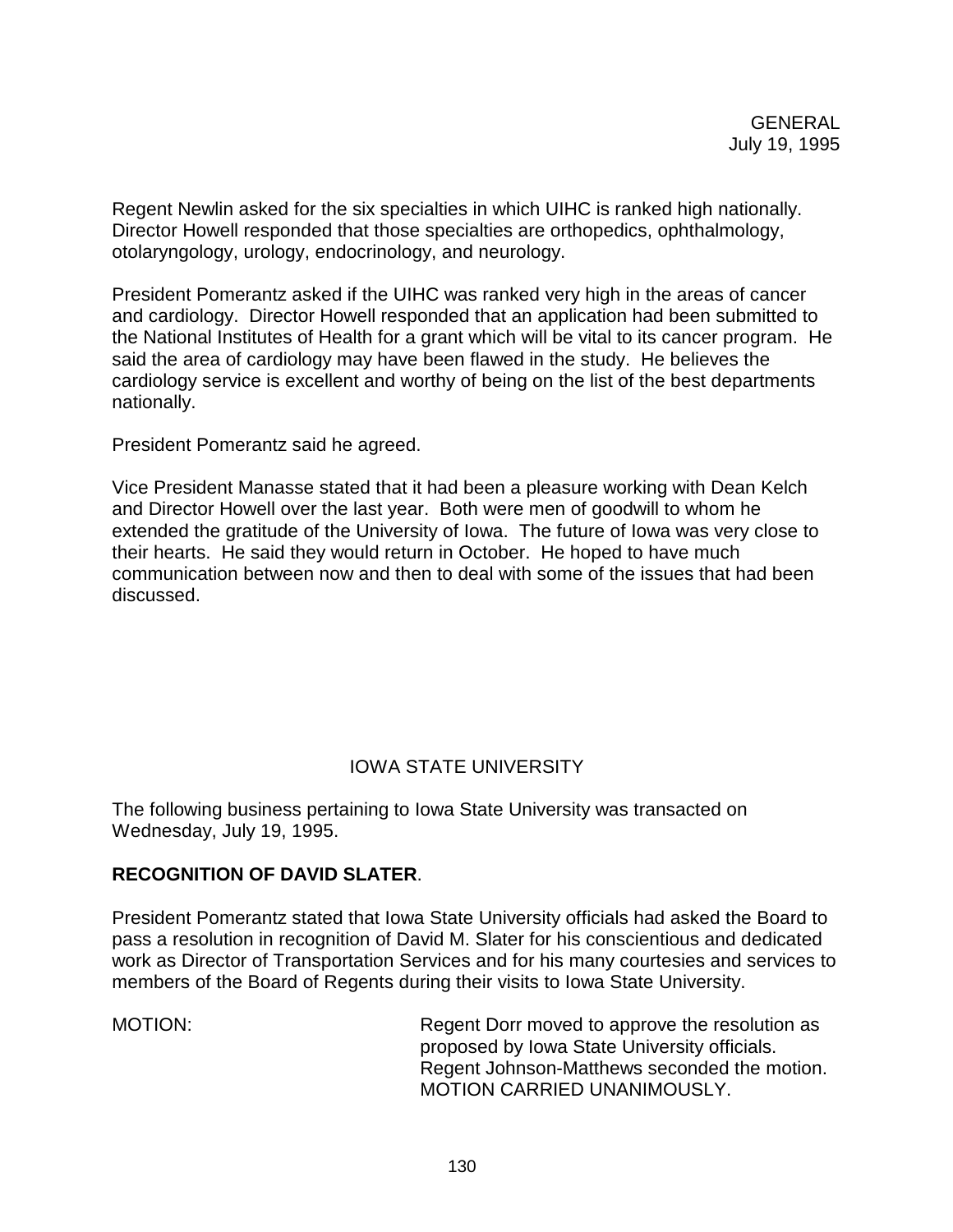**RATIFICATION OF PERSONNEL TRANSACTIONS**. The Board Office recommended the Board approve personnel transactions, as follows:

Register of Personnel Changes for June 1995 which included two requests for early retirement and one request for phased retirement.

Provided for the Board's information was the decision of ROBERT ANDERSON, Vice Provost of Extension, to step aside from his position and assume responsibilities as a professor of Electrical and Computer Engineering on or before August 1, 1995.

MOTION: Regent Dorr moved to approve the university's personnel transactions, as presented. Regent Tyrrell seconded the motion. MOTION CARRIED UNANIMOUSLY.

**REQUEST FOR MASTER OF ENGINEERING DEGREE**. The Board Office recommended the Board refer the request from Iowa State University to establish an interdepartmental Master of Engineering in Systems Engineering to the Interinstitutional Committee on Educational Coordination and the Board Office for review and recommendation.

The program is designed to improve the abilities of engineers both on and off campus to analyze and solve the complex problems that arise in modern engineering practice.

University officials indicated that no programs in this field of study are available in Iowa. The program builds on the existing strengths of Iowa State University. A substantial part of the course work is already in place.

It was anticipated that 20 to 40 majors would be enrolled in this program over the next five years.

ACTION: This request was referred by consent.

**REGISTER OF CAPITAL IMPROVEMENT BUSINESS TRANSACTIONS**. The Board Office recommended that the Register of Capital Improvement Business Transactions for Iowa State University be approved.

PROJECT DESCRIPTIONS AND BUDGETS

Iowa State Center--Soffit Restoration **April 1995** Budget \$633,000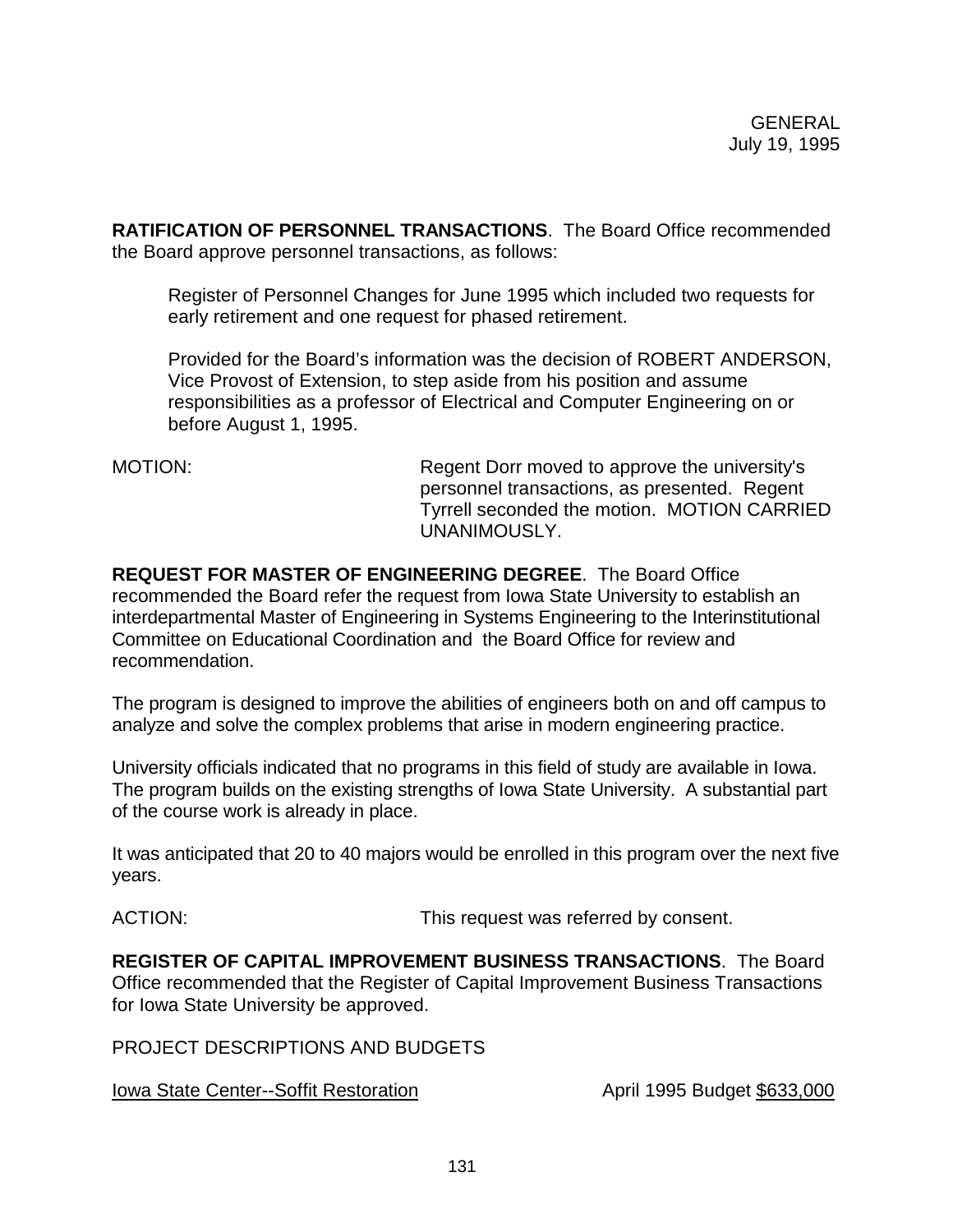Source of Funds: General University Funds Revised Budget \$353,000

Project Budget

|                                    | <b>April 1995</b><br><b>Budget</b> | <b>Revised</b><br><b>Budget</b><br><b>July 1995</b> |
|------------------------------------|------------------------------------|-----------------------------------------------------|
| Contracts                          | \$469,000                          | \$193,495                                           |
| <b>Design Services</b>             | 99,935                             | 110,935                                             |
| <b>Construction Administration</b> | 15,689                             | 16,285                                              |
| <b>University Services</b>         | 1,000                              | 1,000                                               |
| Miscellaneous                      | 2,000                              | 1,000                                               |
| <b>Project Reserve</b>             | 45,376                             | 30,285                                              |
| TOTAL                              | 633,000                            | \$353,000                                           |

University officials requested approval of a revised project budget in the amount of \$353,000. This amount was a decrease of \$280,000, reflecting savings on the construction contract which was awarded to the low bidder at approximately 50 percent below the engineering estimate.

Student Health Center November 1994 Budget \$5,975,000 Revised Budget \$6,151,000

Project Budget

|                                    | Nov. 1994<br><b>Budget</b> | Revised<br><b>Budget</b><br><b>July 1995</b> |
|------------------------------------|----------------------------|----------------------------------------------|
| Contracts                          |                            | $$4,227,600$ $$4,403,600$                    |
| <b>Design Services</b>             | 505,300                    | 517,300                                      |
| <b>Construction Administration</b> | 137,450                    | 137,450                                      |
| <b>University Services</b>         | 21,000                     | 21,000                                       |
| <b>Miscellaneous</b>               | 10,000                     | 10,000                                       |
| Landscaping                        | 80,000                     | 80,000                                       |
| <b>Utility Extensions</b>          | $\mathbf{O}$               | 92,500                                       |
| Movable Equipment                  | 330,000                    | 330,000                                      |
| <b>Art Work</b>                    | 32,000                     | 32,000                                       |
| <b>Building Automation</b>         | 85,000                     | 85,000                                       |
| Telecommunications                 | 20,000                     | 20,000                                       |
| <b>Project Reserve</b>             | 526,650                    | 422,150                                      |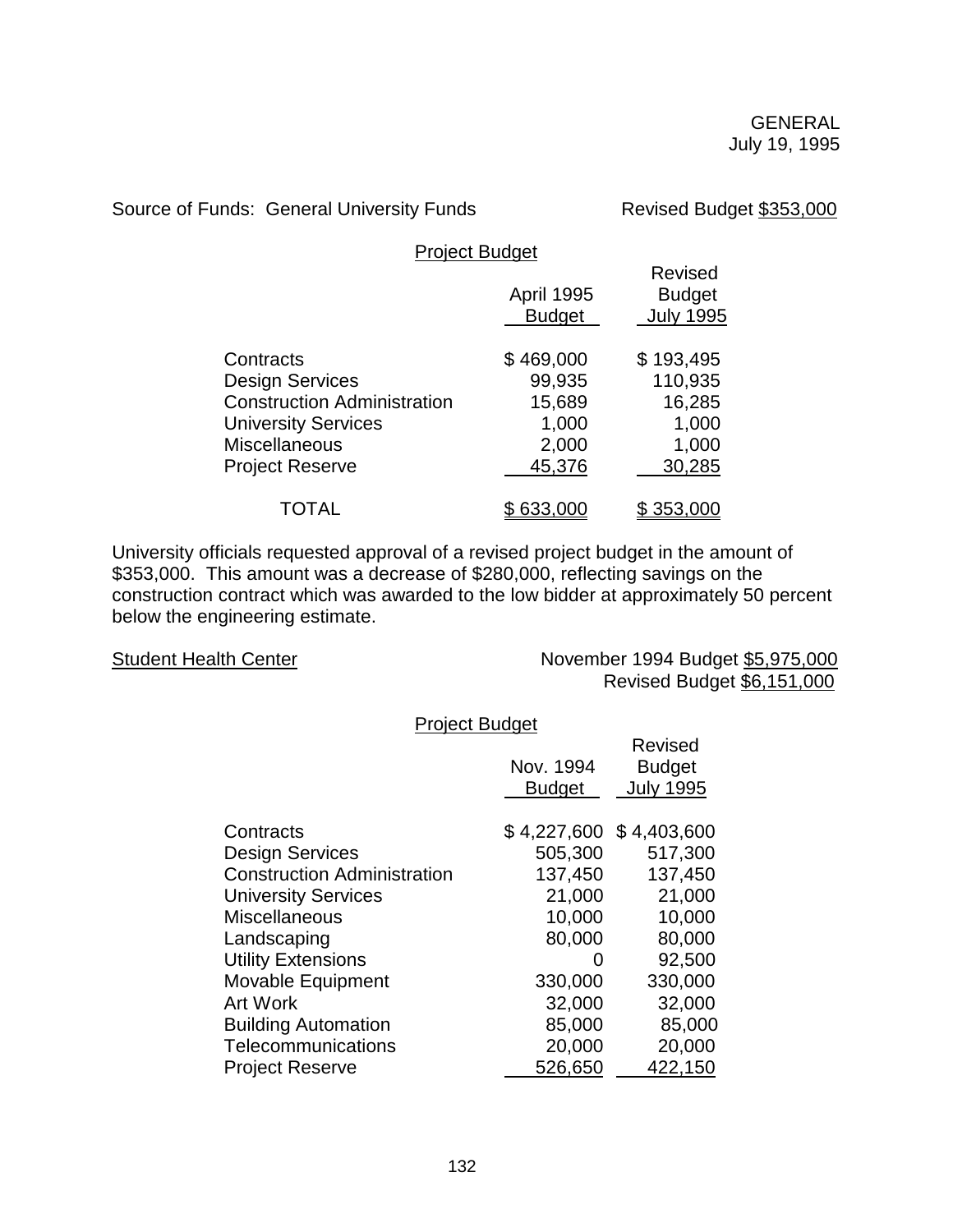| <b>TOTAL</b>                                                                                                                                            | $$5,975,000$ $$6,151,000$    |
|---------------------------------------------------------------------------------------------------------------------------------------------------------|------------------------------|
| of Funds:<br>Student Health Center Revenue Bonds \$5,000,000 \$4,584,000<br><b>Student Health Center Reserve</b><br><b>Student Health Facility Fees</b> | 975,000 1,151,000<br>416,000 |
| <b>TOTAL</b>                                                                                                                                            | $$5,975,000$ $$6,151,000$    |

University officials requested approval of a revised project budget in the amount of \$6,151,000, an increase of \$176,000, which reflected partial reallocation of funding from the West Campus--Construct Parking Lots project to the Student Health Center project.

The revised budget proposed for the Student Health Center reflected an increase of \$176,000, the amount by which the Student Health Center's obligation for the parking lots was reduced. The budget also included an adjustment in the amount of funding from Student Health Center Revenue Bonds to reflect the actual bond proceeds and the addition of receipts from the 1994-1995 Student Health Facility Fee.

The amounts from the Student Health Center Revenue Bonds and receipts from the 1994-1995 Student Health Facility Fee were consistent with the amounts included in the Official Statement for the bond issue.

\* \* \* \* \* \* \*

University officials reported nine new projects with budgets of less than \$250,000. The titles, source of funds and estimated budgets for the projects were listed in the register prepared by the university.

\* \* \* \* \* \* \*

ARCHITECT/ENGINEER AGREEMENTS

Amendments:

Source

Gilman Hall Renovation--Phase 3 Amendment #4 \$16,000 Wehner Pattschull and Pfiffner, Iowa City, Iowa

University officials requested approval of Amendment #4 to the agreement with Wehner Pattschull and Pfiffner for additional design services for an expanded project scope to include the addition of corridor doors and terrazzo stairs.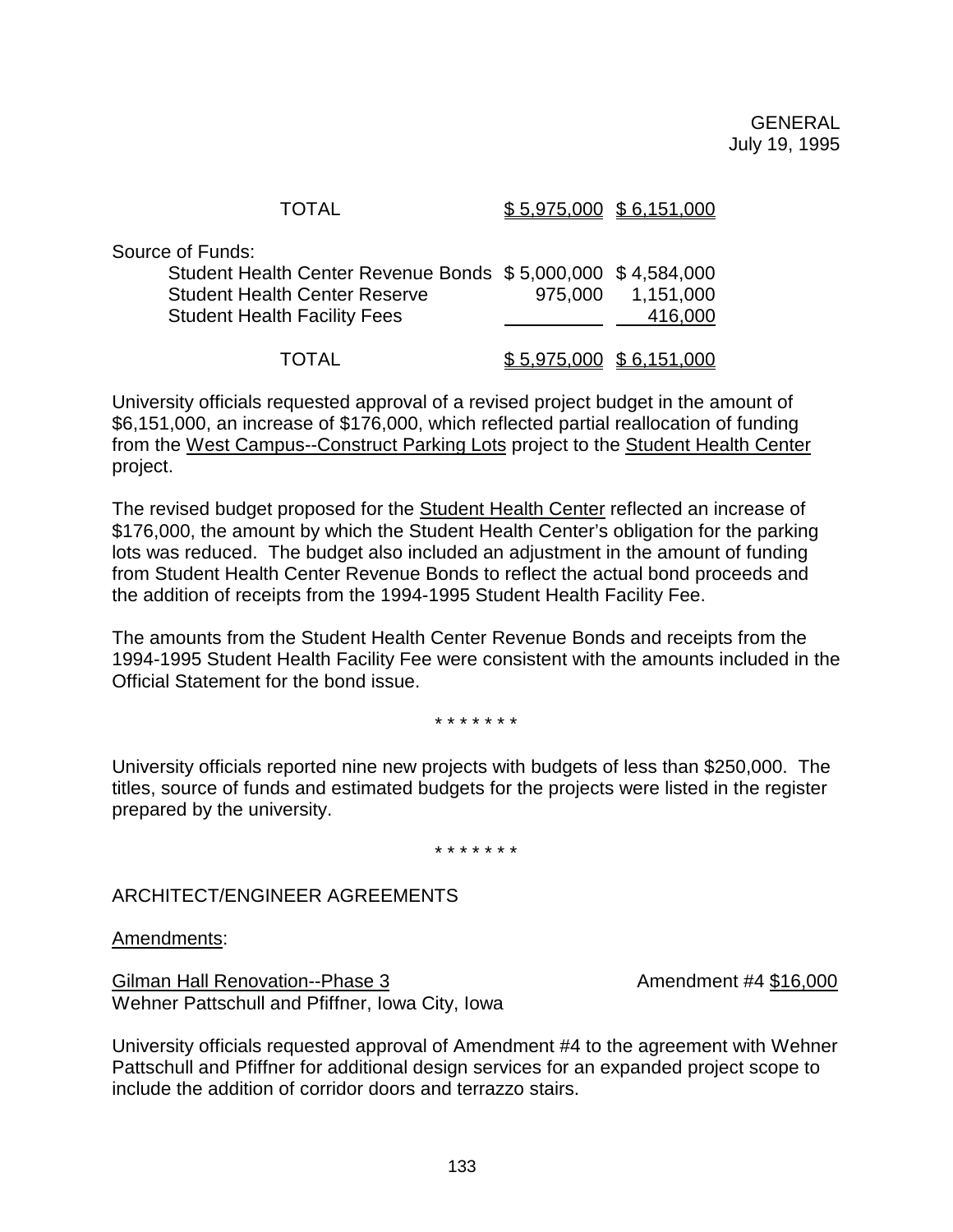Animal Science Teaching Farm--Swine Facilities--Phase I Amendment #2 \$5,000 Shive-Hattery Engineers and Architects, West Des Moines, Iowa

University officials requested approval of Amendment #2 to the agreement with Shive-Hattery Engineers and Architects for additional labor associated with the topographic survey resulting from an increase in the project site from three to ten acres.

Amendment No. 2 will not result in an increase in the total project budget.

Animal Science Teaching Farm--Swine Facilities--Phase I \$1,000 Shive-Hattery Engineers and Architects, West Des Moines, Iowa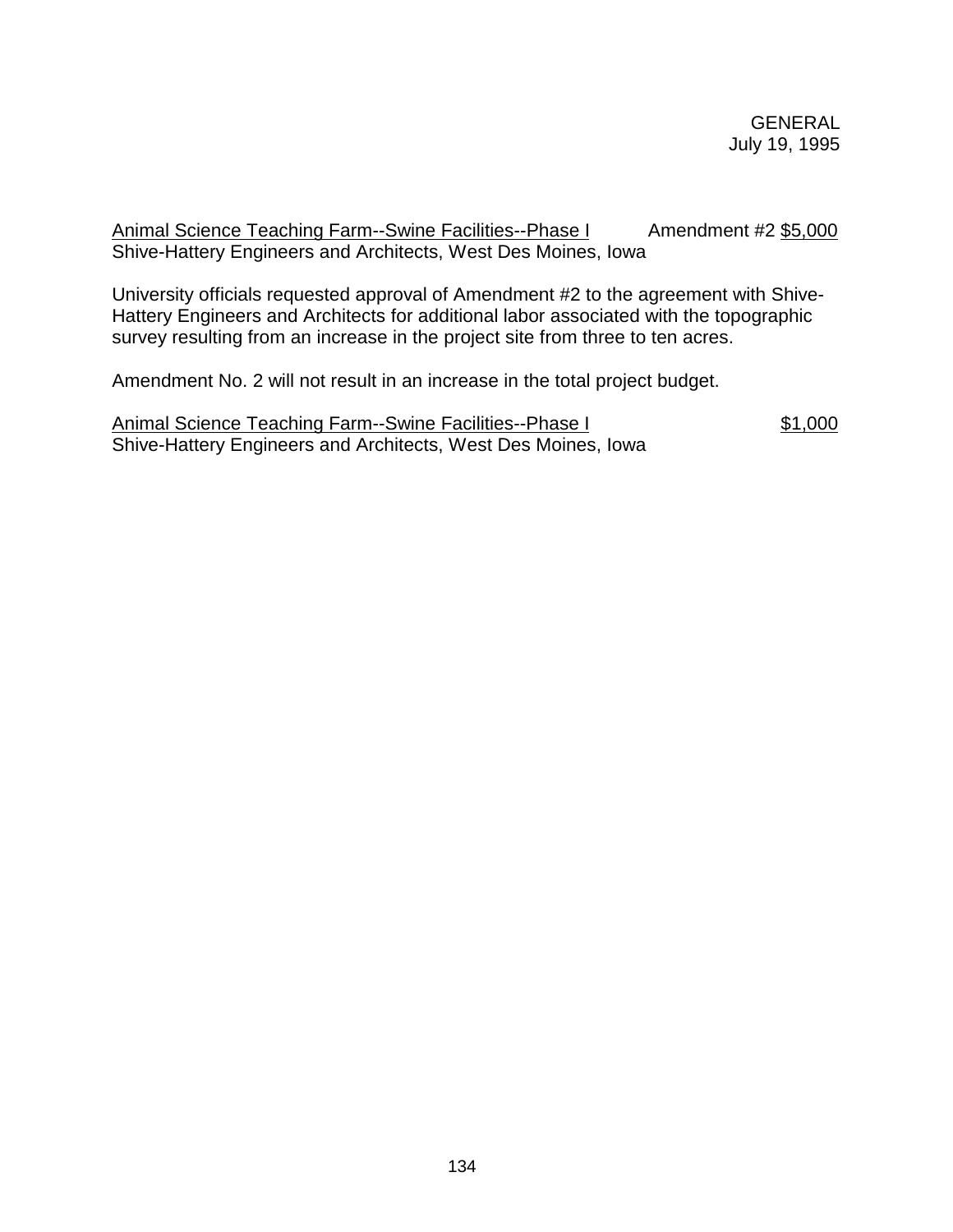| <b>CONSTRUCTION CONTRACTS</b>                                                                                                         |           |
|---------------------------------------------------------------------------------------------------------------------------------------|-----------|
| Armory--Roof and Curtain Wall Replacement--Phase 2<br>Award to: Wood Roofing Company, Des Moines, Iowa<br>(3 bids received)           | \$341,809 |
| <b>Meats Laboratory--Refrigeration System Replacement</b><br>Award to: Taylor Industries, Inc., Des Moines, Iowa<br>(3 bids received) | \$599,824 |
| ACCEPTANCE OF COMPLETED CONSTRUCTION CONTRACTS                                                                                        |           |
| Veterinary Medicine--Remodel Large Animal Housing Facilities<br>Harold Pike Construction Company, Inc., Ames, Iowa                    |           |
| <u>Veterinary Medicine--Energy Conservation Remodeling--Phase 2</u><br><b>ACI Mechanical Corporation, Ames, Iowa</b>                  |           |
| <b>FINAL REPORTS</b>                                                                                                                  |           |

Stanton Memorial Carillon Restoration **\$279,654** 

MOTION: Regent Pellett moved that the Register of Capital Improvement Business Transactions for Iowa State University be approved. Regent Kennedy seconded the motion. MOTION CARRIED UNANIMOUSLY.

**APPROVAL OF LEASES**. The Board Office recommended the Board approve leases, as presented.

University officials requested approval to enter into a lease as lessee with the ISU Research Park Corporation for the university's use of 6,750 square feet of space at the ISU Research Park for the Iowa Transportation Center, at the rate of \$6,890.63 per month (\$12.25 per square foot, \$82,687.56 per year), with utilities and operating expenses estimated at an additional \$1,125 per month, for a total rent of \$8,015.63 per month (\$14.25 per square foot, \$96,187.56 per year), for a five-year period.

135

MOTION: MOTION: Regent Pellett moved to approve leases, as presented. Regent Kennedy seconded the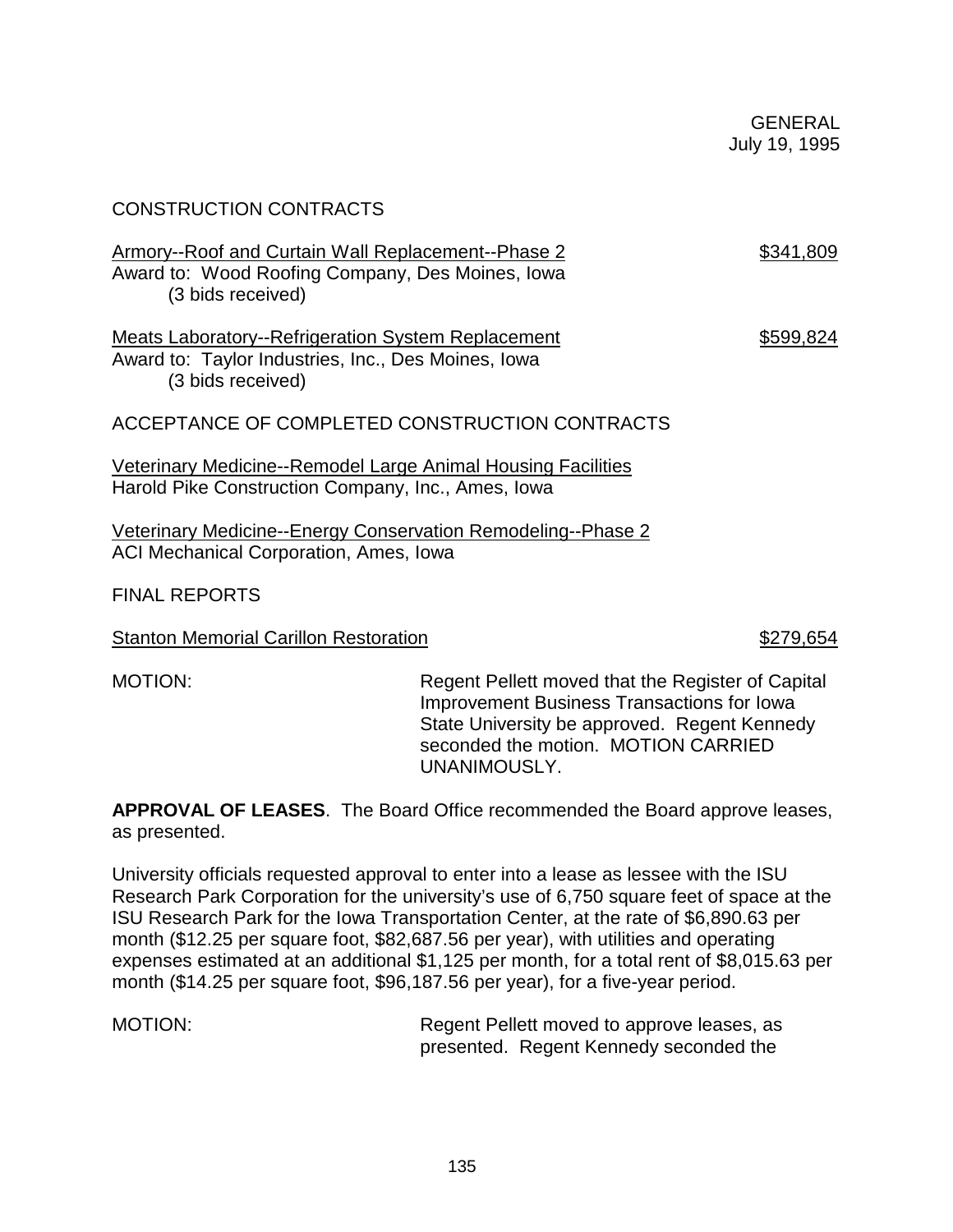President Pomerantz then asked Board members and institutional officials if there were additional items for discussion pertaining to the University of Iowa. There were none.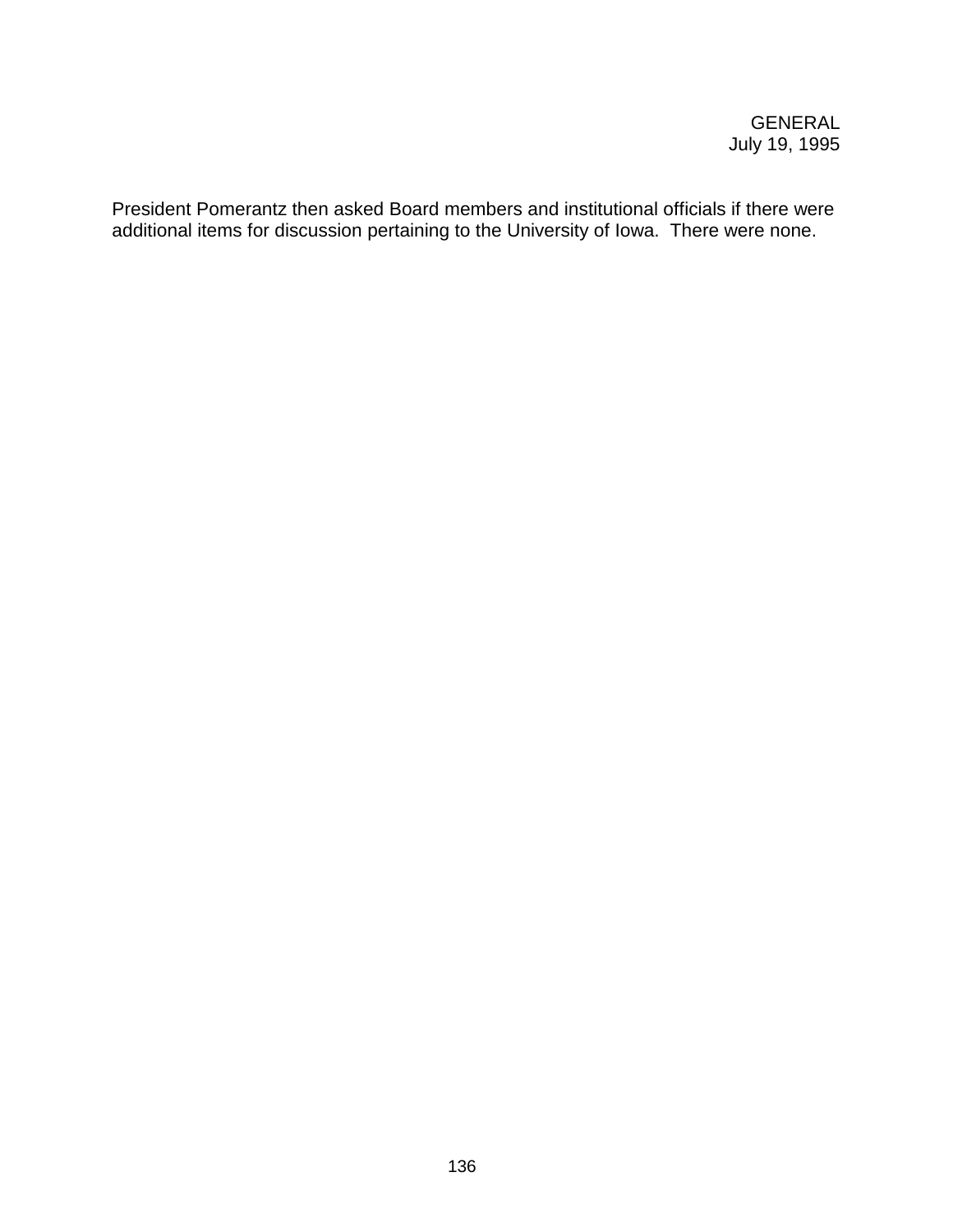motion, and upon the roll being called, the following voted: AYE: Collins, Dorr, Johnson-Matthews, Kennedy, Newlin, Pellett, Pomerantz, Smith, Tyrrell. NAY: None. ABSENT: None.

MOTION CARRIED UNANIMOUSLY.

**LIED FOUNDATION HIXSON OPPORTUNITY AWARDS AGREEMENT**. The Board Office recommended the Board approve and ratify the agreements between Iowa State University and the Lied Foundation Trust naming the Iowa State University Recreation/ Athletic Facility the "Ernst F. Lied Recreation/Athletic Center" and establishing the Lied Scholarship Fund.

In March the Board formally approved the naming of the Iowa State University Recreation/Athletic Facility the "Ernst F. Lied Recreation Athletic Center" and was informed about the commitment of the Lied Foundation to \$5 million to fund the Christina Hixson Opportunity Awards.

The Lied Foundation requested that the Board formally ratify and approve the agreements, as presented. The proposed agreements were reviewed by counsel at the university and by the Attorney General's Office. The agreements reflected the terms and conditions announced in March when the naming of the facility was announced.

MOTION: Regent Johnson-Matthews moved to approve and ratify the agreements between Iowa State University and the Lied Foundation Trust naming the Iowa State University Recreation/Athletic Facility the "Ernst F. Lied Recreation/Athletic Center" and establishing the Lied Scholarship Fund. Regent Smith seconded the motion. MOTION CARRIED UNANIMOUSLY.

President Pomerantz then asked Board members and institutional officials if there were additional items for discussion pertaining to Iowa State University. There were none.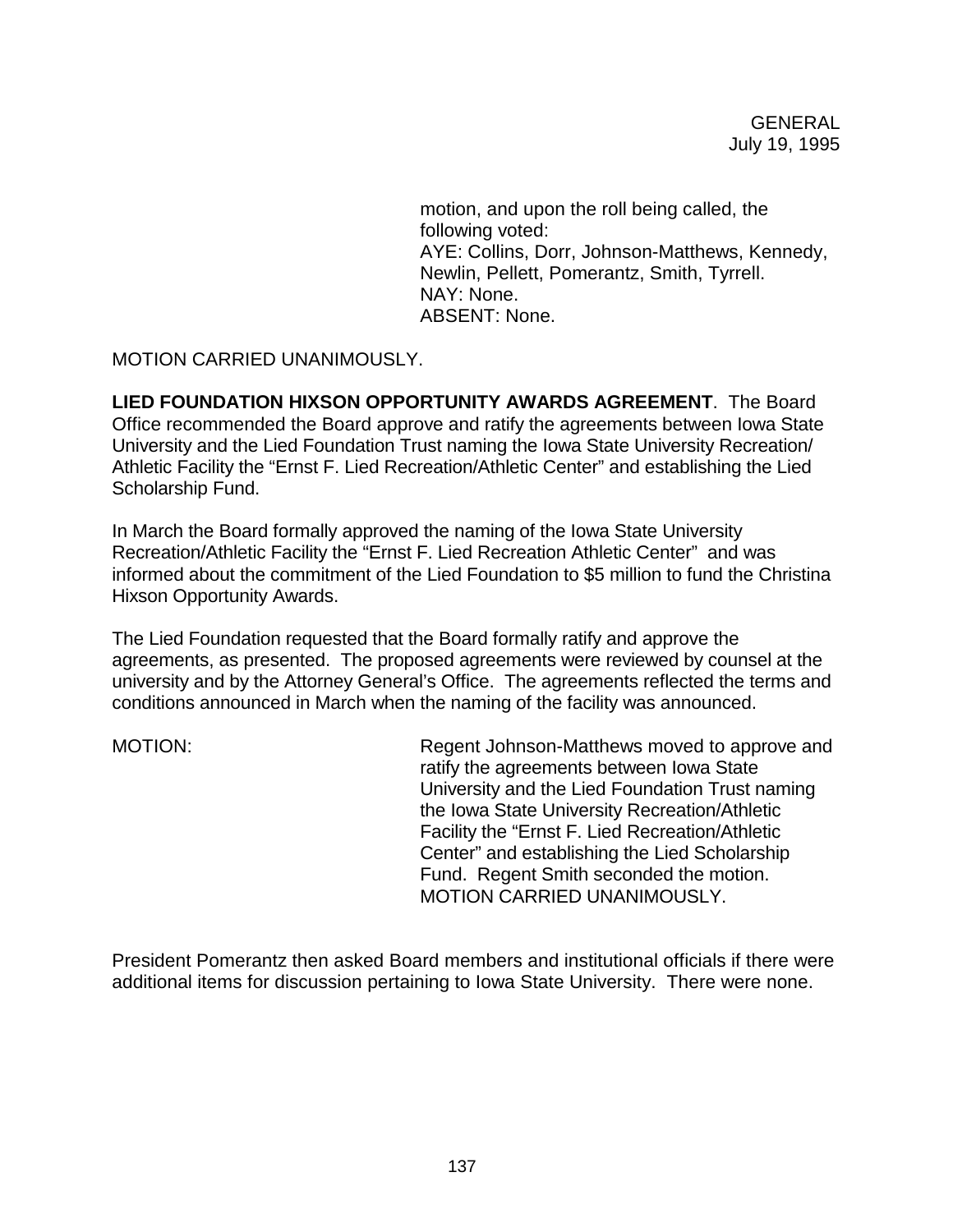# UNIVERSITY OF NORTHERN IOWA

The following business pertaining to the University of Northern Iowa was transacted on Wednesday, July 19, 1995.

**RATIFICATION OF PERSONNEL TRANSACTIONS**. The Board Office recommended the Board approve the university's personnel transactions, as follows:

Register of Personnel Changes for May and June 1995.

Provided for the Board's information was the appointment of JAMES LUBKER, Associate Dean of Arts and Sciences at the University of Vermont, as Dean of the College of Humanities and Fine Arts, effective August 25, 1995, at an annual salary of \$100,000.

MOTION: Regent Dorr moved to ratify the university's personnel transactions, as presented. Regent Tyrrell seconded the motion. MOTION CARRIED UNANIMOUSLY.

**POST-AUDIT REVIEW OF MASTER OF ARTS MAJOR IN LEISURE SERVICES-YOUTH/HUMAN SERVICE AGENCY ADMINISTRATION**. The Board Office recommended the Board refer the post-audit review to the Interinstitutional Committee on Educational Coordination and the Board Office for review and recommendation.

University of Northern Iowa officials presented a post-audit review of the Master of Arts Major in Leisure Services-Youth/Human Service Agency Administration five years after initial approval by the Board of Regents as required by Regent policy (Section 6.07 Procedural Guide).

A preliminary assessment of the review report indicated that the program has met all of the objectives set for the program at the time of its initial approval by the Board of Regents. Enrollments in the program appeared to be consistent with those projected at the time of the program's initial approval. Graduates of the program have been finding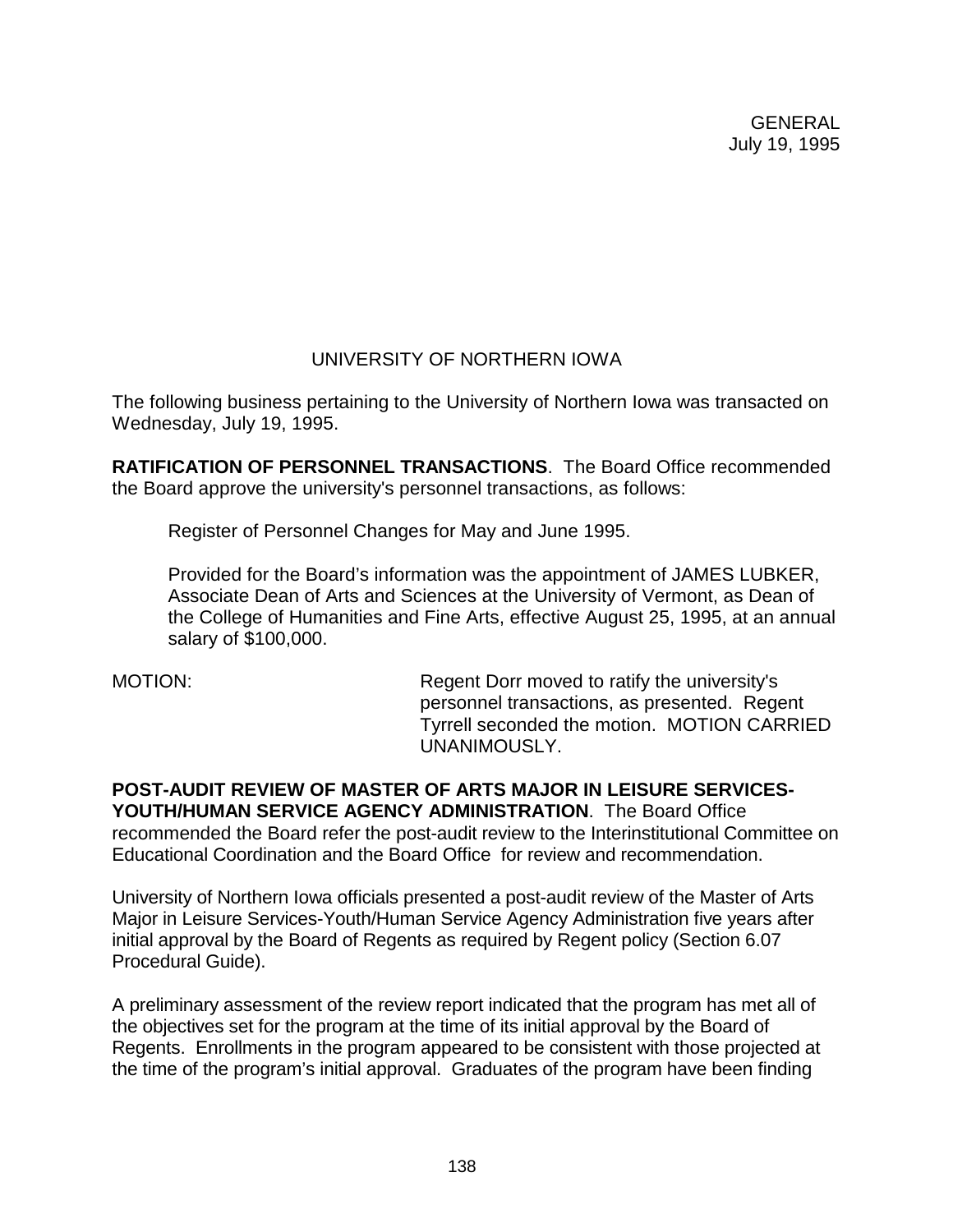appropriate employment in the field. Expenditures for the program appeared to be consistent with those estimated at the time that the program was approved.

ACTION: **This matter was referred by consent.** 

**POST-AUDIT REVIEW OF THE MASTER IN PUBLIC POLICY DEGREE PROGRAM**. The Board Office recommended the Board refer the post-audit review of the Master of Public Policy Degree Program to the Interinstitutional Committee and the Board Office for review and recommendation,

University of Northern Iowa officials prepared a post-audit report on the Master of Public Policy Degree Program five years after it's initial approval by the Board of Regents as required by Regent policy (Section 6.07 Procedural Guide).

A preliminary assessment of the post-audit report indicated that the program has met all of the objectives set for the program at the time that it was originally approved by the Board of Regents. Enrollments in the program appeared to be consistent with those projected for the program at the time of the programs initial approval. Graduates of the program have been finding appropriate employment in the field. Expenditures for the program appear to be consistent with those projected at the time that the program received initial approval.

ACTION: This matter was referred by consent.

**ESTABLISHMENT OF A CENTER FOR ENERGY AND ENVIRONMENTAL**

**EDUCATION**. The Board Office recommended the Board refer the university's request to the Interinstitutional Committee on Educational Coordination and the Board Office for review and recommendation.

University of Northern Iowa officials requested approval to establish a programmatic Center for Energy and Environmental Education (CEEE) to be housed in a building with the same name. The facility (CEE) was funded by a \$4 Million U. S. Department of Energy grant and opened in Fall 1994.

University officials now wish to formally establish a programmatic center to more efficiently organize these initiatives and externally-funded projects.

The primary mission of the center will be to support development of curriculum and training in both energy education and environmental education. The programmatic work of the center will be characterized by a collaborative model that directly involves teachers in all stages of the curriculum process.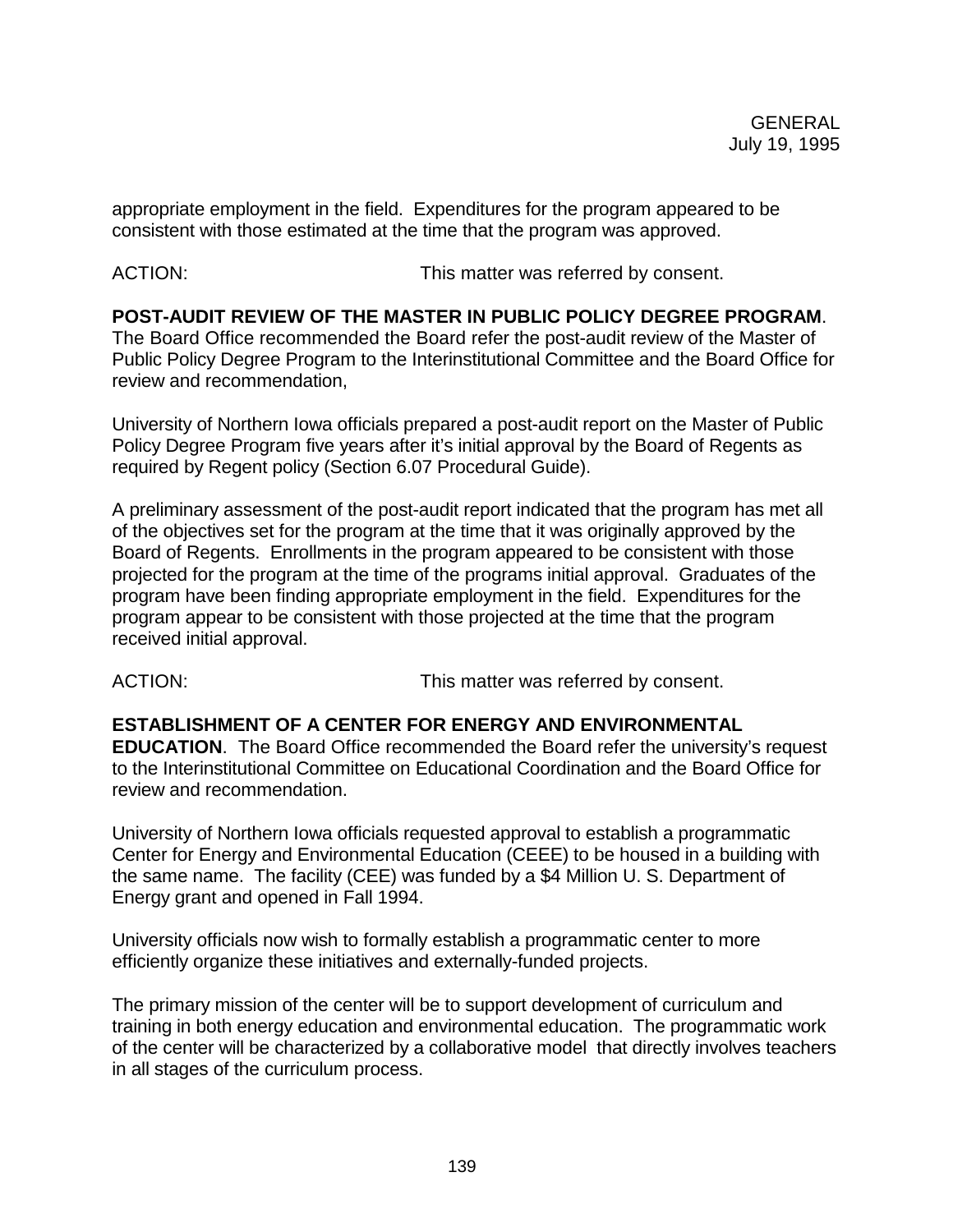Funding to establish the center was committed by the university through reallocation. The FY 96 budget of \$154,523 will provide for the salary and fringe benefits of a director for the center, a secretary, and supplies and services. This amount included the \$6,600 reallocated as a result of the termination of the Institute for Environmental Education.

ACTION: This matter was referred by consent.

**ELIMINATION OF THE INSTITUTE FOR ENVIRONMENTAL EDUCATION**. The Board Office recommended the Board refer the university's request to the Interinstitutional Committee on Educational Coordination and the Board Office for review and recommendation.

University of Northern Iowa officials requested approval to eliminate the Institute for Environmental Education (IEE). The IEE was proposed to be replaced by the establishment of the Center for Energy and Environmental Education (CEEE). The activities and mission of the IEE will be merged with the proposed CEEE to avoid unnecessary duplication.

The IEE has provided environmental education and curriculum development at the University of Northern Iowa. The \$6,600 budget of IEE will be incorporated into the CEEE budget.

ACTION: This matter was referred by consent.

**REGISTER OF CAPITAL IMPROVEMENT BUSINESS TRANSACTIONS**. The Board Office recommended the Board approve the Register of Capital Improvement Business Transactions, as presented.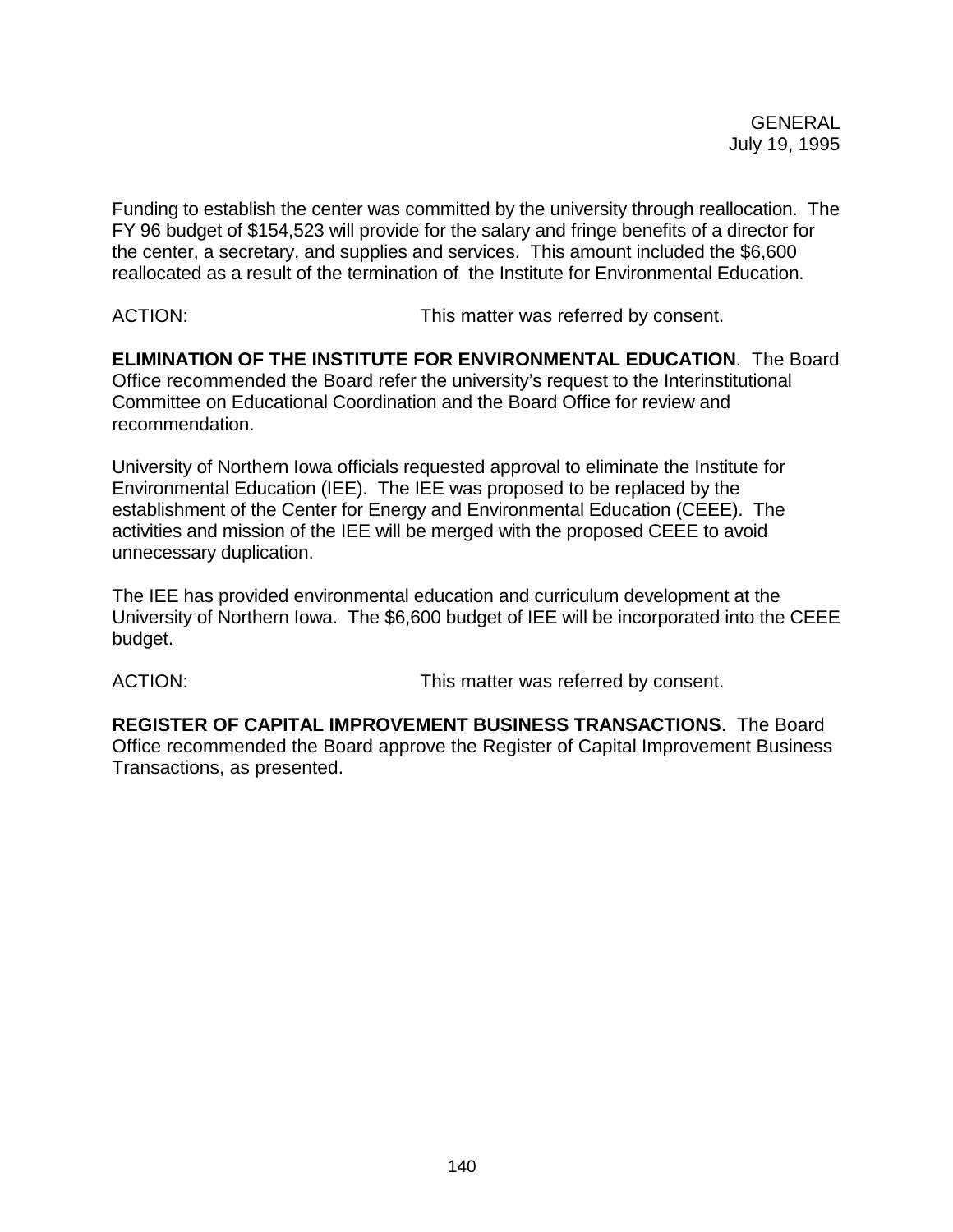# PROJECT DESCRIPTIONS AND BUDGETS

#### UNI-Dome South Entrance **Containers** Original Budget \$338,500 Amended Budget \$338,500

## Project Budget

|                                                                                                                        | Original<br><b>Budget</b><br><b>March 1995</b> | Amended<br><b>Budget</b><br><b>June 1995</b> |
|------------------------------------------------------------------------------------------------------------------------|------------------------------------------------|----------------------------------------------|
| <b>Contracts/Purchase Orders</b><br><b>Consultant/Design Services</b><br>Contingencies                                 | \$280,000<br>45,000<br>13,500                  | \$280,000<br>45,000<br>13,500                |
| <b>TOTAL</b>                                                                                                           | \$338,500                                      | \$338,500                                    |
| Source of Funds:<br><b>Building Repairs</b><br><b>Academic Building Revenue Bonds</b><br><b>UNI-Dome Surplus Funds</b> | \$338,500                                      | \$260,000<br>40,000<br>38,500                |
| TOTAL                                                                                                                  | \$338,500                                      | \$338,500                                    |

University officials requested approval of an amended project budget which reflected the addition of Academic Building Revenue Bonds and UNI-Dome Surplus Funds to fund the project.

#### \* \* \* \* \* \* \*

University officials reported three new projects with budgets of less than \$250,000. The titles, source of funds and estimated budgets for the projects were listed in the register prepared by the university.

\* \* \* \* \* \* \*

### CONSTRUCTION CONTRACTS

Campanile Plaza \$242,300.00 Award to: Story Construction Company, Ames, Iowa (3 bids received)

UNI-Dome South Entrance **\$285,107.15**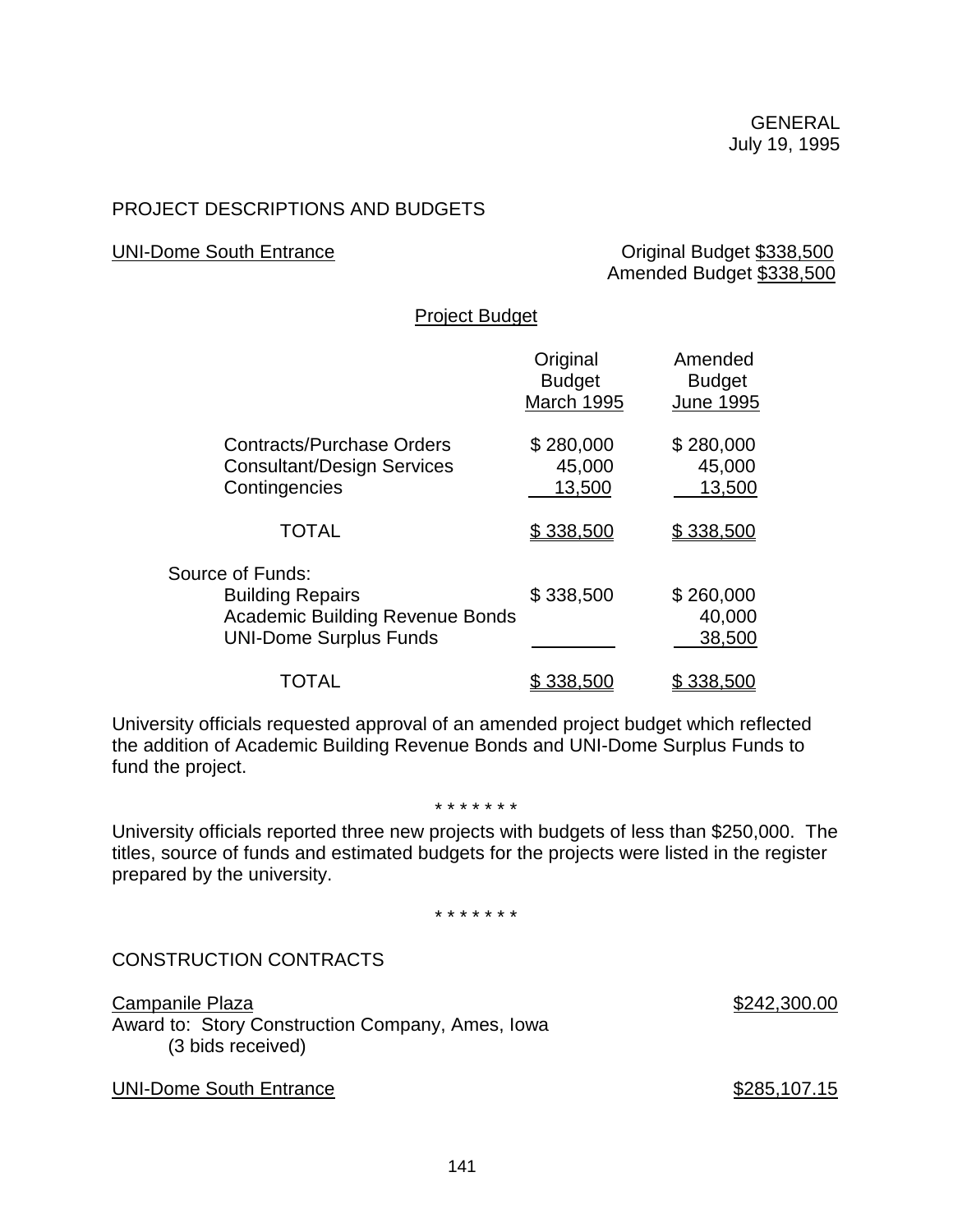Award to: Whitney Builders, Cedar Falls, Iowa (2 bids received)

## ACCEPTANCE OF COMPLETED CONSTRUCTION CONTRACTS

Institutional Roads 1994--Jennings Drive \$360,267.39 Cunningham Construction Company, Inc., Cedar Falls, Iowa

Library Addition--Tables and Carrels **\$393,863.75** \$393,863.75 Saxton, Inc., Design Group, Cedar Rapids , Iowa

MOTION: Regent Collins moved to approve the university's capital register, as presented. Regent Kennedy seconded the motion. MOTION CARRIED UNANIMOUSLY.

**PROPOSED PROPERTY PURCHASE - 1721 WEST 27TH STREET**. The Board Office recommended the Board authorize the University of Northern Iowa, subject to approval of the Executive Council of Iowa, to purchase property located at 1721 West 27th Street, Cedar Falls, Iowa.

The property consists of a 100 feet by 214 feet lot with a ranch-style home. The property is located south of the UNI-Dome and north of the former Rocky Rococo Pizza restaurant, within the northwest corner of the intersection of Hudson Road and 27th Street.

The property would be purchased for future development by the university. The purchase price for the property, based on two appraisals, was established at \$86,000, which was within Board policy.

Funds for the purchase were available from Treasurer's Temporary Investments. The property was within the university's campus master plan.

The property purchase was reviewed by the Attorney General's Office and was recommended for approval. Approval of the Executive Council was required for the property purchase.

MOTION: Regent Collins moved to authorize the University of Northern Iowa, subject to approval of the Executive Council of Iowa, to purchase property located at 1721 West 27th Street, Cedar Falls, Iowa. Regent Johnson-Matthews seconded the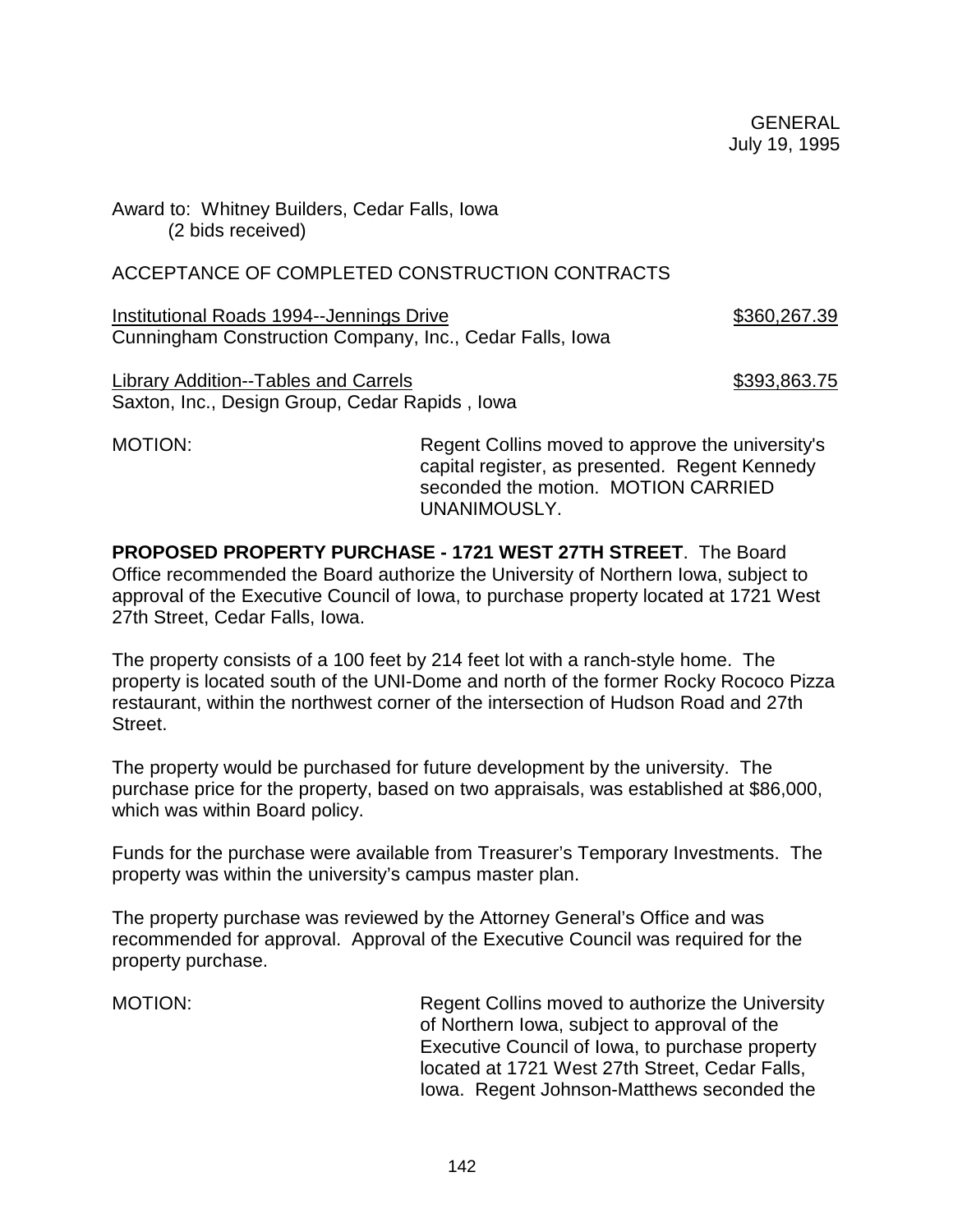motion, and upon the roll being called, the following voted: AYE: Collins, Dorr, Johnson-Matthews, Kennedy, Newlin, Pellett, Pomerantz, Smith, Tyrrell. NAY: None. ABSENT: None.

MOTION CARRIED UNANIMOUSLY.

**PROPOSED PROPERTY PURCHASE - 8712 UNIVERSITY AVENUE**. The Board Office recommended the Board authorize the University of Northern Iowa, subject to approval of the Executive Council of Iowa, to purchase property located at 8712 University Avenue, Cedar Falls, Iowa.

The property consists of a 100 feet by 450 feet lot with a ranch-style home. The property is located west of the university Conference and Visitor Services offices and south of university housing.

The property would be purchased for future development by the university. The purchase price for the property, based on two appraisals, was established at \$100,750, which was within Board policy. Funds for the purchase are available from Treasurer's Temporary Investments.

The property is within the university's campus master plan.

The property purchase was reviewed by the Attorney General's Office and was recommended for approval. Approval of the Executive Council was required for the property purchase.

MOTION: Regent Dorr moved to authorize the University of Northern Iowa, subject to approval of the Executive Council of Iowa, to purchase property located at 8712 University Avenue, Cedar Falls, Iowa. Regent Johnson-Matthews seconded the motion, and upon the roll being called, the following voted: AYE: Collins, Dorr, Johnson-Matthews, Kennedy, Newlin, Pellett, Pomerantz, Smith, Tyrrell.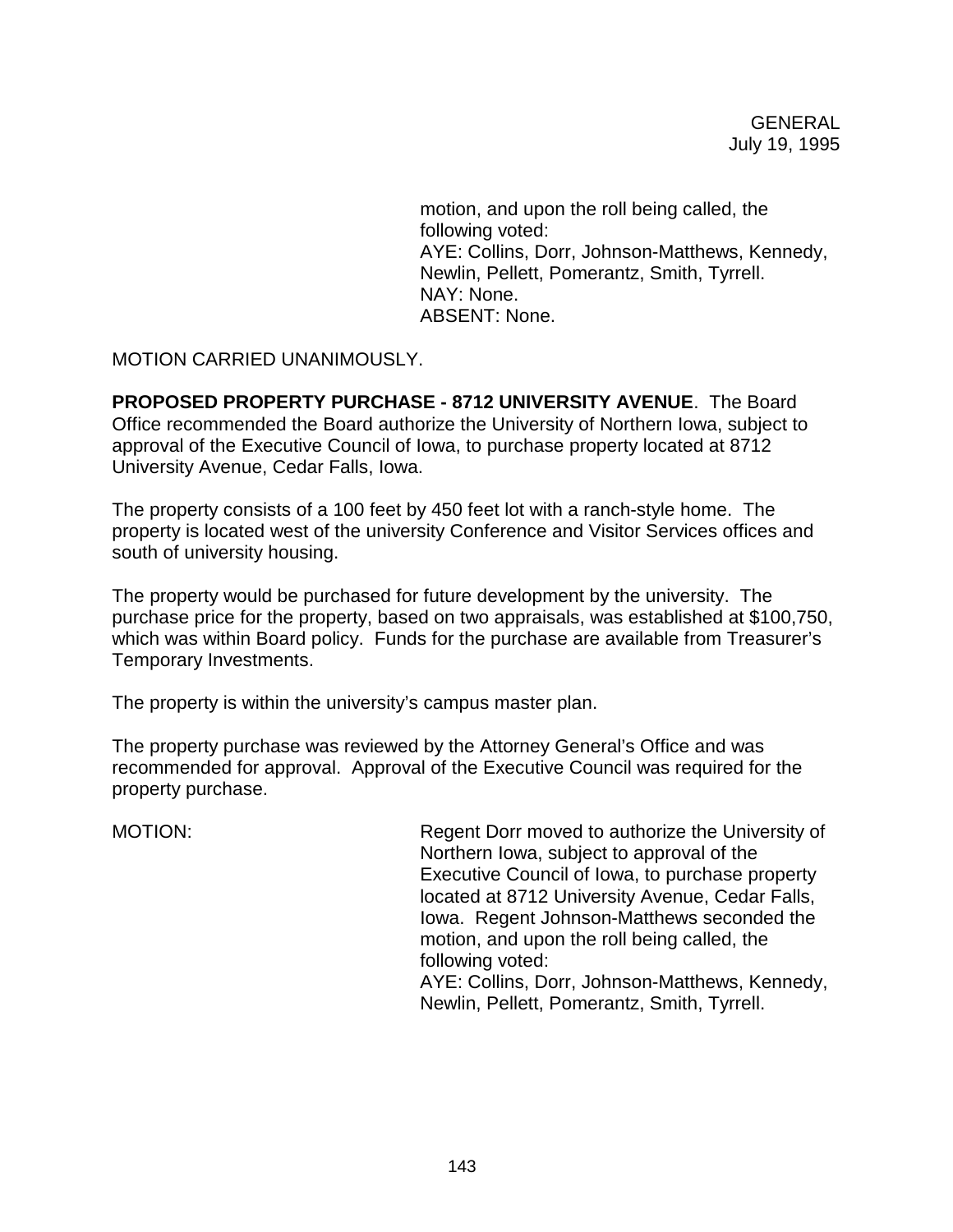### NAY: None. ABSENT: None.

### MOTION CARRIED UNANIMOUSLY.

Regent Newlin asked how many more properties were included in the university's master campus plan for purchase. Vice President Conner responded that there was another large property purchase which would be brought to the Board in the near future, depending on the appraisals. He noted that university officials had been working for years on some of the properties which the university had purchased in the recent past. They have been working on purchasing the 1721 West 27th Street property for 6 years.

President Pomerantz then asked Board members and institutional officials if there were additional items for discussion pertaining to the University of Northern Iowa. There were none.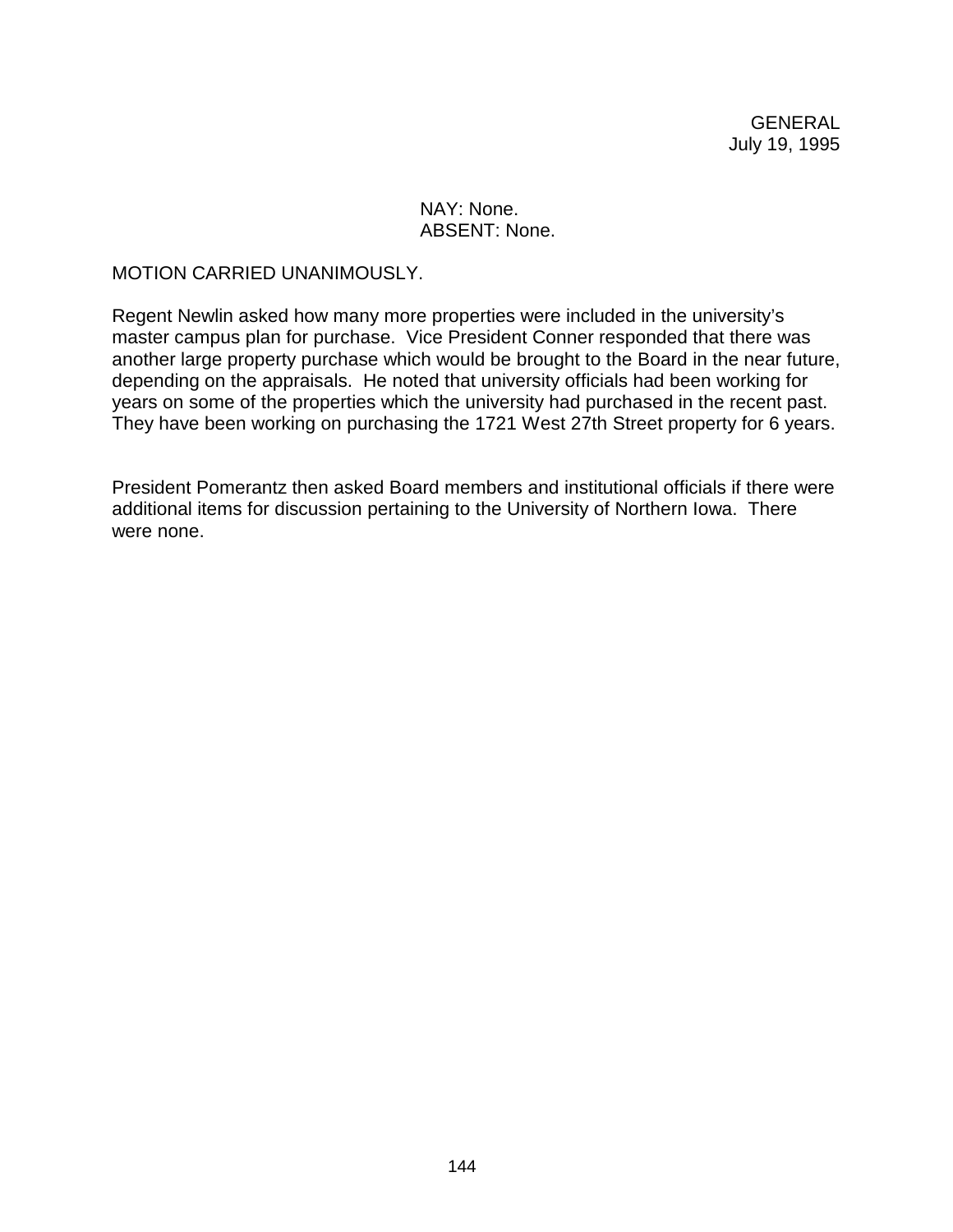# IOWA SCHOOL FOR THE DEAF

The following business pertaining to Iowa School for the Deaf was transacted on Wednesday, July 19, 1995.

**RATIFICATION OF PERSONNEL TRANSACTIONS**. The Board Office recommended the Board approve personnel transactions, as follows:

Register of Personnel Changes for May and June 1995.

MOTION: Regent Dorr moved to approve the personnel transactions, as presented. Regent Tyrrell seconded the motion. MOTION CARRIED UNANIMOUSLY.

**REGISTER OF CAPITAL IMPROVEMENT BUSINESS TRANSACTIONS**. The Board Office reported there were no transactions on the Iowa School for the Deaf capital register this month.

President Pomerantz then asked Board members and institutional officials if there were additional items for discussion pertaining to the Iowa School for the Deaf. There were none.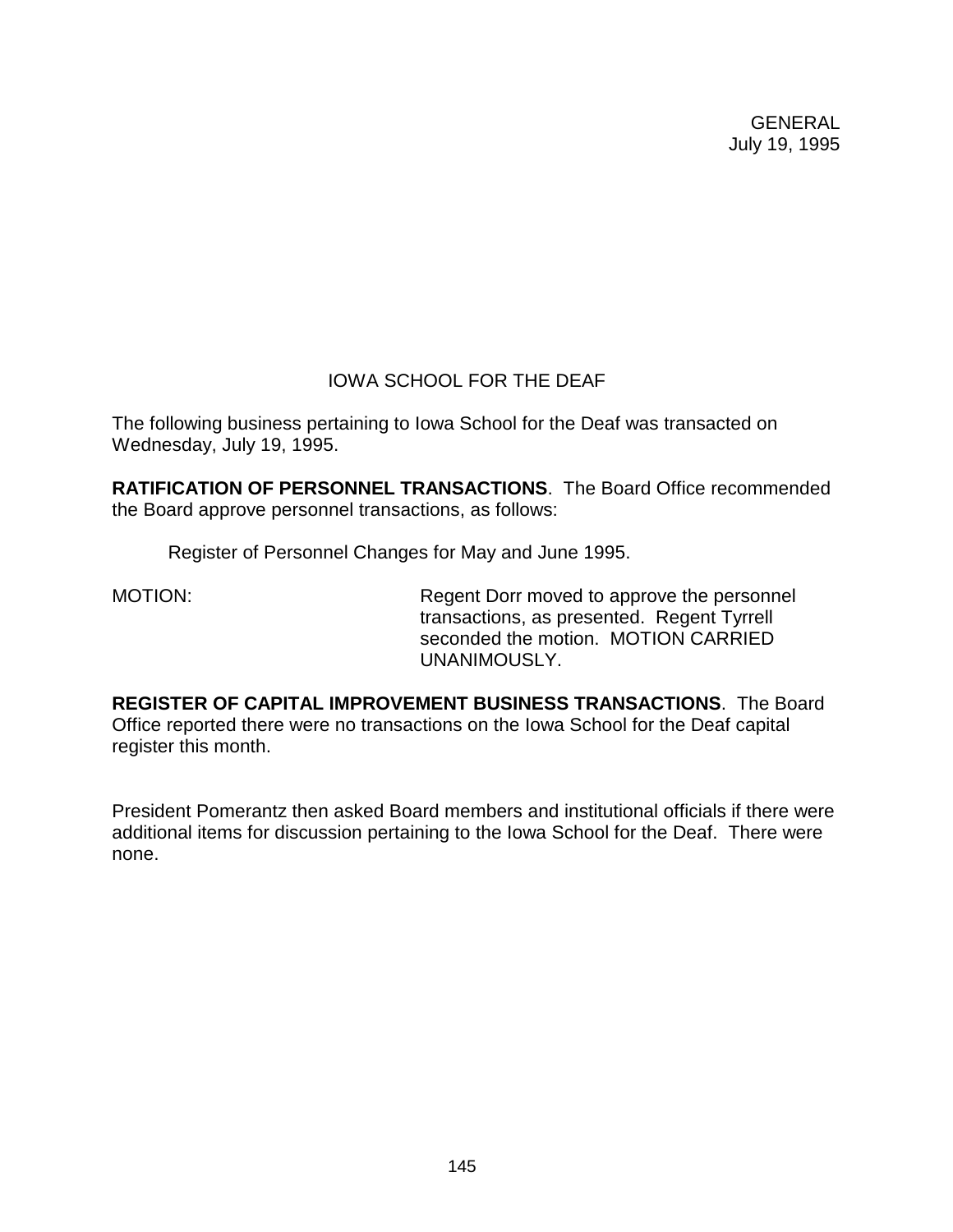# IOWA BRAILLE AND SIGHT SAVING SCHOOL

The following business pertaining to Iowa Braille and Sight Saving School was transacted on Wednesday, July 19, 1995.

**RATIFICATION OF PERSONNEL TRANSACTIONS**. The Board Office recommended the Board approve personnel transactions, as follows:

Register of Personnel Changes for the period of May 21 to June 17, 1995.

MOTION: Regent Dorr moved to approve personnel transactions, as presented. Regent Tyrrell seconded the motion. MOTION CARRIED UNANIMOUSLY.

# **STRATEGIC PLAN, 1994-96**.

Superintendent Thurman requested the Board postpone discussion of this matter until September.

ACTION: President Pomerantz stated the Board postponed review of the IBSSS Strategic Plan to September, by general consent.

**APPOINTMENT OF DIRECTOR OF EDUCATION**. The Board Office recommended that the Board approve the appointment of MICHAEL HOOLEY as Director of Education effective July 21, 1995, at an annual salary of \$55,000.

Mr. Hooley has served as Principal in the Amana Community School District since 1987. He has also served as Senior Educator for the Division of Developmental Disabilities at the University Hospital School, University of Iowa. He has been an educational consultant as well as a teacher of students with mental disabilities.

Superintendent Thurman stated he was pleased that Mr. Hooley had accepted the position with the Iowa Braille and Sight Saving School, noting that he would provide fine leadership.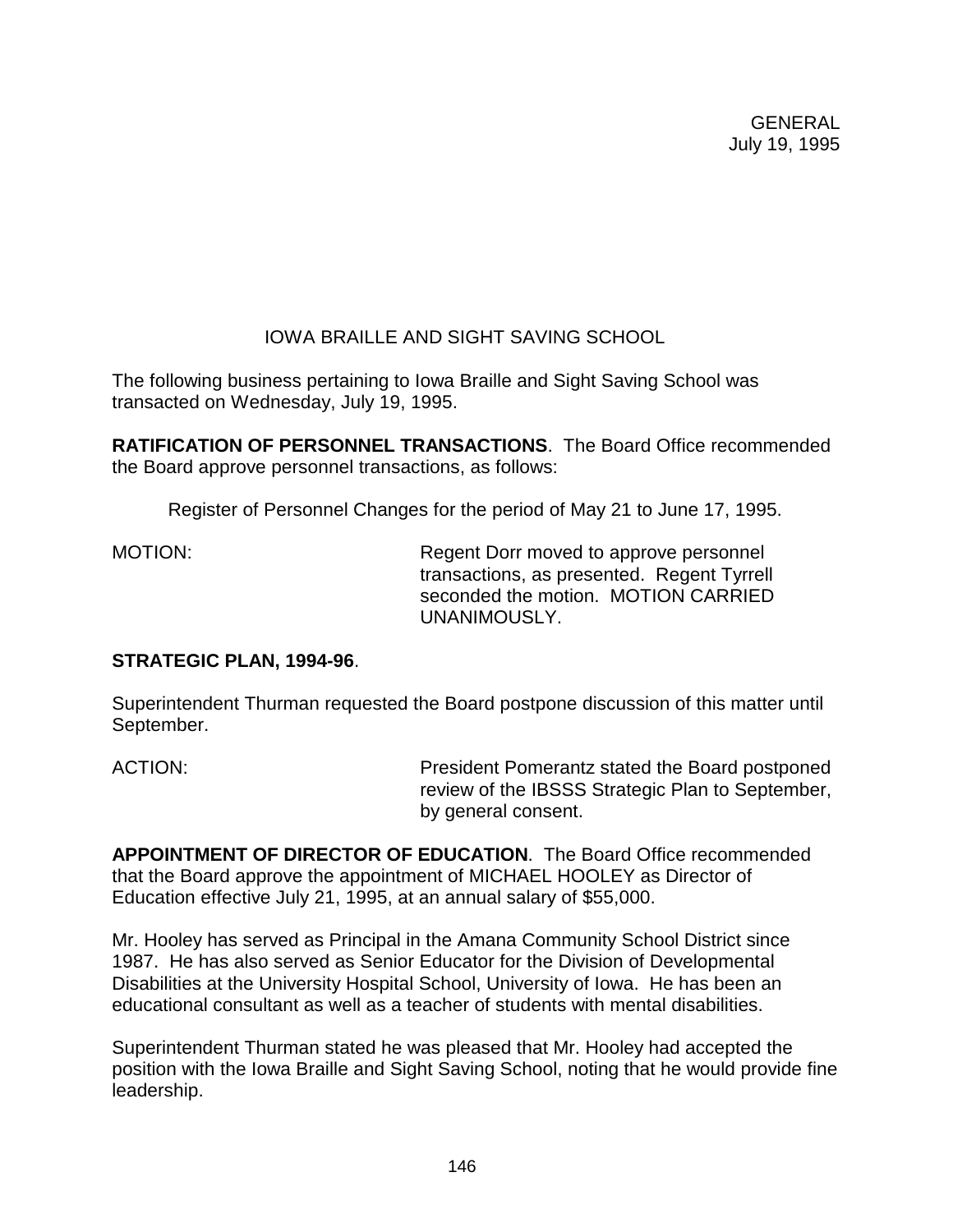MOTION: Regent Pellett moved to approve the appointment of MICHAEL HOOLEY as Director of Education effective July 21, 1995, at an annual salary of \$55,000. Regent Newlin seconded the motion. MOTION CARRIED UNANIMOUSLY.

**REGISTER OF CAPITAL IMPROVEMENT BUSINESS TRANSACTIONS**. The Board Office reported there were no transactions this month on the school's capital register.

President Pomerantz then asked Board members and institutional officials if there were additional items for discussion pertaining to Iowa Braille and Sight Saving School. There were none.

Regent Johnson-Matthews stated that this was her last meeting as a member of the Iowa Board of Regents, as she was moving to Montana in 1-1/2 weeks. She said it had been a pleasure working with everyone. It had been a good 4 years. She was thankful for the wonderful experience.

**EXECUTIVE SESSION**. President Pomerantz requested the Board convene in closed session pursuant to Code of Iowa section 21.5(1)(i) upon the request of an employee whose performance was being considered.

MOTION: Regent Tyrrell moved to enter into closed session. Regent Kennedy seconded the motion, and upon the roll being called, the following voted: AYE: Collins, Dorr, Johnson-Matthews, Kennedy, Newlin, Pellett, Pomerantz, Smith, Tyrrell. NAY: None. ABSENT: None.

MOTION CARRIED UNANIMOUSLY.

The Board having voted at least two-thirds majority resolved to meet in closed session beginning at 4:42 p.m. on Wednesday, July 19, 1995, and adjourned therefrom at 6:00 p.m. on that same date.